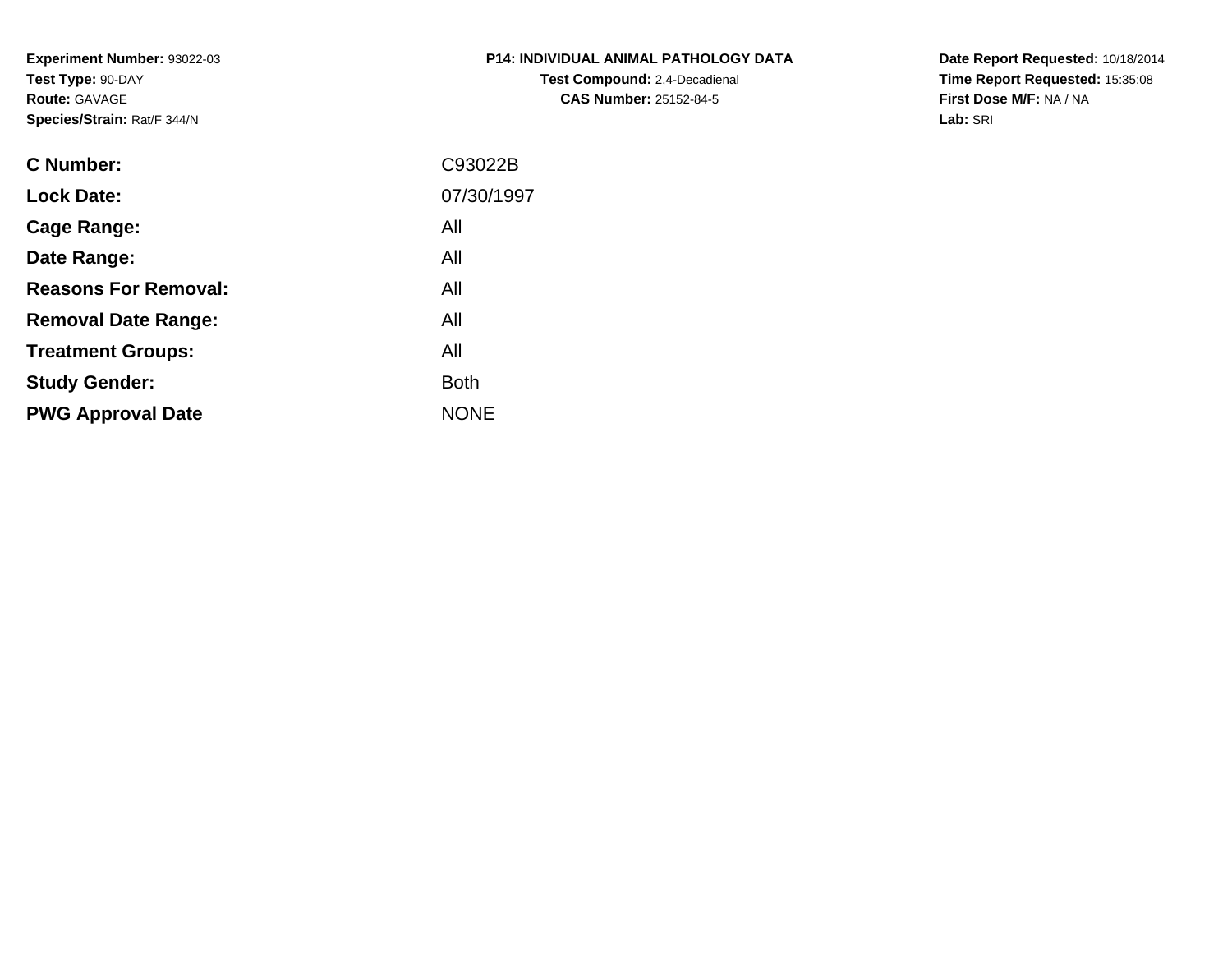| Experiment Number: 93022-03<br>Test Type: 90-DAY<br><b>Route: GAVAGE</b><br>Species/Strain: Rat/F 344/N |                            | <b>P14: INDIVIDUAL ANIMAL PATHOLOGY DATA</b><br>Test Compound: 2,4-Decadienal<br><b>CAS Number: 25152-84-5</b> | Date Report Requested: 10/18/2014<br>Time Report Requested: 15:35:08<br>First Dose M/F: NA / NA<br>Lab: SRI |
|---------------------------------------------------------------------------------------------------------|----------------------------|----------------------------------------------------------------------------------------------------------------|-------------------------------------------------------------------------------------------------------------|
| <b>ANIMAL ID: 1</b>                                                                                     | <b>TRT#: 1</b>             | <b>SEX: Male</b>                                                                                               | DAY ON TEST: 94                                                                                             |
|                                                                                                         | <b>DOSE: 0</b><br>MG/KG/DY | <b>DISP: Terminal Sacrifice</b>                                                                                | <b>HISTO: 96-77644</b>                                                                                      |
|                                                                                                         |                            | ORGAN AND ACCOUNTABLE SITE STATUS                                                                              |                                                                                                             |
| <b>NORMAL</b>                                                                                           |                            |                                                                                                                |                                                                                                             |
| * Adrenal Cortex                                                                                        | * Adrenal Medulla          | * Bone                                                                                                         | * Bone Marrow                                                                                               |
| * Brain                                                                                                 | * Epididymis               | * Esophagus                                                                                                    | * Heart                                                                                                     |
| * Intestine Large, Cecum                                                                                | * Intestine Large, Colon   | * Intestine Large, Rectum                                                                                      | * Intestine Small, Duodenum                                                                                 |
| * Intestine Small, Ileum                                                                                | * Intestine Small, Jejunum | * Islets, Pancreatic                                                                                           | * Kidney                                                                                                    |
| * Liver                                                                                                 | * Lymph Node, Mesenteric   | * Mammary Gland                                                                                                | * Nose                                                                                                      |
| * Pancreas                                                                                              | * Pituitary Gland          | * Preputial Gland                                                                                              | * Prostate                                                                                                  |
| * Salivary Glands                                                                                       | * Seminal Vesicle          | * Skin                                                                                                         | * Spleen                                                                                                    |
| * Stomach, Forestomach                                                                                  | * Stomach, Glandular       | * Testes                                                                                                       | * Thymus                                                                                                    |
| * Thyroid Gland                                                                                         | * Trachea                  | * Urinary Bladder                                                                                              |                                                                                                             |
| <b>MISSING</b>                                                                                          |                            |                                                                                                                |                                                                                                             |
| * Parathyroid Gland                                                                                     |                            |                                                                                                                |                                                                                                             |
| <b>OBSERVATIONS</b>                                                                                     |                            |                                                                                                                |                                                                                                             |
| * Lung                                                                                                  |                            | Hemorrhage                                                                                                     | Minimal                                                                                                     |
| * Lymph Node, Mandibular                                                                                |                            | Hemorrhage                                                                                                     | Minimal                                                                                                     |
| PRIMARY CAUSE OF DEATH                                                                                  | $\blacksquare$             |                                                                                                                |                                                                                                             |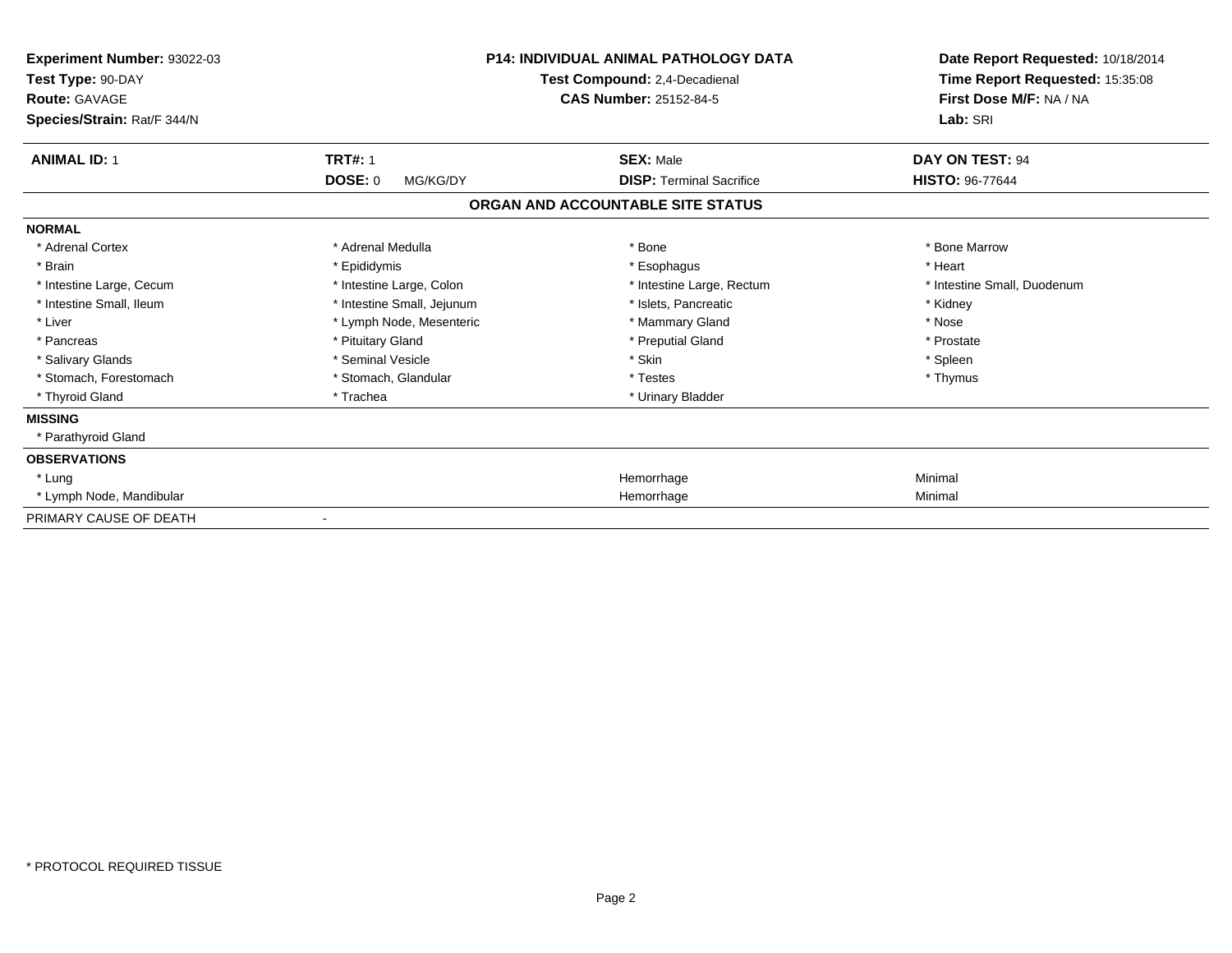| Experiment Number: 93022-03<br>Test Type: 90-DAY<br><b>Route: GAVAGE</b><br>Species/Strain: Rat/F 344/N | <b>P14: INDIVIDUAL ANIMAL PATHOLOGY DATA</b><br>Test Compound: 2,4-Decadienal<br><b>CAS Number: 25152-84-5</b> |                                   | Date Report Requested: 10/18/2014<br>Time Report Requested: 15:35:08<br>First Dose M/F: NA / NA<br>Lab: SRI |
|---------------------------------------------------------------------------------------------------------|----------------------------------------------------------------------------------------------------------------|-----------------------------------|-------------------------------------------------------------------------------------------------------------|
| <b>ANIMAL ID: 2</b>                                                                                     | <b>TRT#: 1</b>                                                                                                 | <b>SEX: Male</b>                  | DAY ON TEST: 94                                                                                             |
|                                                                                                         | <b>DOSE: 0</b><br>MG/KG/DY                                                                                     | <b>DISP: Terminal Sacrifice</b>   | <b>HISTO: 96-77645</b>                                                                                      |
|                                                                                                         |                                                                                                                | ORGAN AND ACCOUNTABLE SITE STATUS |                                                                                                             |
| <b>NORMAL</b>                                                                                           |                                                                                                                |                                   |                                                                                                             |
| * Adrenal Cortex                                                                                        | * Adrenal Medulla                                                                                              | * Bone                            | * Bone Marrow                                                                                               |
| * Brain                                                                                                 | * Epididymis                                                                                                   | * Esophagus                       | * Intestine Large, Cecum                                                                                    |
| * Intestine Large, Colon                                                                                | * Intestine Large, Rectum                                                                                      | * Intestine Small, Duodenum       | * Intestine Small, Ileum                                                                                    |
| * Intestine Small, Jejunum                                                                              | * Islets, Pancreatic                                                                                           | * Kidney                          | * Liver                                                                                                     |
| * Lung                                                                                                  | * Lymph Node, Mesenteric                                                                                       | * Mammary Gland                   | * Nose                                                                                                      |
| * Pancreas                                                                                              | * Parathyroid Gland                                                                                            | * Pituitary Gland                 | * Preputial Gland                                                                                           |
| * Prostate                                                                                              | * Salivary Glands                                                                                              | * Seminal Vesicle                 | * Skin                                                                                                      |
| * Spleen                                                                                                | * Stomach, Forestomach                                                                                         | * Stomach, Glandular              | * Testes                                                                                                    |
| * Thymus                                                                                                | * Thyroid Gland                                                                                                | * Trachea                         | * Urinary Bladder                                                                                           |
| <b>OBSERVATIONS</b>                                                                                     |                                                                                                                |                                   |                                                                                                             |
| * Heart                                                                                                 |                                                                                                                | Cardiomyopathy                    | Minimal                                                                                                     |
| * Lymph Node, Mandibular                                                                                |                                                                                                                | Hemorrhage                        | Mild                                                                                                        |
| PRIMARY CAUSE OF DEATH                                                                                  |                                                                                                                |                                   |                                                                                                             |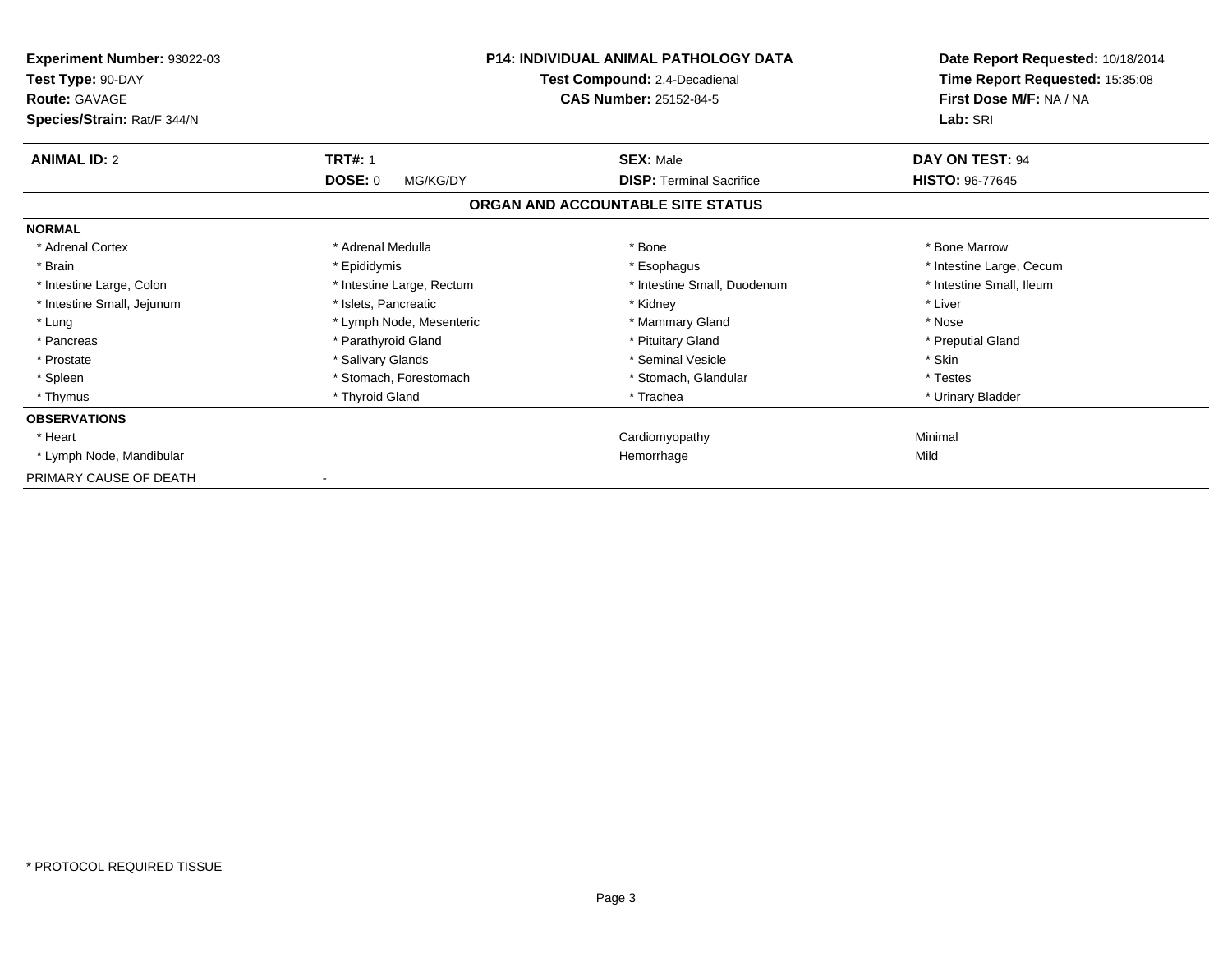| Experiment Number: 93022-03<br>Test Type: 90-DAY<br><b>Route: GAVAGE</b><br>Species/Strain: Rat/F 344/N |                            | <b>P14: INDIVIDUAL ANIMAL PATHOLOGY DATA</b><br>Test Compound: 2,4-Decadienal<br><b>CAS Number: 25152-84-5</b> | Date Report Requested: 10/18/2014<br>Time Report Requested: 15:35:08<br>First Dose M/F: NA / NA<br>Lab: SRI |
|---------------------------------------------------------------------------------------------------------|----------------------------|----------------------------------------------------------------------------------------------------------------|-------------------------------------------------------------------------------------------------------------|
| <b>ANIMAL ID: 3</b>                                                                                     | <b>TRT#: 1</b>             | <b>SEX: Male</b>                                                                                               | DAY ON TEST: 94                                                                                             |
|                                                                                                         | <b>DOSE: 0</b><br>MG/KG/DY | <b>DISP: Terminal Sacrifice</b>                                                                                | <b>HISTO: 96-77646</b>                                                                                      |
|                                                                                                         |                            | ORGAN AND ACCOUNTABLE SITE STATUS                                                                              |                                                                                                             |
| <b>NORMAL</b>                                                                                           |                            |                                                                                                                |                                                                                                             |
| * Adrenal Cortex                                                                                        | * Adrenal Medulla          | * Bone                                                                                                         | * Bone Marrow                                                                                               |
| * Brain                                                                                                 | * Epididymis               | * Esophagus                                                                                                    | * Intestine Large, Cecum                                                                                    |
| * Intestine Large, Colon                                                                                | * Intestine Large, Rectum  | * Intestine Small, Duodenum                                                                                    | * Intestine Small, Ileum                                                                                    |
| * Intestine Small, Jejunum                                                                              | * Islets, Pancreatic       | * Kidney                                                                                                       | * Liver                                                                                                     |
| * Lung                                                                                                  | * Lymph Node, Mesenteric   | * Mammary Gland                                                                                                | * Nose                                                                                                      |
| * Pancreas                                                                                              | * Parathyroid Gland        | * Pituitary Gland                                                                                              | * Preputial Gland                                                                                           |
| * Prostate                                                                                              | * Salivary Glands          | * Seminal Vesicle                                                                                              | * Skin                                                                                                      |
| * Spleen                                                                                                | * Stomach, Forestomach     | * Stomach, Glandular                                                                                           | * Testes                                                                                                    |
| * Thymus                                                                                                | * Thyroid Gland            | * Trachea                                                                                                      | * Urinary Bladder                                                                                           |
| <b>OBSERVATIONS</b>                                                                                     |                            |                                                                                                                |                                                                                                             |
| * Heart                                                                                                 |                            | Cardiomyopathy                                                                                                 | Minimal                                                                                                     |
| * Lymph Node, Mandibular                                                                                |                            | Hemorrhage                                                                                                     | Minimal                                                                                                     |
| PRIMARY CAUSE OF DEATH                                                                                  |                            |                                                                                                                |                                                                                                             |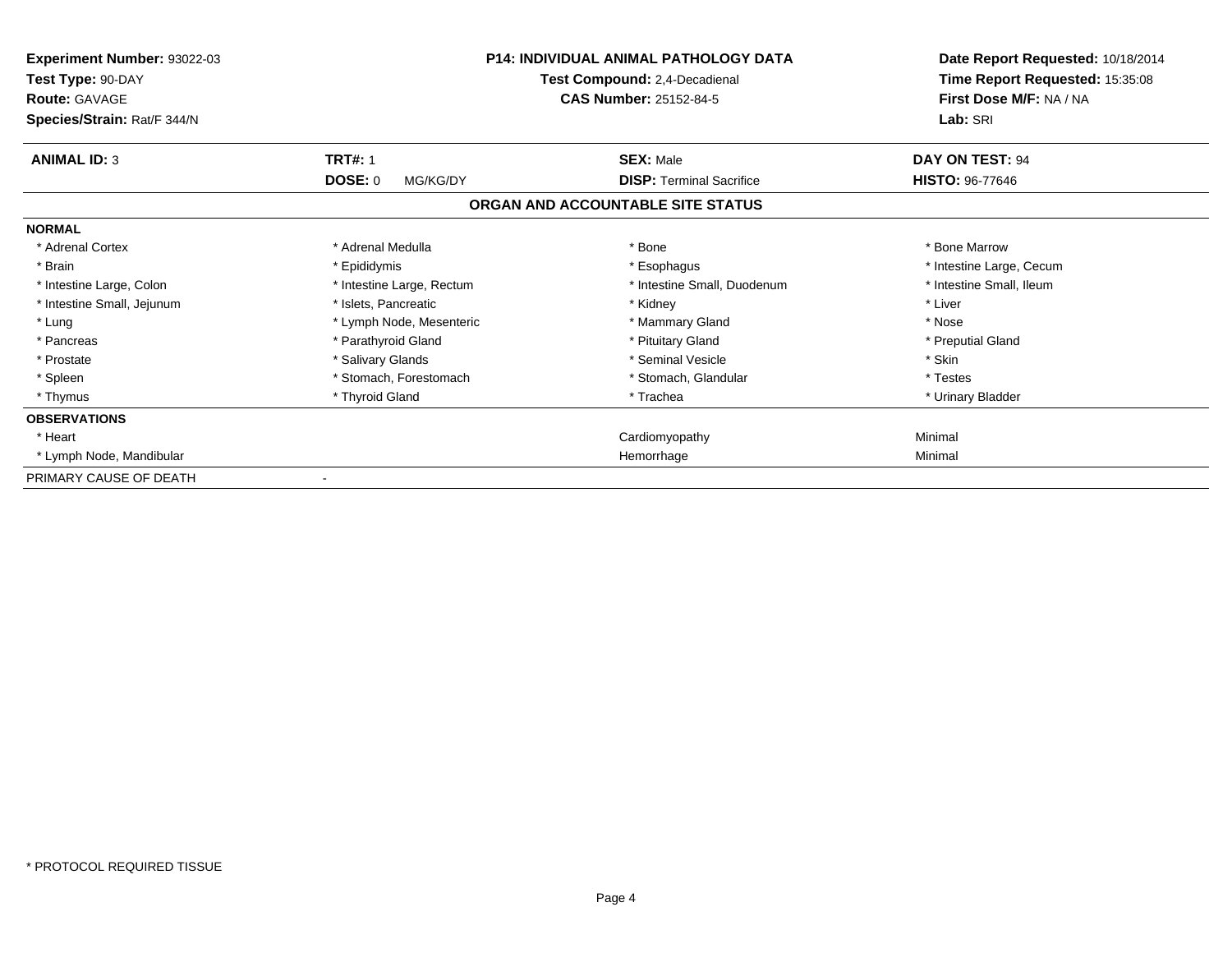| Experiment Number: 93022-03<br>Test Type: 90-DAY<br><b>Route: GAVAGE</b><br>Species/Strain: Rat/F 344/N |                            | <b>P14: INDIVIDUAL ANIMAL PATHOLOGY DATA</b><br>Test Compound: 2,4-Decadienal<br><b>CAS Number: 25152-84-5</b> | Date Report Requested: 10/18/2014<br>Time Report Requested: 15:35:08<br>First Dose M/F: NA / NA<br>Lab: SRI |
|---------------------------------------------------------------------------------------------------------|----------------------------|----------------------------------------------------------------------------------------------------------------|-------------------------------------------------------------------------------------------------------------|
| <b>ANIMAL ID: 4</b>                                                                                     | <b>TRT#: 1</b>             | <b>SEX: Male</b>                                                                                               | DAY ON TEST: 94                                                                                             |
|                                                                                                         | <b>DOSE: 0</b><br>MG/KG/DY | <b>DISP: Terminal Sacrifice</b>                                                                                | <b>HISTO: 96-77647</b>                                                                                      |
|                                                                                                         |                            | ORGAN AND ACCOUNTABLE SITE STATUS                                                                              |                                                                                                             |
| <b>NORMAL</b>                                                                                           |                            |                                                                                                                |                                                                                                             |
| * Adrenal Cortex                                                                                        | * Adrenal Medulla          | * Bone                                                                                                         | * Bone Marrow                                                                                               |
| * Brain                                                                                                 | * Epididymis               | * Esophagus                                                                                                    | * Heart                                                                                                     |
| * Intestine Large, Cecum                                                                                | * Intestine Large, Colon   | * Intestine Large, Rectum                                                                                      | * Intestine Small, Duodenum                                                                                 |
| * Intestine Small, Ileum                                                                                | * Intestine Small, Jejunum | * Islets, Pancreatic                                                                                           | * Kidney                                                                                                    |
| * Liver                                                                                                 | * Nose                     | * Pancreas                                                                                                     | * Parathyroid Gland                                                                                         |
| * Pituitary Gland                                                                                       | * Preputial Gland          | * Prostate                                                                                                     | * Salivary Glands                                                                                           |
| * Seminal Vesicle                                                                                       | * Skin                     | * Spleen                                                                                                       | * Stomach, Forestomach                                                                                      |
| * Stomach, Glandular                                                                                    | * Testes                   | * Thymus                                                                                                       | * Thyroid Gland                                                                                             |
| * Trachea                                                                                               | * Urinary Bladder          |                                                                                                                |                                                                                                             |
| <b>MISSING</b>                                                                                          |                            |                                                                                                                |                                                                                                             |
| * Mammary Gland                                                                                         |                            |                                                                                                                |                                                                                                             |
| <b>OBSERVATIONS</b>                                                                                     |                            |                                                                                                                |                                                                                                             |
| * Lung                                                                                                  |                            | Hemorrhage                                                                                                     | Minimal                                                                                                     |
| * Lymph Node, Mandibular                                                                                |                            | Hemorrhage                                                                                                     | Mild                                                                                                        |
| * Lymph Node, Mesenteric                                                                                |                            | Hemorrhage                                                                                                     | Minimal                                                                                                     |
| PRIMARY CAUSE OF DEATH                                                                                  |                            |                                                                                                                |                                                                                                             |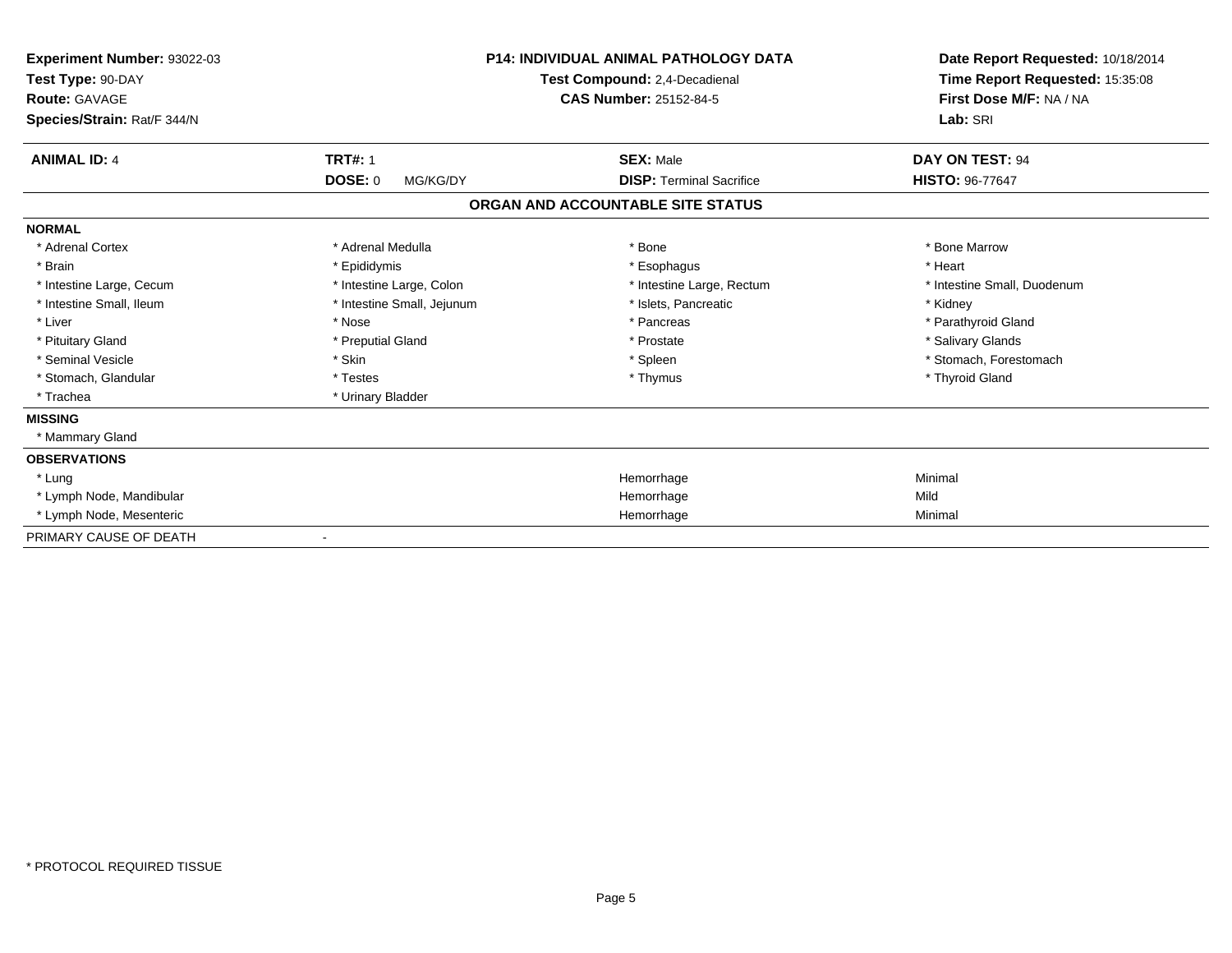| Experiment Number: 93022-03<br>Test Type: 90-DAY<br><b>Route: GAVAGE</b><br>Species/Strain: Rat/F 344/N |                                              | <b>P14: INDIVIDUAL ANIMAL PATHOLOGY DATA</b><br>Test Compound: 2,4-Decadienal<br><b>CAS Number: 25152-84-5</b> | Date Report Requested: 10/18/2014<br>Time Report Requested: 15:35:08<br>First Dose M/F: NA / NA<br>Lab: SRI |
|---------------------------------------------------------------------------------------------------------|----------------------------------------------|----------------------------------------------------------------------------------------------------------------|-------------------------------------------------------------------------------------------------------------|
|                                                                                                         |                                              |                                                                                                                |                                                                                                             |
| <b>ANIMAL ID: 5</b>                                                                                     | <b>TRT#: 1</b><br><b>DOSE: 0</b><br>MG/KG/DY | <b>SEX: Male</b><br><b>DISP: Terminal Sacrifice</b>                                                            | DAY ON TEST: 94<br><b>HISTO: 96-77648</b>                                                                   |
|                                                                                                         |                                              | ORGAN AND ACCOUNTABLE SITE STATUS                                                                              |                                                                                                             |
| <b>NORMAL</b>                                                                                           |                                              |                                                                                                                |                                                                                                             |
| * Adrenal Cortex                                                                                        | * Adrenal Medulla                            | * Bone                                                                                                         | * Bone Marrow                                                                                               |
| * Brain                                                                                                 | * Epididymis                                 | * Esophagus                                                                                                    | * Heart                                                                                                     |
| * Intestine Large, Cecum                                                                                | * Intestine Large, Colon                     | * Intestine Large, Rectum                                                                                      | * Intestine Small, Duodenum                                                                                 |
| * Intestine Small, Ileum                                                                                | * Intestine Small, Jejunum                   | * Islets, Pancreatic                                                                                           | * Kidney                                                                                                    |
| * Liver                                                                                                 | * Lung                                       | * Lymph Node, Mandibular                                                                                       | * Lymph Node, Mesenteric                                                                                    |
| * Mammary Gland                                                                                         | * Nose                                       | * Pancreas                                                                                                     | * Parathyroid Gland                                                                                         |
| * Preputial Gland                                                                                       | * Prostate                                   | * Salivary Glands                                                                                              | * Seminal Vesicle                                                                                           |
| * Skin                                                                                                  | * Spleen                                     | * Stomach, Forestomach                                                                                         | * Stomach, Glandular                                                                                        |
| * Testes                                                                                                | * Thymus                                     | * Thyroid Gland                                                                                                | * Trachea                                                                                                   |
| * Urinary Bladder                                                                                       |                                              |                                                                                                                |                                                                                                             |
| <b>OBSERVATIONS</b>                                                                                     |                                              |                                                                                                                |                                                                                                             |
| * Pituitary Gland                                                                                       | Pars Distalis                                | Cyst                                                                                                           | Mild                                                                                                        |
| PRIMARY CAUSE OF DEATH                                                                                  |                                              |                                                                                                                |                                                                                                             |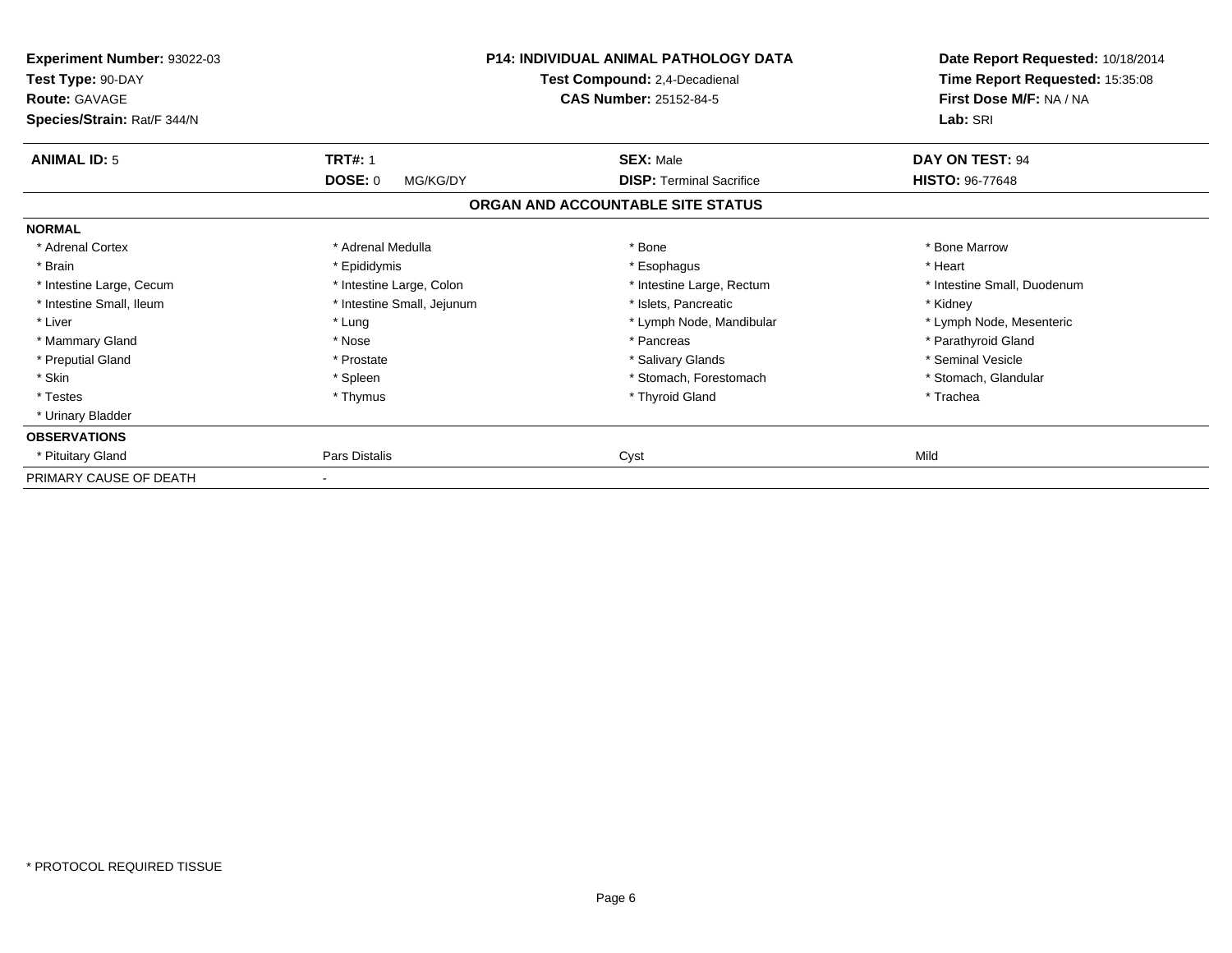| Experiment Number: 93022-03<br>Test Type: 90-DAY<br><b>Route: GAVAGE</b><br>Species/Strain: Rat/F 344/N |                            | <b>P14: INDIVIDUAL ANIMAL PATHOLOGY DATA</b><br>Test Compound: 2,4-Decadienal<br><b>CAS Number: 25152-84-5</b> | Date Report Requested: 10/18/2014<br>Time Report Requested: 15:35:08<br>First Dose M/F: NA / NA<br>Lab: SRI |
|---------------------------------------------------------------------------------------------------------|----------------------------|----------------------------------------------------------------------------------------------------------------|-------------------------------------------------------------------------------------------------------------|
| <b>ANIMAL ID: 6</b>                                                                                     | <b>TRT#: 1</b>             | <b>SEX: Male</b>                                                                                               | DAY ON TEST: 94                                                                                             |
|                                                                                                         | DOSE: 0<br>MG/KG/DY        | <b>DISP: Terminal Sacrifice</b><br>ORGAN AND ACCOUNTABLE SITE STATUS                                           | <b>HISTO: 96-77649</b>                                                                                      |
| <b>NORMAL</b>                                                                                           |                            |                                                                                                                |                                                                                                             |
| * Adrenal Cortex                                                                                        | * Adrenal Medulla          | * Bone                                                                                                         | * Bone Marrow                                                                                               |
| * Brain                                                                                                 | * Epididymis               | * Esophagus                                                                                                    | * Heart                                                                                                     |
| * Intestine Large, Cecum                                                                                | * Intestine Large, Colon   | * Intestine Large, Rectum                                                                                      | * Intestine Small, Duodenum                                                                                 |
| * Intestine Small, Ileum                                                                                | * Intestine Small, Jejunum | * Islets. Pancreatic                                                                                           | * Kidney                                                                                                    |
| * Liver                                                                                                 | * Lymph Node, Mandibular   | * Lymph Node, Mesenteric                                                                                       | * Mammary Gland                                                                                             |
| * Nose                                                                                                  | * Pancreas                 | * Parathyroid Gland                                                                                            | * Pituitary Gland                                                                                           |
| * Preputial Gland                                                                                       | * Prostate                 | * Salivary Glands                                                                                              | * Seminal Vesicle                                                                                           |
| * Skin                                                                                                  | * Spleen                   | * Stomach, Forestomach                                                                                         | * Stomach, Glandular                                                                                        |
| * Testes                                                                                                | * Thymus                   | * Thyroid Gland                                                                                                | * Trachea                                                                                                   |
| * Urinary Bladder                                                                                       |                            |                                                                                                                |                                                                                                             |
| <b>OBSERVATIONS</b>                                                                                     |                            |                                                                                                                |                                                                                                             |
| * Lung                                                                                                  |                            | Hemorrhage                                                                                                     | Mild                                                                                                        |
|                                                                                                         |                            | <b>Infiltration Cellular</b>                                                                                   | Histiocyte, Minimal                                                                                         |
| PRIMARY CAUSE OF DEATH                                                                                  |                            |                                                                                                                |                                                                                                             |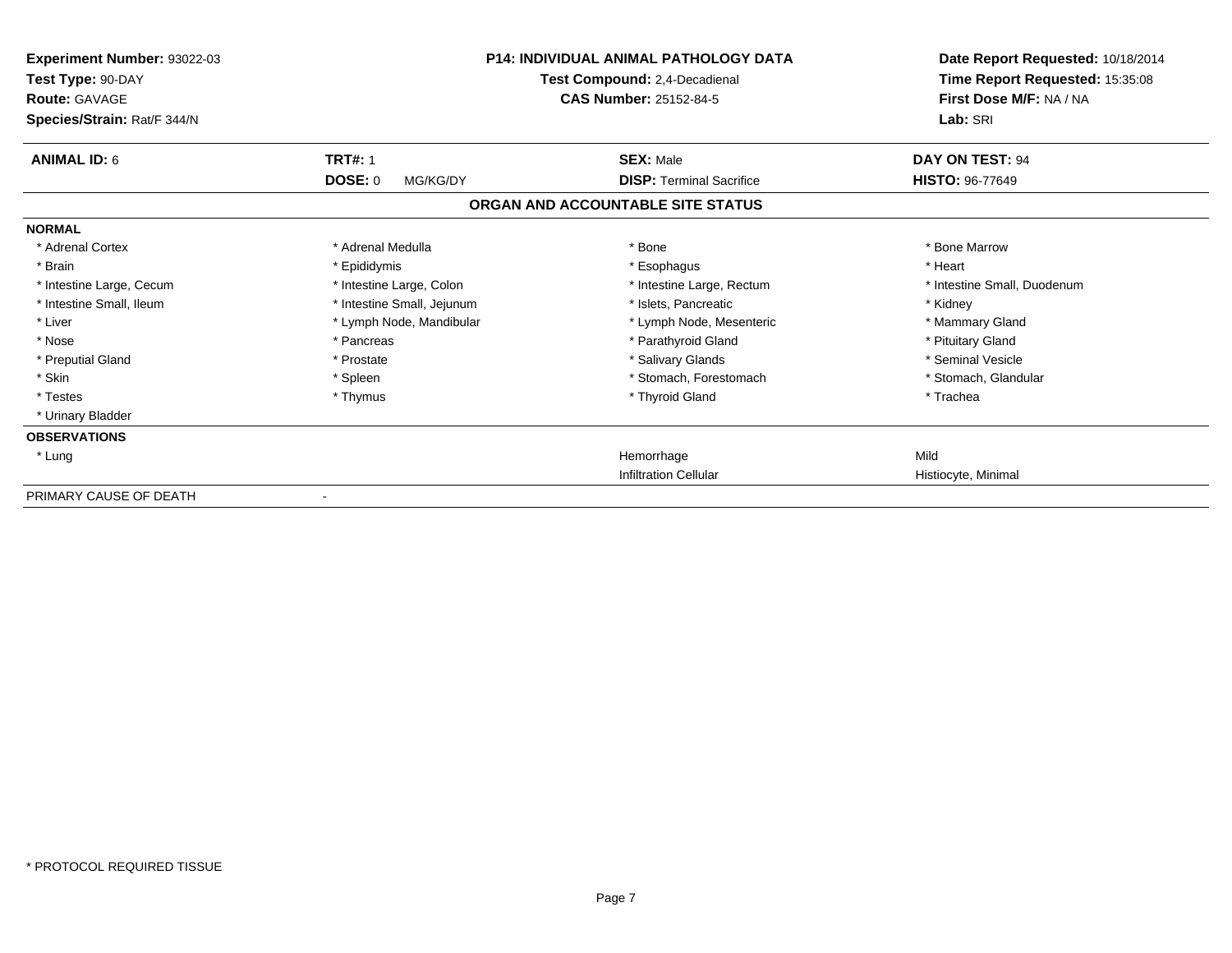| <b>Experiment Number: 93022-03</b><br>Test Type: 90-DAY<br><b>Route: GAVAGE</b><br>Species/Strain: Rat/F 344/N |                            | <b>P14: INDIVIDUAL ANIMAL PATHOLOGY DATA</b><br>Test Compound: 2,4-Decadienal<br><b>CAS Number: 25152-84-5</b> | Date Report Requested: 10/18/2014<br>Time Report Requested: 15:35:08<br>First Dose M/F: NA / NA<br>Lab: SRI |
|----------------------------------------------------------------------------------------------------------------|----------------------------|----------------------------------------------------------------------------------------------------------------|-------------------------------------------------------------------------------------------------------------|
| <b>ANIMAL ID: 7</b>                                                                                            | <b>TRT#: 1</b>             | <b>SEX: Male</b>                                                                                               | DAY ON TEST: 94                                                                                             |
|                                                                                                                | <b>DOSE: 0</b><br>MG/KG/DY | <b>DISP: Terminal Sacrifice</b>                                                                                | <b>HISTO: 96-77650</b>                                                                                      |
|                                                                                                                |                            | ORGAN AND ACCOUNTABLE SITE STATUS                                                                              |                                                                                                             |
| <b>NORMAL</b>                                                                                                  |                            |                                                                                                                |                                                                                                             |
| * Adrenal Cortex                                                                                               | * Adrenal Medulla          | * Bone                                                                                                         | * Bone Marrow                                                                                               |
| * Brain                                                                                                        | * Epididymis               | * Esophagus                                                                                                    | * Heart                                                                                                     |
| * Intestine Large, Cecum                                                                                       | * Intestine Large, Colon   | * Intestine Large, Rectum                                                                                      | * Intestine Small, Duodenum                                                                                 |
| * Intestine Small, Ileum                                                                                       | * Intestine Small, Jejunum | * Islets, Pancreatic                                                                                           | * Kidney                                                                                                    |
| * Lung                                                                                                         | * Lymph Node, Mesenteric   | * Mammary Gland                                                                                                | * Nose                                                                                                      |
| * Pancreas                                                                                                     | * Parathyroid Gland        | * Pituitary Gland                                                                                              | * Preputial Gland                                                                                           |
| * Prostate                                                                                                     | * Salivary Glands          | * Seminal Vesicle                                                                                              | * Skin                                                                                                      |
| * Spleen                                                                                                       | * Stomach. Forestomach     | * Stomach, Glandular                                                                                           | * Testes                                                                                                    |
| * Thymus                                                                                                       | * Thyroid Gland            | * Trachea                                                                                                      | * Urinary Bladder                                                                                           |
| <b>OBSERVATIONS</b>                                                                                            |                            |                                                                                                                |                                                                                                             |
| * Liver                                                                                                        |                            | <b>Infiltration Cellular</b>                                                                                   | Mixed Cell, Mild                                                                                            |
| * Lymph Node, Mandibular                                                                                       |                            | Hemorrhage                                                                                                     | Minimal                                                                                                     |
| PRIMARY CAUSE OF DEATH                                                                                         |                            |                                                                                                                |                                                                                                             |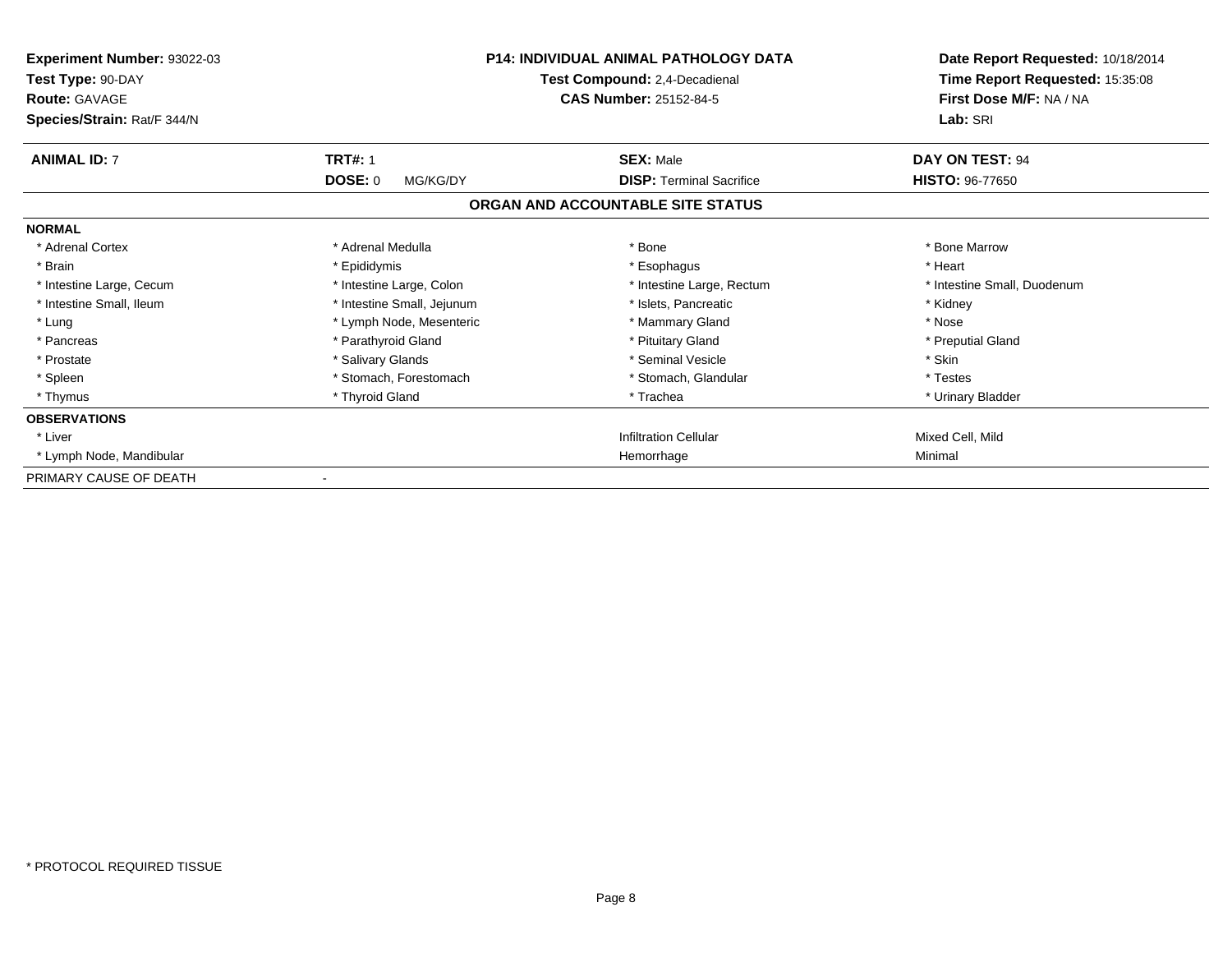| Experiment Number: 93022-03<br>Test Type: 90-DAY<br><b>Route: GAVAGE</b><br>Species/Strain: Rat/F 344/N |                           | <b>P14: INDIVIDUAL ANIMAL PATHOLOGY DATA</b><br>Test Compound: 2,4-Decadienal<br><b>CAS Number: 25152-84-5</b> | Date Report Requested: 10/18/2014<br>Time Report Requested: 15:35:08<br>First Dose M/F: NA / NA<br>Lab: SRI |
|---------------------------------------------------------------------------------------------------------|---------------------------|----------------------------------------------------------------------------------------------------------------|-------------------------------------------------------------------------------------------------------------|
| <b>ANIMAL ID: 8</b>                                                                                     | <b>TRT#: 1</b>            | <b>SEX: Male</b>                                                                                               | DAY ON TEST: 94                                                                                             |
|                                                                                                         | DOSE: 0<br>MG/KG/DY       | <b>DISP: Terminal Sacrifice</b>                                                                                | <b>HISTO: 96-77651</b>                                                                                      |
|                                                                                                         |                           | ORGAN AND ACCOUNTABLE SITE STATUS                                                                              |                                                                                                             |
| <b>NORMAL</b>                                                                                           |                           |                                                                                                                |                                                                                                             |
| * Adrenal Cortex                                                                                        | * Adrenal Medulla         | * Bone                                                                                                         | * Bone Marrow                                                                                               |
| * Brain                                                                                                 | * Epididymis              | * Esophagus                                                                                                    | * Intestine Large, Cecum                                                                                    |
| * Intestine Large, Colon                                                                                | * Intestine Large, Rectum | * Intestine Small, Duodenum                                                                                    | * Intestine Small, Ileum                                                                                    |
| * Intestine Small, Jejunum                                                                              | * Islets, Pancreatic      | * Kidney                                                                                                       | * Liver                                                                                                     |
| * Lung                                                                                                  | * Lymph Node, Mandibular  | * Lymph Node, Mesenteric                                                                                       | * Mammary Gland                                                                                             |
| * Nose                                                                                                  | * Pancreas                | * Parathyroid Gland                                                                                            | * Pituitary Gland                                                                                           |
| * Preputial Gland                                                                                       | * Prostate                | * Salivary Glands                                                                                              | * Seminal Vesicle                                                                                           |
| * Skin                                                                                                  | * Spleen                  | * Stomach. Forestomach                                                                                         | * Stomach, Glandular                                                                                        |
| * Testes                                                                                                | * Thymus                  | * Thyroid Gland                                                                                                | * Trachea                                                                                                   |
| * Urinary Bladder                                                                                       |                           |                                                                                                                |                                                                                                             |
| <b>OBSERVATIONS</b>                                                                                     |                           |                                                                                                                |                                                                                                             |
| * Heart                                                                                                 |                           | Cardiomyopathy                                                                                                 | Minimal                                                                                                     |
| PRIMARY CAUSE OF DEATH                                                                                  |                           |                                                                                                                |                                                                                                             |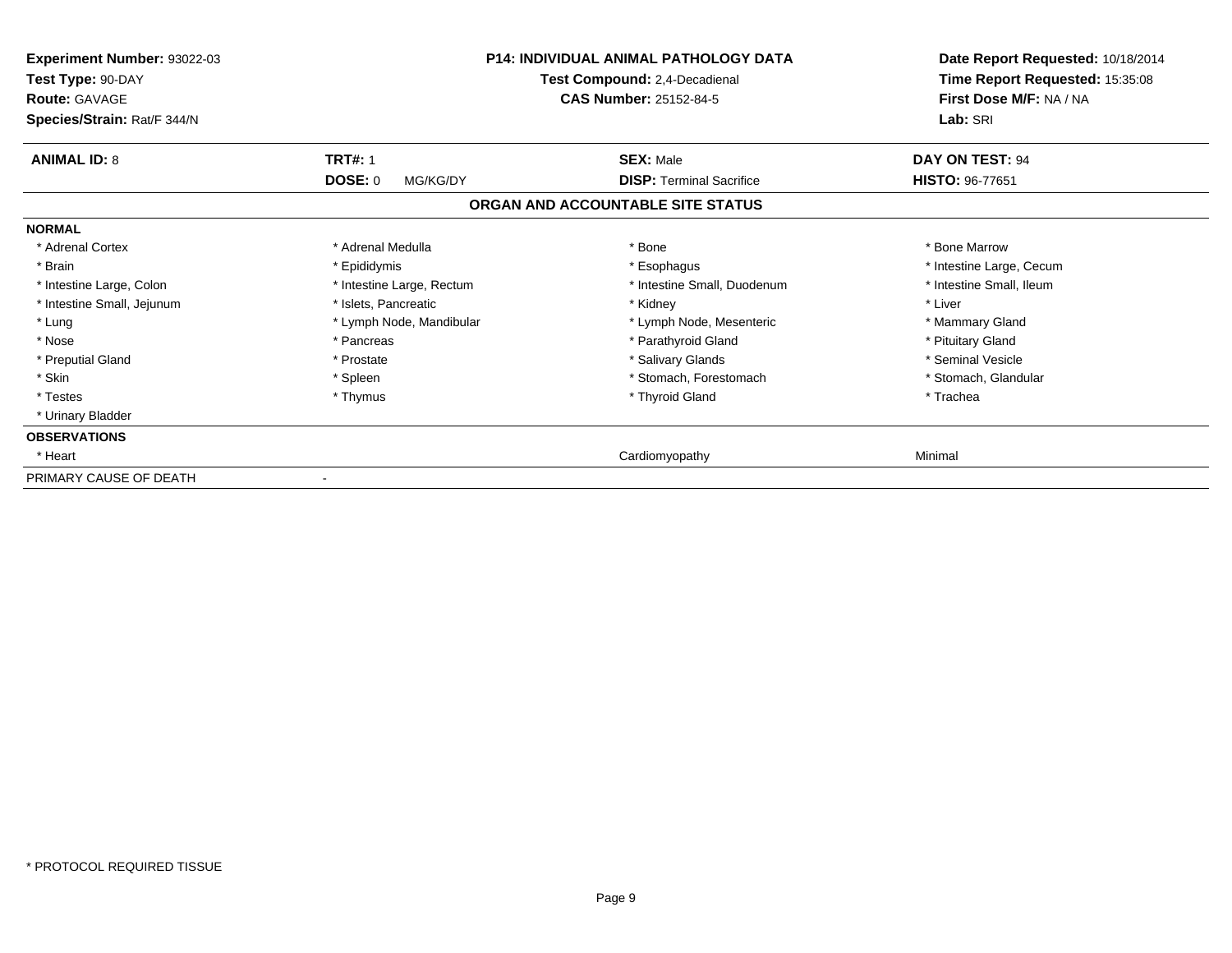| Experiment Number: 93022-03<br>Test Type: 90-DAY<br>Route: GAVAGE<br>Species/Strain: Rat/F 344/N |                            | <b>P14: INDIVIDUAL ANIMAL PATHOLOGY DATA</b><br>Test Compound: 2,4-Decadienal<br><b>CAS Number: 25152-84-5</b> | Date Report Requested: 10/18/2014<br>Time Report Requested: 15:35:08<br>First Dose M/F: NA / NA<br>Lab: SRI |
|--------------------------------------------------------------------------------------------------|----------------------------|----------------------------------------------------------------------------------------------------------------|-------------------------------------------------------------------------------------------------------------|
| <b>ANIMAL ID: 9</b>                                                                              | <b>TRT#: 1</b>             | <b>SEX: Male</b>                                                                                               | <b>DAY ON TEST: 94</b>                                                                                      |
|                                                                                                  | <b>DOSE: 0</b><br>MG/KG/DY | <b>DISP: Terminal Sacrifice</b>                                                                                | <b>HISTO: 96-77652</b>                                                                                      |
|                                                                                                  |                            | ORGAN AND ACCOUNTABLE SITE STATUS                                                                              |                                                                                                             |
| <b>NORMAL</b>                                                                                    |                            |                                                                                                                |                                                                                                             |
| * Adrenal Cortex                                                                                 | * Adrenal Medulla          | * Bone                                                                                                         | * Bone Marrow                                                                                               |
| * Brain                                                                                          | * Epididymis               | * Esophagus                                                                                                    | * Heart                                                                                                     |
| * Intestine Large, Cecum                                                                         | * Intestine Large, Colon   | * Intestine Large, Rectum                                                                                      | * Intestine Small, Duodenum                                                                                 |
| * Intestine Small, Ileum                                                                         | * Intestine Small, Jejunum | * Islets, Pancreatic                                                                                           | * Kidney                                                                                                    |
| * Lung                                                                                           | * Lymph Node, Mesenteric   | * Nose                                                                                                         | * Pancreas                                                                                                  |
| * Pituitary Gland                                                                                | * Preputial Gland          | * Prostate                                                                                                     | * Salivary Glands                                                                                           |
| * Seminal Vesicle                                                                                | * Skin                     | * Spleen                                                                                                       | * Stomach, Forestomach                                                                                      |
| * Stomach, Glandular                                                                             | * Testes                   | * Thymus                                                                                                       | * Thyroid Gland                                                                                             |
| * Trachea                                                                                        | * Urinary Bladder          |                                                                                                                |                                                                                                             |
| <b>MISSING</b>                                                                                   |                            |                                                                                                                |                                                                                                             |
| * Mammary Gland                                                                                  | * Parathyroid Gland        |                                                                                                                |                                                                                                             |
| <b>OBSERVATIONS</b>                                                                              |                            |                                                                                                                |                                                                                                             |
| * Liver                                                                                          |                            | Hepatodiaphragmatic Nodule                                                                                     |                                                                                                             |
| [ Hepatodiaphragmatic Nodule TGLS = 1-21 ]                                                       |                            |                                                                                                                |                                                                                                             |
| * Lymph Node, Mandibular                                                                         |                            | Hemorrhage                                                                                                     | Minimal                                                                                                     |
| PRIMARY CAUSE OF DEATH                                                                           |                            |                                                                                                                |                                                                                                             |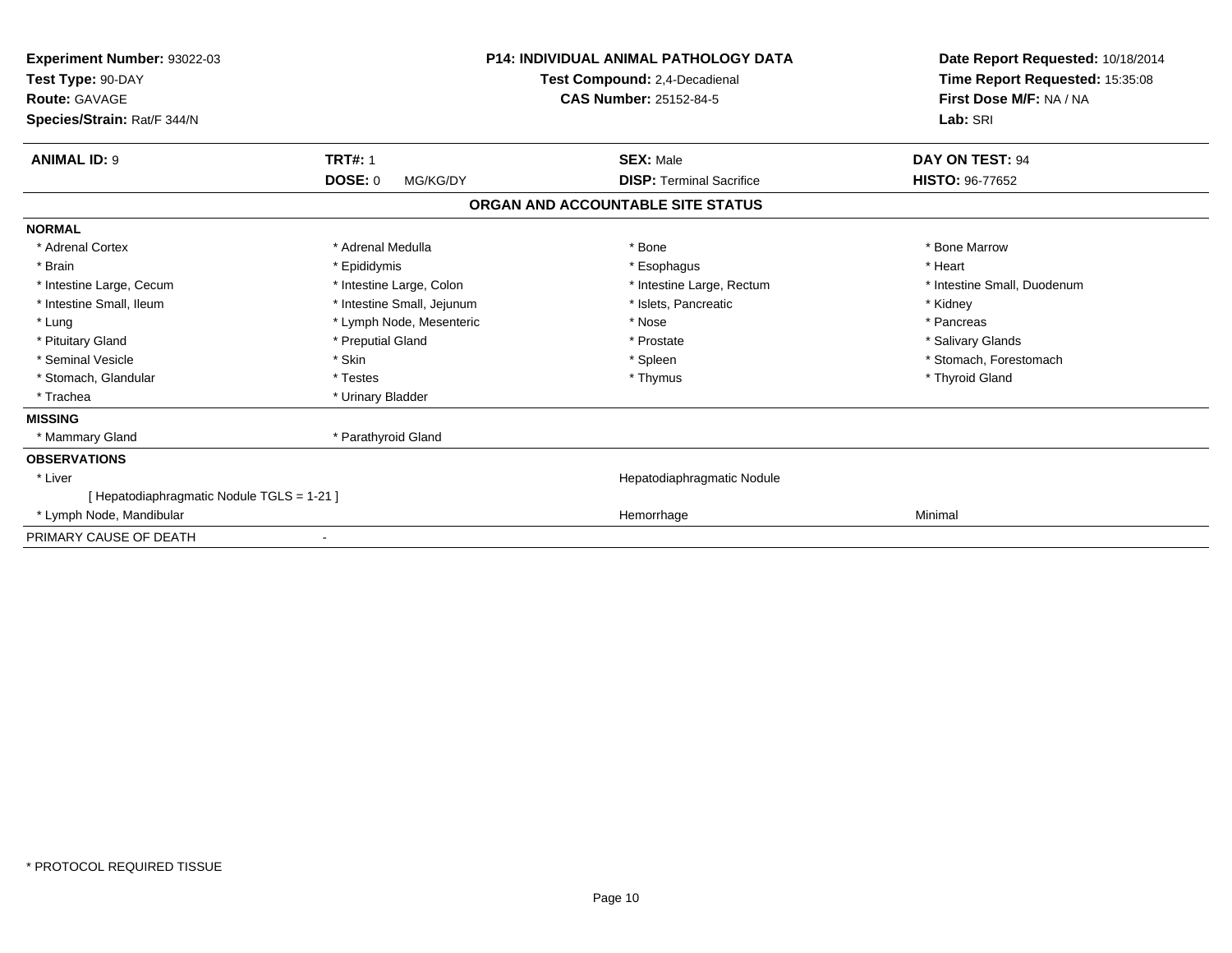| Experiment Number: 93022-03<br>Test Type: 90-DAY<br>Route: GAVAGE<br>Species/Strain: Rat/F 344/N |                            | <b>P14: INDIVIDUAL ANIMAL PATHOLOGY DATA</b><br>Test Compound: 2,4-Decadienal<br><b>CAS Number: 25152-84-5</b> | Date Report Requested: 10/18/2014<br>Time Report Requested: 15:35:08<br>First Dose M/F: NA / NA<br>Lab: SRI |
|--------------------------------------------------------------------------------------------------|----------------------------|----------------------------------------------------------------------------------------------------------------|-------------------------------------------------------------------------------------------------------------|
| <b>ANIMAL ID: 10</b>                                                                             | <b>TRT#: 1</b>             | <b>SEX: Male</b>                                                                                               | DAY ON TEST: 94                                                                                             |
|                                                                                                  | <b>DOSE: 0</b><br>MG/KG/DY | <b>DISP: Terminal Sacrifice</b>                                                                                | HISTO: 96-77653                                                                                             |
|                                                                                                  |                            | ORGAN AND ACCOUNTABLE SITE STATUS                                                                              |                                                                                                             |
| <b>NORMAL</b>                                                                                    |                            |                                                                                                                |                                                                                                             |
| * Adrenal Medulla                                                                                | * Bone                     | * Bone Marrow                                                                                                  | * Brain                                                                                                     |
| * Epididymis                                                                                     | * Esophagus                | * Heart                                                                                                        | * Intestine Large, Cecum                                                                                    |
| * Intestine Large, Colon                                                                         | * Intestine Large, Rectum  | * Intestine Small, Duodenum                                                                                    | * Intestine Small, Ileum                                                                                    |
| * Intestine Small, Jejunum                                                                       | * Islets, Pancreatic       | * Kidney                                                                                                       | * Liver                                                                                                     |
| * Lymph Node, Mesenteric                                                                         | * Pancreas                 | * Parathyroid Gland                                                                                            | * Pituitary Gland                                                                                           |
| * Preputial Gland                                                                                | * Prostate                 | * Salivary Glands                                                                                              | * Seminal Vesicle                                                                                           |
| * Skin                                                                                           | * Spleen                   | * Stomach, Forestomach                                                                                         | * Stomach, Glandular                                                                                        |
| * Testes                                                                                         | * Thymus                   | * Thyroid Gland                                                                                                | * Trachea                                                                                                   |
| * Urinary Bladder                                                                                |                            |                                                                                                                |                                                                                                             |
| <b>MISSING</b>                                                                                   |                            |                                                                                                                |                                                                                                             |
| * Mammary Gland                                                                                  |                            |                                                                                                                |                                                                                                             |
| <b>OBSERVATIONS</b>                                                                              |                            |                                                                                                                |                                                                                                             |
| * Adrenal Cortex                                                                                 |                            | <b>Accessory Adrenal Cortical Nodule</b>                                                                       | Moderate                                                                                                    |
| * Lung                                                                                           |                            | Hemorrhage                                                                                                     | Mild                                                                                                        |
| * Lymph Node, Mandibular                                                                         |                            | Hemorrhage                                                                                                     | Minimal                                                                                                     |
| * Nose                                                                                           |                            | Inflammation                                                                                                   | Chronic, Minimal                                                                                            |
| PRIMARY CAUSE OF DEATH                                                                           |                            |                                                                                                                |                                                                                                             |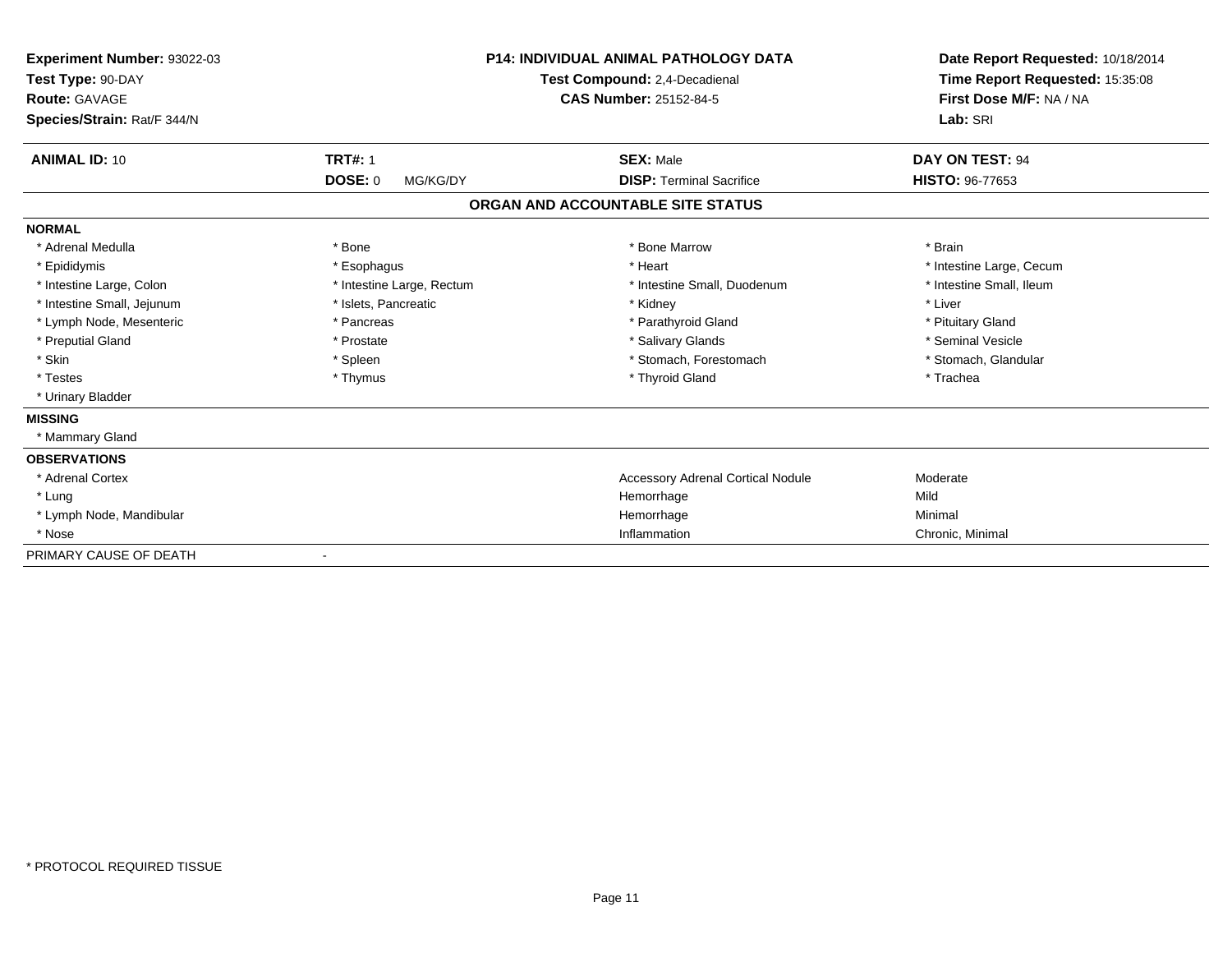| Experiment Number: 93022-03 | <b>P14: INDIVIDUAL ANIMAL PATHOLOGY DATA</b><br>Test Compound: 2,4-Decadienal |                                   | Date Report Requested: 10/18/2014 |
|-----------------------------|-------------------------------------------------------------------------------|-----------------------------------|-----------------------------------|
| Test Type: 90-DAY           |                                                                               |                                   | Time Report Requested: 15:35:08   |
| <b>Route: GAVAGE</b>        |                                                                               | <b>CAS Number: 25152-84-5</b>     | First Dose M/F: NA / NA           |
| Species/Strain: Rat/F 344/N |                                                                               |                                   | Lab: SRI                          |
| <b>ANIMAL ID: 11</b>        | TRT#: 3                                                                       | <b>SEX: Male</b>                  | DAY ON TEST: 94                   |
|                             | <b>DOSE: 50</b><br>MG/KG/DY                                                   | <b>DISP: Terminal Sacrifice</b>   | <b>HISTO: 96-77654</b>            |
|                             |                                                                               | ORGAN AND ACCOUNTABLE SITE STATUS |                                   |
| <b>NORMAL</b>               |                                                                               |                                   |                                   |
| Nose                        | Stomach, Forestomach                                                          |                                   |                                   |
| PRIMARY CAUSE OF DEATH      |                                                                               |                                   |                                   |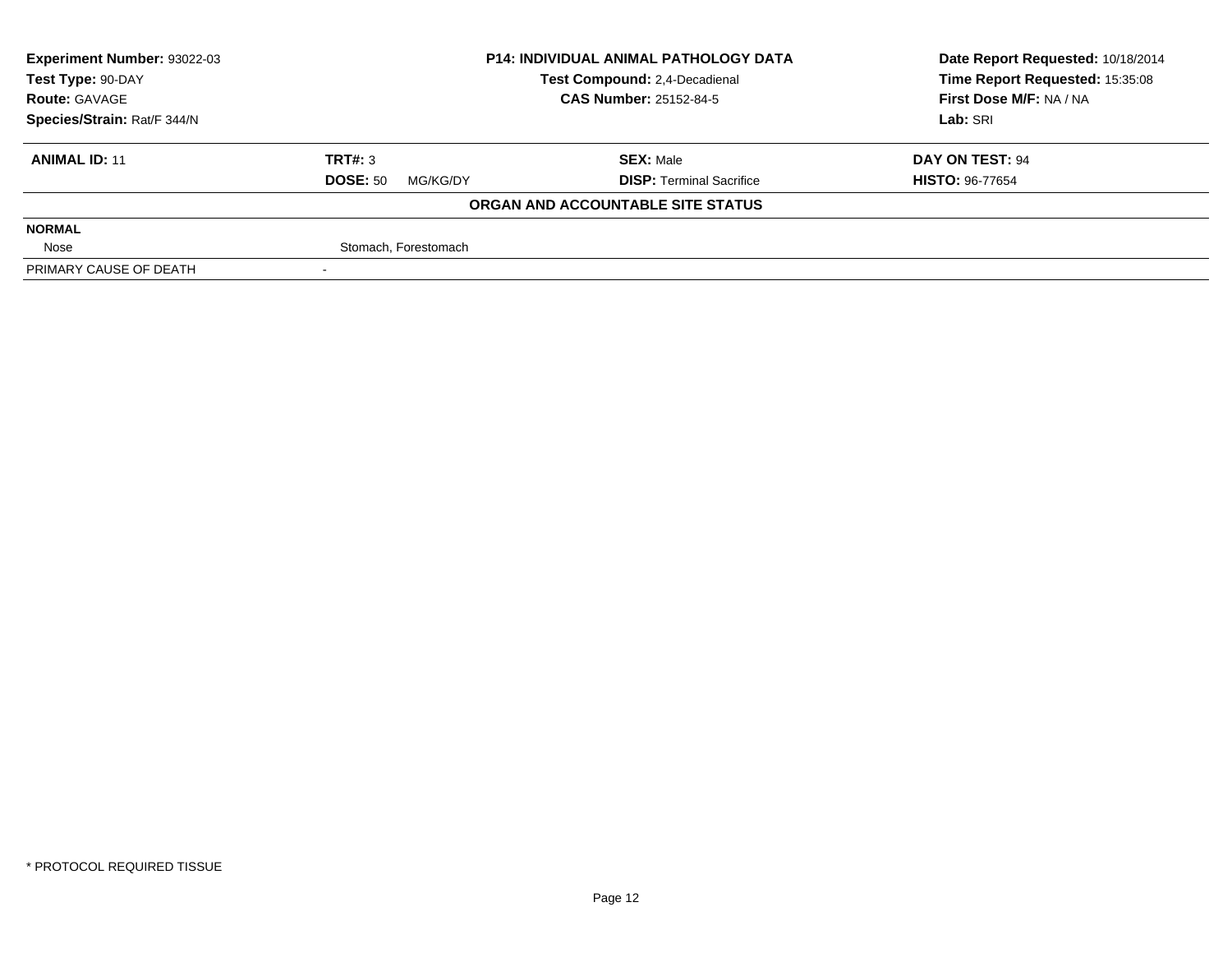| <b>Experiment Number: 93022-03</b> | <b>P14: INDIVIDUAL ANIMAL PATHOLOGY DATA</b><br>Test Compound: 2,4-Decadienal |                                   | Date Report Requested: 10/18/2014 |
|------------------------------------|-------------------------------------------------------------------------------|-----------------------------------|-----------------------------------|
| Test Type: 90-DAY                  |                                                                               |                                   | Time Report Requested: 15:35:08   |
| <b>Route: GAVAGE</b>               |                                                                               | <b>CAS Number: 25152-84-5</b>     | First Dose M/F: NA / NA           |
| Species/Strain: Rat/F 344/N        |                                                                               |                                   | Lab: SRI                          |
| <b>ANIMAL ID: 12</b>               | TRT#: 3                                                                       | <b>SEX: Male</b>                  | DAY ON TEST: 94                   |
|                                    | <b>DOSE: 50</b><br>MG/KG/DY                                                   | <b>DISP:</b> Terminal Sacrifice   | <b>HISTO: 96-77655</b>            |
|                                    |                                                                               | ORGAN AND ACCOUNTABLE SITE STATUS |                                   |
| <b>NORMAL</b>                      |                                                                               |                                   |                                   |
| Nose                               | Stomach, Forestomach                                                          |                                   |                                   |
| PRIMARY CAUSE OF DEATH             |                                                                               |                                   |                                   |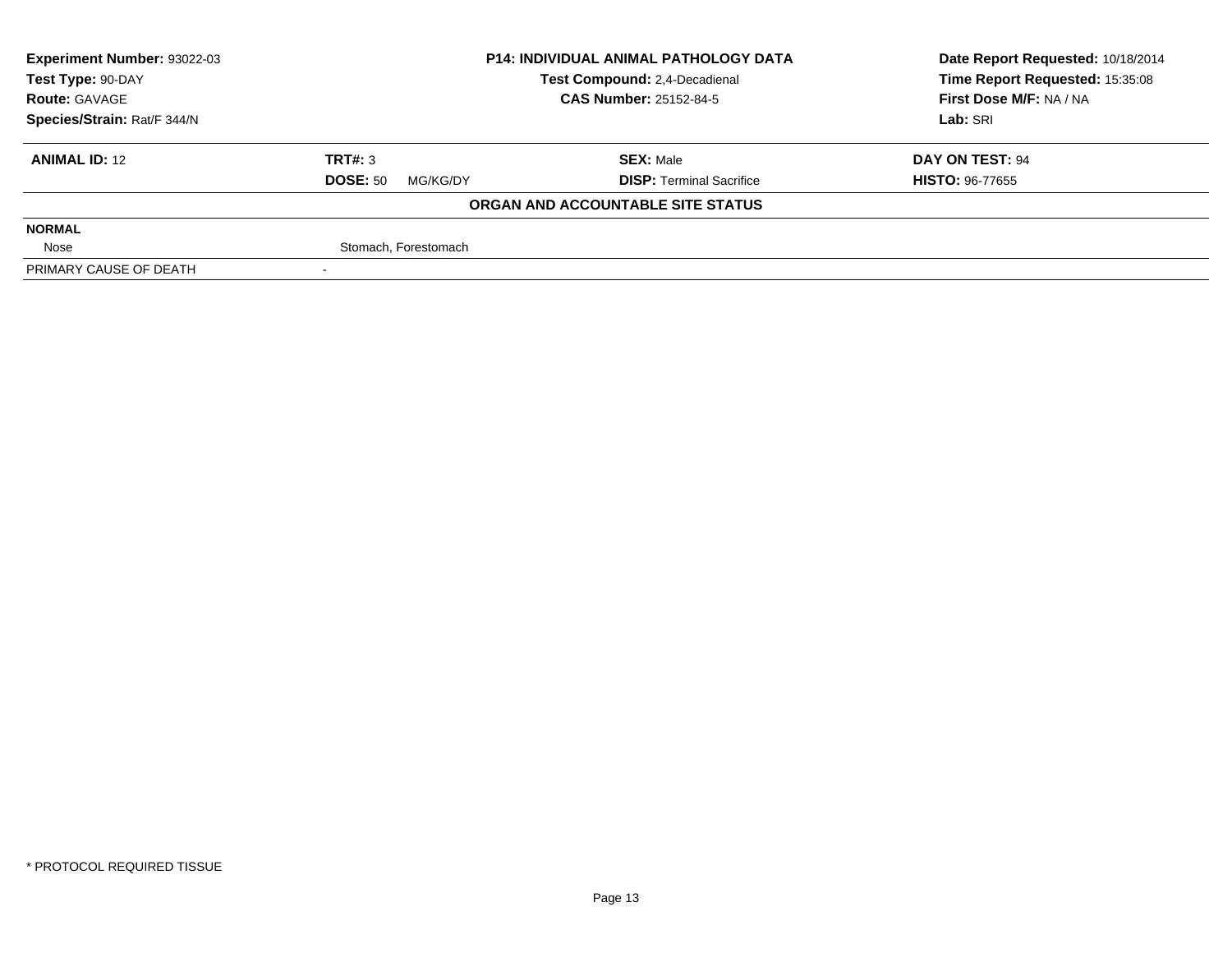| <b>Experiment Number: 93022-03</b> | <b>P14: INDIVIDUAL ANIMAL PATHOLOGY DATA</b><br>Test Compound: 2,4-Decadienal |                                   | Date Report Requested: 10/18/2014 |
|------------------------------------|-------------------------------------------------------------------------------|-----------------------------------|-----------------------------------|
| Test Type: 90-DAY                  |                                                                               |                                   | Time Report Requested: 15:35:08   |
| <b>Route: GAVAGE</b>               |                                                                               | <b>CAS Number: 25152-84-5</b>     | First Dose M/F: NA / NA           |
| Species/Strain: Rat/F 344/N        |                                                                               |                                   | Lab: SRI                          |
| <b>ANIMAL ID: 13</b>               | TRT#: 3                                                                       | <b>SEX: Male</b>                  | DAY ON TEST: 94                   |
|                                    | <b>DOSE: 50</b><br>MG/KG/DY                                                   | <b>DISP:</b> Terminal Sacrifice   | <b>HISTO: 96-77656</b>            |
|                                    |                                                                               | ORGAN AND ACCOUNTABLE SITE STATUS |                                   |
| <b>NORMAL</b>                      |                                                                               |                                   |                                   |
| Nose                               | Stomach, Forestomach                                                          |                                   |                                   |
| PRIMARY CAUSE OF DEATH             |                                                                               |                                   |                                   |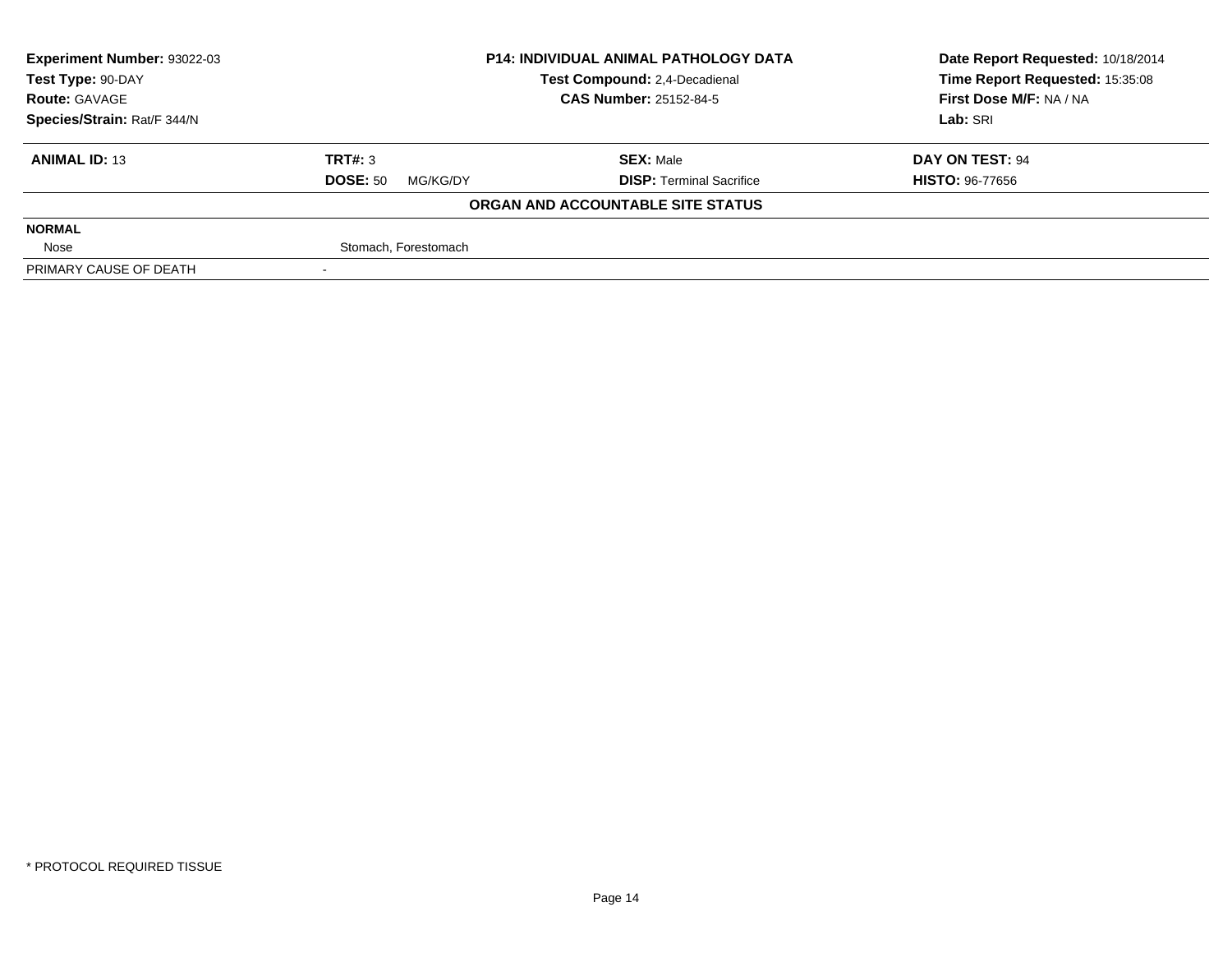| <b>Experiment Number: 93022-03</b> | <b>P14: INDIVIDUAL ANIMAL PATHOLOGY DATA</b> |                                   | Date Report Requested: 10/18/2014 |
|------------------------------------|----------------------------------------------|-----------------------------------|-----------------------------------|
| Test Type: 90-DAY                  |                                              | Test Compound: 2,4-Decadienal     | Time Report Requested: 15:35:08   |
| <b>Route: GAVAGE</b>               |                                              | <b>CAS Number: 25152-84-5</b>     | First Dose M/F: NA / NA           |
| Species/Strain: Rat/F 344/N        |                                              |                                   | Lab: SRI                          |
| <b>ANIMAL ID: 14</b>               | TRT#: 3                                      | <b>SEX: Male</b>                  | DAY ON TEST: 94                   |
|                                    | <b>DOSE: 50</b><br>MG/KG/DY                  | <b>DISP: Terminal Sacrifice</b>   | <b>HISTO: 96-77657</b>            |
|                                    |                                              | ORGAN AND ACCOUNTABLE SITE STATUS |                                   |
| <b>NORMAL</b>                      |                                              |                                   |                                   |
| Nose                               | Stomach, Forestomach                         |                                   |                                   |
| PRIMARY CAUSE OF DEATH             |                                              |                                   |                                   |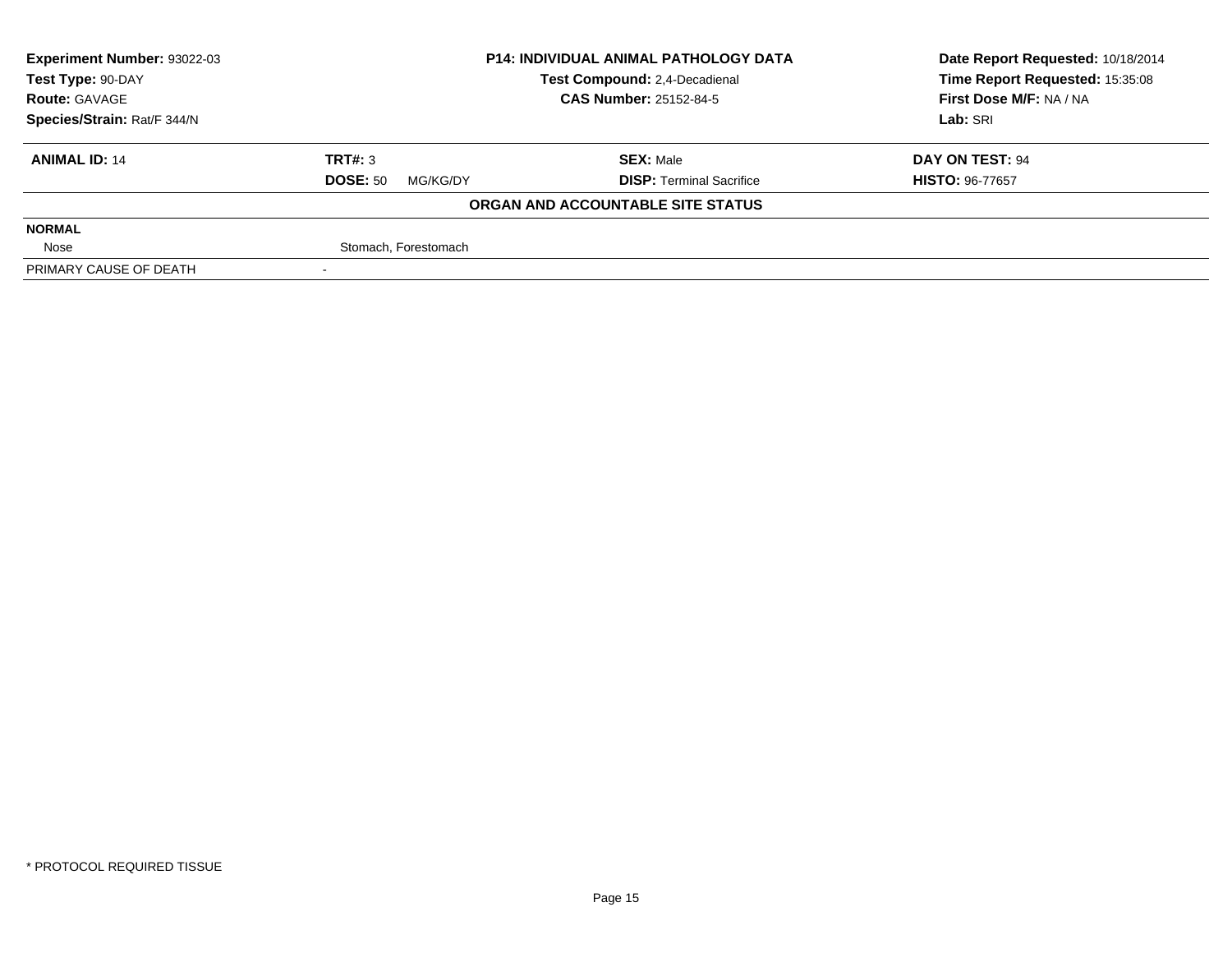| <b>Experiment Number: 93022-03</b> | <b>P14: INDIVIDUAL ANIMAL PATHOLOGY DATA</b><br>Test Compound: 2,4-Decadienal |                                   | Date Report Requested: 10/18/2014 |
|------------------------------------|-------------------------------------------------------------------------------|-----------------------------------|-----------------------------------|
| Test Type: 90-DAY                  |                                                                               |                                   | Time Report Requested: 15:35:08   |
| <b>Route: GAVAGE</b>               |                                                                               | <b>CAS Number: 25152-84-5</b>     | First Dose M/F: NA / NA           |
| Species/Strain: Rat/F 344/N        |                                                                               |                                   | Lab: SRI                          |
| <b>ANIMAL ID: 15</b>               | TRT#: 3                                                                       | <b>SEX: Male</b>                  | DAY ON TEST: 94                   |
|                                    | <b>DOSE: 50</b><br>MG/KG/DY                                                   | <b>DISP:</b> Terminal Sacrifice   | <b>HISTO: 96-77658</b>            |
|                                    |                                                                               | ORGAN AND ACCOUNTABLE SITE STATUS |                                   |
| <b>NORMAL</b>                      |                                                                               |                                   |                                   |
| Nose                               | Stomach, Forestomach                                                          |                                   |                                   |
| PRIMARY CAUSE OF DEATH             |                                                                               |                                   |                                   |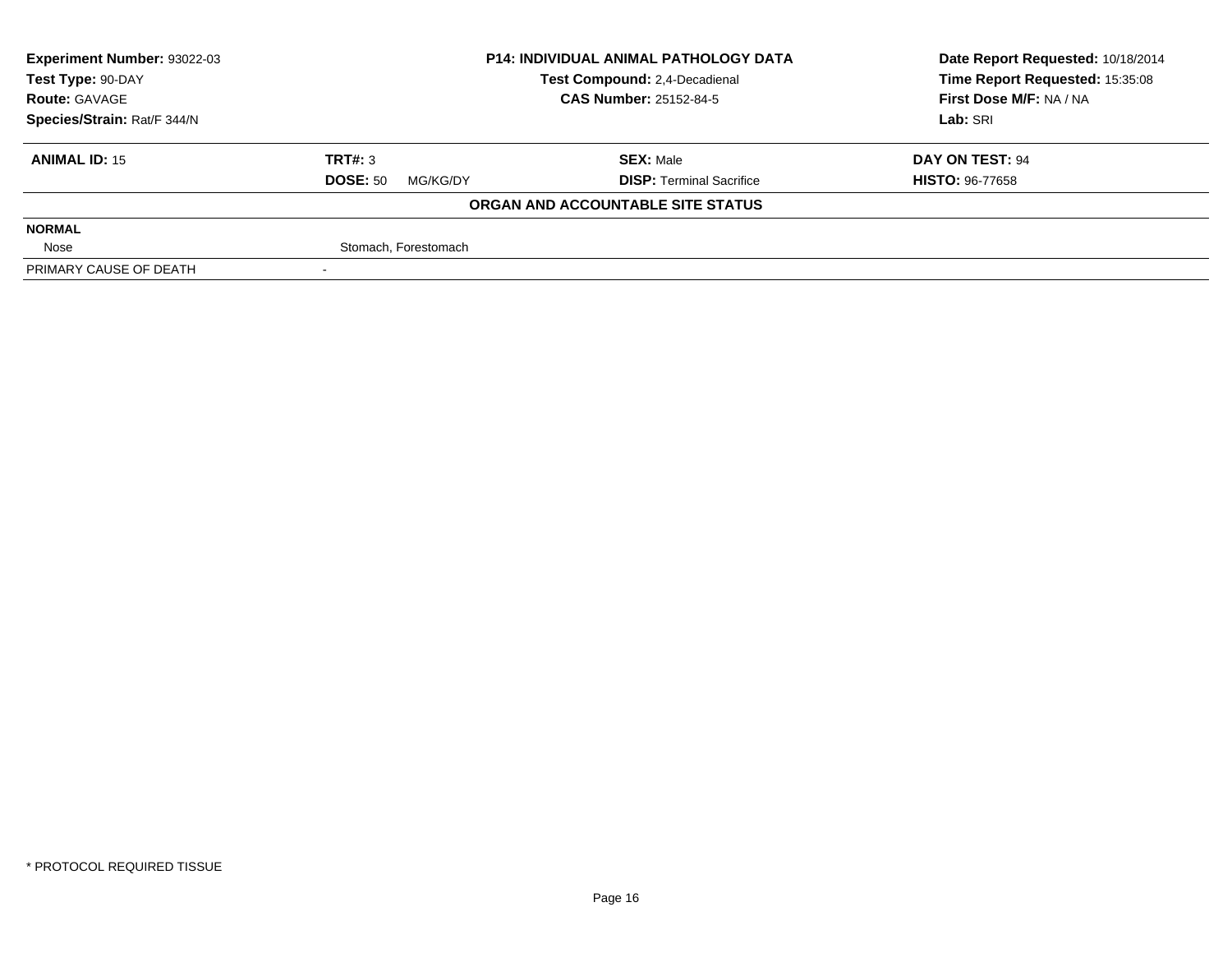| <b>Experiment Number: 93022-03</b> | <b>P14: INDIVIDUAL ANIMAL PATHOLOGY DATA</b><br>Test Compound: 2,4-Decadienal |                                   | Date Report Requested: 10/18/2014 |
|------------------------------------|-------------------------------------------------------------------------------|-----------------------------------|-----------------------------------|
| Test Type: 90-DAY                  |                                                                               |                                   | Time Report Requested: 15:35:08   |
| <b>Route: GAVAGE</b>               |                                                                               | <b>CAS Number: 25152-84-5</b>     | First Dose M/F: NA / NA           |
| Species/Strain: Rat/F 344/N        |                                                                               |                                   | Lab: SRI                          |
| <b>ANIMAL ID: 16</b>               | TRT#: 3                                                                       | <b>SEX: Male</b>                  | DAY ON TEST: 94                   |
|                                    | <b>DOSE: 50</b><br>MG/KG/DY                                                   | <b>DISP:</b> Terminal Sacrifice   | <b>HISTO: 96-77659</b>            |
|                                    |                                                                               | ORGAN AND ACCOUNTABLE SITE STATUS |                                   |
| <b>NORMAL</b>                      |                                                                               |                                   |                                   |
| Nose                               | Stomach, Forestomach                                                          |                                   |                                   |
| PRIMARY CAUSE OF DEATH             |                                                                               |                                   |                                   |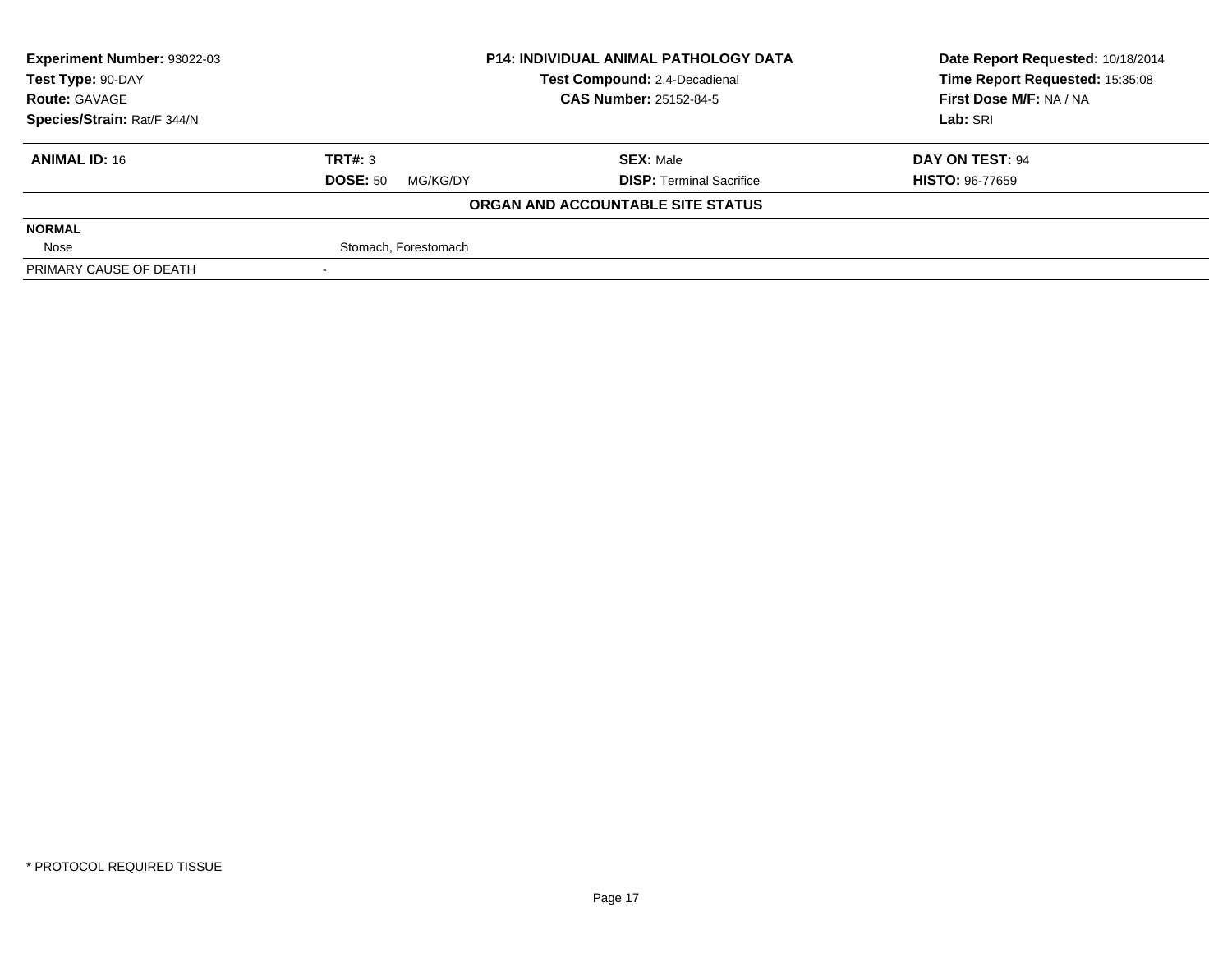| <b>Experiment Number: 93022-03</b> | <b>P14: INDIVIDUAL ANIMAL PATHOLOGY DATA</b><br>Test Compound: 2,4-Decadienal |                                   | Date Report Requested: 10/18/2014 |
|------------------------------------|-------------------------------------------------------------------------------|-----------------------------------|-----------------------------------|
| Test Type: 90-DAY                  |                                                                               |                                   | Time Report Requested: 15:35:08   |
| <b>Route: GAVAGE</b>               |                                                                               | <b>CAS Number: 25152-84-5</b>     | First Dose M/F: NA / NA           |
| Species/Strain: Rat/F 344/N        |                                                                               |                                   | Lab: SRI                          |
| <b>ANIMAL ID: 17</b>               | TRT#: 3                                                                       | <b>SEX: Male</b>                  | DAY ON TEST: 94                   |
|                                    | <b>DOSE: 50</b><br>MG/KG/DY                                                   | <b>DISP: Terminal Sacrifice</b>   | <b>HISTO: 96-77660</b>            |
|                                    |                                                                               | ORGAN AND ACCOUNTABLE SITE STATUS |                                   |
| <b>NORMAL</b>                      |                                                                               |                                   |                                   |
| Nose                               | Stomach, Forestomach                                                          |                                   |                                   |
| PRIMARY CAUSE OF DEATH             |                                                                               |                                   |                                   |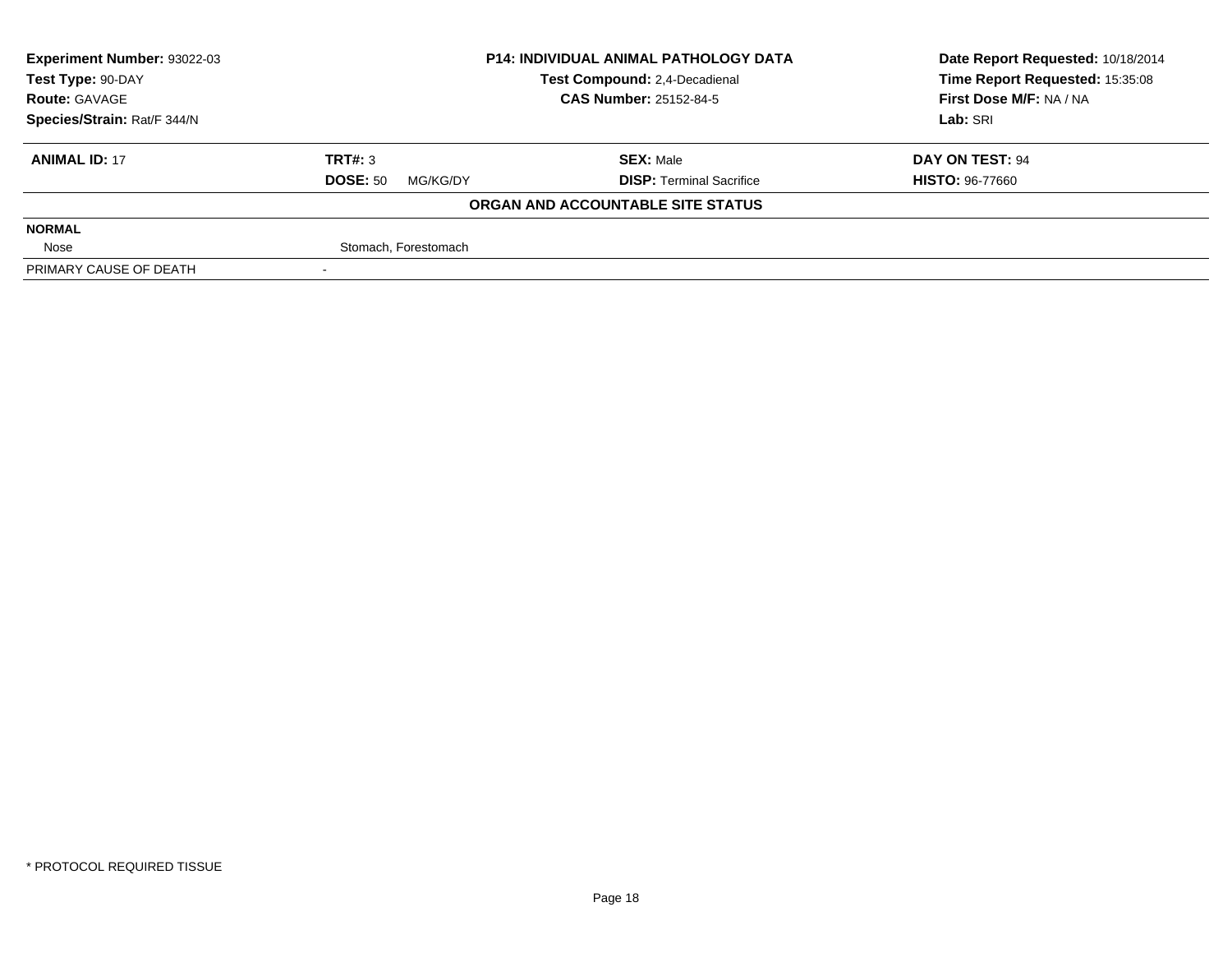| <b>Experiment Number: 93022-03</b> | <b>P14: INDIVIDUAL ANIMAL PATHOLOGY DATA</b><br>Test Compound: 2,4-Decadienal |                                   | Date Report Requested: 10/18/2014 |
|------------------------------------|-------------------------------------------------------------------------------|-----------------------------------|-----------------------------------|
| Test Type: 90-DAY                  |                                                                               |                                   | Time Report Requested: 15:35:08   |
| <b>Route: GAVAGE</b>               |                                                                               | <b>CAS Number: 25152-84-5</b>     | First Dose M/F: NA / NA           |
| Species/Strain: Rat/F 344/N        |                                                                               |                                   | Lab: SRI                          |
| <b>ANIMAL ID: 18</b>               | TRT#: 3                                                                       | <b>SEX: Male</b>                  | DAY ON TEST: 94                   |
|                                    | <b>DOSE: 50</b><br>MG/KG/DY                                                   | <b>DISP:</b> Terminal Sacrifice   | <b>HISTO: 96-77661</b>            |
|                                    |                                                                               | ORGAN AND ACCOUNTABLE SITE STATUS |                                   |
| <b>NORMAL</b>                      |                                                                               |                                   |                                   |
| Nose                               | Stomach, Forestomach                                                          |                                   |                                   |
| PRIMARY CAUSE OF DEATH             |                                                                               |                                   |                                   |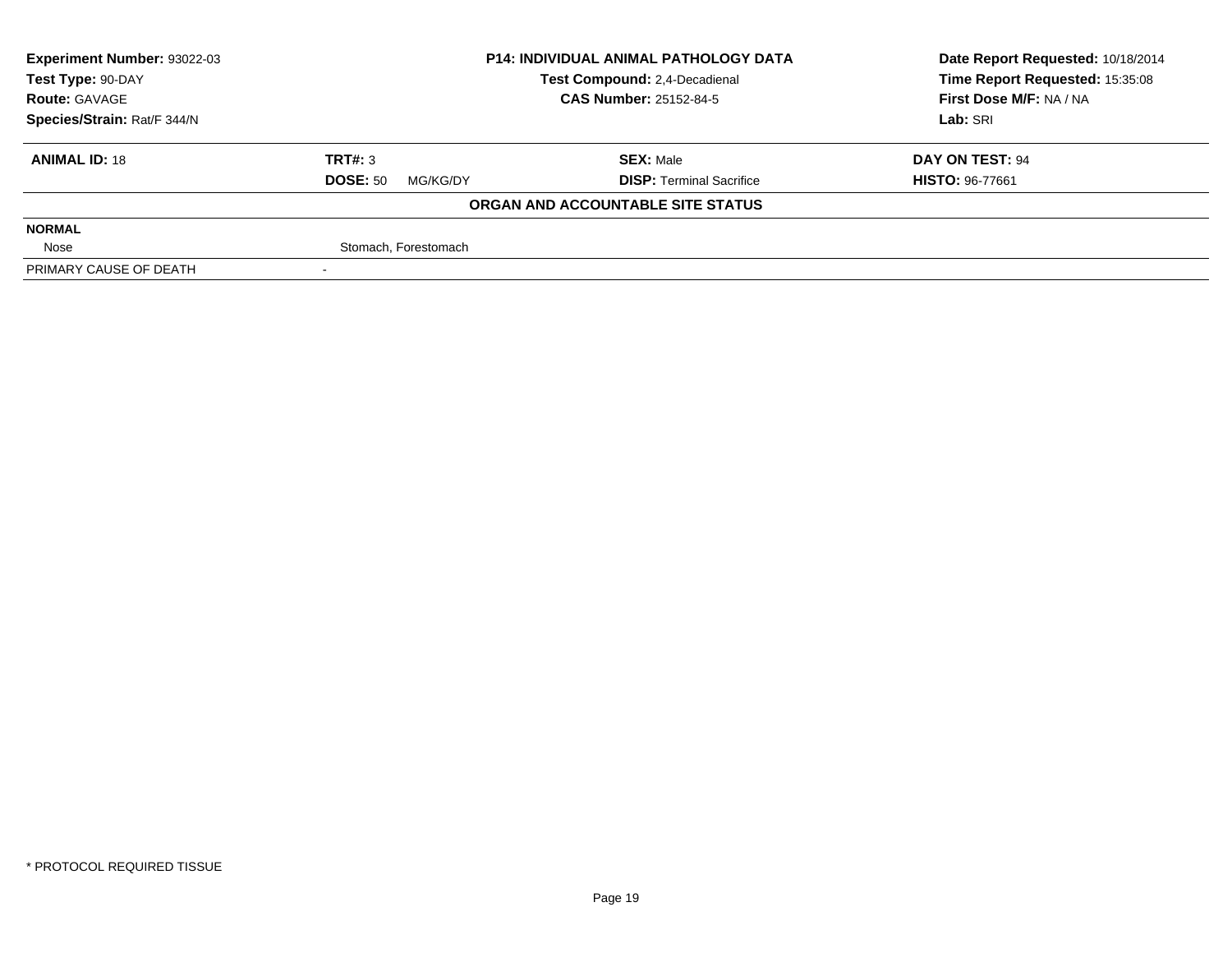| <b>Experiment Number: 93022-03</b>                 | <b>P14: INDIVIDUAL ANIMAL PATHOLOGY DATA</b> |                                   | Date Report Requested: 10/18/2014 |
|----------------------------------------------------|----------------------------------------------|-----------------------------------|-----------------------------------|
| Test Compound: 2,4-Decadienal<br>Test Type: 90-DAY |                                              |                                   | Time Report Requested: 15:35:08   |
| <b>Route: GAVAGE</b>                               |                                              | <b>CAS Number: 25152-84-5</b>     | First Dose M/F: NA / NA           |
| Species/Strain: Rat/F 344/N                        |                                              |                                   | Lab: SRI                          |
| <b>ANIMAL ID: 19</b>                               | TRT#: 3                                      | <b>SEX: Male</b>                  | DAY ON TEST: 94                   |
|                                                    | <b>DOSE: 50</b><br>MG/KG/DY                  | <b>DISP: Terminal Sacrifice</b>   | <b>HISTO: 96-77662</b>            |
|                                                    |                                              | ORGAN AND ACCOUNTABLE SITE STATUS |                                   |
| <b>NORMAL</b>                                      |                                              |                                   |                                   |
| Nose                                               | Stomach, Forestomach                         |                                   |                                   |
| PRIMARY CAUSE OF DEATH                             |                                              |                                   |                                   |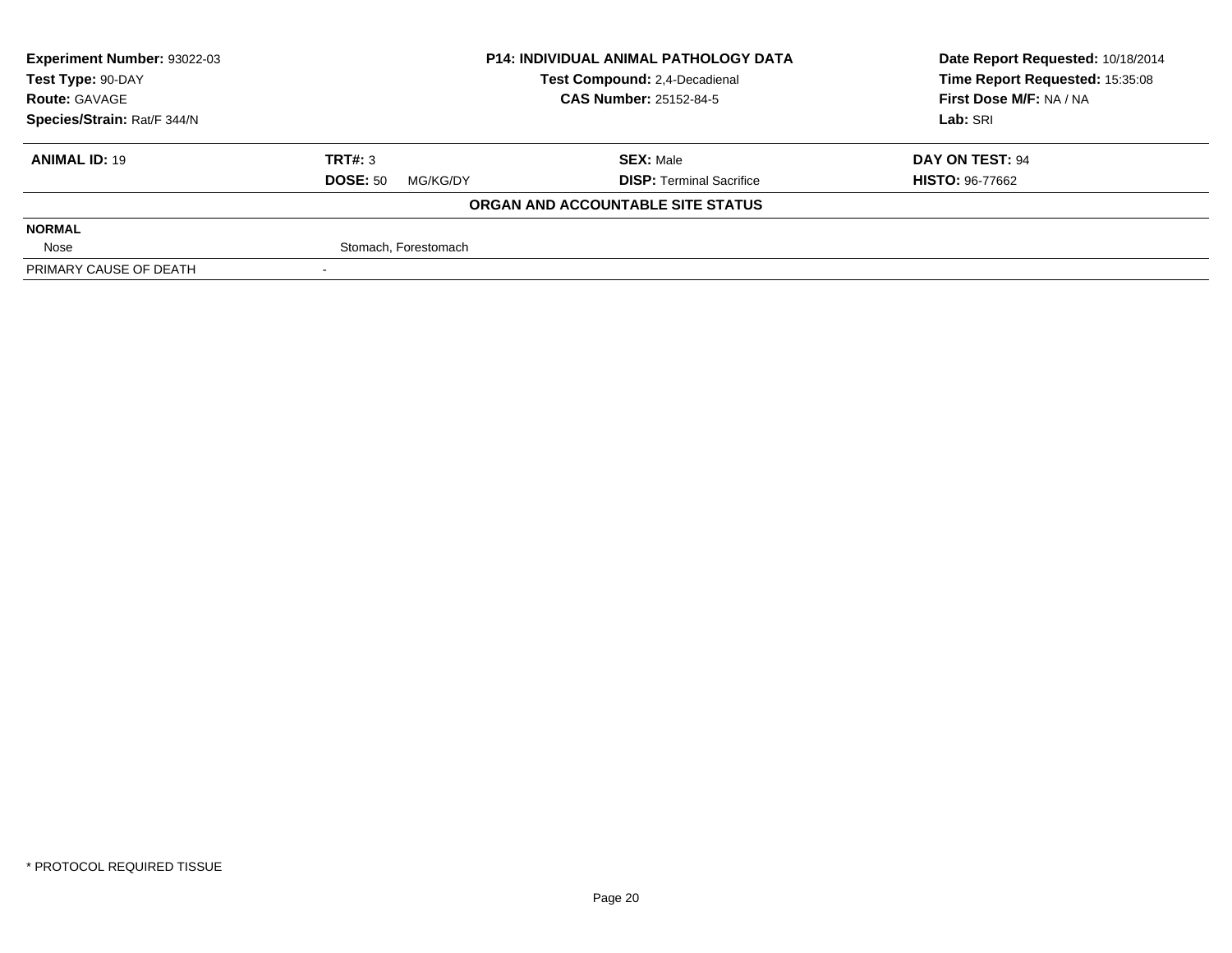| <b>Experiment Number: 93022-03</b> | <b>P14: INDIVIDUAL ANIMAL PATHOLOGY DATA</b><br>Test Compound: 2,4-Decadienal |                                   | Date Report Requested: 10/18/2014 |
|------------------------------------|-------------------------------------------------------------------------------|-----------------------------------|-----------------------------------|
| Test Type: 90-DAY                  |                                                                               |                                   | Time Report Requested: 15:35:08   |
| <b>Route: GAVAGE</b>               |                                                                               | <b>CAS Number: 25152-84-5</b>     | First Dose M/F: NA / NA           |
| Species/Strain: Rat/F 344/N        |                                                                               |                                   | Lab: SRI                          |
| <b>ANIMAL ID: 20</b>               | TRT#: 3                                                                       | <b>SEX: Male</b>                  | DAY ON TEST: 94                   |
|                                    | <b>DOSE: 50</b><br>MG/KG/DY                                                   | <b>DISP:</b> Terminal Sacrifice   | <b>HISTO: 96-77663</b>            |
|                                    |                                                                               | ORGAN AND ACCOUNTABLE SITE STATUS |                                   |
| <b>NORMAL</b>                      |                                                                               |                                   |                                   |
| Nose                               | Stomach, Forestomach                                                          |                                   |                                   |
| PRIMARY CAUSE OF DEATH             |                                                                               |                                   |                                   |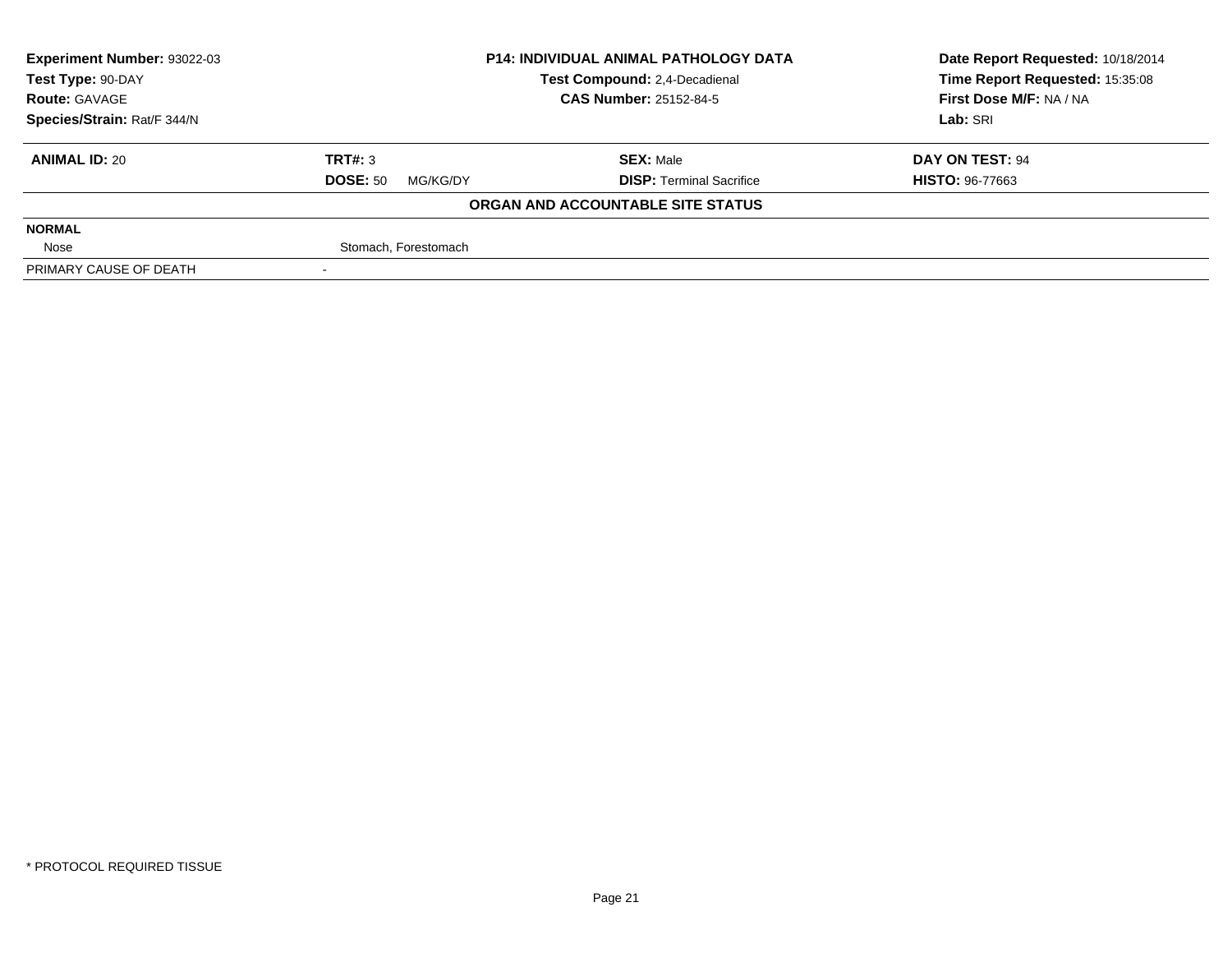| <b>Experiment Number: 93022-03</b> | <b>P14: INDIVIDUAL ANIMAL PATHOLOGY DATA</b><br>Test Compound: 2,4-Decadienal |                                   | Date Report Requested: 10/18/2014 |
|------------------------------------|-------------------------------------------------------------------------------|-----------------------------------|-----------------------------------|
| Test Type: 90-DAY                  |                                                                               |                                   | Time Report Requested: 15:35:08   |
| <b>Route: GAVAGE</b>               |                                                                               | <b>CAS Number: 25152-84-5</b>     | First Dose M/F: NA / NA           |
| Species/Strain: Rat/F 344/N        |                                                                               |                                   | Lab: SRI                          |
| <b>ANIMAL ID: 21</b>               | TRT#: 5                                                                       | <b>SEX: Male</b>                  | DAY ON TEST: 94                   |
|                                    | <b>DOSE: 100</b><br>MG/KG/DY                                                  | <b>DISP:</b> Terminal Sacrifice   | <b>HISTO: 96-77664</b>            |
|                                    |                                                                               | ORGAN AND ACCOUNTABLE SITE STATUS |                                   |
| <b>NORMAL</b>                      |                                                                               |                                   |                                   |
| Nose                               | Stomach, Forestomach                                                          |                                   |                                   |
| PRIMARY CAUSE OF DEATH             |                                                                               |                                   |                                   |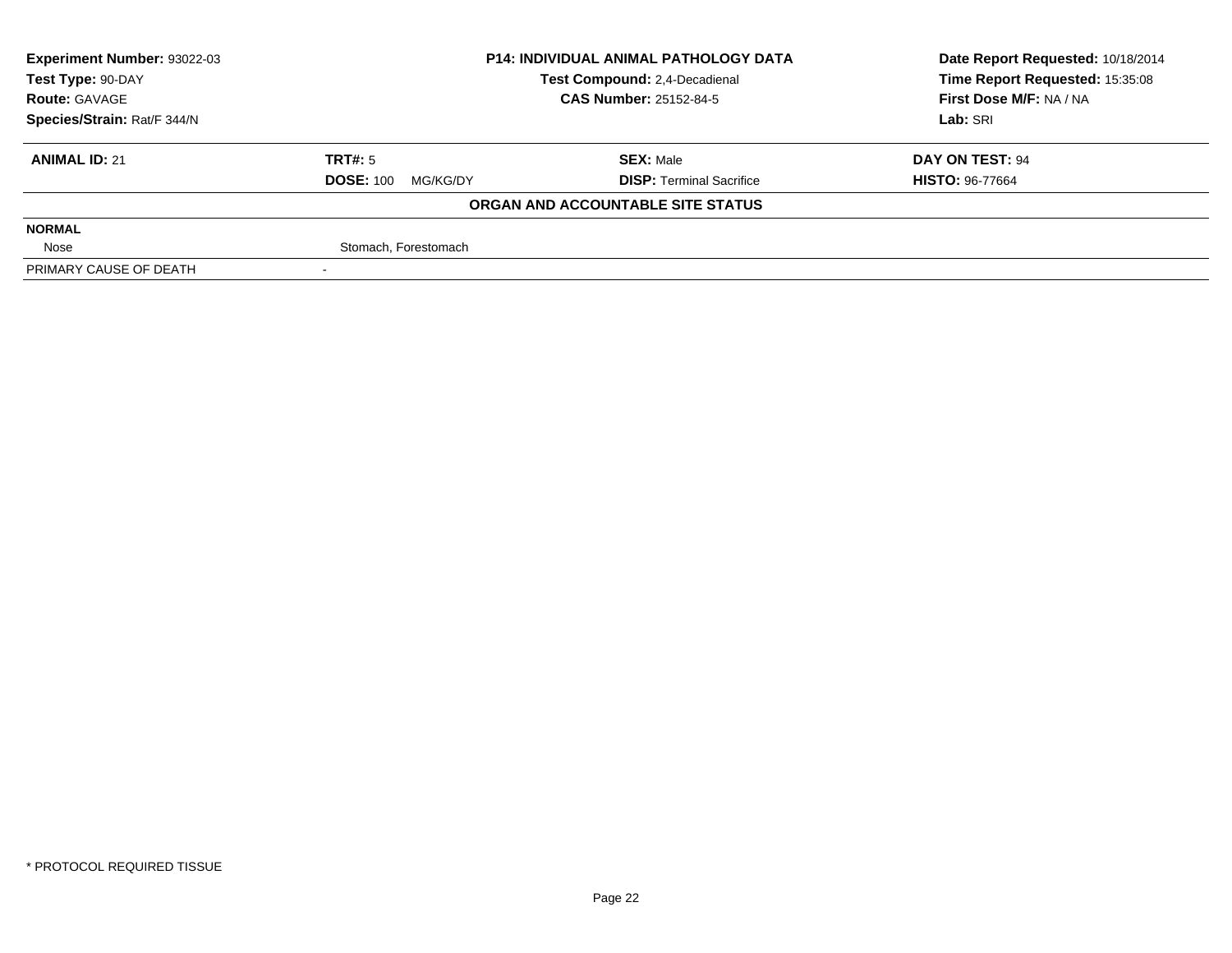| <b>Experiment Number: 93022-03</b> | <b>P14: INDIVIDUAL ANIMAL PATHOLOGY DATA</b><br>Test Compound: 2,4-Decadienal |                                   | Date Report Requested: 10/18/2014 |
|------------------------------------|-------------------------------------------------------------------------------|-----------------------------------|-----------------------------------|
| Test Type: 90-DAY                  |                                                                               |                                   | Time Report Requested: 15:35:08   |
| <b>Route: GAVAGE</b>               |                                                                               | <b>CAS Number: 25152-84-5</b>     | First Dose M/F: NA / NA           |
| Species/Strain: Rat/F 344/N        |                                                                               |                                   | Lab: SRI                          |
| <b>ANIMAL ID: 22</b>               | TRT#: 5                                                                       | <b>SEX: Male</b>                  | DAY ON TEST: 94                   |
|                                    | <b>DOSE: 100</b><br>MG/KG/DY                                                  | <b>DISP:</b> Terminal Sacrifice   | <b>HISTO: 96-77665</b>            |
|                                    |                                                                               | ORGAN AND ACCOUNTABLE SITE STATUS |                                   |
| <b>NORMAL</b>                      |                                                                               |                                   |                                   |
| Nose                               | Stomach, Forestomach                                                          |                                   |                                   |
| PRIMARY CAUSE OF DEATH             |                                                                               |                                   |                                   |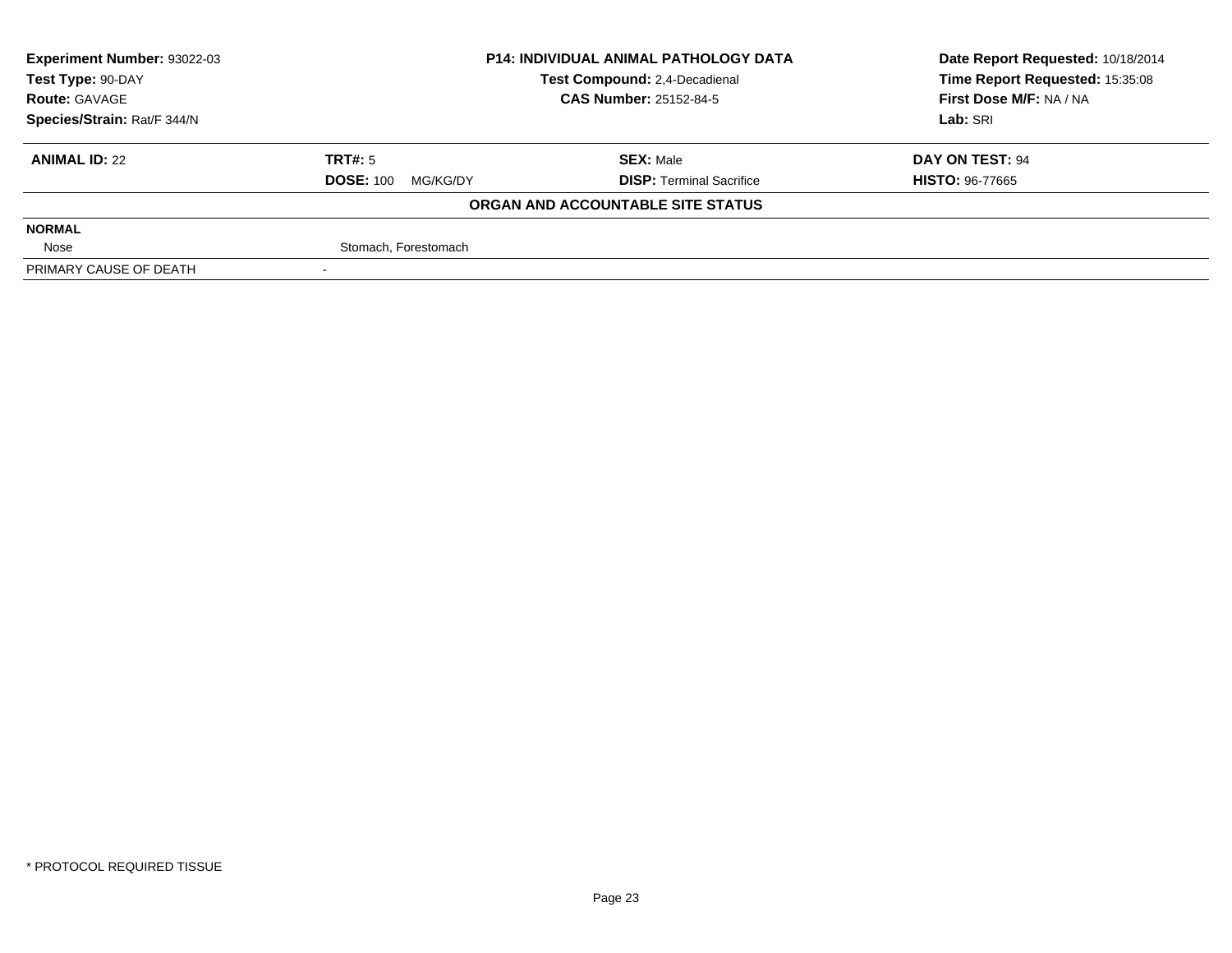| <b>Experiment Number: 93022-03</b><br><b>P14: INDIVIDUAL ANIMAL PATHOLOGY DATA</b> |                              |                                   | Date Report Requested: 10/18/2014 |
|------------------------------------------------------------------------------------|------------------------------|-----------------------------------|-----------------------------------|
| Test Type: 90-DAY                                                                  |                              | Test Compound: 2,4-Decadienal     | Time Report Requested: 15:35:08   |
| <b>Route: GAVAGE</b>                                                               |                              | <b>CAS Number: 25152-84-5</b>     | First Dose M/F: NA / NA           |
| Species/Strain: Rat/F 344/N                                                        |                              |                                   | Lab: SRI                          |
| <b>ANIMAL ID: 23</b>                                                               | TRT#: 5                      | <b>SEX: Male</b>                  | DAY ON TEST: 94                   |
|                                                                                    | <b>DOSE: 100</b><br>MG/KG/DY | <b>DISP:</b> Terminal Sacrifice   | <b>HISTO: 96-77666</b>            |
|                                                                                    |                              | ORGAN AND ACCOUNTABLE SITE STATUS |                                   |
| <b>NORMAL</b>                                                                      |                              |                                   |                                   |
| Nose                                                                               | Stomach, Forestomach         |                                   |                                   |
| PRIMARY CAUSE OF DEATH                                                             |                              |                                   |                                   |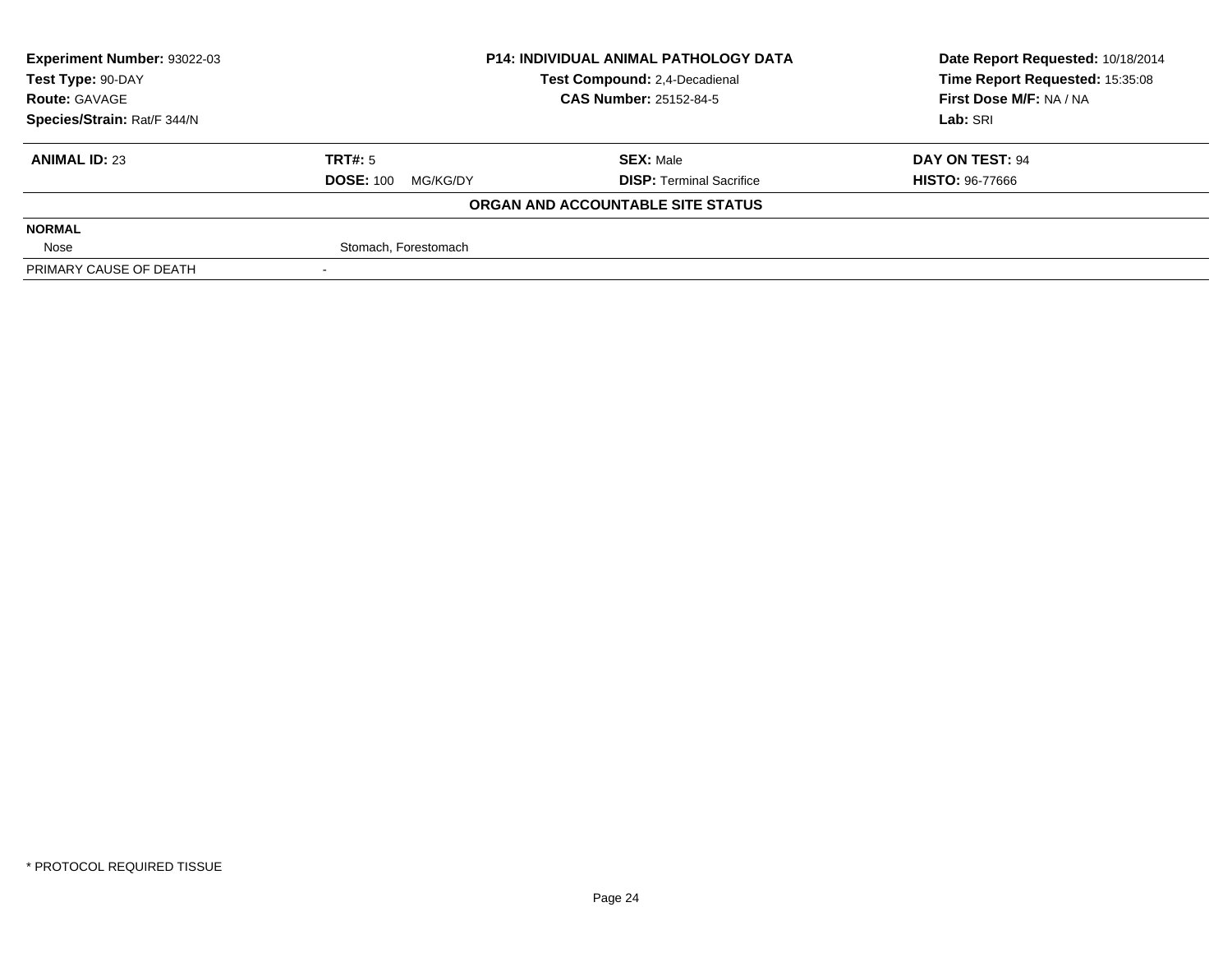| <b>Experiment Number: 93022-03</b><br><b>P14: INDIVIDUAL ANIMAL PATHOLOGY DATA</b> |                              |                                   | Date Report Requested: 10/18/2014 |
|------------------------------------------------------------------------------------|------------------------------|-----------------------------------|-----------------------------------|
| Test Type: 90-DAY                                                                  |                              | Test Compound: 2,4-Decadienal     | Time Report Requested: 15:35:08   |
| <b>Route: GAVAGE</b>                                                               |                              | <b>CAS Number: 25152-84-5</b>     | First Dose M/F: NA / NA           |
| Species/Strain: Rat/F 344/N                                                        |                              |                                   | Lab: SRI                          |
| <b>ANIMAL ID: 24</b>                                                               | TRT#: 5                      | <b>SEX: Male</b>                  | DAY ON TEST: 94                   |
|                                                                                    | <b>DOSE: 100</b><br>MG/KG/DY | <b>DISP:</b> Terminal Sacrifice   | <b>HISTO: 96-77667</b>            |
|                                                                                    |                              | ORGAN AND ACCOUNTABLE SITE STATUS |                                   |
| <b>NORMAL</b>                                                                      |                              |                                   |                                   |
| Nose                                                                               | Stomach, Forestomach         |                                   |                                   |
| PRIMARY CAUSE OF DEATH                                                             |                              |                                   |                                   |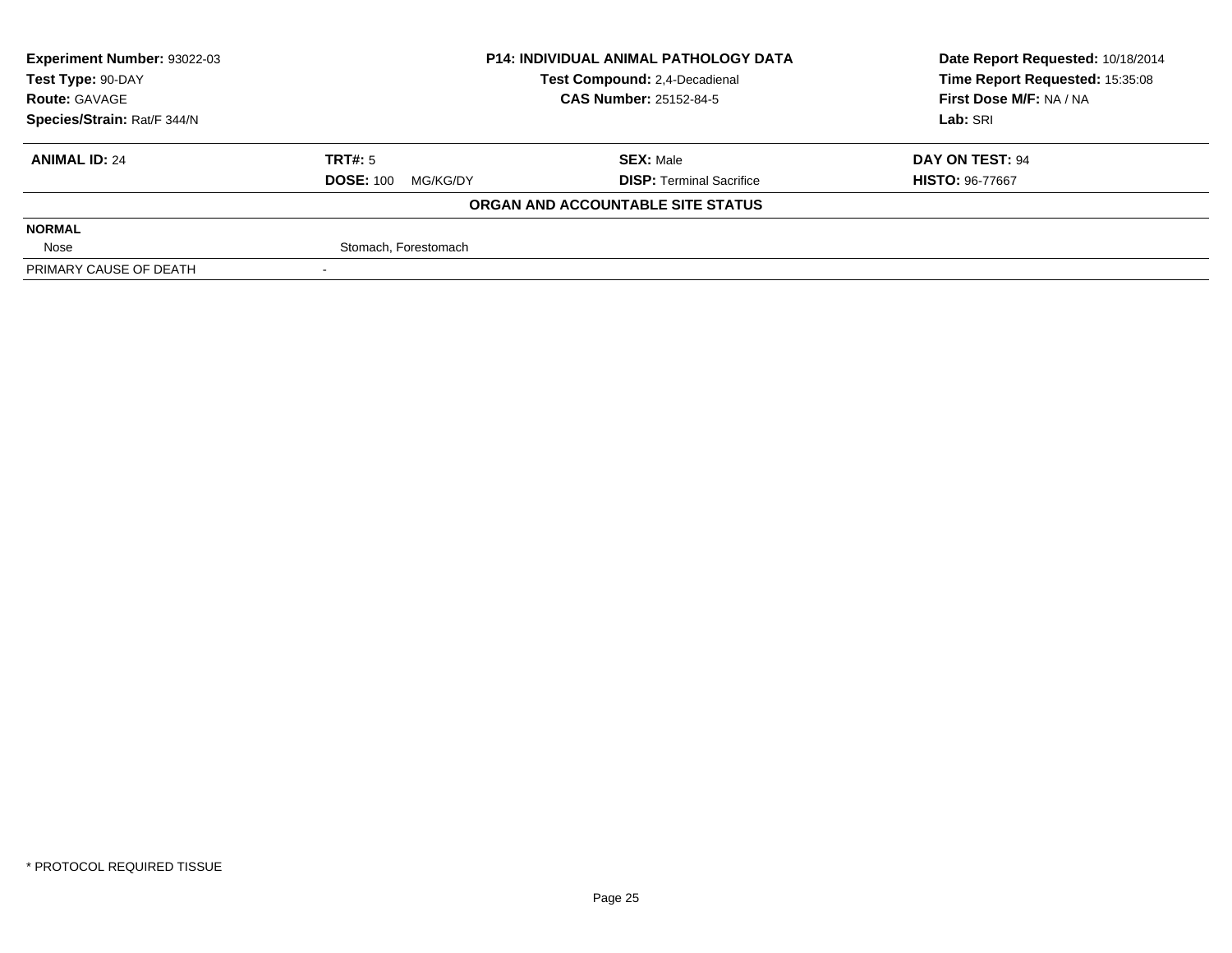| <b>Experiment Number: 93022-03</b> | <b>P14: INDIVIDUAL ANIMAL PATHOLOGY DATA</b><br>Test Compound: 2,4-Decadienal |                                   | Date Report Requested: 10/18/2014 |
|------------------------------------|-------------------------------------------------------------------------------|-----------------------------------|-----------------------------------|
| Test Type: 90-DAY                  |                                                                               |                                   | Time Report Requested: 15:35:08   |
| <b>Route: GAVAGE</b>               |                                                                               | <b>CAS Number: 25152-84-5</b>     | First Dose M/F: NA / NA           |
| Species/Strain: Rat/F 344/N        |                                                                               |                                   | Lab: SRI                          |
| <b>ANIMAL ID: 25</b>               | TRT#: 5                                                                       | <b>SEX: Male</b>                  | DAY ON TEST: 94                   |
|                                    | <b>DOSE: 100</b><br>MG/KG/DY                                                  | <b>DISP: Terminal Sacrifice</b>   | <b>HISTO: 96-77668</b>            |
|                                    |                                                                               | ORGAN AND ACCOUNTABLE SITE STATUS |                                   |
| <b>NORMAL</b>                      |                                                                               |                                   |                                   |
| Nose                               | Stomach, Forestomach                                                          |                                   |                                   |
| PRIMARY CAUSE OF DEATH             |                                                                               |                                   |                                   |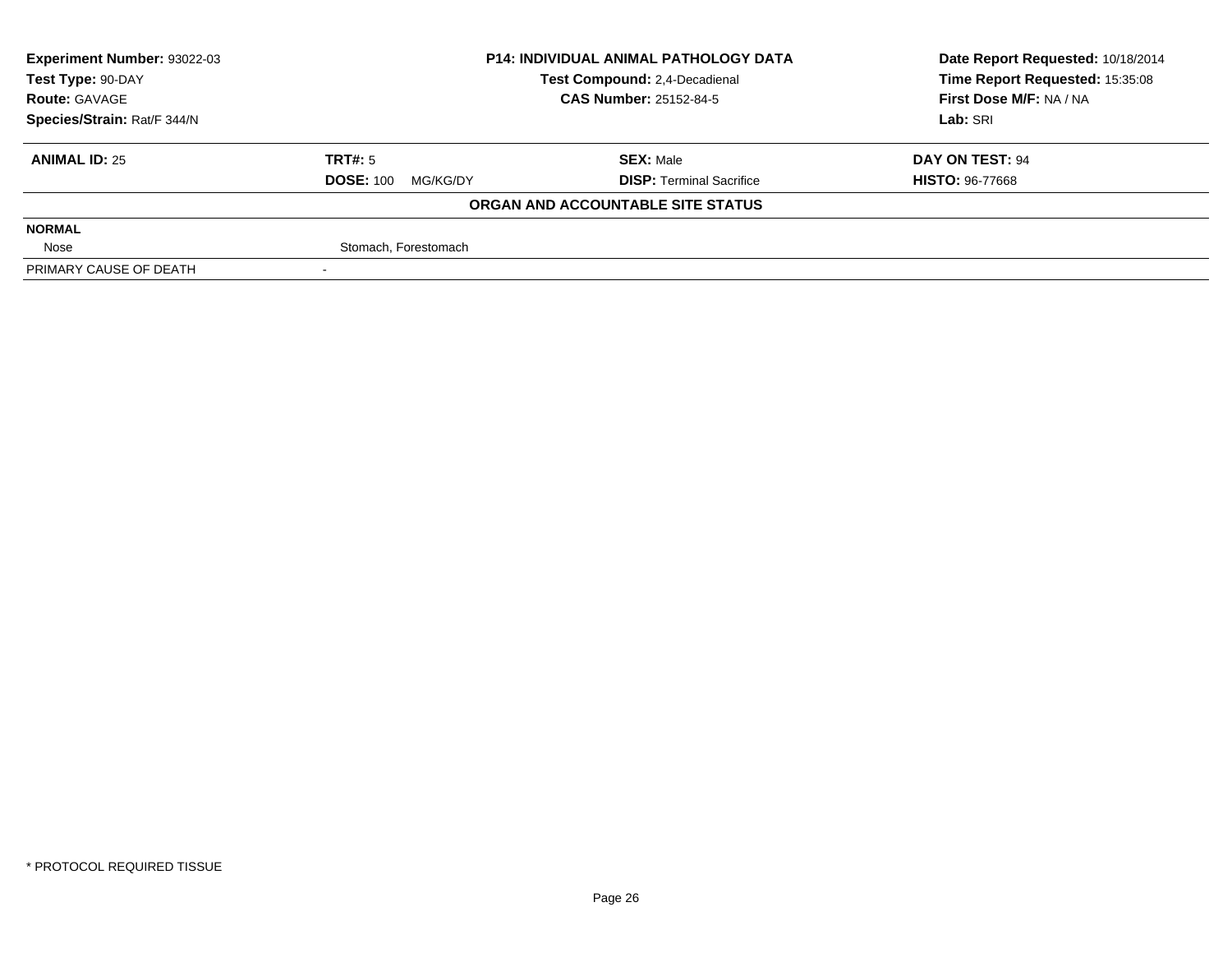| <b>Experiment Number: 93022-03</b> | <b>P14: INDIVIDUAL ANIMAL PATHOLOGY DATA</b><br>Test Compound: 2,4-Decadienal |                                   | Date Report Requested: 10/18/2014 |
|------------------------------------|-------------------------------------------------------------------------------|-----------------------------------|-----------------------------------|
| Test Type: 90-DAY                  |                                                                               |                                   | Time Report Requested: 15:35:08   |
| <b>Route: GAVAGE</b>               |                                                                               | <b>CAS Number: 25152-84-5</b>     | First Dose M/F: NA / NA           |
| Species/Strain: Rat/F 344/N        |                                                                               |                                   | Lab: SRI                          |
| <b>ANIMAL ID: 26</b>               | TRT#: 5                                                                       | <b>SEX: Male</b>                  | DAY ON TEST: 94                   |
|                                    | <b>DOSE: 100</b><br>MG/KG/DY                                                  | <b>DISP: Terminal Sacrifice</b>   | <b>HISTO: 96-77669</b>            |
|                                    |                                                                               | ORGAN AND ACCOUNTABLE SITE STATUS |                                   |
| <b>NORMAL</b>                      |                                                                               |                                   |                                   |
| Nose                               | Stomach, Forestomach                                                          |                                   |                                   |
| PRIMARY CAUSE OF DEATH             |                                                                               |                                   |                                   |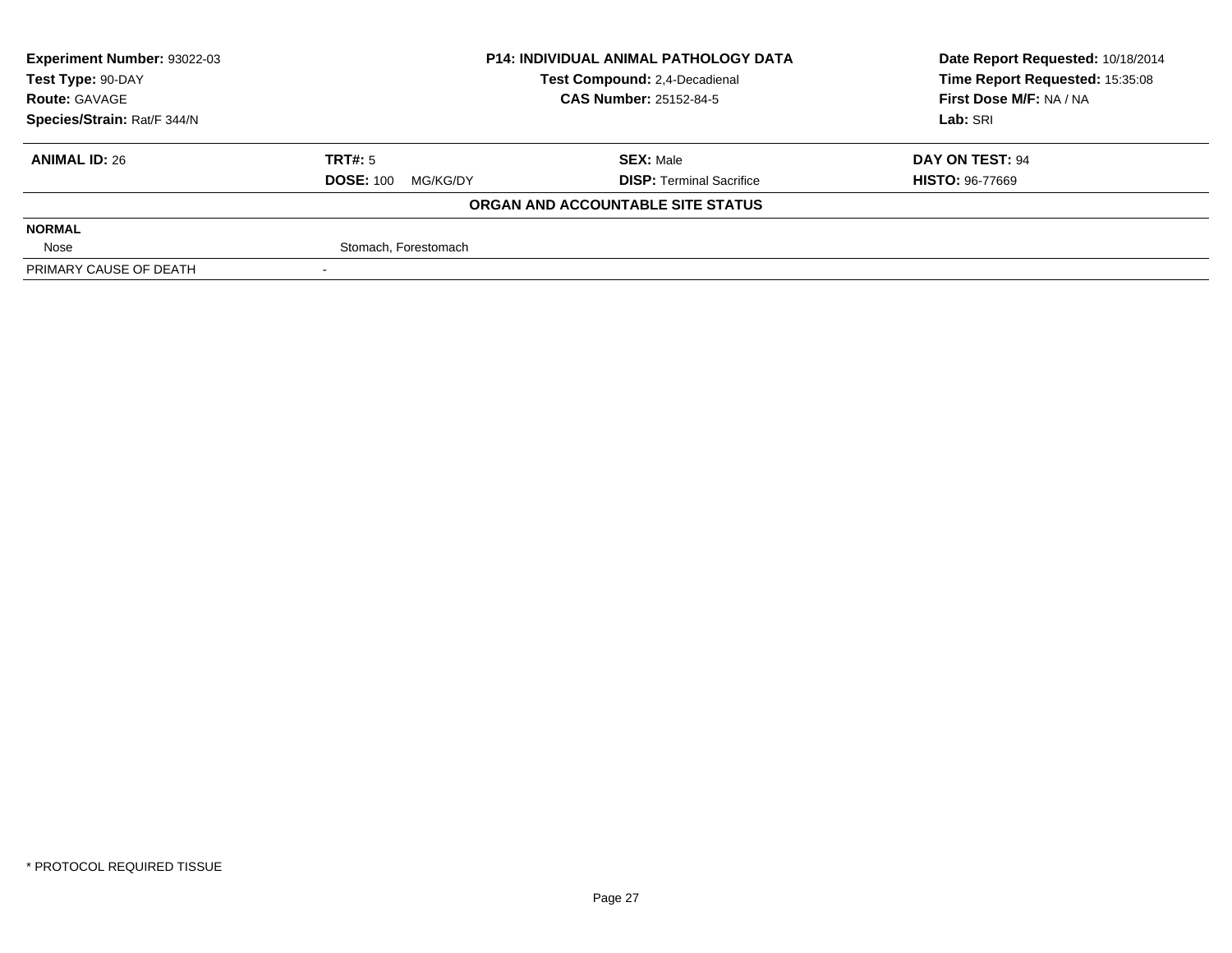| <b>Experiment Number: 93022-03</b> | <b>P14: INDIVIDUAL ANIMAL PATHOLOGY DATA</b> |                                   | Date Report Requested: 10/18/2014 |  |
|------------------------------------|----------------------------------------------|-----------------------------------|-----------------------------------|--|
| Test Type: 90-DAY                  |                                              | Test Compound: 2,4-Decadienal     | Time Report Requested: 15:35:08   |  |
| <b>Route: GAVAGE</b>               |                                              | <b>CAS Number: 25152-84-5</b>     | First Dose M/F: NA / NA           |  |
| Species/Strain: Rat/F 344/N        |                                              |                                   | Lab: SRI                          |  |
| <b>ANIMAL ID: 27</b>               | TRT#: 5                                      | <b>SEX: Male</b>                  | DAY ON TEST: 94                   |  |
|                                    | <b>DOSE: 100</b><br>MG/KG/DY                 | <b>DISP:</b> Terminal Sacrifice   | <b>HISTO: 96-77670</b>            |  |
|                                    |                                              | ORGAN AND ACCOUNTABLE SITE STATUS |                                   |  |
| <b>NORMAL</b>                      |                                              |                                   |                                   |  |
| Nose                               | Stomach, Forestomach                         |                                   |                                   |  |
| PRIMARY CAUSE OF DEATH             |                                              |                                   |                                   |  |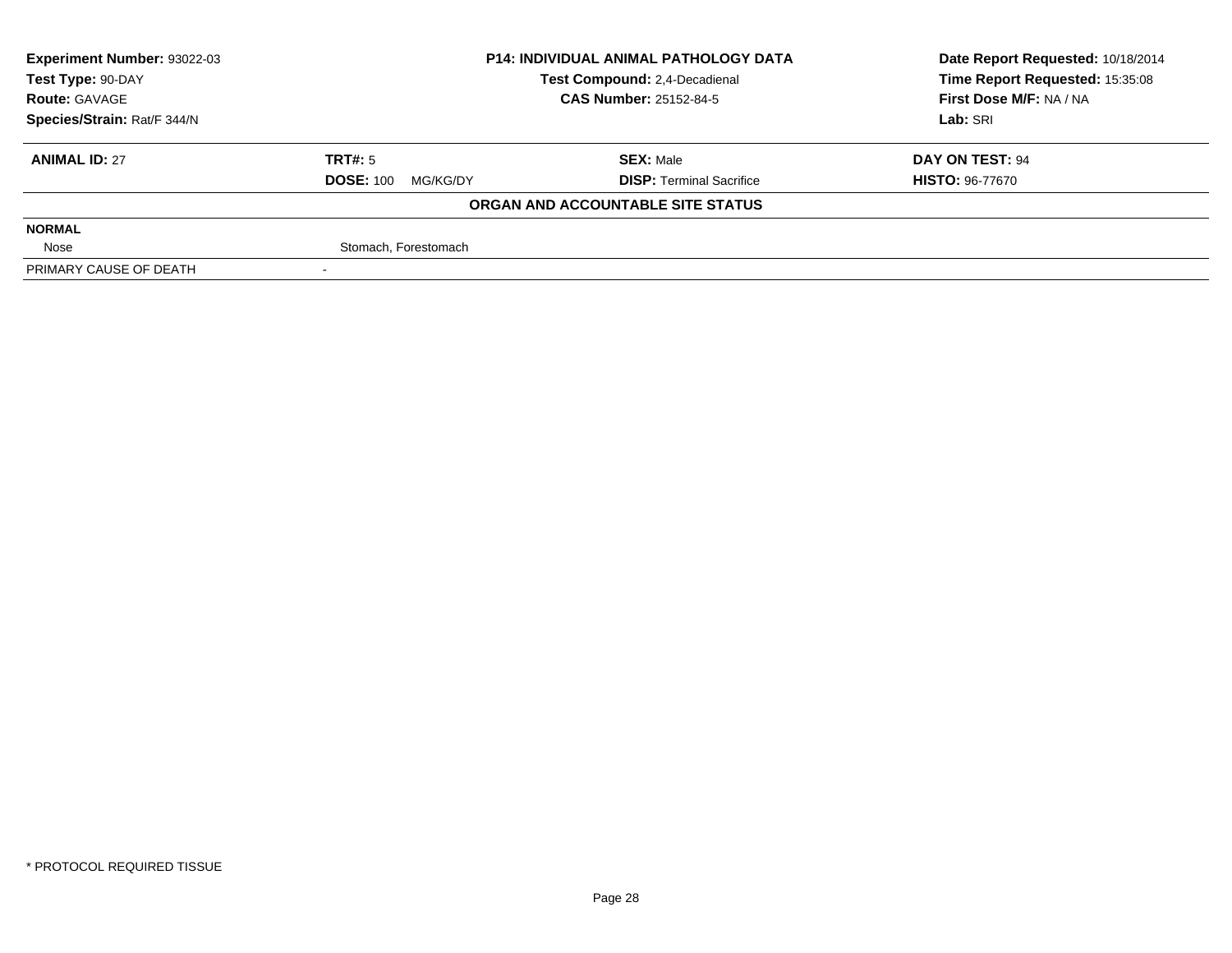| Experiment Number: 93022-03 | <b>P14: INDIVIDUAL ANIMAL PATHOLOGY DATA</b><br>Test Compound: 2,4-Decadienal |                                   | Date Report Requested: 10/18/2014 |
|-----------------------------|-------------------------------------------------------------------------------|-----------------------------------|-----------------------------------|
| Test Type: 90-DAY           |                                                                               |                                   | Time Report Requested: 15:35:08   |
| <b>Route: GAVAGE</b>        |                                                                               | <b>CAS Number: 25152-84-5</b>     | First Dose M/F: NA / NA           |
| Species/Strain: Rat/F 344/N |                                                                               |                                   | Lab: SRI                          |
| <b>ANIMAL ID: 28</b>        | TRT#: 5                                                                       | <b>SEX: Male</b>                  | DAY ON TEST: 94                   |
|                             | <b>DOSE: 100</b><br>MG/KG/DY                                                  | <b>DISP: Terminal Sacrifice</b>   | <b>HISTO: 96-77671</b>            |
|                             |                                                                               | ORGAN AND ACCOUNTABLE SITE STATUS |                                   |
| <b>NORMAL</b>               |                                                                               |                                   |                                   |
| Nose                        | Stomach, Forestomach                                                          |                                   |                                   |
| PRIMARY CAUSE OF DEATH      |                                                                               |                                   |                                   |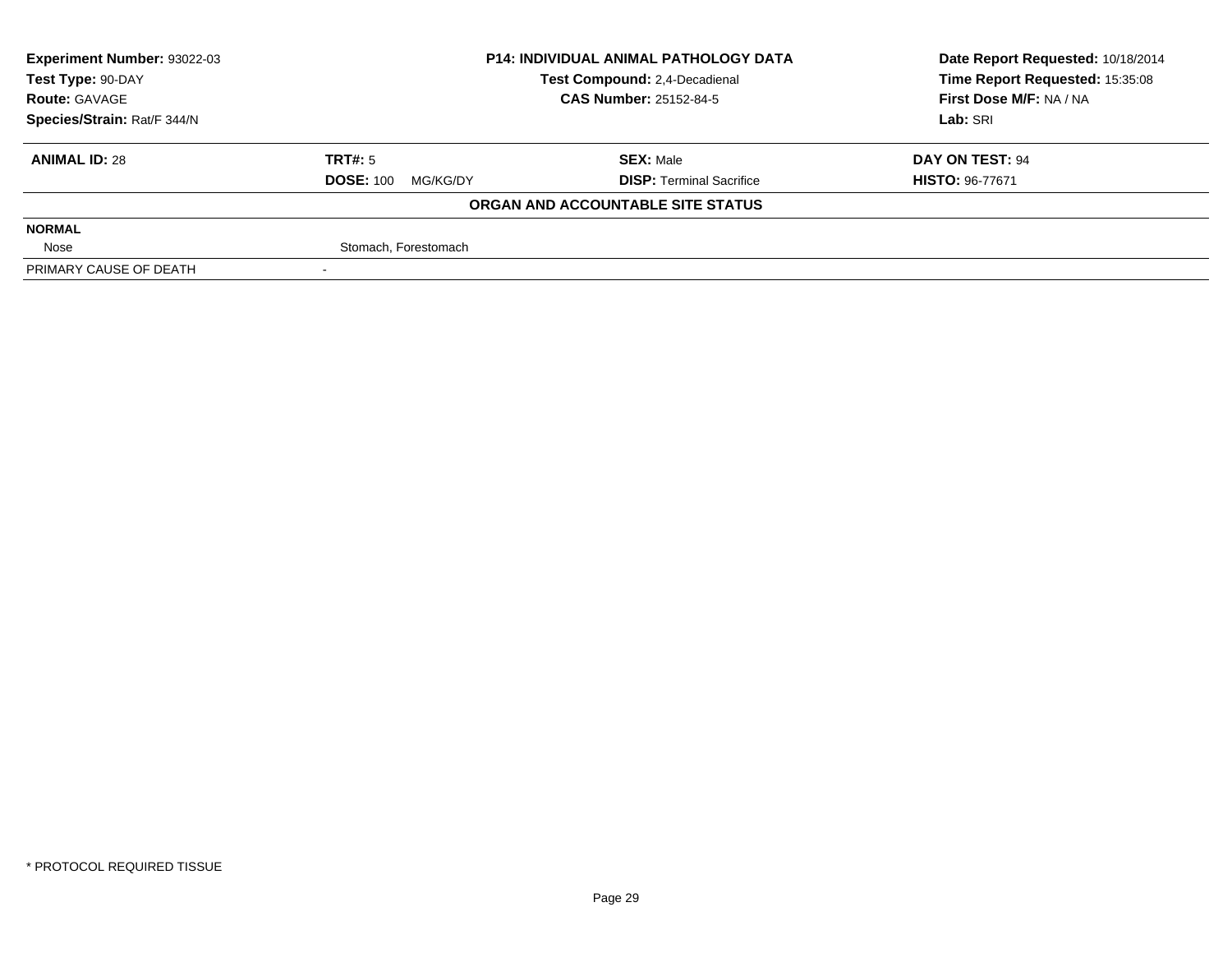| <b>Experiment Number: 93022-03</b> |                              | <b>P14: INDIVIDUAL ANIMAL PATHOLOGY DATA</b> | Date Report Requested: 10/18/2014 |
|------------------------------------|------------------------------|----------------------------------------------|-----------------------------------|
| Test Type: 90-DAY                  |                              | Test Compound: 2,4-Decadienal                | Time Report Requested: 15:35:08   |
| <b>Route: GAVAGE</b>               |                              | <b>CAS Number: 25152-84-5</b>                | First Dose M/F: NA / NA           |
| Species/Strain: Rat/F 344/N        |                              |                                              | Lab: SRI                          |
| <b>ANIMAL ID: 29</b>               | TRT#: 5                      | <b>SEX: Male</b>                             | DAY ON TEST: 94                   |
|                                    | <b>DOSE: 100</b><br>MG/KG/DY | <b>DISP:</b> Terminal Sacrifice              | <b>HISTO: 96-77672</b>            |
|                                    |                              | ORGAN AND ACCOUNTABLE SITE STATUS            |                                   |
| <b>NORMAL</b>                      |                              |                                              |                                   |
| Nose                               | Stomach, Forestomach         |                                              |                                   |
| PRIMARY CAUSE OF DEATH             |                              |                                              |                                   |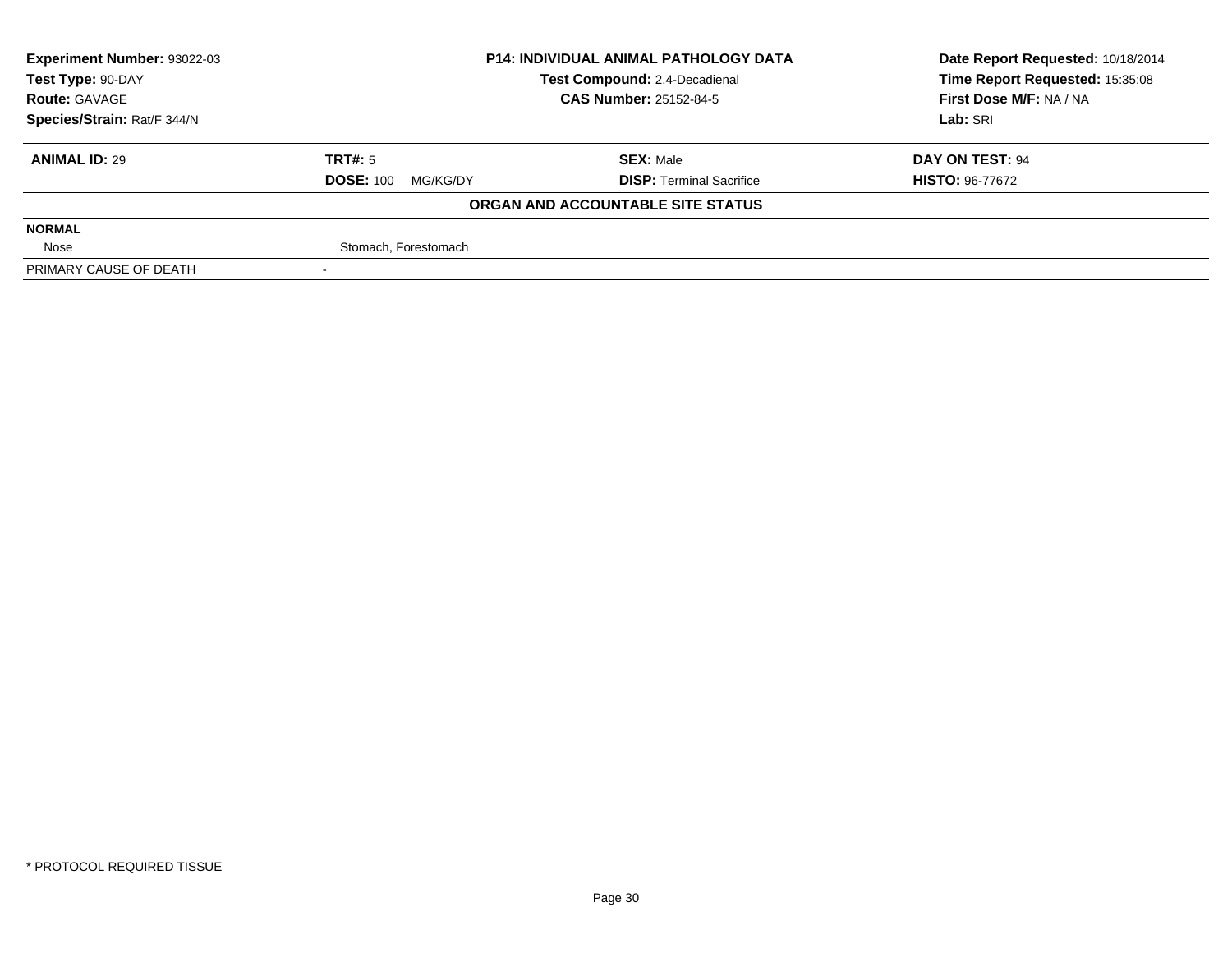| <b>Experiment Number: 93022-03</b> |                              | <b>P14: INDIVIDUAL ANIMAL PATHOLOGY DATA</b> | Date Report Requested: 10/18/2014 |
|------------------------------------|------------------------------|----------------------------------------------|-----------------------------------|
| Test Type: 90-DAY                  |                              | Test Compound: 2,4-Decadienal                | Time Report Requested: 15:35:08   |
| <b>Route: GAVAGE</b>               |                              | <b>CAS Number: 25152-84-5</b>                | First Dose M/F: NA / NA           |
| Species/Strain: Rat/F 344/N        |                              |                                              | Lab: SRI                          |
| <b>ANIMAL ID: 30</b>               | TRT#: 5                      | <b>SEX: Male</b>                             | DAY ON TEST: 94                   |
|                                    | <b>DOSE: 100</b><br>MG/KG/DY | <b>DISP:</b> Terminal Sacrifice              | <b>HISTO: 96-77673</b>            |
|                                    |                              | ORGAN AND ACCOUNTABLE SITE STATUS            |                                   |
| <b>NORMAL</b>                      |                              |                                              |                                   |
| Nose                               | Stomach, Forestomach         |                                              |                                   |
| PRIMARY CAUSE OF DEATH             |                              |                                              |                                   |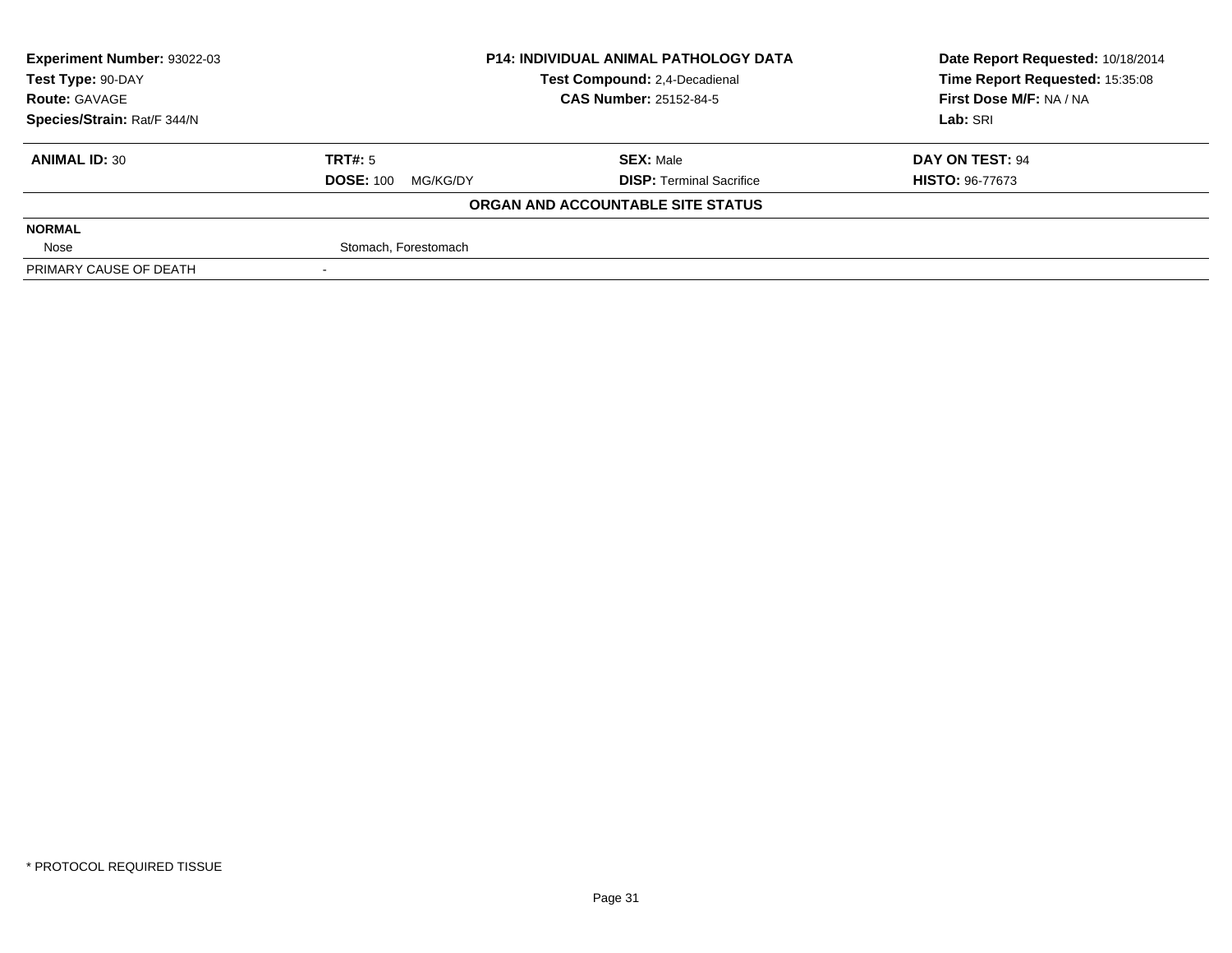| <b>Experiment Number: 93022-03</b> | <b>P14: INDIVIDUAL ANIMAL PATHOLOGY DATA</b><br>Test Compound: 2,4-Decadienal |                                   | Date Report Requested: 10/18/2014 |
|------------------------------------|-------------------------------------------------------------------------------|-----------------------------------|-----------------------------------|
| Test Type: 90-DAY                  |                                                                               |                                   | Time Report Requested: 15:35:08   |
| <b>Route: GAVAGE</b>               |                                                                               | <b>CAS Number: 25152-84-5</b>     | First Dose M/F: NA / NA           |
| Species/Strain: Rat/F 344/N        |                                                                               |                                   | Lab: SRI                          |
| <b>ANIMAL ID: 31</b>               | <b>TRT#: 7</b>                                                                | <b>SEX: Male</b>                  | DAY ON TEST: 94                   |
|                                    | <b>DOSE: 200</b><br>MG/KG/DY                                                  | <b>DISP: Terminal Sacrifice</b>   | <b>HISTO: 96-77674</b>            |
|                                    |                                                                               | ORGAN AND ACCOUNTABLE SITE STATUS |                                   |
| <b>NORMAL</b>                      |                                                                               |                                   |                                   |
| Nose                               | * Stomach, Forestomach                                                        |                                   |                                   |
| PRIMARY CAUSE OF DEATH             |                                                                               |                                   |                                   |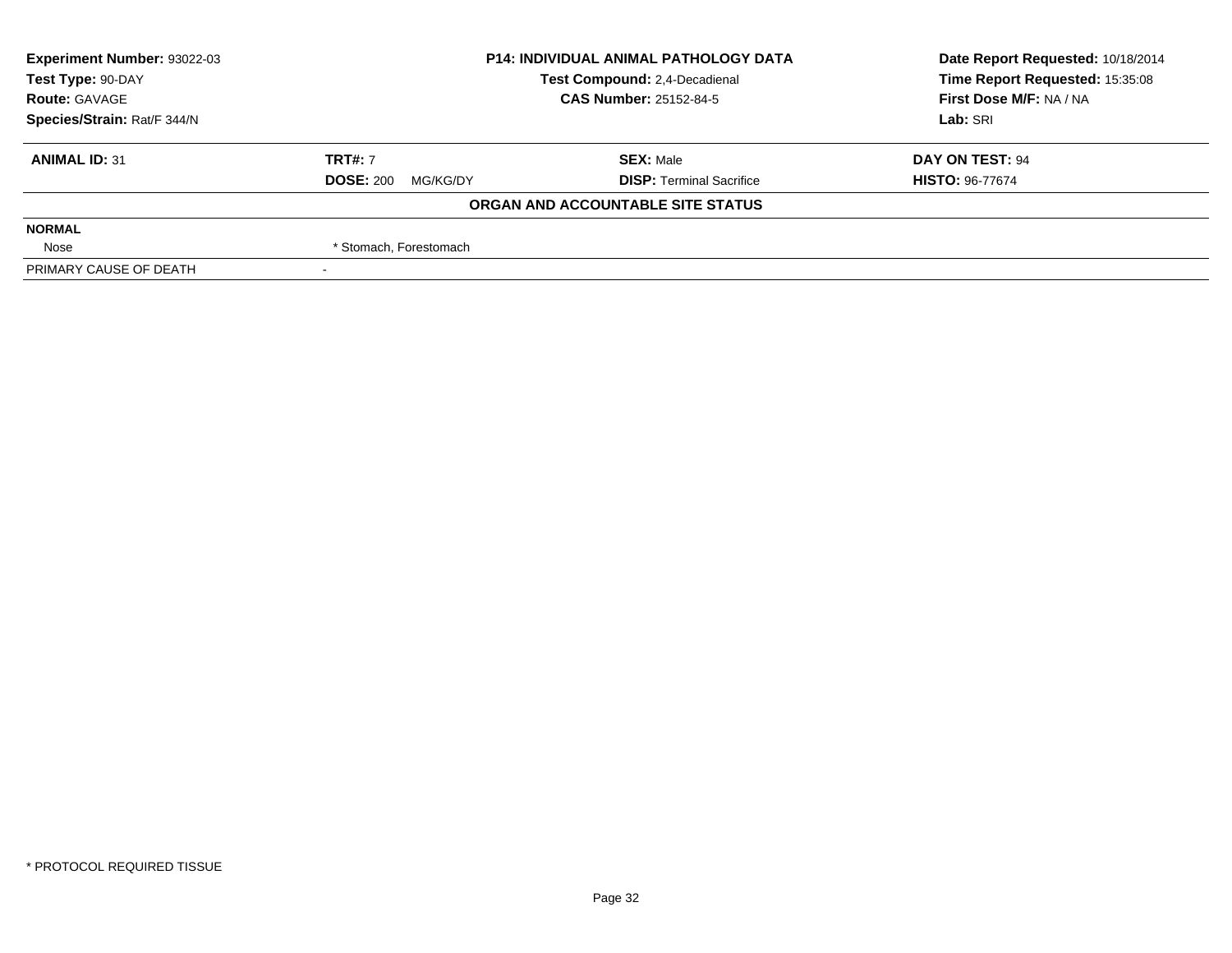| <b>Experiment Number: 93022-03</b> | <b>P14: INDIVIDUAL ANIMAL PATHOLOGY DATA</b><br>Test Compound: 2,4-Decadienal |                                   | Date Report Requested: 10/18/2014 |
|------------------------------------|-------------------------------------------------------------------------------|-----------------------------------|-----------------------------------|
| Test Type: 90-DAY                  |                                                                               |                                   | Time Report Requested: 15:35:08   |
| <b>Route: GAVAGE</b>               |                                                                               | <b>CAS Number: 25152-84-5</b>     | First Dose M/F: NA / NA           |
| Species/Strain: Rat/F 344/N        |                                                                               |                                   | Lab: SRI                          |
| <b>ANIMAL ID: 32</b>               | <b>TRT#: 7</b>                                                                | <b>SEX: Male</b>                  | DAY ON TEST: 94                   |
|                                    | <b>DOSE: 200</b><br>MG/KG/DY                                                  | <b>DISP: Terminal Sacrifice</b>   | <b>HISTO: 96-77675</b>            |
|                                    |                                                                               | ORGAN AND ACCOUNTABLE SITE STATUS |                                   |
| <b>NORMAL</b>                      |                                                                               |                                   |                                   |
| Nose                               | * Stomach, Forestomach                                                        |                                   |                                   |
| PRIMARY CAUSE OF DEATH             |                                                                               |                                   |                                   |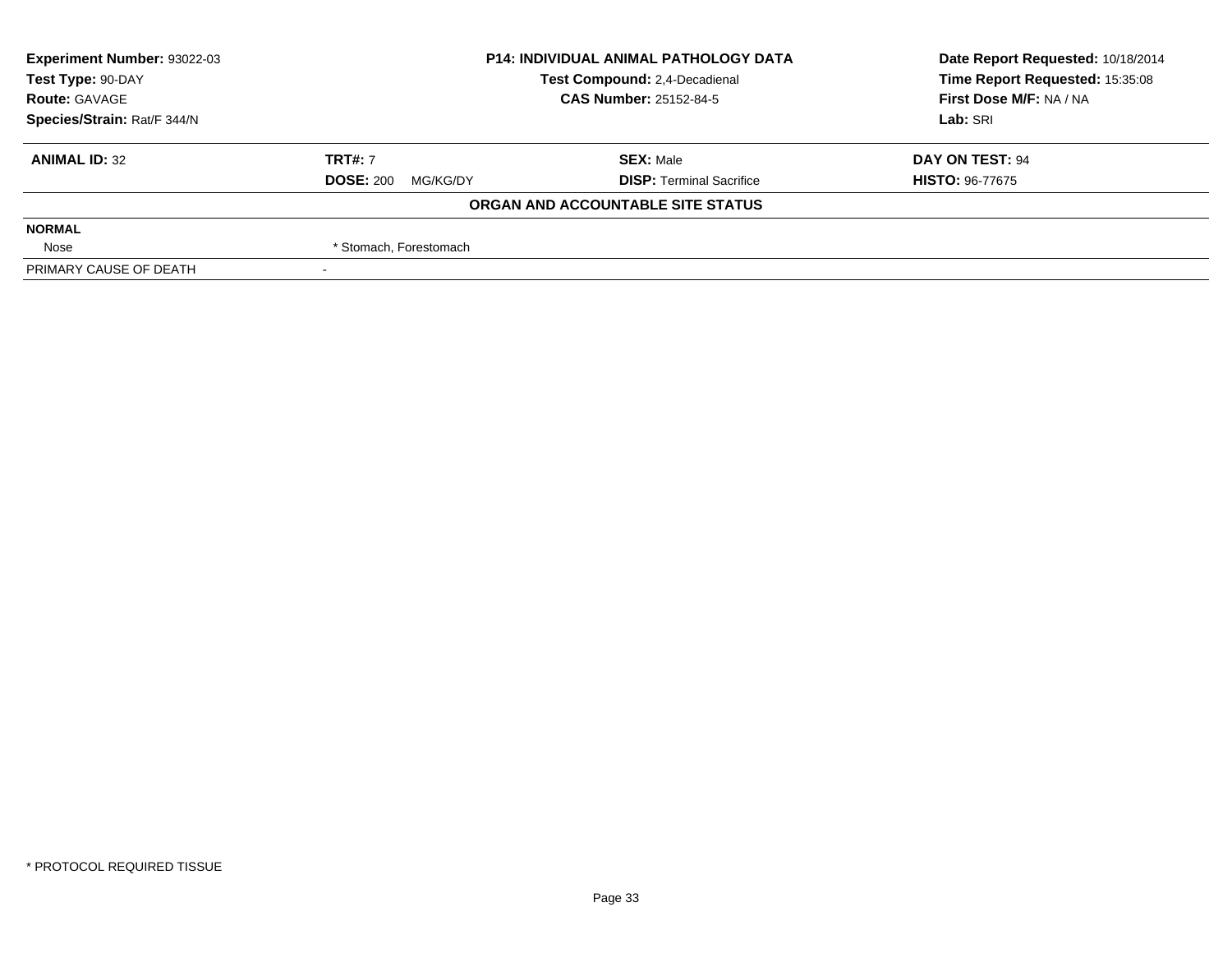| <b>Experiment Number: 93022-03</b> | <b>P14: INDIVIDUAL ANIMAL PATHOLOGY DATA</b><br>Test Compound: 2,4-Decadienal |                                   | Date Report Requested: 10/18/2014 |
|------------------------------------|-------------------------------------------------------------------------------|-----------------------------------|-----------------------------------|
| Test Type: 90-DAY                  |                                                                               |                                   | Time Report Requested: 15:35:08   |
| <b>Route: GAVAGE</b>               |                                                                               | <b>CAS Number: 25152-84-5</b>     | First Dose M/F: NA / NA           |
| Species/Strain: Rat/F 344/N        |                                                                               |                                   | Lab: SRI                          |
| <b>ANIMAL ID: 33</b>               | <b>TRT#: 7</b>                                                                | <b>SEX: Male</b>                  | DAY ON TEST: 94                   |
|                                    | <b>DOSE: 200</b><br>MG/KG/DY                                                  | <b>DISP: Terminal Sacrifice</b>   | <b>HISTO: 96-77676</b>            |
|                                    |                                                                               | ORGAN AND ACCOUNTABLE SITE STATUS |                                   |
| <b>NORMAL</b>                      |                                                                               |                                   |                                   |
| Nose                               | * Stomach, Forestomach                                                        |                                   |                                   |
| PRIMARY CAUSE OF DEATH             |                                                                               |                                   |                                   |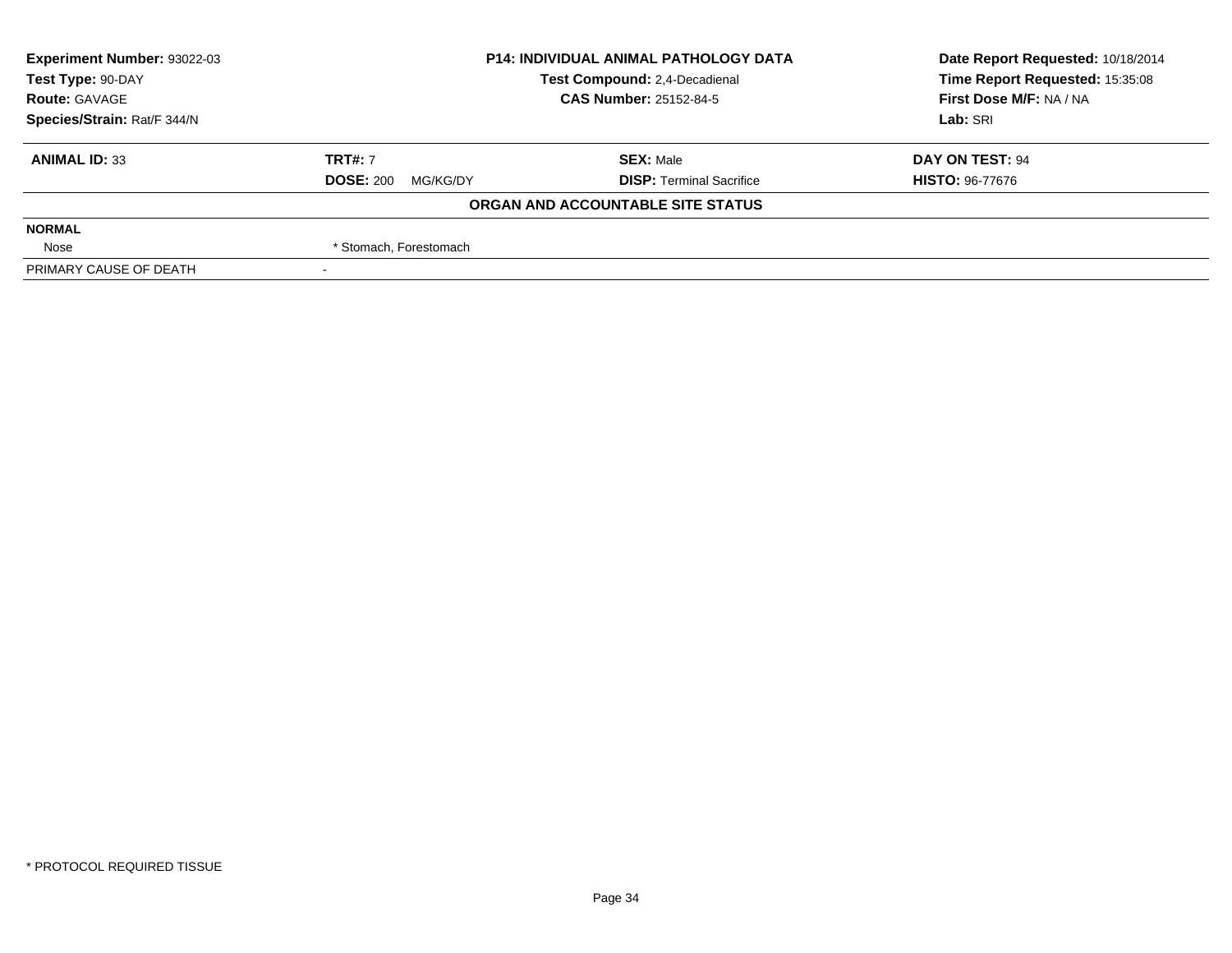| <b>Experiment Number: 93022-03</b> |                              | <b>P14: INDIVIDUAL ANIMAL PATHOLOGY DATA</b> | Date Report Requested: 10/18/2014 |
|------------------------------------|------------------------------|----------------------------------------------|-----------------------------------|
| Test Type: 90-DAY                  |                              | Test Compound: 2,4-Decadienal                | Time Report Requested: 15:35:08   |
| <b>Route: GAVAGE</b>               |                              | <b>CAS Number: 25152-84-5</b>                | First Dose M/F: NA / NA           |
| Species/Strain: Rat/F 344/N        |                              |                                              | Lab: SRI                          |
| <b>ANIMAL ID: 34</b>               | <b>TRT#: 7</b>               | <b>SEX: Male</b>                             | DAY ON TEST: 94                   |
|                                    | <b>DOSE: 200</b><br>MG/KG/DY | <b>DISP:</b> Terminal Sacrifice              | <b>HISTO: 96-77677</b>            |
|                                    |                              | ORGAN AND ACCOUNTABLE SITE STATUS            |                                   |
| <b>NORMAL</b>                      |                              |                                              |                                   |
| Nose                               | * Stomach, Forestomach       |                                              |                                   |
| PRIMARY CAUSE OF DEATH             |                              |                                              |                                   |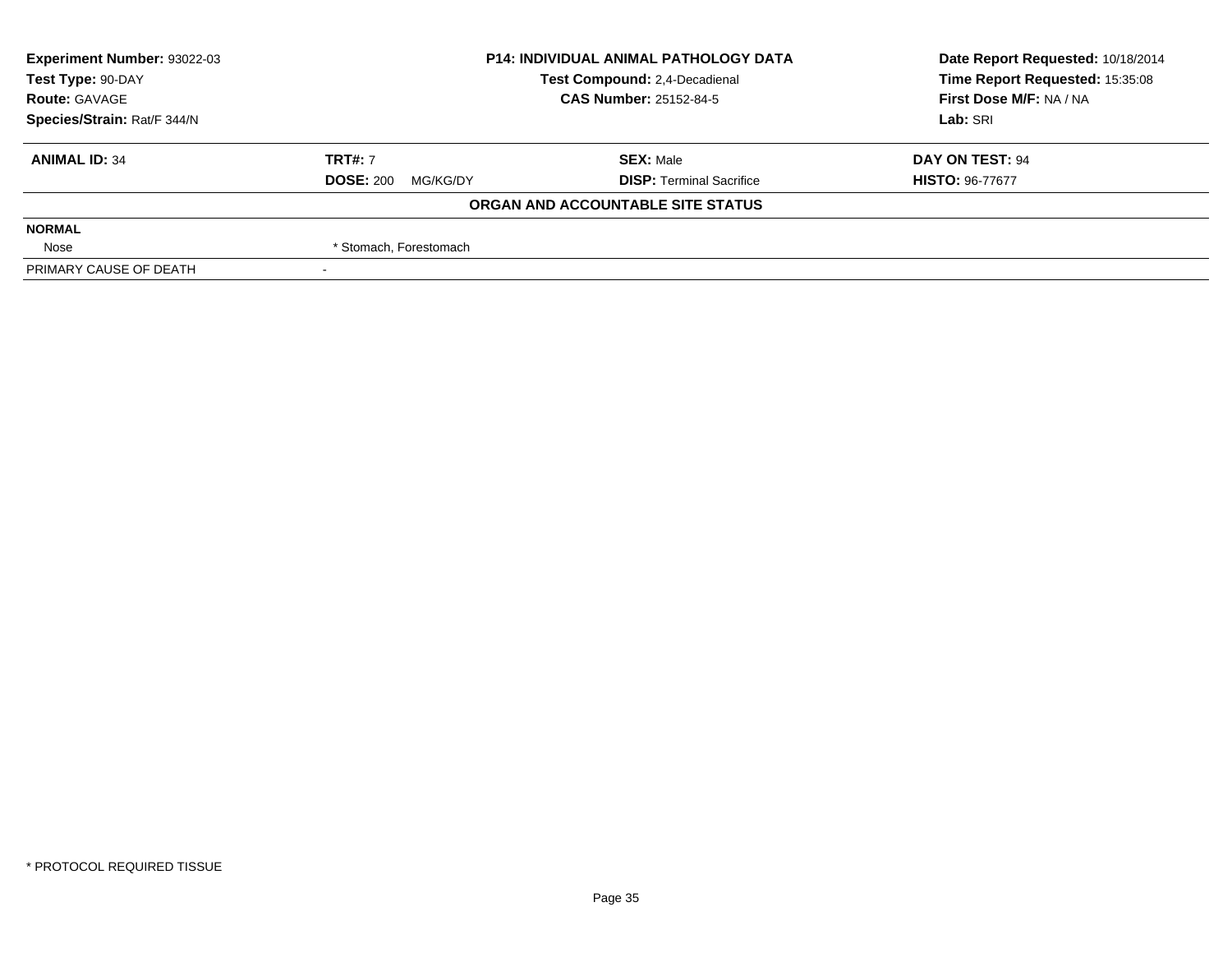| <b>Experiment Number: 93022-03</b> | <b>P14: INDIVIDUAL ANIMAL PATHOLOGY DATA</b><br>Test Compound: 2,4-Decadienal<br><b>CAS Number: 25152-84-5</b> |                                   | Date Report Requested: 10/18/2014<br>Time Report Requested: 15:35:08<br>First Dose M/F: NA / NA<br>Lab: SRI |
|------------------------------------|----------------------------------------------------------------------------------------------------------------|-----------------------------------|-------------------------------------------------------------------------------------------------------------|
| Test Type: 90-DAY                  |                                                                                                                |                                   |                                                                                                             |
| <b>Route: GAVAGE</b>               |                                                                                                                |                                   |                                                                                                             |
| Species/Strain: Rat/F 344/N        |                                                                                                                |                                   |                                                                                                             |
| <b>ANIMAL ID: 35</b>               | <b>TRT#: 7</b>                                                                                                 | <b>SEX: Male</b>                  | DAY ON TEST: 94                                                                                             |
|                                    | <b>DOSE: 200</b><br>MG/KG/DY                                                                                   | <b>DISP: Terminal Sacrifice</b>   | <b>HISTO: 96-77678</b>                                                                                      |
|                                    |                                                                                                                | ORGAN AND ACCOUNTABLE SITE STATUS |                                                                                                             |
| <b>NORMAL</b>                      |                                                                                                                |                                   |                                                                                                             |
| Nose                               | * Stomach, Forestomach                                                                                         |                                   |                                                                                                             |
| PRIMARY CAUSE OF DEATH             |                                                                                                                |                                   |                                                                                                             |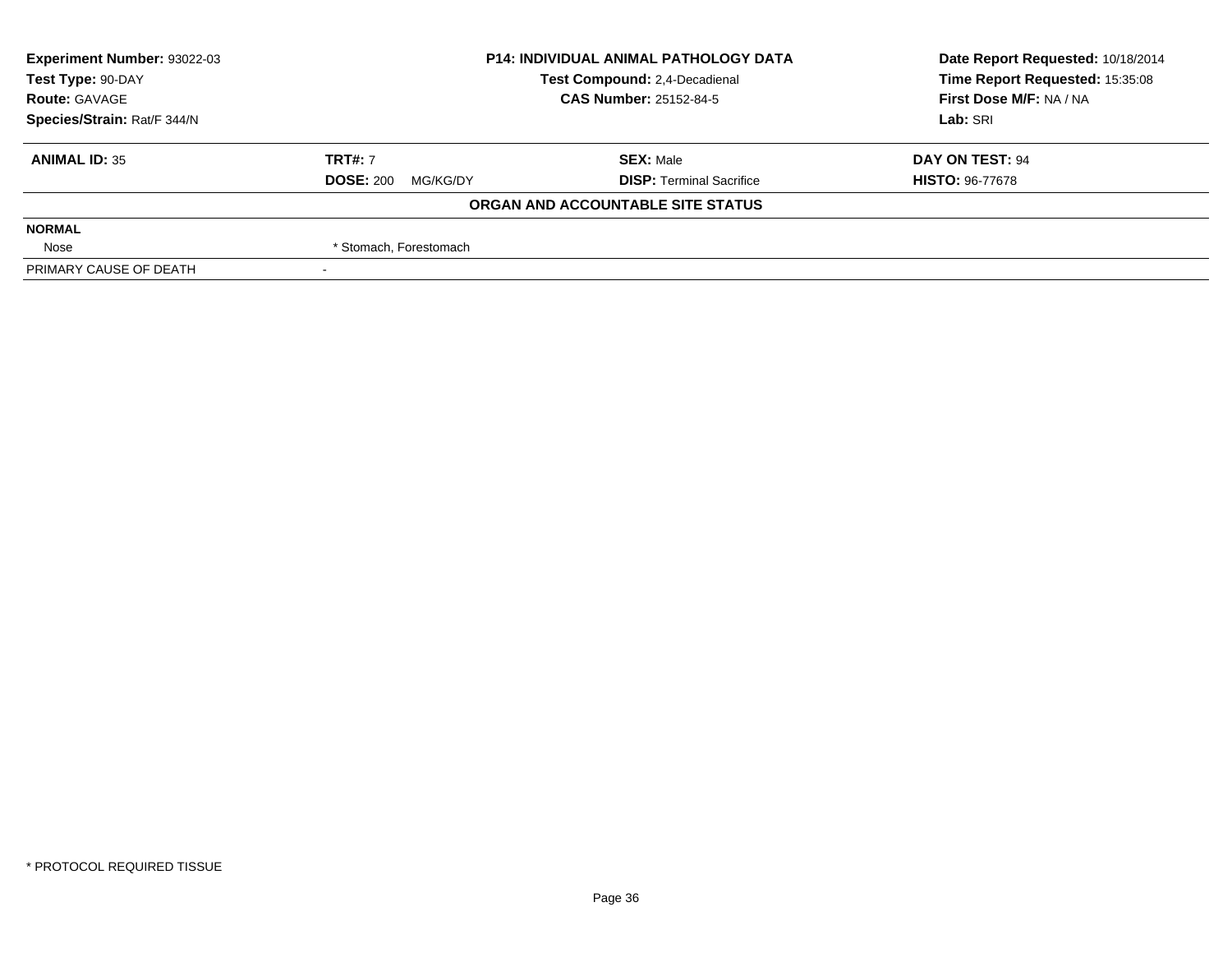| Experiment Number: 93022-03<br>Test Type: 90-DAY | <b>P14: INDIVIDUAL ANIMAL PATHOLOGY DATA</b><br>Test Compound: 2,4-Decadienal<br><b>CAS Number: 25152-84-5</b> |                                   | Date Report Requested: 10/18/2014<br>Time Report Requested: 15:35:08 |  |
|--------------------------------------------------|----------------------------------------------------------------------------------------------------------------|-----------------------------------|----------------------------------------------------------------------|--|
| <b>Route: GAVAGE</b>                             |                                                                                                                |                                   | First Dose M/F: NA / NA                                              |  |
| Species/Strain: Rat/F 344/N                      |                                                                                                                |                                   | Lab: SRI                                                             |  |
| <b>ANIMAL ID: 36</b>                             | <b>TRT#: 7</b>                                                                                                 | <b>SEX: Male</b>                  | DAY ON TEST: 94                                                      |  |
|                                                  | <b>DOSE: 200</b><br>MG/KG/DY                                                                                   | <b>DISP: Terminal Sacrifice</b>   | <b>HISTO: 96-77679</b>                                               |  |
|                                                  |                                                                                                                | ORGAN AND ACCOUNTABLE SITE STATUS |                                                                      |  |
| <b>NORMAL</b>                                    |                                                                                                                |                                   |                                                                      |  |
| * Stomach. Forestomach                           |                                                                                                                |                                   |                                                                      |  |
| PRIMARY CAUSE OF DEATH                           |                                                                                                                |                                   |                                                                      |  |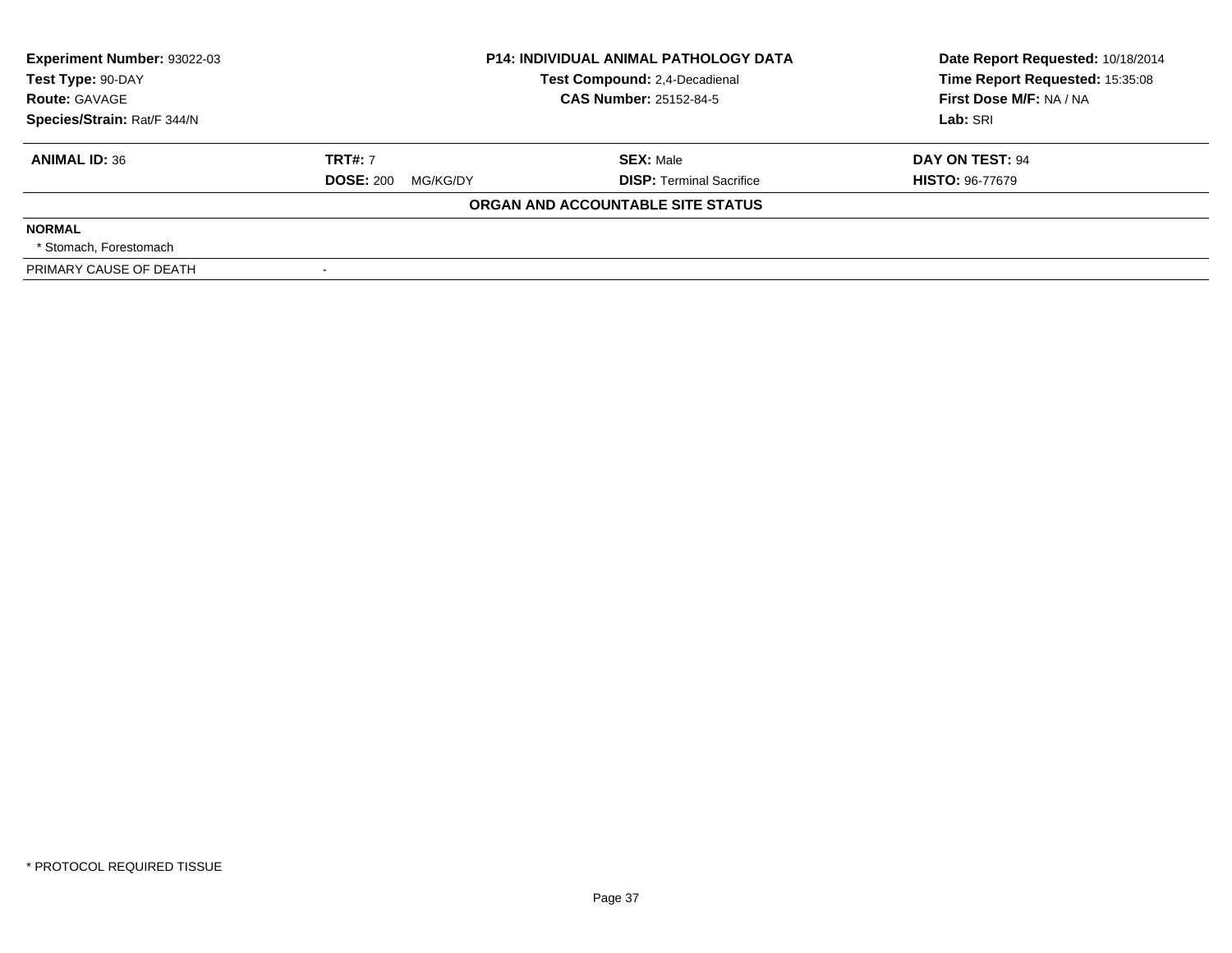| Experiment Number: 93022-03 | <b>P14: INDIVIDUAL ANIMAL PATHOLOGY DATA</b> |                                   | Date Report Requested: 10/18/2014 |  |
|-----------------------------|----------------------------------------------|-----------------------------------|-----------------------------------|--|
| Test Type: 90-DAY           |                                              | Test Compound: 2,4-Decadienal     | Time Report Requested: 15:35:08   |  |
| <b>Route: GAVAGE</b>        |                                              | <b>CAS Number: 25152-84-5</b>     | First Dose M/F: NA / NA           |  |
| Species/Strain: Rat/F 344/N |                                              |                                   | Lab: SRI                          |  |
| <b>ANIMAL ID: 37</b>        | <b>TRT#: 7</b>                               | <b>SEX: Male</b>                  | DAY ON TEST: 94                   |  |
|                             | <b>DOSE: 200</b><br>MG/KG/DY                 | <b>DISP: Terminal Sacrifice</b>   | <b>HISTO: 96-77680</b>            |  |
|                             |                                              | ORGAN AND ACCOUNTABLE SITE STATUS |                                   |  |
| <b>NORMAL</b>               |                                              |                                   |                                   |  |
| Nose                        | * Stomach, Forestomach                       |                                   |                                   |  |
| PRIMARY CAUSE OF DEATH      |                                              |                                   |                                   |  |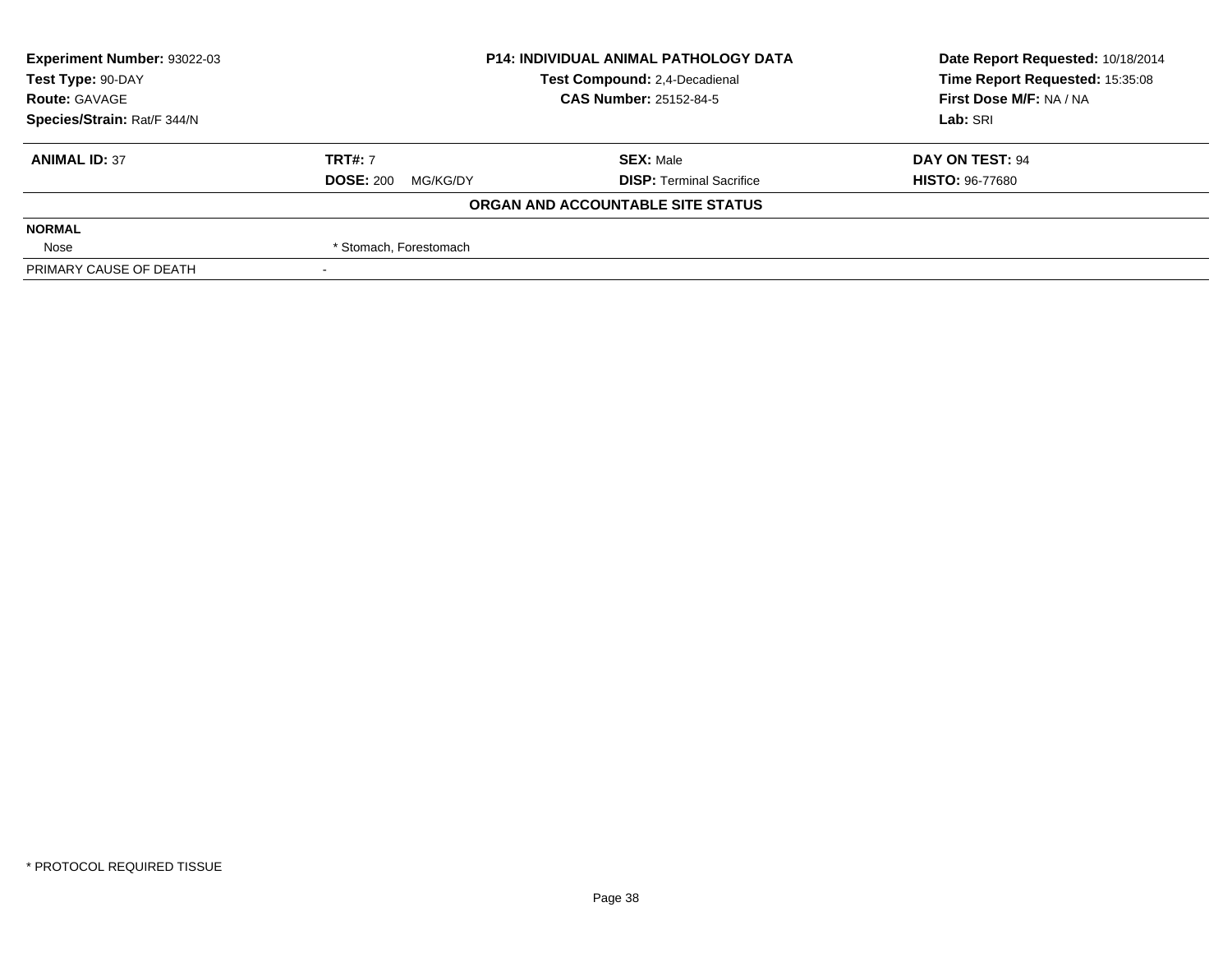| Experiment Number: 93022-03 | <b>P14: INDIVIDUAL ANIMAL PATHOLOGY DATA</b> |                                   | Date Report Requested: 10/18/2014 |  |
|-----------------------------|----------------------------------------------|-----------------------------------|-----------------------------------|--|
| Test Type: 90-DAY           |                                              | Test Compound: 2,4-Decadienal     | Time Report Requested: 15:35:08   |  |
| <b>Route: GAVAGE</b>        |                                              | <b>CAS Number: 25152-84-5</b>     | First Dose M/F: NA / NA           |  |
| Species/Strain: Rat/F 344/N |                                              |                                   | Lab: SRI                          |  |
| <b>ANIMAL ID: 38</b>        | <b>TRT#: 7</b>                               | <b>SEX: Male</b>                  | DAY ON TEST: 94                   |  |
|                             | <b>DOSE: 200</b><br>MG/KG/DY                 | <b>DISP: Terminal Sacrifice</b>   | <b>HISTO: 96-77681</b>            |  |
|                             |                                              | ORGAN AND ACCOUNTABLE SITE STATUS |                                   |  |
| <b>NORMAL</b>               |                                              |                                   |                                   |  |
| Nose                        | * Stomach, Forestomach                       |                                   |                                   |  |
| PRIMARY CAUSE OF DEATH      |                                              |                                   |                                   |  |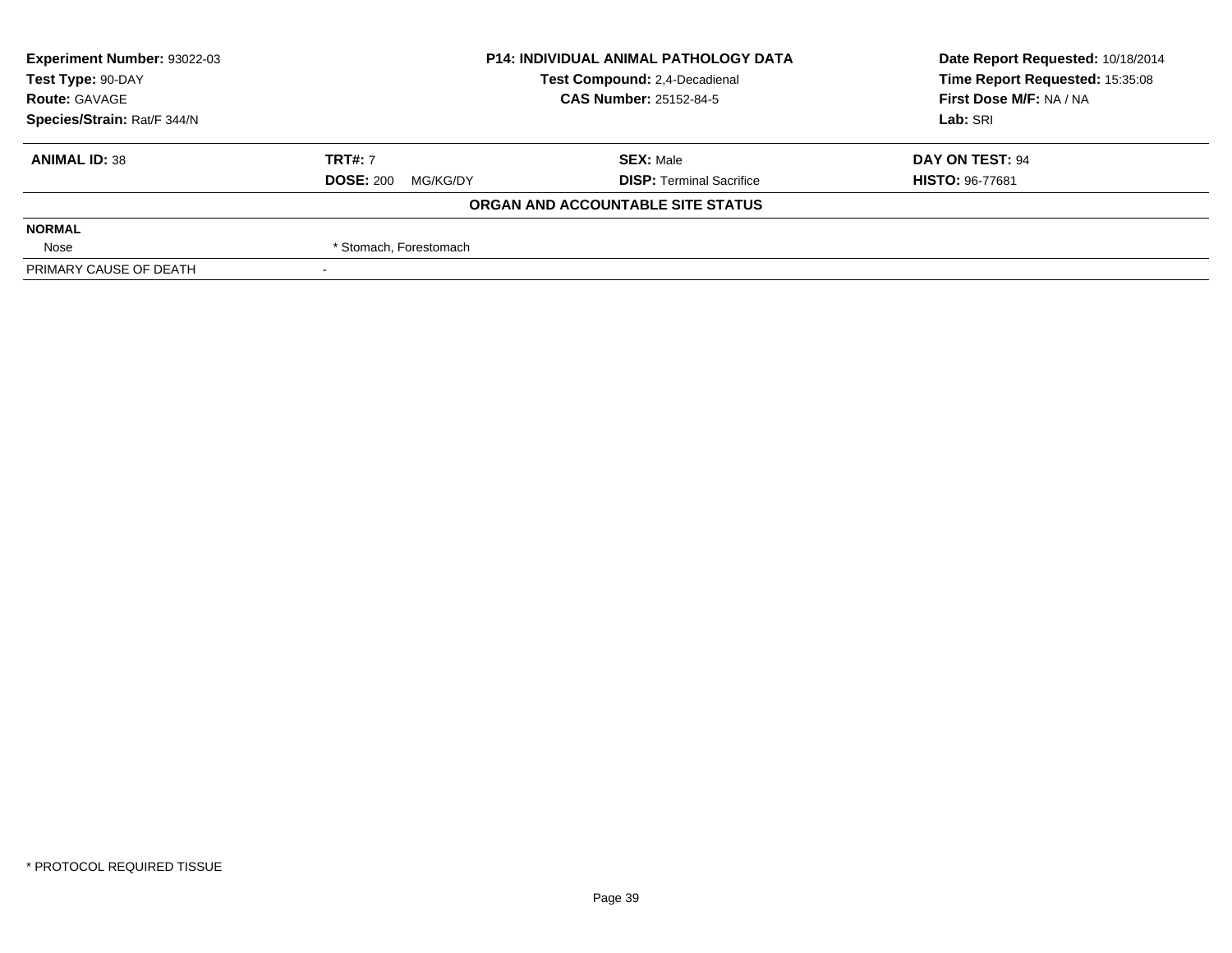| Experiment Number: 93022-03<br>Test Type: 90-DAY<br><b>Route: GAVAGE</b> |                              | <b>P14: INDIVIDUAL ANIMAL PATHOLOGY DATA</b><br>Test Compound: 2,4-Decadienal<br><b>CAS Number: 25152-84-5</b> | Date Report Requested: 10/18/2014<br>Time Report Requested: 15:35:08<br>First Dose M/F: NA / NA |
|--------------------------------------------------------------------------|------------------------------|----------------------------------------------------------------------------------------------------------------|-------------------------------------------------------------------------------------------------|
| Species/Strain: Rat/F 344/N                                              |                              |                                                                                                                | Lab: SRI                                                                                        |
| <b>ANIMAL ID: 39</b>                                                     | <b>TRT#: 7</b>               | <b>SEX: Male</b>                                                                                               | DAY ON TEST: 94                                                                                 |
|                                                                          | <b>DOSE: 200</b><br>MG/KG/DY | <b>DISP:</b> Terminal Sacrifice                                                                                | <b>HISTO: 96-77682</b>                                                                          |
|                                                                          |                              | ORGAN AND ACCOUNTABLE SITE STATUS                                                                              |                                                                                                 |
| <b>NORMAL</b>                                                            |                              |                                                                                                                |                                                                                                 |
| * Stomach, Forestomach                                                   |                              |                                                                                                                |                                                                                                 |
| <b>OBSERVATIONS</b>                                                      |                              |                                                                                                                |                                                                                                 |
| Nose                                                                     | Olfactory Epi                | Atrophy                                                                                                        | Mild                                                                                            |
|                                                                          | <b>Sinus</b>                 | Exudate                                                                                                        | Minimal                                                                                         |
|                                                                          | Olfactory Epi                | Necrosis                                                                                                       | Minimal                                                                                         |
|                                                                          | Turbinate                    | Osteofibrosis                                                                                                  | Minimal                                                                                         |
| PRIMARY CAUSE OF DEATH                                                   |                              |                                                                                                                |                                                                                                 |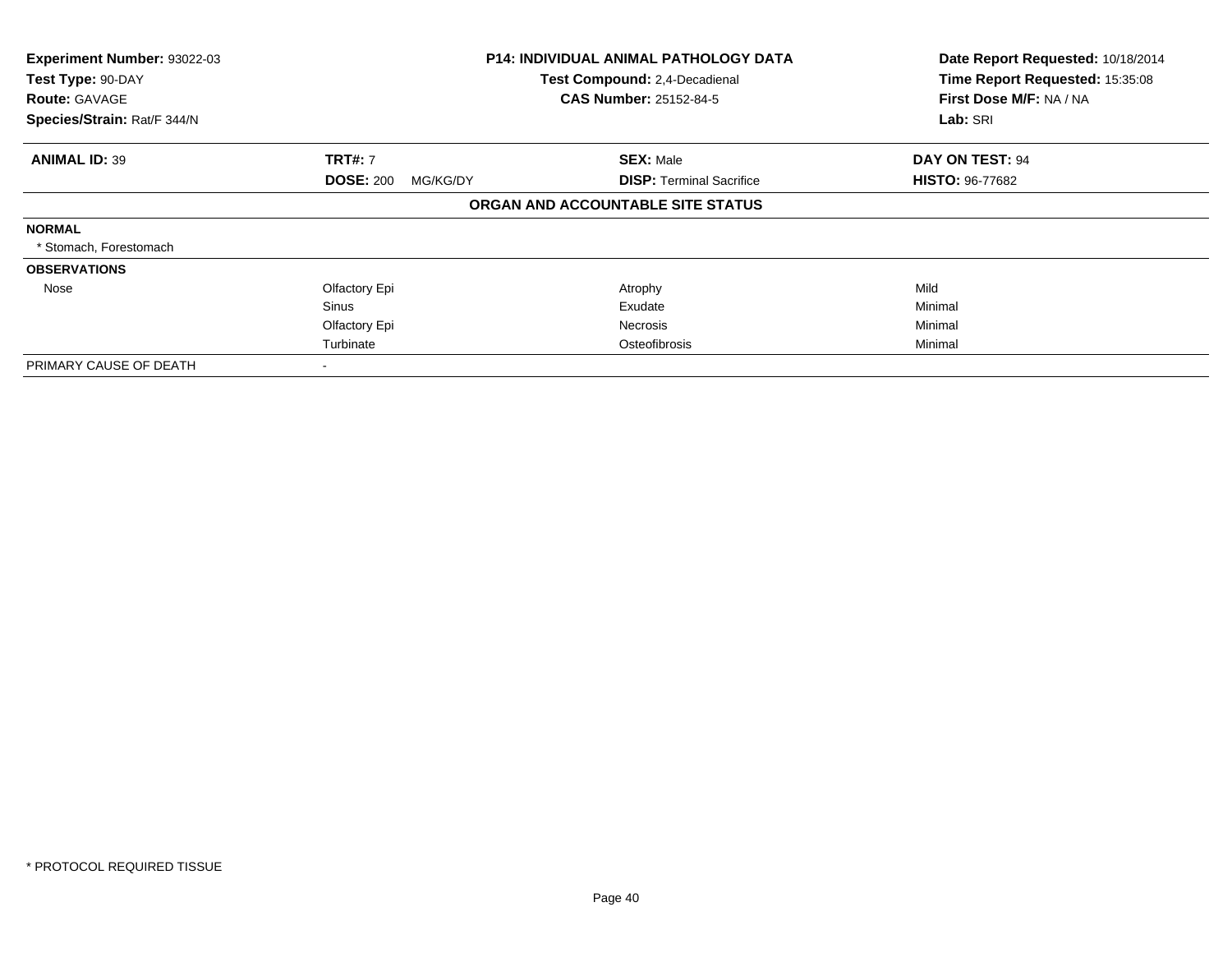| Experiment Number: 93022-03 | <b>P14: INDIVIDUAL ANIMAL PATHOLOGY DATA</b> |                                   | Date Report Requested: 10/18/2014 |  |
|-----------------------------|----------------------------------------------|-----------------------------------|-----------------------------------|--|
| Test Type: 90-DAY           |                                              | Test Compound: 2,4-Decadienal     | Time Report Requested: 15:35:08   |  |
| <b>Route: GAVAGE</b>        |                                              | <b>CAS Number: 25152-84-5</b>     | First Dose M/F: NA / NA           |  |
| Species/Strain: Rat/F 344/N |                                              |                                   | Lab: SRI                          |  |
| <b>ANIMAL ID: 40</b>        | <b>TRT#: 7</b>                               | <b>SEX: Male</b>                  | DAY ON TEST: 94                   |  |
|                             | <b>DOSE: 200</b><br>MG/KG/DY                 | <b>DISP: Terminal Sacrifice</b>   | <b>HISTO: 96-77683</b>            |  |
|                             |                                              | ORGAN AND ACCOUNTABLE SITE STATUS |                                   |  |
| <b>NORMAL</b>               |                                              |                                   |                                   |  |
| Nose                        | * Stomach, Forestomach                       |                                   |                                   |  |
| PRIMARY CAUSE OF DEATH      |                                              |                                   |                                   |  |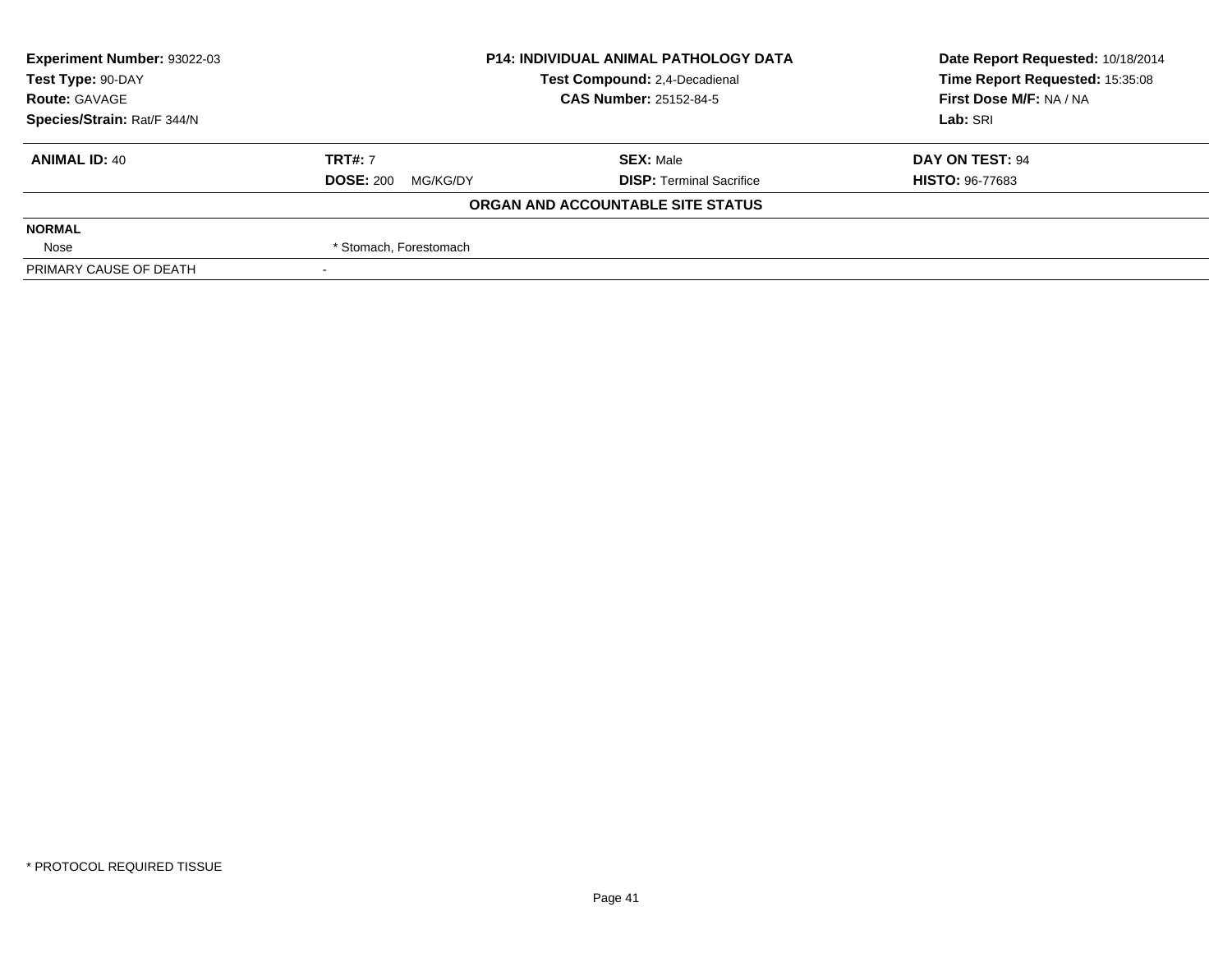| <b>Experiment Number: 93022-03</b><br>Test Type: 90-DAY<br><b>Route: GAVAGE</b><br>Species/Strain: Rat/F 344/N |                              | <b>P14: INDIVIDUAL ANIMAL PATHOLOGY DATA</b><br>Test Compound: 2,4-Decadienal<br><b>CAS Number: 25152-84-5</b> | Date Report Requested: 10/18/2014<br>Time Report Requested: 15:35:08<br>First Dose M/F: NA / NA<br>Lab: SRI |
|----------------------------------------------------------------------------------------------------------------|------------------------------|----------------------------------------------------------------------------------------------------------------|-------------------------------------------------------------------------------------------------------------|
| <b>ANIMAL ID: 41</b>                                                                                           | <b>TRT#: 9</b>               | <b>SEX: Male</b>                                                                                               | DAY ON TEST: 94                                                                                             |
|                                                                                                                | <b>DOSE: 400</b><br>MG/KG/DY | <b>DISP:</b> Terminal Sacrifice                                                                                | <b>HISTO: 96-77684</b>                                                                                      |
| <b>OBSERVATIONS</b>                                                                                            |                              |                                                                                                                |                                                                                                             |
| Nose                                                                                                           | Olfactory Epi                | Atrophy                                                                                                        | Moderate                                                                                                    |
|                                                                                                                |                              | Exudate                                                                                                        | Minimal                                                                                                     |
|                                                                                                                | Turbinate                    | Osteofibrosis                                                                                                  | Minimal                                                                                                     |
| Note: EXUDATE IS IN THE LUMEN.                                                                                 |                              |                                                                                                                |                                                                                                             |
| * Stomach. Forestomach                                                                                         |                              | Inflammation                                                                                                   | Chronic Active, Minimal                                                                                     |
| Note: TGL 2 CONSIDERED FIXATION OR PROCESSING ARTIFACT; NO LESION TABULATED.                                   |                              |                                                                                                                |                                                                                                             |
| PRIMARY CAUSE OF DEATH                                                                                         |                              |                                                                                                                |                                                                                                             |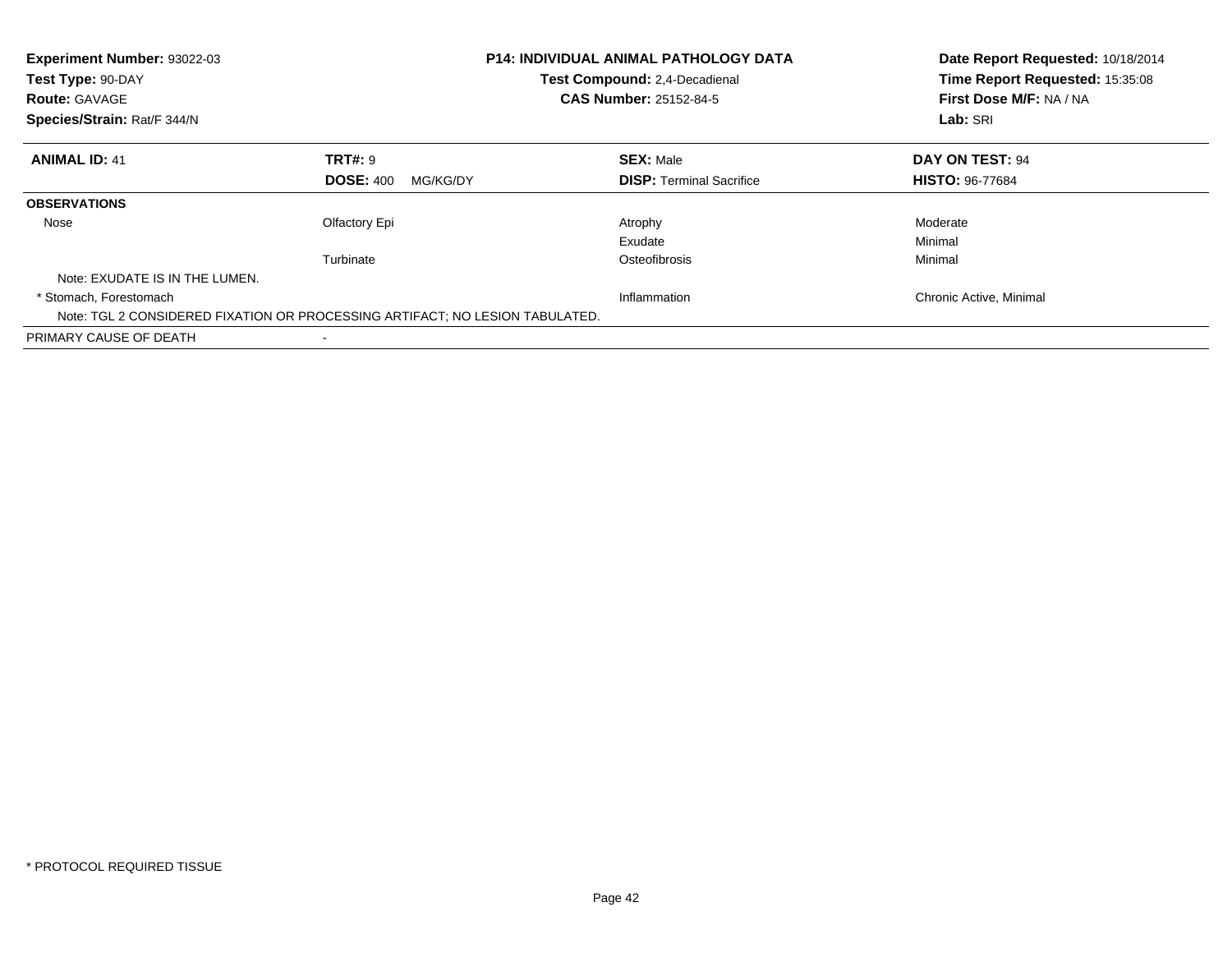| <b>Experiment Number: 93022-03</b> |                              | <b>P14: INDIVIDUAL ANIMAL PATHOLOGY DATA</b> | Date Report Requested: 10/18/2014<br>Time Report Requested: 15:35:08 |
|------------------------------------|------------------------------|----------------------------------------------|----------------------------------------------------------------------|
| Test Type: 90-DAY                  |                              | <b>Test Compound: 2.4-Decadienal</b>         |                                                                      |
| <b>Route: GAVAGE</b>               |                              | <b>CAS Number: 25152-84-5</b>                | First Dose M/F: NA / NA                                              |
| Species/Strain: Rat/F 344/N        |                              |                                              | Lab: SRI                                                             |
| <b>ANIMAL ID: 42</b>               | <b>TRT#: 9</b>               | <b>SEX: Male</b>                             | DAY ON TEST: 94                                                      |
|                                    | <b>DOSE: 400</b><br>MG/KG/DY | <b>DISP:</b> Terminal Sacrifice              | <b>HISTO: 96-77685</b>                                               |
|                                    |                              | ORGAN AND ACCOUNTABLE SITE STATUS            |                                                                      |
| <b>NORMAL</b>                      |                              |                                              |                                                                      |
| Nose                               |                              |                                              |                                                                      |
| <b>OBSERVATIONS</b>                |                              |                                              |                                                                      |
| * Stomach, Forestomach             | Epithelium                   | Hyperplasia                                  | Minimal                                                              |
| PRIMARY CAUSE OF DEATH             |                              |                                              |                                                                      |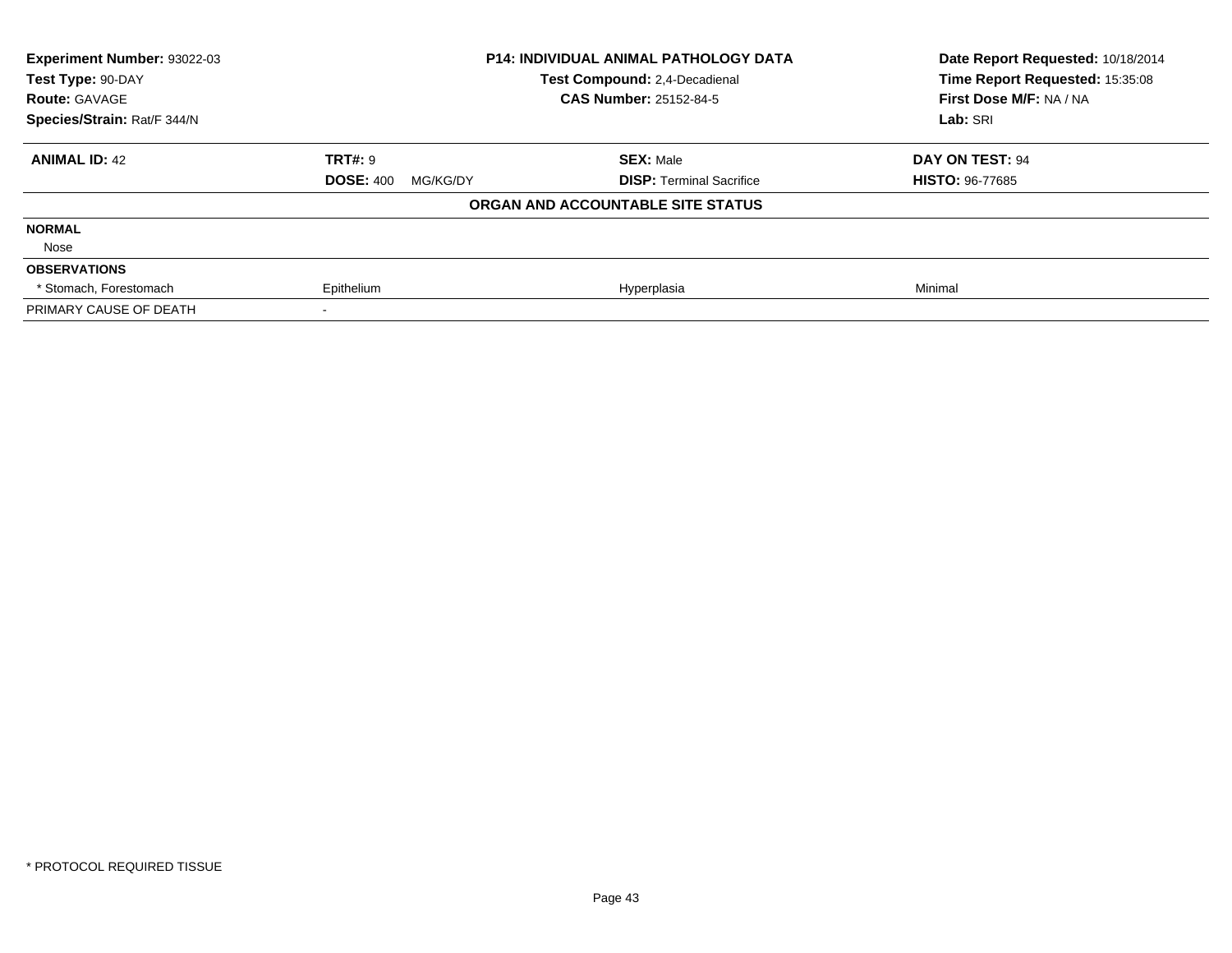| <b>Experiment Number: 93022-03</b> |                              | <b>P14: INDIVIDUAL ANIMAL PATHOLOGY DATA</b> | Date Report Requested: 10/18/2014<br>Time Report Requested: 15:35:08 |
|------------------------------------|------------------------------|----------------------------------------------|----------------------------------------------------------------------|
| Test Type: 90-DAY                  |                              | <b>Test Compound: 2.4-Decadienal</b>         |                                                                      |
| <b>Route: GAVAGE</b>               |                              | <b>CAS Number: 25152-84-5</b>                | First Dose M/F: NA / NA                                              |
| Species/Strain: Rat/F 344/N        |                              |                                              | Lab: SRI                                                             |
| <b>ANIMAL ID: 43</b>               | <b>TRT#: 9</b>               | <b>SEX: Male</b>                             | DAY ON TEST: 94                                                      |
|                                    | <b>DOSE: 400</b><br>MG/KG/DY | <b>DISP:</b> Terminal Sacrifice              | <b>HISTO: 96-77686</b>                                               |
|                                    |                              | ORGAN AND ACCOUNTABLE SITE STATUS            |                                                                      |
| <b>NORMAL</b>                      |                              |                                              |                                                                      |
| Nose                               |                              |                                              |                                                                      |
| <b>OBSERVATIONS</b>                |                              |                                              |                                                                      |
| * Stomach, Forestomach             | Epithelium                   | Hyperplasia                                  | Minimal                                                              |
| PRIMARY CAUSE OF DEATH             |                              |                                              |                                                                      |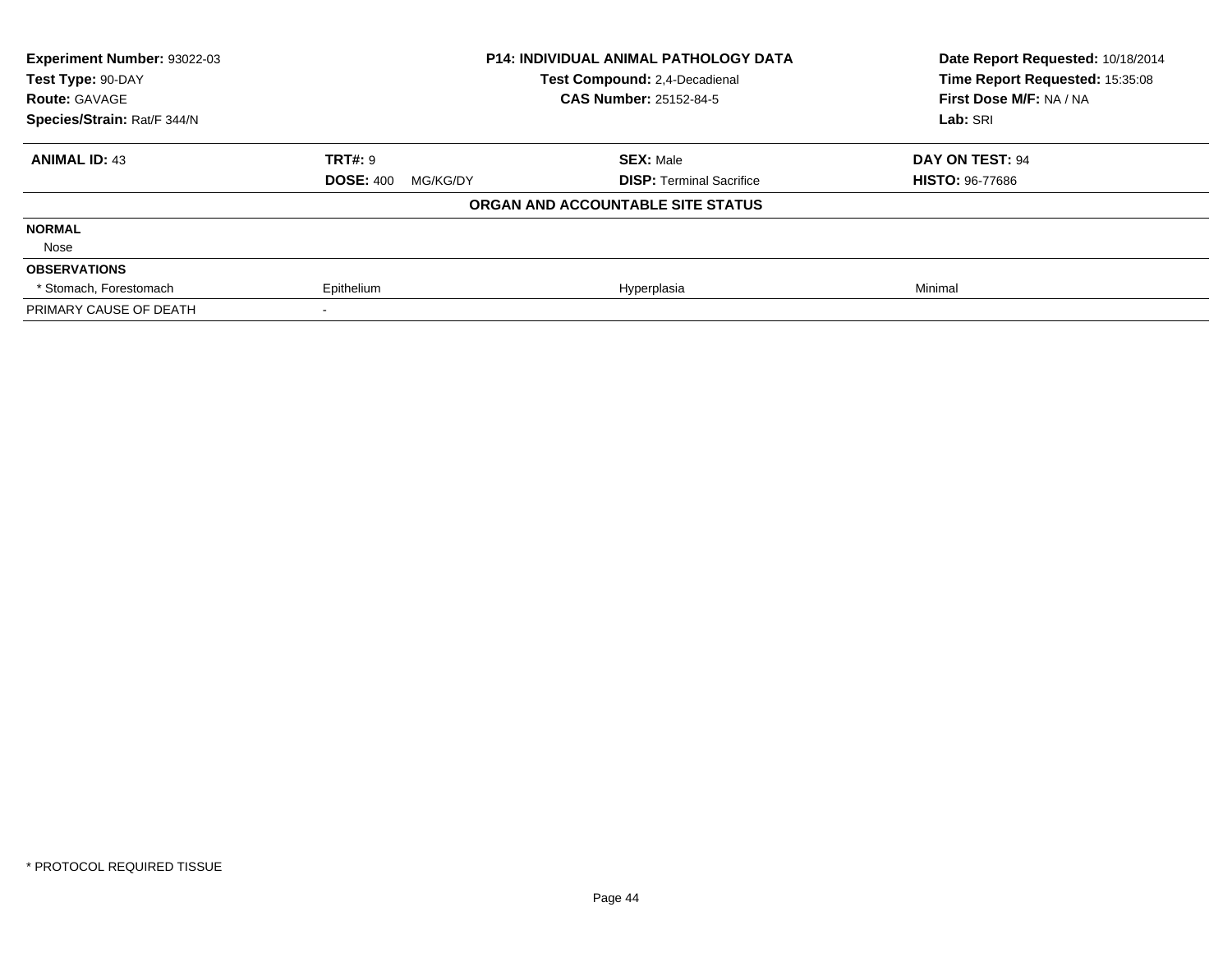| Experiment Number: 93022-03 |                               | <b>P14: INDIVIDUAL ANIMAL PATHOLOGY DATA</b> | Date Report Requested: 10/18/2014<br>Time Report Requested: 15:35:08 |
|-----------------------------|-------------------------------|----------------------------------------------|----------------------------------------------------------------------|
| Test Type: 90-DAY           | Test Compound: 2,4-Decadienal |                                              |                                                                      |
| <b>Route: GAVAGE</b>        |                               | <b>CAS Number: 25152-84-5</b>                | First Dose M/F: NA / NA                                              |
| Species/Strain: Rat/F 344/N |                               |                                              | Lab: SRI                                                             |
| <b>ANIMAL ID: 44</b>        | <b>TRT#: 9</b>                | <b>SEX: Male</b>                             | DAY ON TEST: 94                                                      |
|                             | <b>DOSE: 400</b><br>MG/KG/DY  | <b>DISP: Terminal Sacrifice</b>              | <b>HISTO: 96-77687</b>                                               |
|                             |                               | ORGAN AND ACCOUNTABLE SITE STATUS            |                                                                      |
| <b>NORMAL</b>               |                               |                                              |                                                                      |
| Nose                        | * Stomach, Forestomach        |                                              |                                                                      |
| <b>OBSERVATIONS</b>         |                               |                                              |                                                                      |
| Thymus                      |                               | Hemorrhage                                   | Mild                                                                 |
| [Hemorrhage TGLS = $2-3$ ]  |                               |                                              |                                                                      |
| PRIMARY CAUSE OF DEATH      |                               |                                              |                                                                      |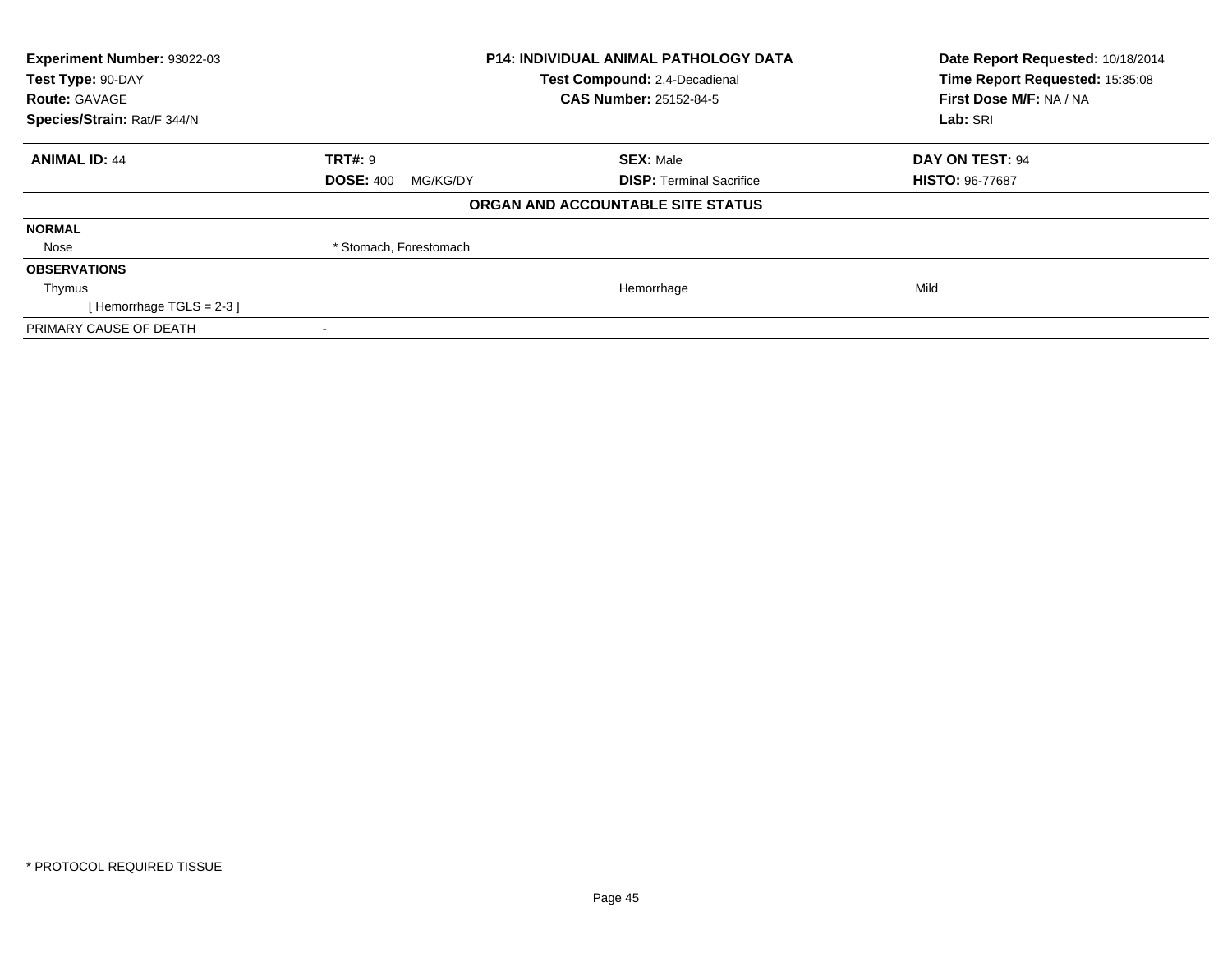| Experiment Number: 93022-03<br>Test Type: 90-DAY<br><b>Route: GAVAGE</b><br>Species/Strain: Rat/F 344/N | <b>P14: INDIVIDUAL ANIMAL PATHOLOGY DATA</b><br>Test Compound: 2,4-Decadienal<br><b>CAS Number: 25152-84-5</b> |                                   | Date Report Requested: 10/18/2014<br>Time Report Requested: 15:35:08<br>First Dose M/F: NA / NA<br>Lab: SRI |
|---------------------------------------------------------------------------------------------------------|----------------------------------------------------------------------------------------------------------------|-----------------------------------|-------------------------------------------------------------------------------------------------------------|
| <b>ANIMAL ID: 45</b>                                                                                    | <b>TRT#: 9</b>                                                                                                 | <b>SEX: Male</b>                  | DAY ON TEST: 94                                                                                             |
|                                                                                                         | <b>DOSE: 400</b><br>MG/KG/DY                                                                                   | <b>DISP:</b> Terminal Sacrifice   | <b>HISTO: 96-77688</b>                                                                                      |
|                                                                                                         |                                                                                                                | ORGAN AND ACCOUNTABLE SITE STATUS |                                                                                                             |
| <b>NORMAL</b>                                                                                           |                                                                                                                |                                   |                                                                                                             |
| * Stomach, Forestomach                                                                                  |                                                                                                                |                                   |                                                                                                             |
| <b>OBSERVATIONS</b>                                                                                     |                                                                                                                |                                   |                                                                                                             |
| Nose                                                                                                    |                                                                                                                | Exudate                           | Minimal                                                                                                     |
| Note: EXUDATE IS IN THE LUMEN.                                                                          |                                                                                                                |                                   |                                                                                                             |
| PRIMARY CAUSE OF DEATH                                                                                  |                                                                                                                |                                   |                                                                                                             |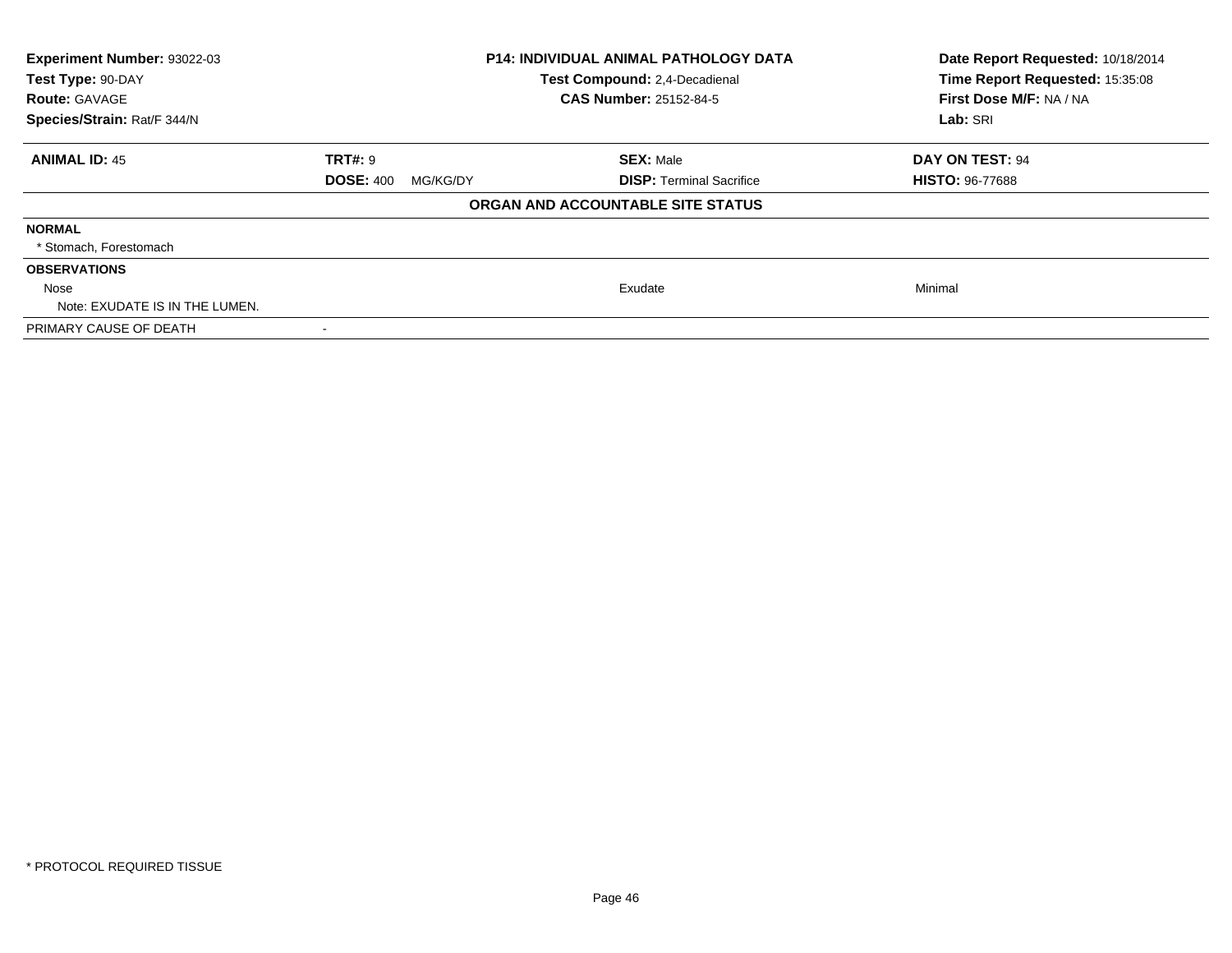| Experiment Number: 93022-03<br>Test Type: 90-DAY<br><b>Route: GAVAGE</b> |                              | <b>P14: INDIVIDUAL ANIMAL PATHOLOGY DATA</b><br>Test Compound: 2,4-Decadienal<br><b>CAS Number: 25152-84-5</b> | Date Report Requested: 10/18/2014<br>Time Report Requested: 15:35:08<br>First Dose M/F: NA / NA |
|--------------------------------------------------------------------------|------------------------------|----------------------------------------------------------------------------------------------------------------|-------------------------------------------------------------------------------------------------|
| Species/Strain: Rat/F 344/N                                              |                              |                                                                                                                | Lab: SRI                                                                                        |
| <b>ANIMAL ID: 46</b>                                                     | <b>TRT#: 9</b>               | <b>SEX: Male</b>                                                                                               | DAY ON TEST: 94                                                                                 |
|                                                                          | <b>DOSE: 400</b><br>MG/KG/DY | <b>DISP:</b> Terminal Sacrifice                                                                                | <b>HISTO: 96-77689</b>                                                                          |
|                                                                          |                              | ORGAN AND ACCOUNTABLE SITE STATUS                                                                              |                                                                                                 |
| <b>NORMAL</b>                                                            |                              |                                                                                                                |                                                                                                 |
| Nose                                                                     |                              |                                                                                                                |                                                                                                 |
| <b>OBSERVATIONS</b>                                                      |                              |                                                                                                                |                                                                                                 |
| Skin                                                                     |                              | Inflammation                                                                                                   | Chronic, Mild                                                                                   |
| * Stomach, Forestomach                                                   | Epithelium                   | Degeneration                                                                                                   | Mild                                                                                            |
|                                                                          |                              | Edema                                                                                                          | Minimal                                                                                         |
|                                                                          | Epithelium                   | Hyperplasia                                                                                                    | Minimal                                                                                         |
| PRIMARY CAUSE OF DEATH                                                   |                              |                                                                                                                |                                                                                                 |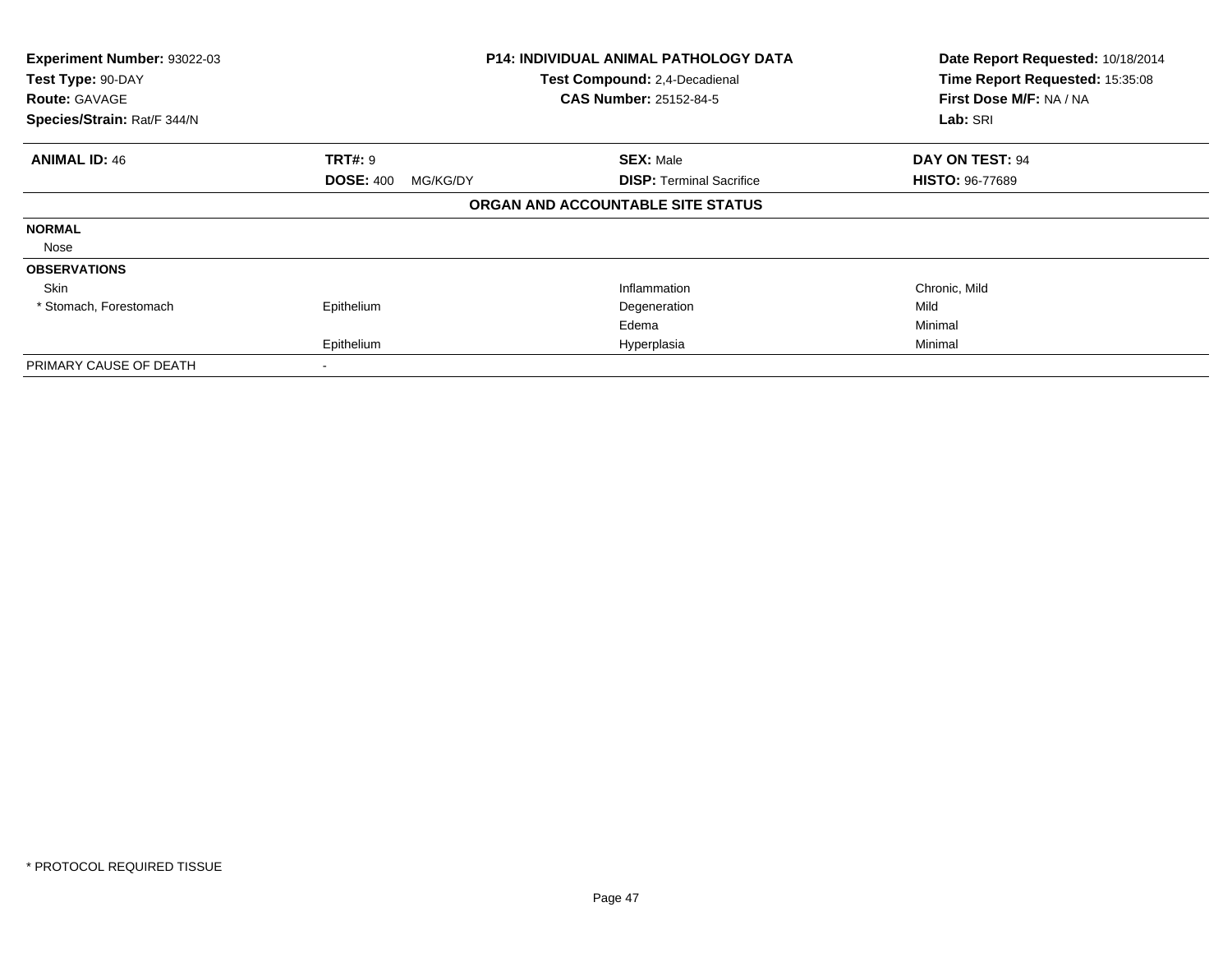| Experiment Number: 93022-03 | <b>P14: INDIVIDUAL ANIMAL PATHOLOGY DATA</b> |                                   | Date Report Requested: 10/18/2014 |  |
|-----------------------------|----------------------------------------------|-----------------------------------|-----------------------------------|--|
| Test Type: 90-DAY           |                                              | Test Compound: 2,4-Decadienal     | Time Report Requested: 15:35:08   |  |
| <b>Route: GAVAGE</b>        |                                              | <b>CAS Number: 25152-84-5</b>     | First Dose M/F: NA / NA           |  |
| Species/Strain: Rat/F 344/N |                                              |                                   | Lab: SRI                          |  |
| <b>ANIMAL ID: 47</b>        | <b>TRT#: 9</b>                               | <b>SEX: Male</b>                  | DAY ON TEST: 94                   |  |
|                             | <b>DOSE: 400</b><br>MG/KG/DY                 | <b>DISP: Terminal Sacrifice</b>   | <b>HISTO: 96-77690</b>            |  |
|                             |                                              | ORGAN AND ACCOUNTABLE SITE STATUS |                                   |  |
| <b>NORMAL</b>               |                                              |                                   |                                   |  |
| Nose                        | * Stomach, Forestomach                       |                                   |                                   |  |
| PRIMARY CAUSE OF DEATH      |                                              |                                   |                                   |  |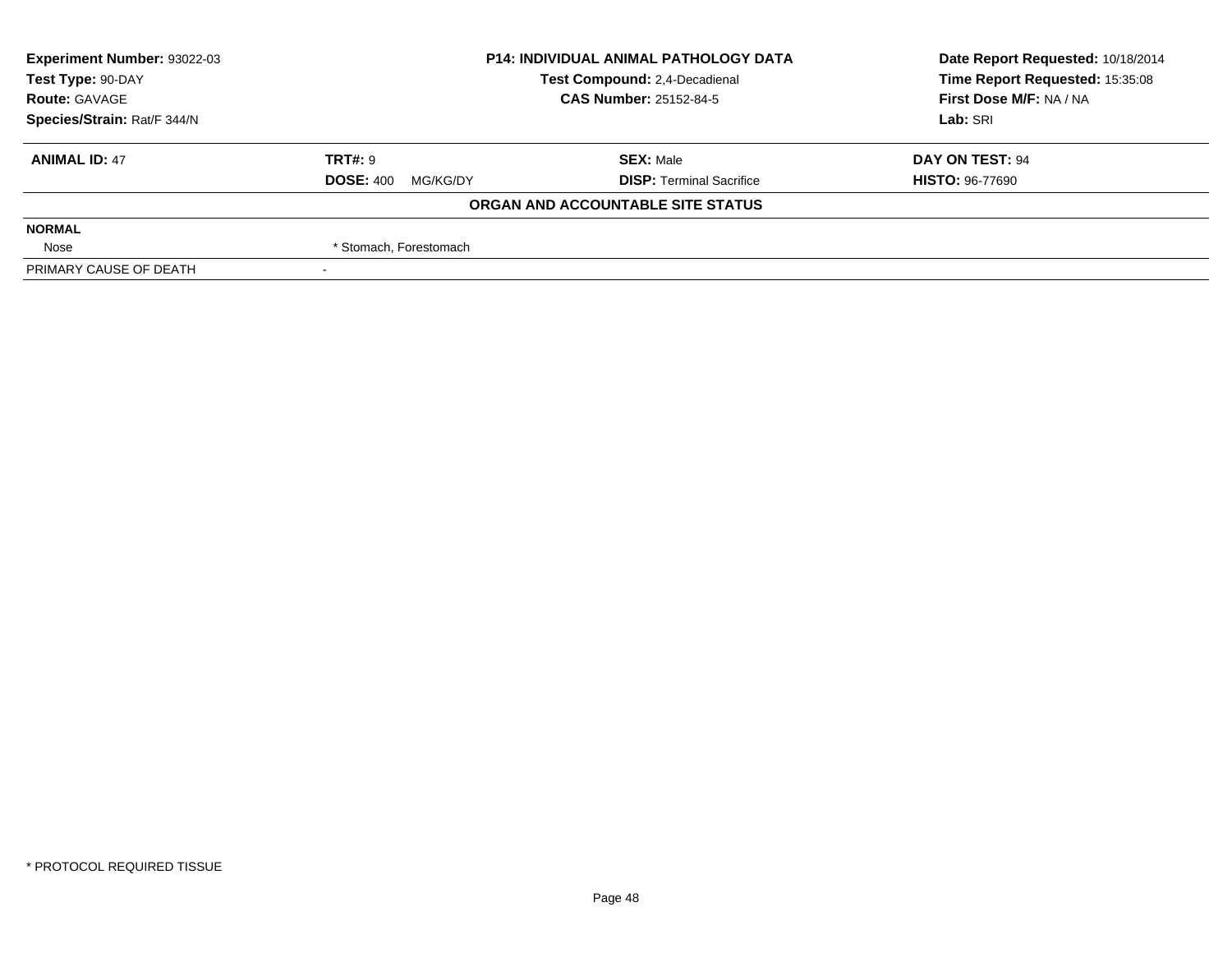| Experiment Number: 93022-03 | <b>P14: INDIVIDUAL ANIMAL PATHOLOGY DATA</b><br>Test Compound: 2,4-Decadienal<br><b>CAS Number: 25152-84-5</b> |                                   | Date Report Requested: 10/18/2014 |  |
|-----------------------------|----------------------------------------------------------------------------------------------------------------|-----------------------------------|-----------------------------------|--|
| Test Type: 90-DAY           |                                                                                                                |                                   | Time Report Requested: 15:35:08   |  |
| <b>Route: GAVAGE</b>        |                                                                                                                |                                   | First Dose M/F: NA / NA           |  |
| Species/Strain: Rat/F 344/N |                                                                                                                |                                   | Lab: SRI                          |  |
| <b>ANIMAL ID: 48</b>        | <b>TRT#: 9</b>                                                                                                 | <b>SEX: Male</b>                  | DAY ON TEST: 94                   |  |
|                             | <b>DOSE: 400</b><br>MG/KG/DY                                                                                   | <b>DISP: Terminal Sacrifice</b>   | <b>HISTO: 96-77691</b>            |  |
|                             |                                                                                                                | ORGAN AND ACCOUNTABLE SITE STATUS |                                   |  |
| <b>NORMAL</b>               |                                                                                                                |                                   |                                   |  |
| Nose                        | * Stomach, Forestomach                                                                                         |                                   |                                   |  |
| PRIMARY CAUSE OF DEATH      |                                                                                                                |                                   |                                   |  |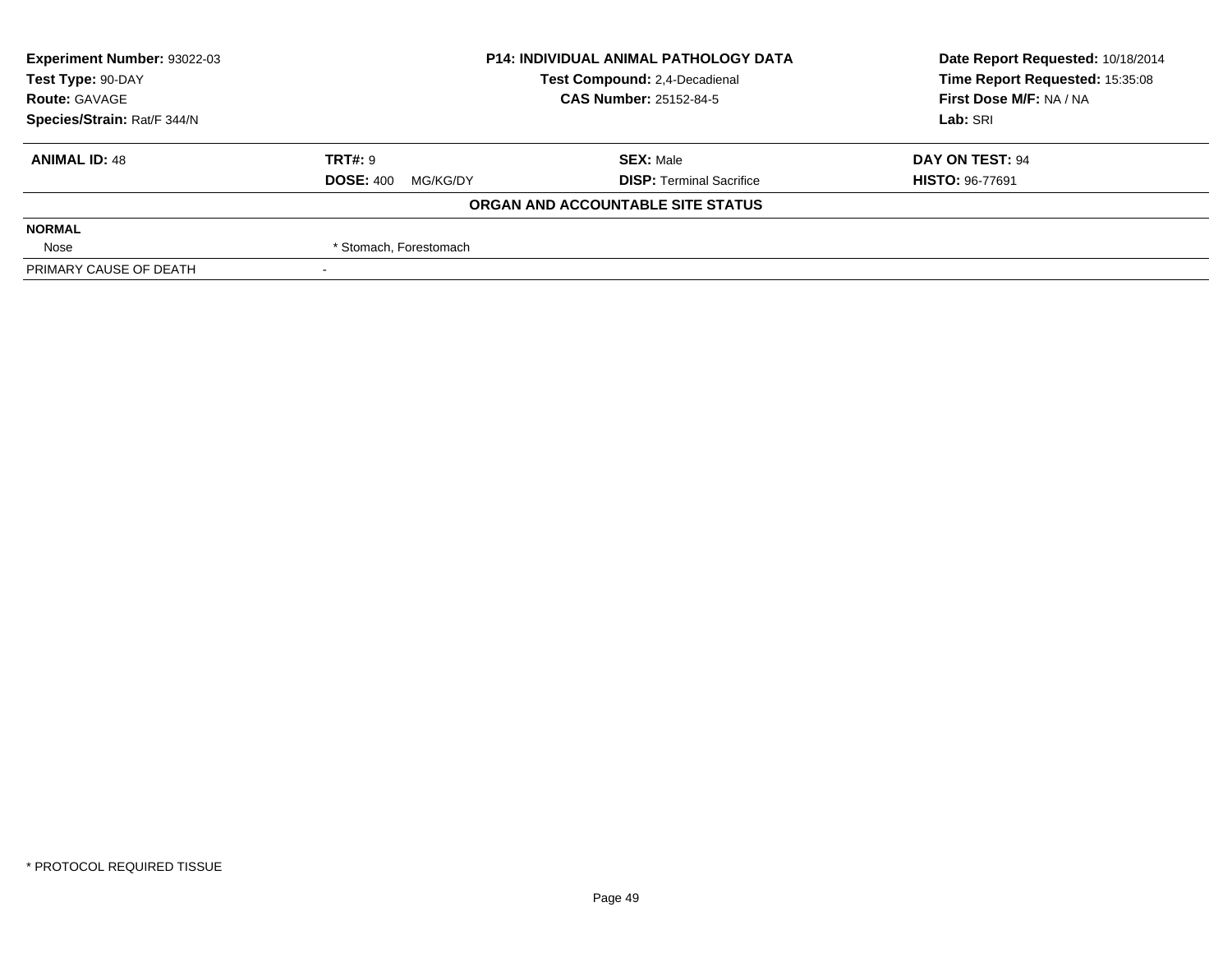| Experiment Number: 93022-03<br>Test Type: 90-DAY<br><b>Route: GAVAGE</b> | <b>P14: INDIVIDUAL ANIMAL PATHOLOGY DATA</b><br>Test Compound: 2,4-Decadienal<br><b>CAS Number: 25152-84-5</b> |                                   | Date Report Requested: 10/18/2014<br>Time Report Requested: 15:35:08<br>First Dose M/F: NA / NA |  |
|--------------------------------------------------------------------------|----------------------------------------------------------------------------------------------------------------|-----------------------------------|-------------------------------------------------------------------------------------------------|--|
| Species/Strain: Rat/F 344/N                                              |                                                                                                                |                                   | Lab: SRI                                                                                        |  |
| <b>ANIMAL ID: 49</b>                                                     | <b>TRT#: 9</b>                                                                                                 | <b>SEX: Male</b>                  | DAY ON TEST: 94                                                                                 |  |
|                                                                          | <b>DOSE: 400</b><br>MG/KG/DY                                                                                   | <b>DISP:</b> Terminal Sacrifice   | <b>HISTO: 96-77692</b>                                                                          |  |
|                                                                          |                                                                                                                | ORGAN AND ACCOUNTABLE SITE STATUS |                                                                                                 |  |
| <b>NORMAL</b>                                                            |                                                                                                                |                                   |                                                                                                 |  |
| Nose                                                                     |                                                                                                                |                                   |                                                                                                 |  |
| <b>OBSERVATIONS</b>                                                      |                                                                                                                |                                   |                                                                                                 |  |
| * Stomach, Forestomach                                                   |                                                                                                                | Edema                             | Minimal                                                                                         |  |
|                                                                          |                                                                                                                | Inflammation                      | Chronic Active, Minimal                                                                         |  |
| PRIMARY CAUSE OF DEATH                                                   |                                                                                                                |                                   |                                                                                                 |  |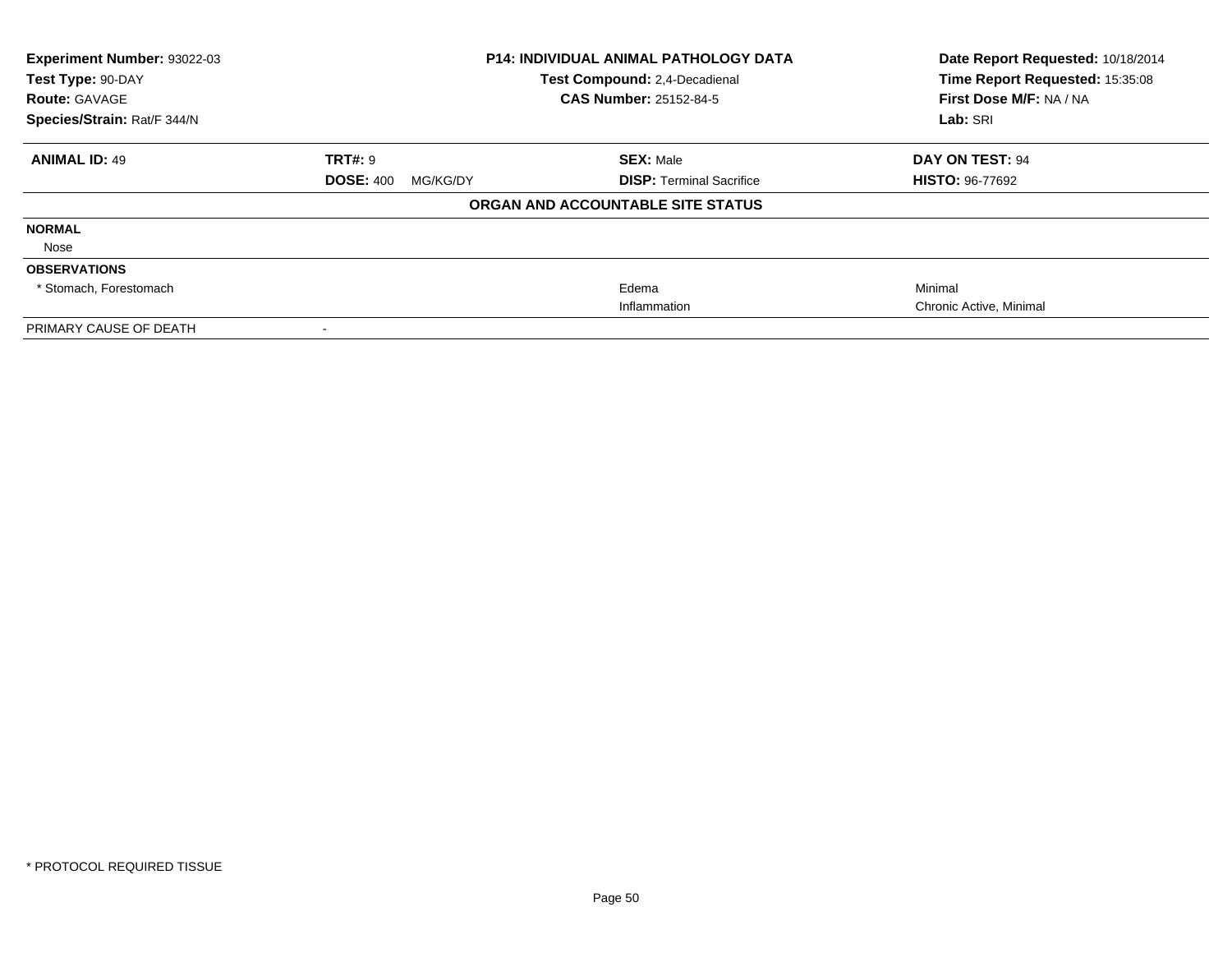| <b>Experiment Number: 93022-03</b> |                              | <b>P14: INDIVIDUAL ANIMAL PATHOLOGY DATA</b> | Date Report Requested: 10/18/2014 |
|------------------------------------|------------------------------|----------------------------------------------|-----------------------------------|
| Test Type: 90-DAY                  |                              | <b>Test Compound: 2.4-Decadienal</b>         |                                   |
| <b>Route: GAVAGE</b>               |                              | <b>CAS Number: 25152-84-5</b>                | First Dose M/F: NA / NA           |
| Species/Strain: Rat/F 344/N        |                              |                                              | Lab: SRI                          |
| <b>ANIMAL ID: 50</b>               | <b>TRT#: 9</b>               | <b>SEX: Male</b>                             | DAY ON TEST: 94                   |
|                                    | <b>DOSE: 400</b><br>MG/KG/DY | <b>DISP:</b> Terminal Sacrifice              | <b>HISTO: 96-77693</b>            |
|                                    |                              | ORGAN AND ACCOUNTABLE SITE STATUS            |                                   |
| <b>NORMAL</b>                      |                              |                                              |                                   |
| Nose                               |                              |                                              |                                   |
| <b>OBSERVATIONS</b>                |                              |                                              |                                   |
| * Stomach, Forestomach             | Epithelium                   | Hyperplasia                                  | Minimal                           |
| PRIMARY CAUSE OF DEATH             |                              |                                              |                                   |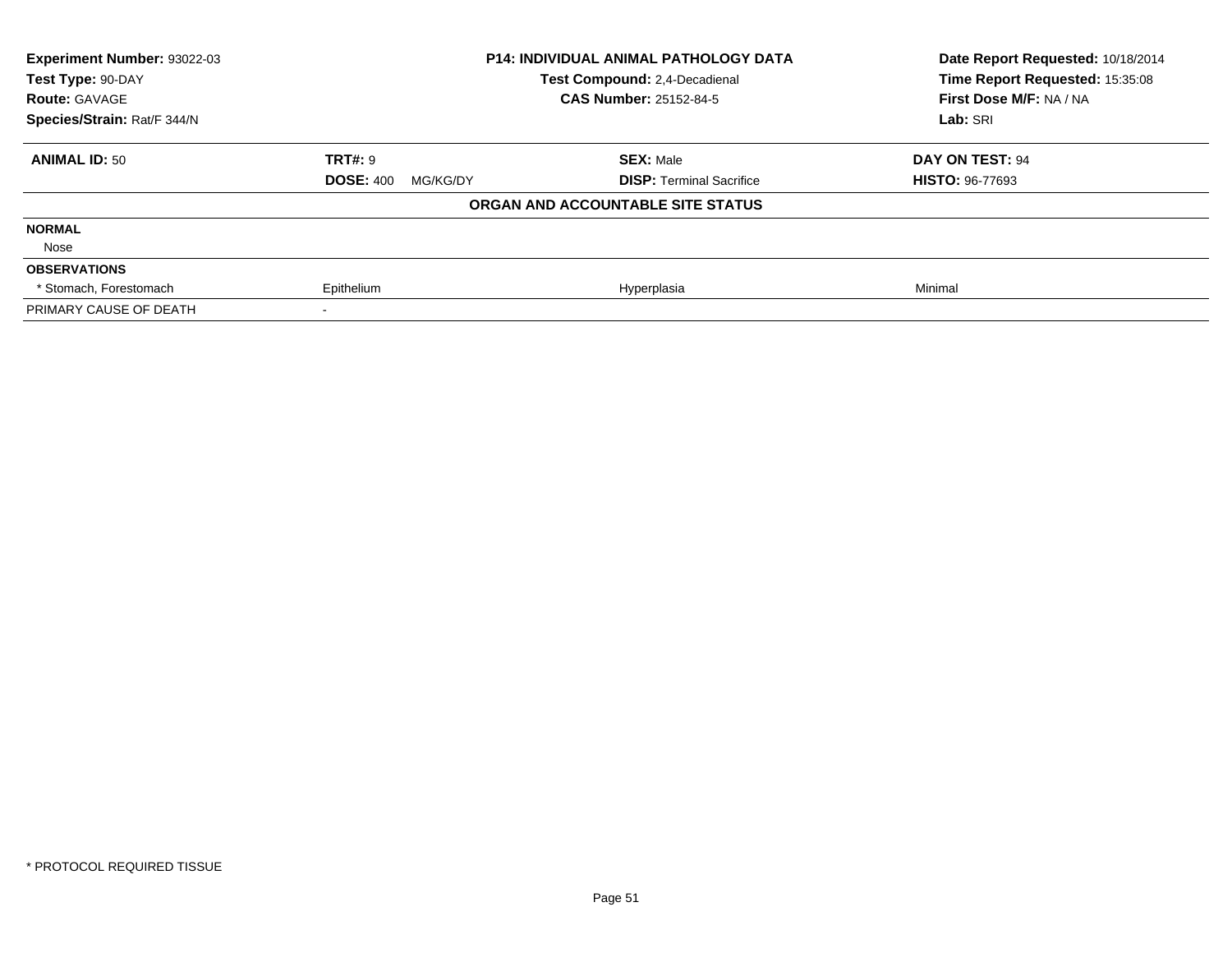| Experiment Number: 93022-03<br>Test Type: 90-DAY<br>Route: GAVAGE<br>Species/Strain: Rat/F 344/N |                                                 | <b>P14: INDIVIDUAL ANIMAL PATHOLOGY DATA</b><br>Test Compound: 2,4-Decadienal<br><b>CAS Number: 25152-84-5</b> | Date Report Requested: 10/18/2014<br>Time Report Requested: 15:35:08<br>First Dose M/F: NA / NA<br>Lab: SRI |
|--------------------------------------------------------------------------------------------------|-------------------------------------------------|----------------------------------------------------------------------------------------------------------------|-------------------------------------------------------------------------------------------------------------|
| <b>ANIMAL ID: 51</b>                                                                             | <b>TRT#: 11</b><br><b>DOSE: 800</b><br>MG/KG/DY | <b>SEX: Male</b><br><b>DISP: Terminal Sacrifice</b>                                                            | DAY ON TEST: 94<br><b>HISTO: 96-77694</b>                                                                   |
|                                                                                                  |                                                 | ORGAN AND ACCOUNTABLE SITE STATUS                                                                              |                                                                                                             |
| <b>NORMAL</b>                                                                                    |                                                 |                                                                                                                |                                                                                                             |
| * Adrenal Cortex                                                                                 | * Adrenal Medulla                               | * Bone                                                                                                         | * Bone Marrow                                                                                               |
| * Brain                                                                                          | * Epididymis                                    | * Esophagus                                                                                                    | * Heart                                                                                                     |
| * Intestine Large, Cecum                                                                         | * Intestine Large, Colon                        | * Intestine Large, Rectum                                                                                      | * Intestine Small, Duodenum                                                                                 |
| * Intestine Small, Ileum                                                                         | * Intestine Small, Jejunum                      | * Islets. Pancreatic                                                                                           | * Kidney                                                                                                    |
| * Lymph Node, Mandibular                                                                         | * Lymph Node, Mesenteric                        | * Nose                                                                                                         | * Pancreas                                                                                                  |
| * Parathyroid Gland                                                                              | * Pituitary Gland                               | * Preputial Gland                                                                                              | * Prostate                                                                                                  |
| * Salivary Glands                                                                                | * Seminal Vesicle                               | * Skin                                                                                                         | * Spleen                                                                                                    |
| * Stomach, Glandular                                                                             | * Testes                                        | * Thyroid Gland                                                                                                | * Trachea                                                                                                   |
| * Urinary Bladder                                                                                |                                                 |                                                                                                                |                                                                                                             |
| <b>MISSING</b>                                                                                   |                                                 |                                                                                                                |                                                                                                             |
| * Mammary Gland                                                                                  |                                                 |                                                                                                                |                                                                                                             |
| <b>OBSERVATIONS</b>                                                                              |                                                 |                                                                                                                |                                                                                                             |
| * Liver                                                                                          |                                                 | <b>Infiltration Cellular</b>                                                                                   | Mixed Cell. Mild                                                                                            |
| * Lung                                                                                           |                                                 | Hemorrhage                                                                                                     | Minimal                                                                                                     |
| * Stomach, Forestomach                                                                           | Epithelium                                      | Degeneration                                                                                                   | Minimal                                                                                                     |
|                                                                                                  | Epithelium                                      | Hyperplasia                                                                                                    | Minimal                                                                                                     |
|                                                                                                  |                                                 | Inflammation                                                                                                   | Chronic Active, Minimal                                                                                     |
| * Thymus                                                                                         |                                                 | Hemorrhage                                                                                                     | Moderate                                                                                                    |
| PRIMARY CAUSE OF DEATH                                                                           | $\blacksquare$                                  |                                                                                                                |                                                                                                             |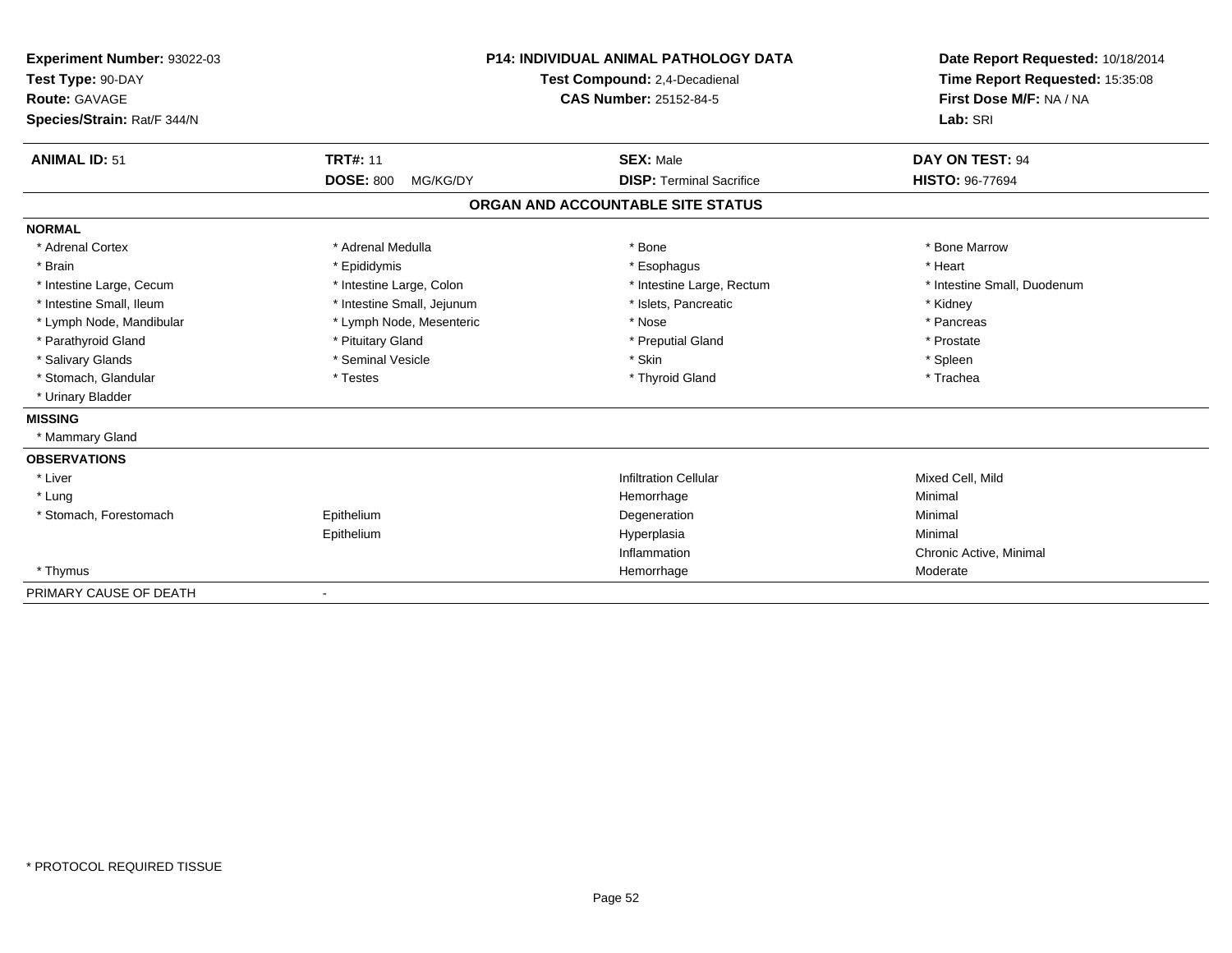| Experiment Number: 93022-03<br>Test Type: 90-DAY<br><b>Route: GAVAGE</b><br>Species/Strain: Rat/F 344/N | <b>P14: INDIVIDUAL ANIMAL PATHOLOGY DATA</b><br>Test Compound: 2,4-Decadienal<br><b>CAS Number: 25152-84-5</b> |                                                                      | Date Report Requested: 10/18/2014<br>Time Report Requested: 15:35:08<br>First Dose M/F: NA / NA<br>Lab: SRI |
|---------------------------------------------------------------------------------------------------------|----------------------------------------------------------------------------------------------------------------|----------------------------------------------------------------------|-------------------------------------------------------------------------------------------------------------|
| <b>ANIMAL ID: 52</b>                                                                                    | <b>TRT#: 11</b>                                                                                                | <b>SEX: Male</b>                                                     | DAY ON TEST: 94                                                                                             |
|                                                                                                         | <b>DOSE: 800</b><br>MG/KG/DY                                                                                   | <b>DISP: Terminal Sacrifice</b><br>ORGAN AND ACCOUNTABLE SITE STATUS | <b>HISTO: 96-77695</b>                                                                                      |
| <b>NORMAL</b>                                                                                           |                                                                                                                |                                                                      |                                                                                                             |
| * Adrenal Cortex                                                                                        | * Adrenal Medulla                                                                                              | * Bone                                                               | * Bone Marrow                                                                                               |
| * Brain                                                                                                 | * Epididymis                                                                                                   | * Esophagus                                                          | * Heart                                                                                                     |
| * Intestine Large, Cecum                                                                                | * Intestine Large, Colon                                                                                       | * Intestine Large, Rectum                                            | * Intestine Small, Duodenum                                                                                 |
| * Intestine Small, Ileum                                                                                | * Intestine Small, Jejunum                                                                                     | * Islets. Pancreatic                                                 | * Kidney                                                                                                    |
| * Liver                                                                                                 | * Lung                                                                                                         | * Lymph Node, Mesenteric                                             | * Mammary Gland                                                                                             |
| * Nose                                                                                                  | * Pancreas                                                                                                     | * Parathyroid Gland                                                  | * Pituitary Gland                                                                                           |
| * Preputial Gland                                                                                       | * Prostate                                                                                                     | * Salivary Glands                                                    | * Seminal Vesicle                                                                                           |
| * Skin                                                                                                  | * Spleen                                                                                                       | * Stomach, Glandular                                                 | * Testes                                                                                                    |
| * Thymus                                                                                                | * Thyroid Gland                                                                                                | * Trachea                                                            | * Urinary Bladder                                                                                           |
| <b>OBSERVATIONS</b>                                                                                     |                                                                                                                |                                                                      |                                                                                                             |
| * Lymph Node, Mandibular                                                                                |                                                                                                                | Hemorrhage                                                           | Minimal                                                                                                     |
| * Stomach, Forestomach                                                                                  | Epithelium                                                                                                     | Degeneration                                                         | Minimal                                                                                                     |
|                                                                                                         | Epithelium                                                                                                     | Hyperplasia                                                          | Minimal                                                                                                     |
| PRIMARY CAUSE OF DEATH                                                                                  |                                                                                                                |                                                                      |                                                                                                             |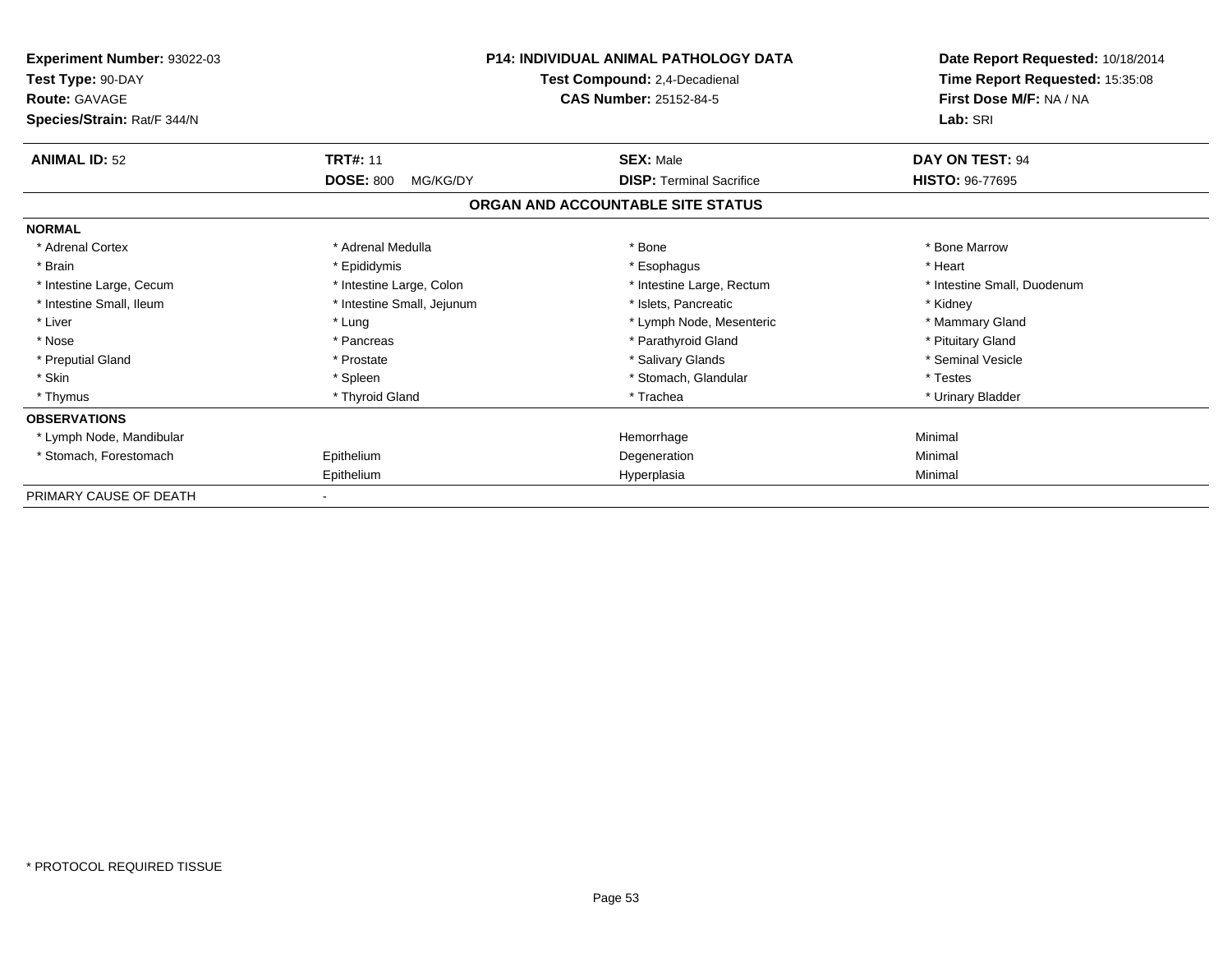| Experiment Number: 93022-03<br>Test Type: 90-DAY<br><b>Route: GAVAGE</b><br>Species/Strain: Rat/F 344/N |                              | <b>P14: INDIVIDUAL ANIMAL PATHOLOGY DATA</b><br>Test Compound: 2,4-Decadienal<br>CAS Number: 25152-84-5 | Date Report Requested: 10/18/2014<br>Time Report Requested: 15:35:08<br>First Dose M/F: NA / NA<br>Lab: SRI |
|---------------------------------------------------------------------------------------------------------|------------------------------|---------------------------------------------------------------------------------------------------------|-------------------------------------------------------------------------------------------------------------|
| <b>ANIMAL ID: 53</b>                                                                                    | <b>TRT#: 11</b>              | <b>SEX: Male</b>                                                                                        | <b>DAY ON TEST: 94</b>                                                                                      |
|                                                                                                         | <b>DOSE: 800</b><br>MG/KG/DY | <b>DISP: Terminal Sacrifice</b>                                                                         | <b>HISTO: 96-77696</b>                                                                                      |
|                                                                                                         |                              | ORGAN AND ACCOUNTABLE SITE STATUS                                                                       |                                                                                                             |
| <b>NORMAL</b>                                                                                           |                              |                                                                                                         |                                                                                                             |
| * Adrenal Cortex                                                                                        | * Adrenal Medulla            | * Bone                                                                                                  | * Bone Marrow                                                                                               |
| * Brain                                                                                                 | * Epididymis                 | * Esophagus                                                                                             | * Heart                                                                                                     |
| * Intestine Large, Cecum                                                                                | * Intestine Large, Colon     | * Intestine Large, Rectum                                                                               | * Intestine Small, Duodenum                                                                                 |
| * Intestine Small, Ileum                                                                                | * Intestine Small, Jejunum   | * Islets, Pancreatic                                                                                    | * Kidney                                                                                                    |
| * Liver                                                                                                 | * Lung                       | * Lymph Node, Mesenteric                                                                                | * Mammary Gland                                                                                             |
| * Pancreas                                                                                              | * Parathyroid Gland          | * Pituitary Gland                                                                                       | * Preputial Gland                                                                                           |
| * Prostate                                                                                              | * Salivary Glands            | * Seminal Vesicle                                                                                       | * Skin                                                                                                      |
| * Spleen                                                                                                | * Stomach, Glandular         | * Testes                                                                                                | * Thymus                                                                                                    |
| * Thyroid Gland                                                                                         | * Trachea                    | * Urinary Bladder                                                                                       |                                                                                                             |
| <b>OBSERVATIONS</b>                                                                                     |                              |                                                                                                         |                                                                                                             |
| * Lymph Node, Mandibular                                                                                |                              | Hemorrhage                                                                                              | Minimal                                                                                                     |
| * Nose                                                                                                  |                              | Exudate                                                                                                 | Minimal                                                                                                     |
|                                                                                                         | Turbinate                    | Osteofibrosis                                                                                           | Minimal                                                                                                     |
| Note: EXUDATE IS IN THE LUMEN.                                                                          |                              |                                                                                                         |                                                                                                             |
| * Stomach, Forestomach                                                                                  | Epithelium                   | Degeneration                                                                                            | Mild                                                                                                        |
|                                                                                                         |                              | Inflammation                                                                                            | Chronic Active, Minimal                                                                                     |
| PRIMARY CAUSE OF DEATH                                                                                  |                              |                                                                                                         |                                                                                                             |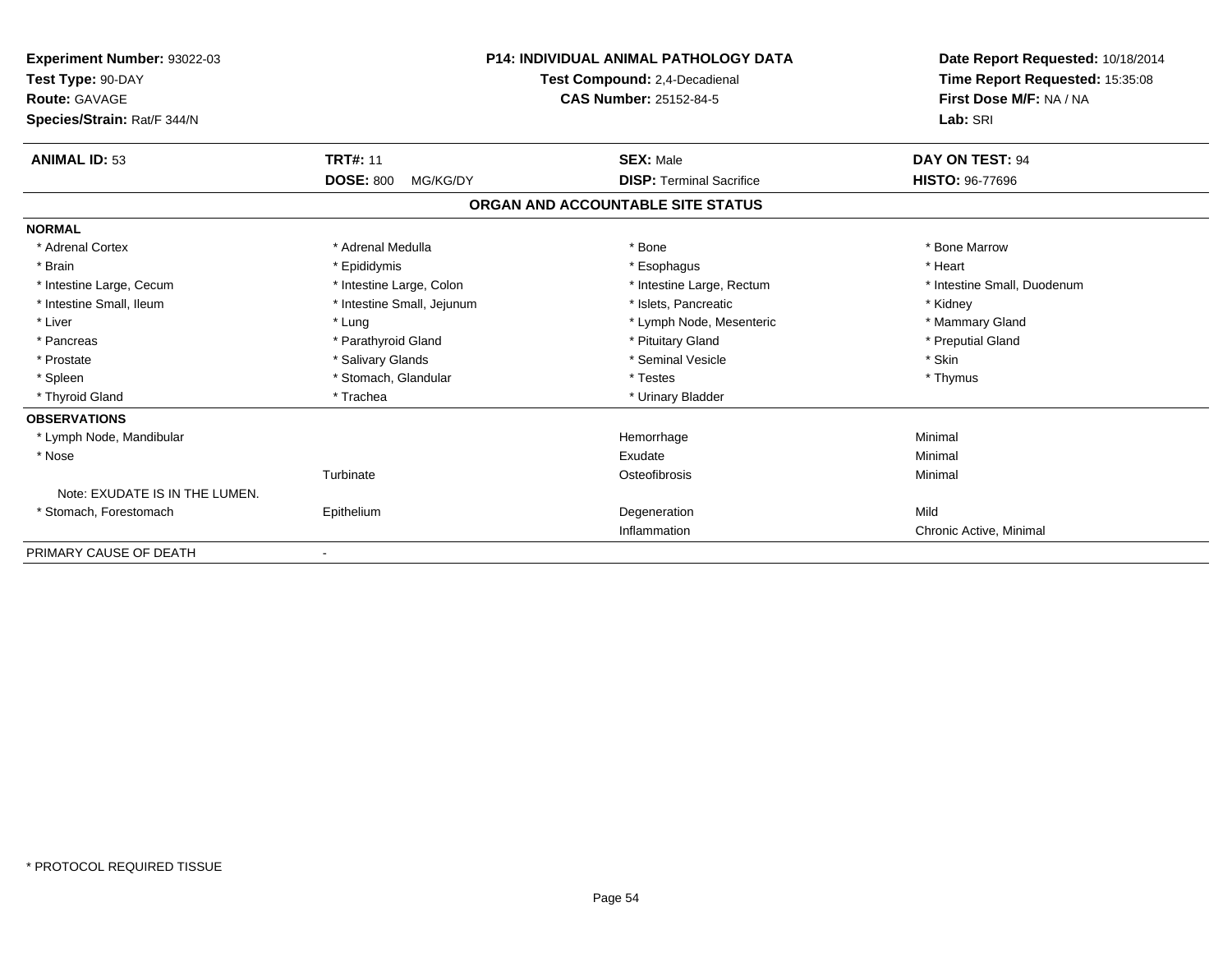| Experiment Number: 93022-03<br>Test Type: 90-DAY<br>Route: GAVAGE<br>Species/Strain: Rat/F 344/N |                                     | <b>P14: INDIVIDUAL ANIMAL PATHOLOGY DATA</b><br>Test Compound: 2,4-Decadienal<br><b>CAS Number: 25152-84-5</b> | Date Report Requested: 10/18/2014<br>Time Report Requested: 15:35:08<br>First Dose M/F: NA / NA<br>Lab: SRI |
|--------------------------------------------------------------------------------------------------|-------------------------------------|----------------------------------------------------------------------------------------------------------------|-------------------------------------------------------------------------------------------------------------|
| <b>ANIMAL ID: 54</b>                                                                             | <b>TRT#: 11</b><br><b>DOSE: 800</b> | <b>SEX: Male</b>                                                                                               | DAY ON TEST: 94                                                                                             |
|                                                                                                  | MG/KG/DY                            | <b>DISP: Terminal Sacrifice</b>                                                                                | <b>HISTO: 96-77697</b>                                                                                      |
|                                                                                                  |                                     | ORGAN AND ACCOUNTABLE SITE STATUS                                                                              |                                                                                                             |
| <b>NORMAL</b>                                                                                    |                                     |                                                                                                                |                                                                                                             |
| * Adrenal Cortex                                                                                 | * Adrenal Medulla                   | * Bone                                                                                                         | * Bone Marrow                                                                                               |
| * Brain                                                                                          | * Epididymis                        | * Esophagus                                                                                                    | * Heart                                                                                                     |
| * Intestine Large, Cecum                                                                         | * Intestine Large, Colon            | * Intestine Large, Rectum                                                                                      | * Intestine Small, Ileum                                                                                    |
| * Intestine Small, Jejunum                                                                       | * Islets, Pancreatic                | * Kidney                                                                                                       | * Liver                                                                                                     |
| * Lung                                                                                           | * Lymph Node, Mandibular            | * Lymph Node, Mesenteric                                                                                       | * Mammary Gland                                                                                             |
| * Pancreas                                                                                       | * Parathyroid Gland                 | * Pituitary Gland                                                                                              | * Preputial Gland                                                                                           |
| * Prostate                                                                                       | * Salivary Glands                   | * Seminal Vesicle                                                                                              | * Skin                                                                                                      |
| * Spleen                                                                                         | * Stomach, Glandular                | * Testes                                                                                                       | * Thyroid Gland                                                                                             |
| * Trachea                                                                                        | * Urinary Bladder                   |                                                                                                                |                                                                                                             |
| <b>MISSING</b>                                                                                   |                                     |                                                                                                                |                                                                                                             |
| * Thymus                                                                                         |                                     |                                                                                                                |                                                                                                             |
| <b>OBSERVATIONS</b>                                                                              |                                     |                                                                                                                |                                                                                                             |
| * Intestine Small, Duodenum                                                                      |                                     | Erosion                                                                                                        | Focal, Mild                                                                                                 |
|                                                                                                  |                                     | Inflammation                                                                                                   | Chronic Active, Mild                                                                                        |
| * Nose                                                                                           |                                     | Exudate                                                                                                        | Minimal                                                                                                     |
| Note: EXUDATE IS IN THE LUMEN.                                                                   |                                     |                                                                                                                |                                                                                                             |
| * Stomach, Forestomach                                                                           | Epithelium                          | Degeneration                                                                                                   | Minimal                                                                                                     |
|                                                                                                  | Epithelium                          | Hyperplasia                                                                                                    | Minimal                                                                                                     |
| PRIMARY CAUSE OF DEATH                                                                           |                                     |                                                                                                                |                                                                                                             |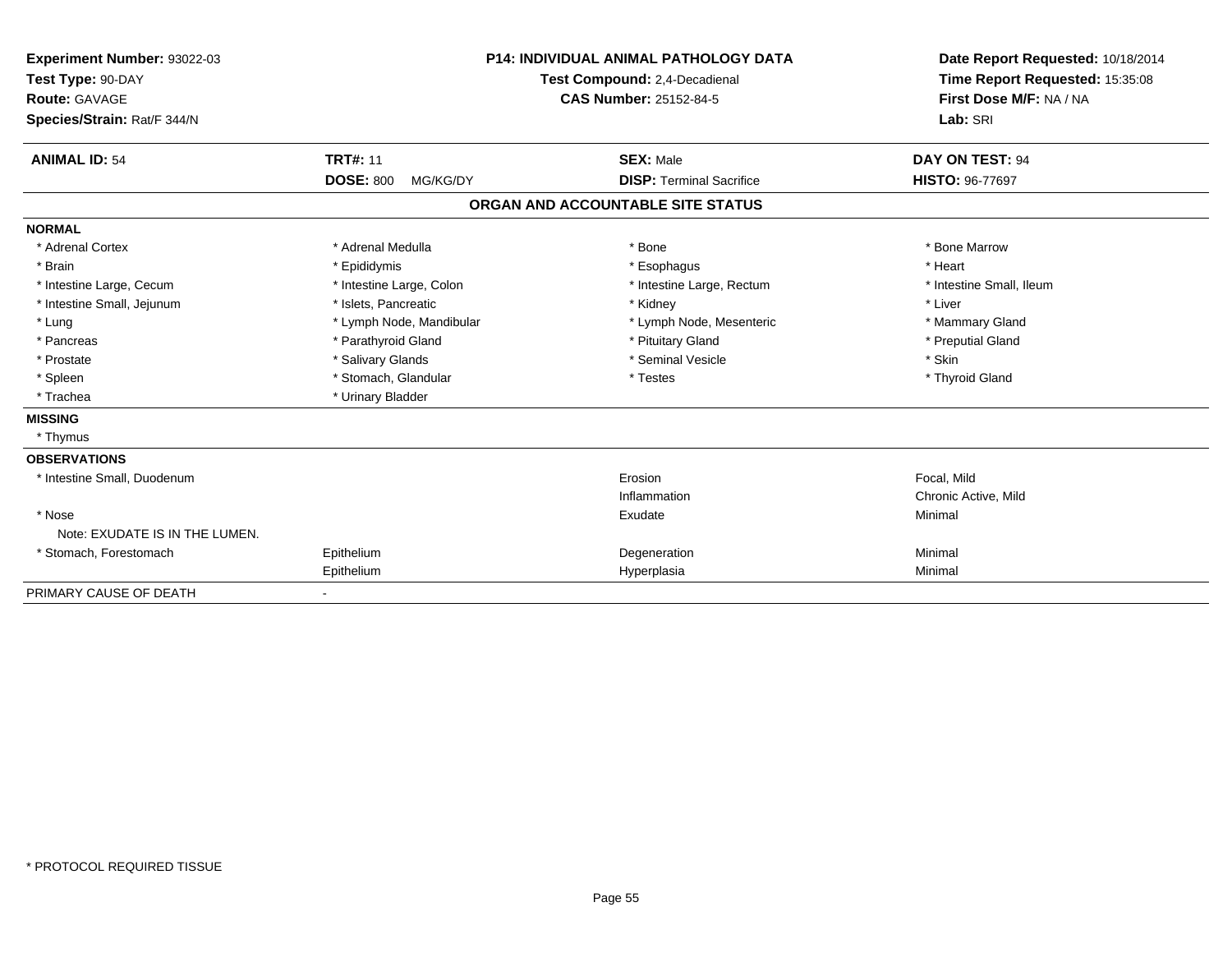| Experiment Number: 93022-03<br>Test Type: 90-DAY<br><b>Route: GAVAGE</b><br>Species/Strain: Rat/F 344/N |                              | <b>P14: INDIVIDUAL ANIMAL PATHOLOGY DATA</b><br>Test Compound: 2,4-Decadienal<br><b>CAS Number: 25152-84-5</b> | Date Report Requested: 10/18/2014<br>Time Report Requested: 15:35:08<br>First Dose M/F: NA / NA<br>Lab: SRI |
|---------------------------------------------------------------------------------------------------------|------------------------------|----------------------------------------------------------------------------------------------------------------|-------------------------------------------------------------------------------------------------------------|
| <b>ANIMAL ID: 55</b>                                                                                    | <b>TRT#: 11</b>              | <b>SEX: Male</b>                                                                                               | DAY ON TEST: 94                                                                                             |
|                                                                                                         | <b>DOSE: 800</b><br>MG/KG/DY | <b>DISP: Terminal Sacrifice</b>                                                                                | <b>HISTO: 96-77698</b>                                                                                      |
|                                                                                                         |                              | ORGAN AND ACCOUNTABLE SITE STATUS                                                                              |                                                                                                             |
| <b>NORMAL</b>                                                                                           |                              |                                                                                                                |                                                                                                             |
| * Adrenal Cortex                                                                                        | * Adrenal Medulla            | * Bone                                                                                                         | * Bone Marrow                                                                                               |
| * Brain                                                                                                 | * Epididymis                 | * Esophagus                                                                                                    | * Heart                                                                                                     |
| * Intestine Large, Cecum                                                                                | * Intestine Large, Colon     | * Intestine Large, Rectum                                                                                      | * Intestine Small, Duodenum                                                                                 |
| * Intestine Small, Ileum                                                                                | * Intestine Small, Jejunum   | * Islets, Pancreatic                                                                                           | * Kidney                                                                                                    |
| * Liver                                                                                                 | * Lung                       | * Lymph Node, Mesenteric                                                                                       | * Mammary Gland                                                                                             |
| * Pancreas                                                                                              | * Parathyroid Gland          | * Pituitary Gland                                                                                              | * Preputial Gland                                                                                           |
| * Prostate                                                                                              | * Salivary Glands            | * Seminal Vesicle                                                                                              | * Skin                                                                                                      |
| * Spleen                                                                                                | * Stomach, Glandular         | * Testes                                                                                                       | * Thymus                                                                                                    |
| * Thyroid Gland                                                                                         | * Trachea                    | * Urinary Bladder                                                                                              |                                                                                                             |
| <b>OBSERVATIONS</b>                                                                                     |                              |                                                                                                                |                                                                                                             |
| * Lymph Node, Mandibular                                                                                |                              | Hemorrhage                                                                                                     | Minimal                                                                                                     |
| * Nose                                                                                                  | Turbinate                    | Osteofibrosis                                                                                                  | Minimal                                                                                                     |
| * Stomach, Forestomach                                                                                  | Epithelium                   | Degeneration                                                                                                   | Minimal                                                                                                     |
|                                                                                                         | Epithelium                   | Hyperplasia                                                                                                    | Minimal                                                                                                     |
| PRIMARY CAUSE OF DEATH                                                                                  |                              |                                                                                                                |                                                                                                             |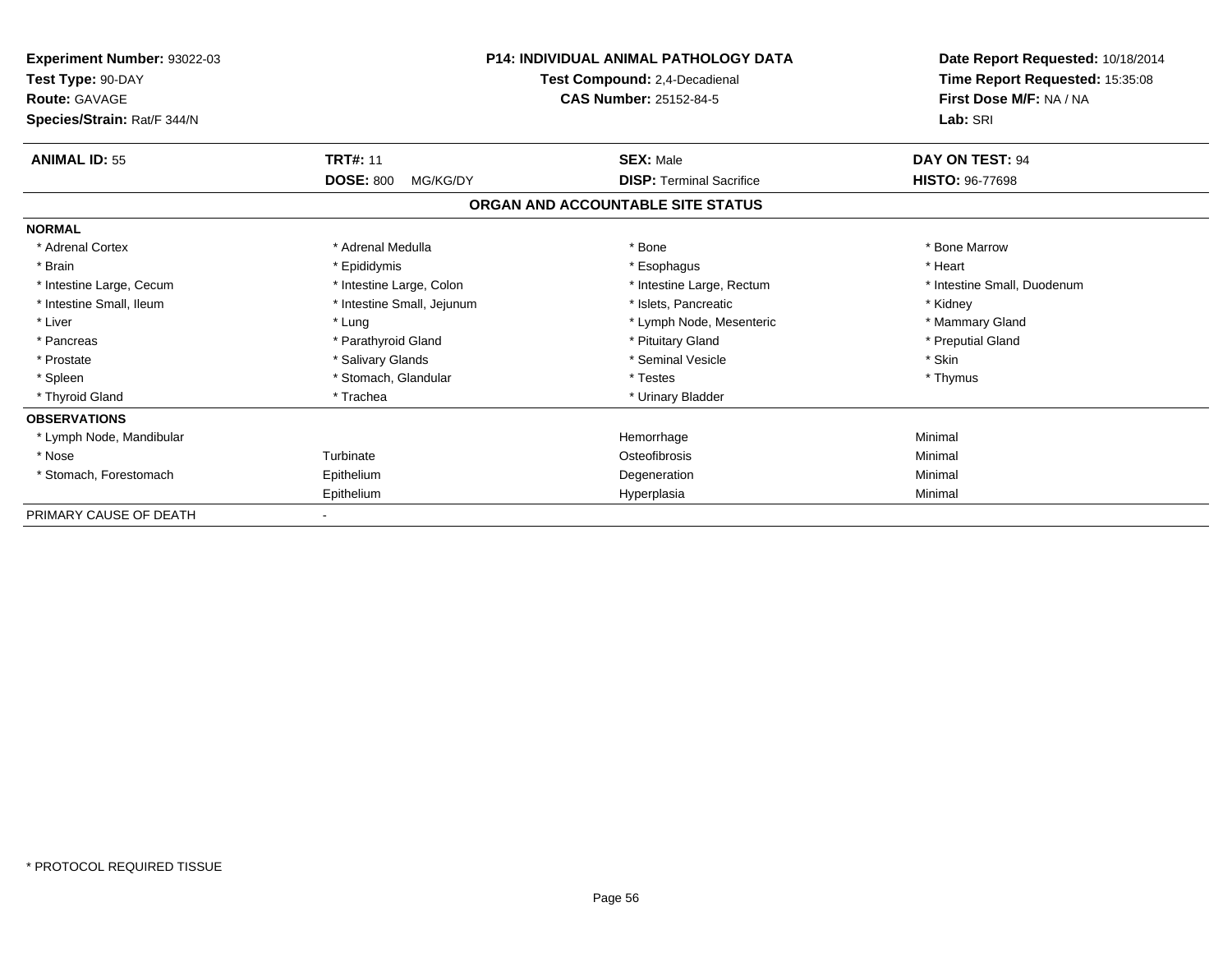| <b>Experiment Number: 93022-03</b><br>Test Type: 90-DAY<br><b>Route: GAVAGE</b><br>Species/Strain: Rat/F 344/N | P14: INDIVIDUAL ANIMAL PATHOLOGY DATA<br>Test Compound: 2,4-Decadienal<br><b>CAS Number: 25152-84-5</b> |                                   | Date Report Requested: 10/18/2014<br>Time Report Requested: 15:35:08<br>First Dose M/F: NA / NA<br>Lab: SRI |  |
|----------------------------------------------------------------------------------------------------------------|---------------------------------------------------------------------------------------------------------|-----------------------------------|-------------------------------------------------------------------------------------------------------------|--|
| <b>ANIMAL ID: 56</b>                                                                                           | <b>TRT#: 11</b>                                                                                         | <b>SEX: Male</b>                  | DAY ON TEST: 94                                                                                             |  |
|                                                                                                                | <b>DOSE: 800</b><br>MG/KG/DY                                                                            | <b>DISP: Terminal Sacrifice</b>   | <b>HISTO: 96-77699</b>                                                                                      |  |
|                                                                                                                |                                                                                                         | ORGAN AND ACCOUNTABLE SITE STATUS |                                                                                                             |  |
| <b>NORMAL</b>                                                                                                  |                                                                                                         |                                   |                                                                                                             |  |
| * Adrenal Cortex                                                                                               | * Adrenal Medulla                                                                                       | * Bone                            | * Bone Marrow                                                                                               |  |
| * Brain                                                                                                        | * Epididymis                                                                                            | * Esophagus                       | * Heart                                                                                                     |  |
| * Intestine Large, Cecum                                                                                       | * Intestine Large, Colon                                                                                | * Intestine Large, Rectum         | * Intestine Small, Duodenum                                                                                 |  |
| * Intestine Small, Ileum                                                                                       | * Intestine Small, Jejunum                                                                              | * Islets, Pancreatic              | * Kidney                                                                                                    |  |
| * Liver                                                                                                        | * Lung                                                                                                  | * Lymph Node, Mandibular          | * Lymph Node, Mesenteric                                                                                    |  |
| * Mammary Gland                                                                                                | * Pancreas                                                                                              | * Parathyroid Gland               | * Pituitary Gland                                                                                           |  |
| * Preputial Gland                                                                                              | * Prostate                                                                                              | * Salivary Glands                 | * Seminal Vesicle                                                                                           |  |
| * Skin                                                                                                         | * Spleen                                                                                                | * Stomach, Glandular              | * Testes                                                                                                    |  |
| * Thymus                                                                                                       | * Thyroid Gland                                                                                         | * Trachea                         | * Urinary Bladder                                                                                           |  |
| <b>OBSERVATIONS</b>                                                                                            |                                                                                                         |                                   |                                                                                                             |  |
| * Nose                                                                                                         |                                                                                                         | Exudate                           | Minimal                                                                                                     |  |
|                                                                                                                | <b>Respirat Epith</b>                                                                                   | Hyperplasia                       | Minimal                                                                                                     |  |
|                                                                                                                |                                                                                                         | Inflammation                      | Chronic, Minimal                                                                                            |  |
| Note: EXUDATE IS IN THE LUMEN.                                                                                 |                                                                                                         |                                   |                                                                                                             |  |
| * Stomach, Forestomach                                                                                         | Epithelium                                                                                              | Hyperplasia                       | Minimal                                                                                                     |  |
| PRIMARY CAUSE OF DEATH                                                                                         |                                                                                                         |                                   |                                                                                                             |  |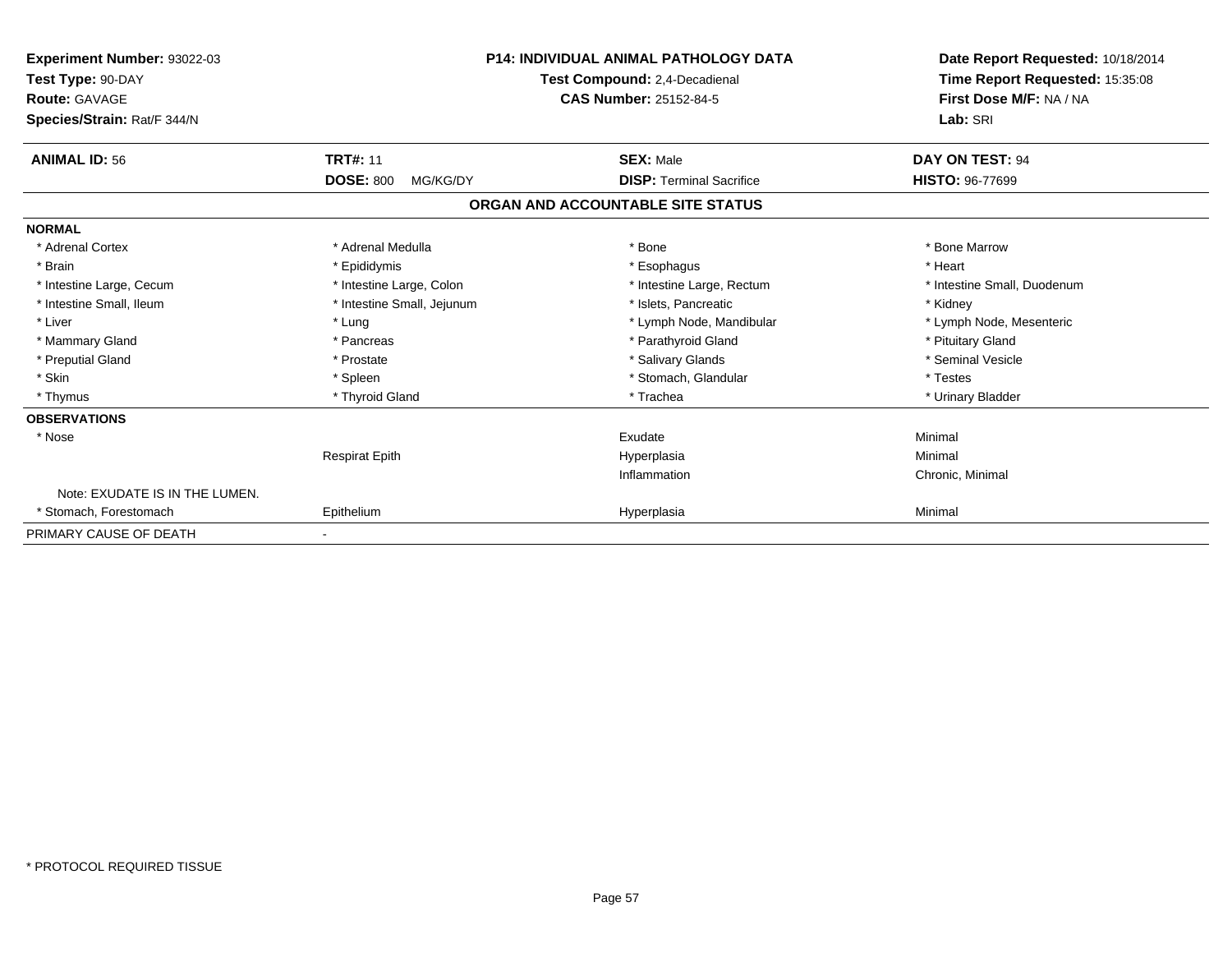| Experiment Number: 93022-03<br>Test Type: 90-DAY<br><b>Route: GAVAGE</b><br>Species/Strain: Rat/F 344/N | <b>P14: INDIVIDUAL ANIMAL PATHOLOGY DATA</b><br>Test Compound: 2,4-Decadienal<br>CAS Number: 25152-84-5 |                                   | Date Report Requested: 10/18/2014<br>Time Report Requested: 15:35:08<br>First Dose M/F: NA / NA<br>Lab: SRI |
|---------------------------------------------------------------------------------------------------------|---------------------------------------------------------------------------------------------------------|-----------------------------------|-------------------------------------------------------------------------------------------------------------|
| <b>ANIMAL ID: 57</b>                                                                                    | <b>TRT#: 11</b>                                                                                         | <b>SEX: Male</b>                  | DAY ON TEST: 94                                                                                             |
|                                                                                                         | <b>DOSE: 800</b><br>MG/KG/DY                                                                            | <b>DISP: Terminal Sacrifice</b>   | <b>HISTO: 96-77700</b>                                                                                      |
|                                                                                                         |                                                                                                         | ORGAN AND ACCOUNTABLE SITE STATUS |                                                                                                             |
| <b>NORMAL</b>                                                                                           |                                                                                                         |                                   |                                                                                                             |
| * Adrenal Cortex                                                                                        | * Adrenal Medulla                                                                                       | * Bone                            | * Bone Marrow                                                                                               |
| * Brain                                                                                                 | * Epididymis                                                                                            | * Esophagus                       | * Heart                                                                                                     |
| * Intestine Large, Cecum                                                                                | * Intestine Large, Colon                                                                                | * Intestine Large, Rectum         | * Intestine Small, Duodenum                                                                                 |
| * Intestine Small, Ileum                                                                                | * Intestine Small, Jejunum                                                                              | * Islets. Pancreatic              | * Kidney                                                                                                    |
| * Liver                                                                                                 | * Lung                                                                                                  | * Lymph Node, Mandibular          | * Lymph Node, Mesenteric                                                                                    |
| * Pancreas                                                                                              | * Parathyroid Gland                                                                                     | * Pituitary Gland                 | * Preputial Gland                                                                                           |
| * Prostate                                                                                              | * Salivary Glands                                                                                       | * Seminal Vesicle                 | * Skin                                                                                                      |
| * Spleen                                                                                                | * Stomach, Forestomach                                                                                  | * Stomach, Glandular              | * Testes                                                                                                    |
| * Thymus                                                                                                | * Thyroid Gland                                                                                         | * Trachea                         | * Urinary Bladder                                                                                           |
| <b>MISSING</b>                                                                                          |                                                                                                         |                                   |                                                                                                             |
| * Mammary Gland                                                                                         |                                                                                                         |                                   |                                                                                                             |
| <b>OBSERVATIONS</b>                                                                                     |                                                                                                         |                                   |                                                                                                             |
| * Nose                                                                                                  | Olfactory Epi                                                                                           | Atrophy                           | Mild                                                                                                        |
|                                                                                                         |                                                                                                         | Exudate                           | Minimal                                                                                                     |
| Note: EXUDATE IS IN THE LUMEN.                                                                          |                                                                                                         |                                   |                                                                                                             |
| PRIMARY CAUSE OF DEATH                                                                                  | $\overline{\phantom{a}}$                                                                                |                                   |                                                                                                             |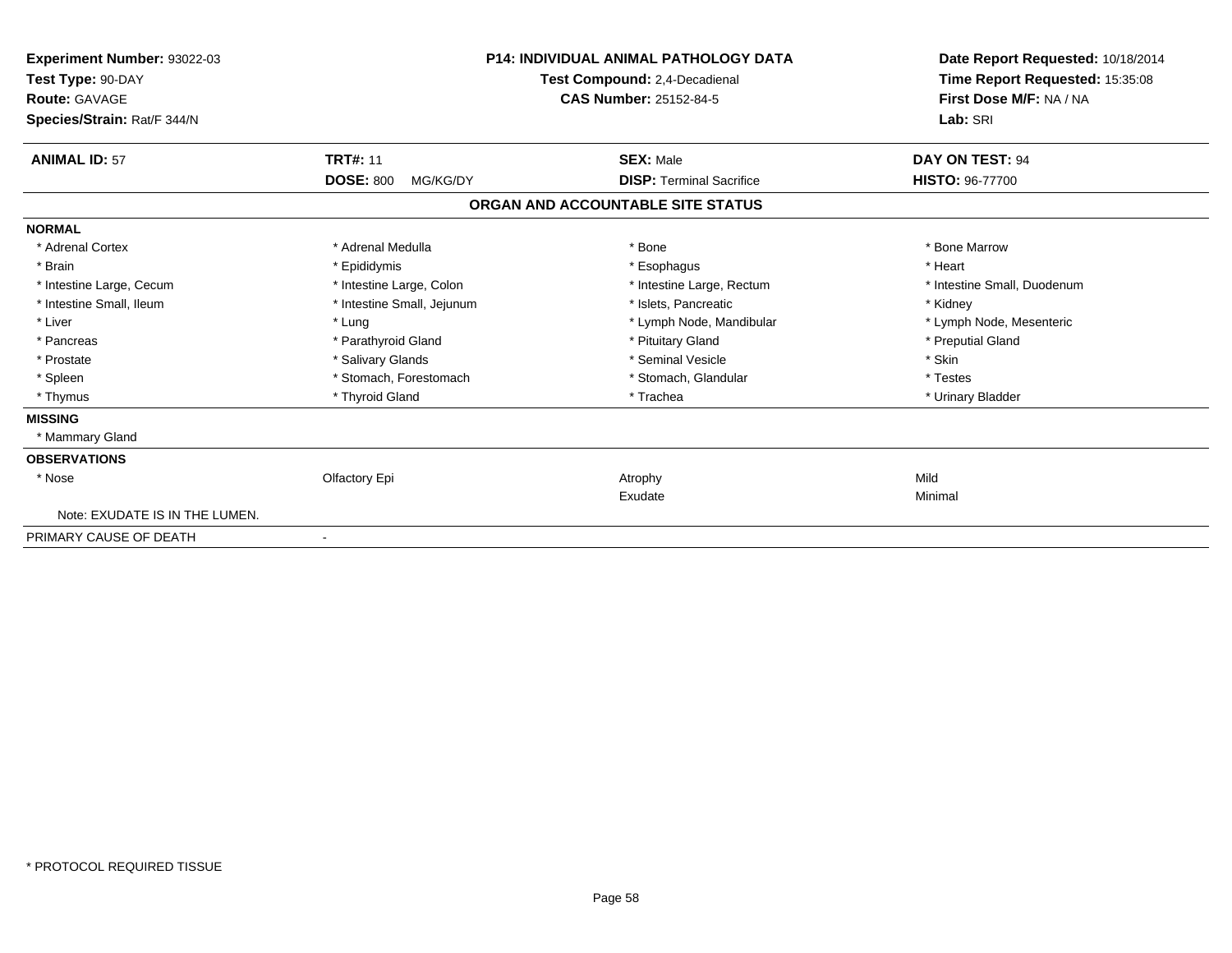| Experiment Number: 93022-03<br>Test Type: 90-DAY<br><b>Route: GAVAGE</b><br>Species/Strain: Rat/F 344/N |                              | <b>P14: INDIVIDUAL ANIMAL PATHOLOGY DATA</b><br>Test Compound: 2,4-Decadienal<br>CAS Number: 25152-84-5 | Date Report Requested: 10/18/2014<br>Time Report Requested: 15:35:08<br>First Dose M/F: NA / NA<br>Lab: SRI |
|---------------------------------------------------------------------------------------------------------|------------------------------|---------------------------------------------------------------------------------------------------------|-------------------------------------------------------------------------------------------------------------|
| <b>ANIMAL ID: 58</b>                                                                                    | <b>TRT#: 11</b>              | <b>SEX: Male</b>                                                                                        | DAY ON TEST: 94                                                                                             |
|                                                                                                         | <b>DOSE: 800</b><br>MG/KG/DY | <b>DISP: Terminal Sacrifice</b>                                                                         | HISTO: 96-77701                                                                                             |
|                                                                                                         |                              | ORGAN AND ACCOUNTABLE SITE STATUS                                                                       |                                                                                                             |
| <b>NORMAL</b>                                                                                           |                              |                                                                                                         |                                                                                                             |
| * Adrenal Cortex                                                                                        | * Adrenal Medulla            | * Bone                                                                                                  | * Bone Marrow                                                                                               |
| * Brain                                                                                                 | * Esophagus                  | * Heart                                                                                                 | * Intestine Large, Cecum                                                                                    |
| * Intestine Large, Colon                                                                                | * Intestine Large, Rectum    | * Intestine Small, Duodenum                                                                             | * Intestine Small, Ileum                                                                                    |
| * Intestine Small, Jejunum                                                                              | * Islets, Pancreatic         | * Kidney                                                                                                | * Liver                                                                                                     |
| * Lymph Node, Mandibular                                                                                | * Lymph Node, Mesenteric     | * Mammary Gland                                                                                         | * Pancreas                                                                                                  |
| * Parathyroid Gland                                                                                     | * Pituitary Gland            | * Preputial Gland                                                                                       | * Prostate                                                                                                  |
| * Salivary Glands                                                                                       | * Seminal Vesicle            | * Skin                                                                                                  | * Spleen                                                                                                    |
| * Stomach, Forestomach                                                                                  | * Stomach, Glandular         | * Testes                                                                                                | * Thymus                                                                                                    |
| * Thyroid Gland                                                                                         | * Trachea                    | * Urinary Bladder                                                                                       |                                                                                                             |
| <b>MISSING</b>                                                                                          |                              |                                                                                                         |                                                                                                             |
| * Epididymis                                                                                            |                              |                                                                                                         |                                                                                                             |
| <b>OBSERVATIONS</b>                                                                                     |                              |                                                                                                         |                                                                                                             |
| * Lung                                                                                                  |                              | Hemorrhage                                                                                              | Minimal                                                                                                     |
| * Nose                                                                                                  | Olfactory Epi                | Atrophy                                                                                                 | Minimal                                                                                                     |
|                                                                                                         |                              | Exudate                                                                                                 | Minimal                                                                                                     |
| Note: EXUDATE IS IN THE LUMEN.                                                                          |                              |                                                                                                         |                                                                                                             |
| PRIMARY CAUSE OF DEATH                                                                                  | $\overline{\phantom{a}}$     |                                                                                                         |                                                                                                             |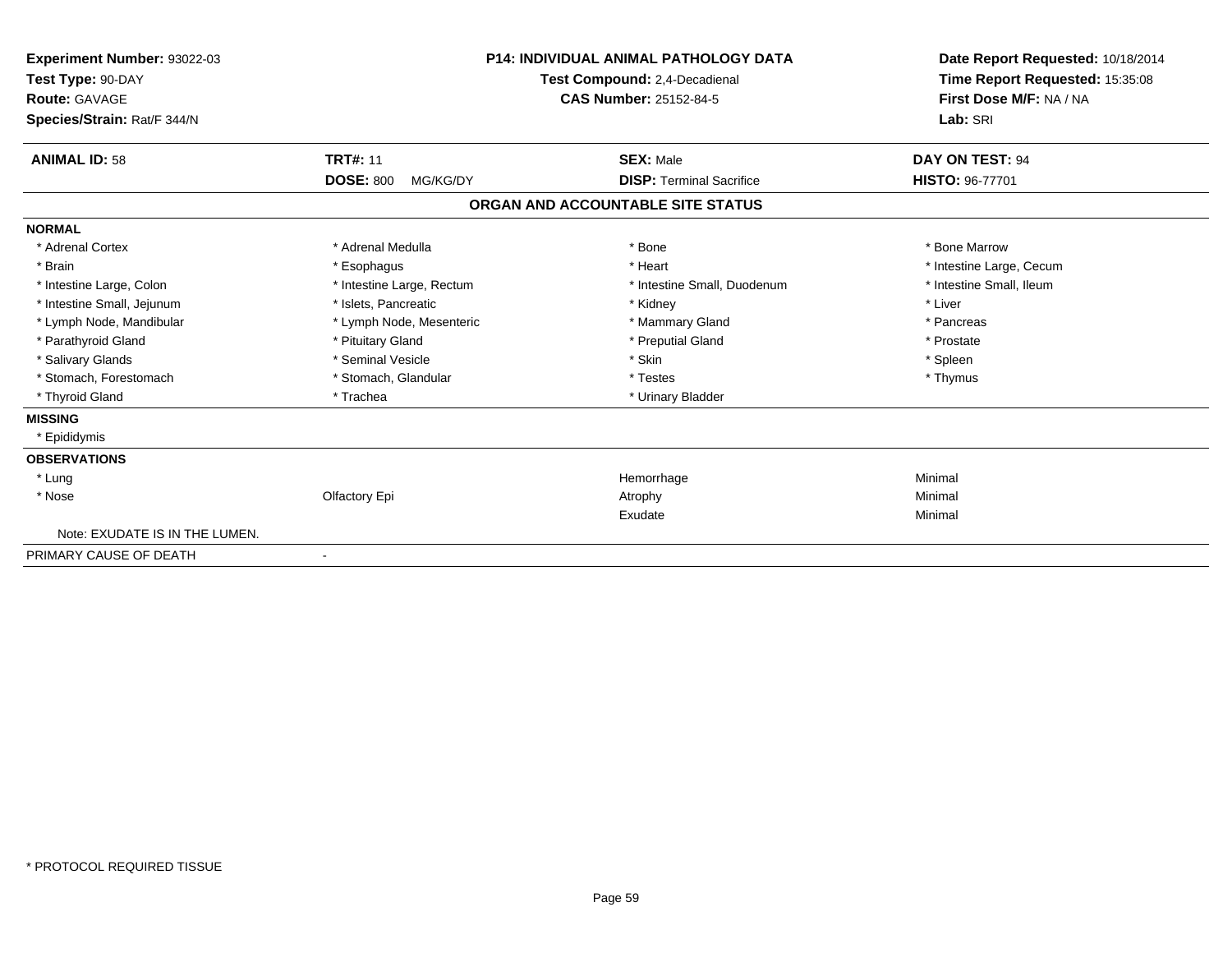| Experiment Number: 93022-03<br>Test Type: 90-DAY<br><b>Route: GAVAGE</b><br>Species/Strain: Rat/F 344/N |                              | <b>P14: INDIVIDUAL ANIMAL PATHOLOGY DATA</b><br>Test Compound: 2,4-Decadienal<br><b>CAS Number: 25152-84-5</b> | Date Report Requested: 10/18/2014<br>Time Report Requested: 15:35:08<br>First Dose M/F: NA / NA<br>Lab: SRI |
|---------------------------------------------------------------------------------------------------------|------------------------------|----------------------------------------------------------------------------------------------------------------|-------------------------------------------------------------------------------------------------------------|
| <b>ANIMAL ID: 59</b>                                                                                    | <b>TRT#: 11</b>              | <b>SEX: Male</b>                                                                                               | DAY ON TEST: 94                                                                                             |
|                                                                                                         | <b>DOSE: 800</b><br>MG/KG/DY | <b>DISP: Terminal Sacrifice</b>                                                                                | HISTO: 96-77702                                                                                             |
|                                                                                                         |                              | ORGAN AND ACCOUNTABLE SITE STATUS                                                                              |                                                                                                             |
| <b>NORMAL</b>                                                                                           |                              |                                                                                                                |                                                                                                             |
| * Adrenal Cortex                                                                                        | * Adrenal Medulla            | * Bone                                                                                                         | * Bone Marrow                                                                                               |
| * Brain                                                                                                 | * Epididymis                 | * Esophagus                                                                                                    | * Heart                                                                                                     |
| * Intestine Large, Cecum                                                                                | * Intestine Large, Colon     | * Intestine Large, Rectum                                                                                      | * Intestine Small, Duodenum                                                                                 |
| * Intestine Small, Ileum                                                                                | * Intestine Small, Jejunum   | * Islets, Pancreatic                                                                                           | * Kidney                                                                                                    |
| * Liver                                                                                                 | * Lung                       | * Lymph Node, Mesenteric                                                                                       | * Mammary Gland                                                                                             |
| * Pancreas                                                                                              | * Parathyroid Gland          | * Pituitary Gland                                                                                              | * Preputial Gland                                                                                           |
| * Prostate                                                                                              | * Salivary Glands            | * Seminal Vesicle                                                                                              | * Skin                                                                                                      |
| * Spleen                                                                                                | * Stomach, Glandular         | * Testes                                                                                                       | * Thymus                                                                                                    |
| * Thyroid Gland                                                                                         | * Trachea                    | * Urinary Bladder                                                                                              |                                                                                                             |
| <b>OBSERVATIONS</b>                                                                                     |                              |                                                                                                                |                                                                                                             |
| * Lymph Node, Mandibular                                                                                |                              | Hemorrhage                                                                                                     | Minimal                                                                                                     |
| * Nose                                                                                                  | Olfactory Epi                | Atrophy                                                                                                        | Minimal                                                                                                     |
|                                                                                                         |                              | Exudate                                                                                                        | Minimal                                                                                                     |
|                                                                                                         | Turbinate                    | Osteofibrosis                                                                                                  | Minimal                                                                                                     |
| Note: EXUDATE IS IN THE LUMEN.                                                                          |                              |                                                                                                                |                                                                                                             |
| * Stomach, Forestomach                                                                                  | Epithelium                   | Hyperplasia                                                                                                    | Minimal                                                                                                     |
| PRIMARY CAUSE OF DEATH                                                                                  |                              |                                                                                                                |                                                                                                             |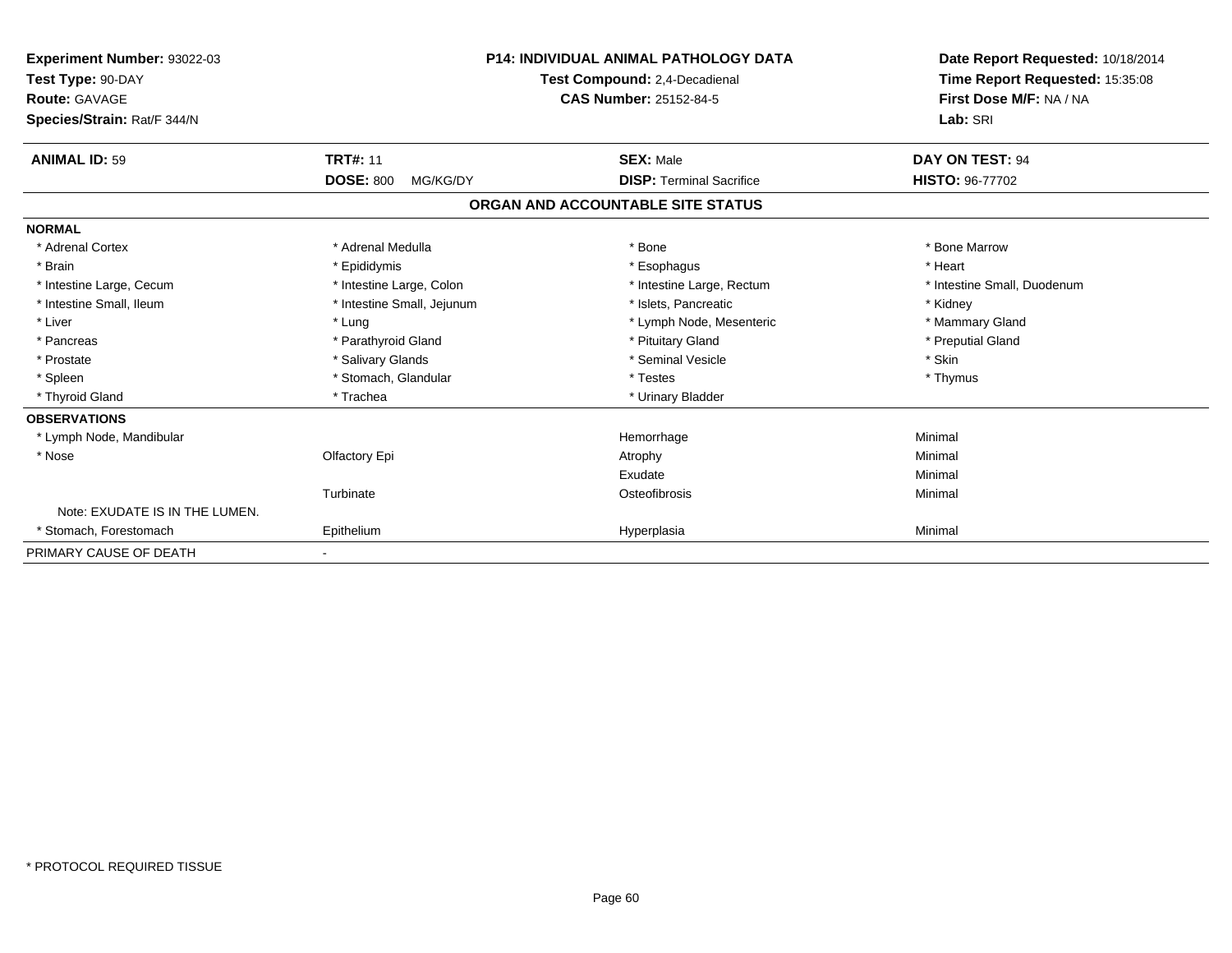| Experiment Number: 93022-03<br>Test Type: 90-DAY<br><b>Route: GAVAGE</b><br>Species/Strain: Rat/F 344/N |                              | <b>P14: INDIVIDUAL ANIMAL PATHOLOGY DATA</b><br>Test Compound: 2,4-Decadienal<br><b>CAS Number: 25152-84-5</b> | Date Report Requested: 10/18/2014<br>Time Report Requested: 15:35:08<br>First Dose M/F: NA / NA<br>Lab: SRI |
|---------------------------------------------------------------------------------------------------------|------------------------------|----------------------------------------------------------------------------------------------------------------|-------------------------------------------------------------------------------------------------------------|
| <b>ANIMAL ID: 60</b>                                                                                    | <b>TRT#: 11</b>              | <b>SEX: Male</b>                                                                                               | DAY ON TEST: 94                                                                                             |
|                                                                                                         | <b>DOSE: 800</b><br>MG/KG/DY | <b>DISP: Terminal Sacrifice</b>                                                                                | <b>HISTO: 96-77703</b>                                                                                      |
|                                                                                                         |                              | ORGAN AND ACCOUNTABLE SITE STATUS                                                                              |                                                                                                             |
| <b>NORMAL</b>                                                                                           |                              |                                                                                                                |                                                                                                             |
| * Adrenal Cortex                                                                                        | * Adrenal Medulla            | * Bone                                                                                                         | * Bone Marrow                                                                                               |
| * Brain                                                                                                 | * Epididymis                 | * Esophagus                                                                                                    | * Heart                                                                                                     |
| * Intestine Large, Cecum                                                                                | * Intestine Large, Colon     | * Intestine Large, Rectum                                                                                      | * Intestine Small, Duodenum                                                                                 |
| * Intestine Small. Ileum                                                                                | * Intestine Small, Jejunum   | * Islets. Pancreatic                                                                                           | * Kidney                                                                                                    |
| * Liver                                                                                                 | * Lymph Node, Mandibular     | * Lymph Node, Mesenteric                                                                                       | * Mammary Gland                                                                                             |
| * Pancreas                                                                                              | * Parathyroid Gland          | * Pituitary Gland                                                                                              | * Preputial Gland                                                                                           |
| * Prostate                                                                                              | * Salivary Glands            | * Seminal Vesicle                                                                                              | * Skin                                                                                                      |
| * Spleen                                                                                                | * Stomach, Forestomach       | * Stomach, Glandular                                                                                           | * Testes                                                                                                    |
| * Trachea                                                                                               | * Urinary Bladder            |                                                                                                                |                                                                                                             |
| <b>OBSERVATIONS</b>                                                                                     |                              |                                                                                                                |                                                                                                             |
| * Lung                                                                                                  |                              | Hemorrhage                                                                                                     | Minimal                                                                                                     |
|                                                                                                         |                              | Metaplasia                                                                                                     | Osseous, Minimal                                                                                            |
| * Nose                                                                                                  | Olfactory Epi                | Atrophy                                                                                                        | Mild                                                                                                        |
| * Stom Gland                                                                                            |                              |                                                                                                                |                                                                                                             |
| Note: TGL 2 APPEARS TO BE NORMAL MESENTERIC FAT.                                                        |                              |                                                                                                                |                                                                                                             |
| * Thymus                                                                                                |                              | Hemorrhage                                                                                                     | Minimal                                                                                                     |
| * Thyroid Gland                                                                                         |                              | Ultimobranchial Cyst                                                                                           | Minimal                                                                                                     |
| PRIMARY CAUSE OF DEATH                                                                                  |                              |                                                                                                                |                                                                                                             |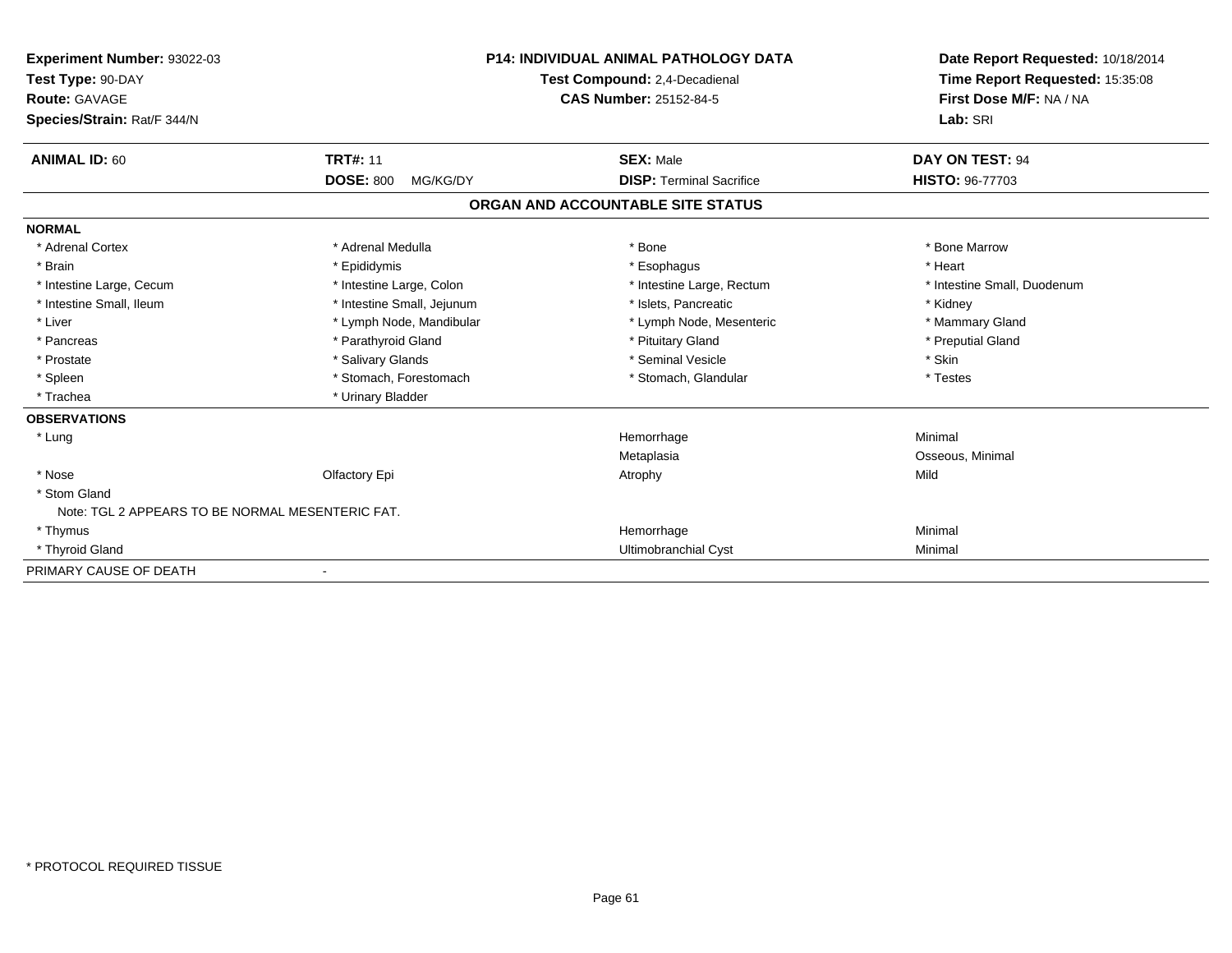| Experiment Number: 93022-03<br>Test Type: 90-DAY<br><b>Route: GAVAGE</b><br>Species/Strain: Rat/F 344/N | <b>P14: INDIVIDUAL ANIMAL PATHOLOGY DATA</b><br>Test Compound: 2,4-Decadienal<br><b>CAS Number: 25152-84-5</b> |                                   | Date Report Requested: 10/18/2014<br>Time Report Requested: 15:35:08<br>First Dose M/F: NA / NA<br>Lab: SRI |
|---------------------------------------------------------------------------------------------------------|----------------------------------------------------------------------------------------------------------------|-----------------------------------|-------------------------------------------------------------------------------------------------------------|
| <b>ANIMAL ID: 61</b>                                                                                    | TRT#: 2                                                                                                        | <b>SEX: Female</b>                | DAY ON TEST: 94                                                                                             |
|                                                                                                         | <b>DOSE: 0</b><br>MG/KG/DY                                                                                     | <b>DISP: Terminal Sacrifice</b>   | <b>HISTO: 96-77704</b>                                                                                      |
|                                                                                                         |                                                                                                                | ORGAN AND ACCOUNTABLE SITE STATUS |                                                                                                             |
| <b>NORMAL</b>                                                                                           |                                                                                                                |                                   |                                                                                                             |
| * Adrenal Cortex                                                                                        | * Adrenal Medulla                                                                                              | * Bone                            | * Bone Marrow                                                                                               |
| * Brain                                                                                                 | * Clitoral Gland                                                                                               | * Esophagus                       | * Heart                                                                                                     |
| * Intestine Large, Cecum                                                                                | * Intestine Large, Colon                                                                                       | * Intestine Large, Rectum         | * Intestine Small, Duodenum                                                                                 |
| * Intestine Small, Ileum                                                                                | * Intestine Small, Jejunum                                                                                     | * Islets, Pancreatic              | * Kidney                                                                                                    |
| * Liver                                                                                                 | * Lung                                                                                                         | * Lymph Node, Mandibular          | * Lymph Node, Mesenteric                                                                                    |
| * Mammary Gland                                                                                         | * Nose                                                                                                         | Oral Mucosa                       | * Ovary                                                                                                     |
| * Pancreas                                                                                              | * Parathyroid Gland                                                                                            | * Pituitary Gland                 | * Salivary Glands                                                                                           |
| * Skin                                                                                                  | * Spleen                                                                                                       | * Stomach, Forestomach            | * Stomach, Glandular                                                                                        |
| * Thymus                                                                                                | * Thyroid Gland                                                                                                | * Trachea                         | * Urinary Bladder                                                                                           |
| <b>OBSERVATIONS</b>                                                                                     |                                                                                                                |                                   |                                                                                                             |
| * Uterus                                                                                                |                                                                                                                | Hydrometra                        | Moderate                                                                                                    |
| [Hydrometra TGLS = 1-7]                                                                                 |                                                                                                                |                                   |                                                                                                             |
| PRIMARY CAUSE OF DEATH                                                                                  |                                                                                                                |                                   |                                                                                                             |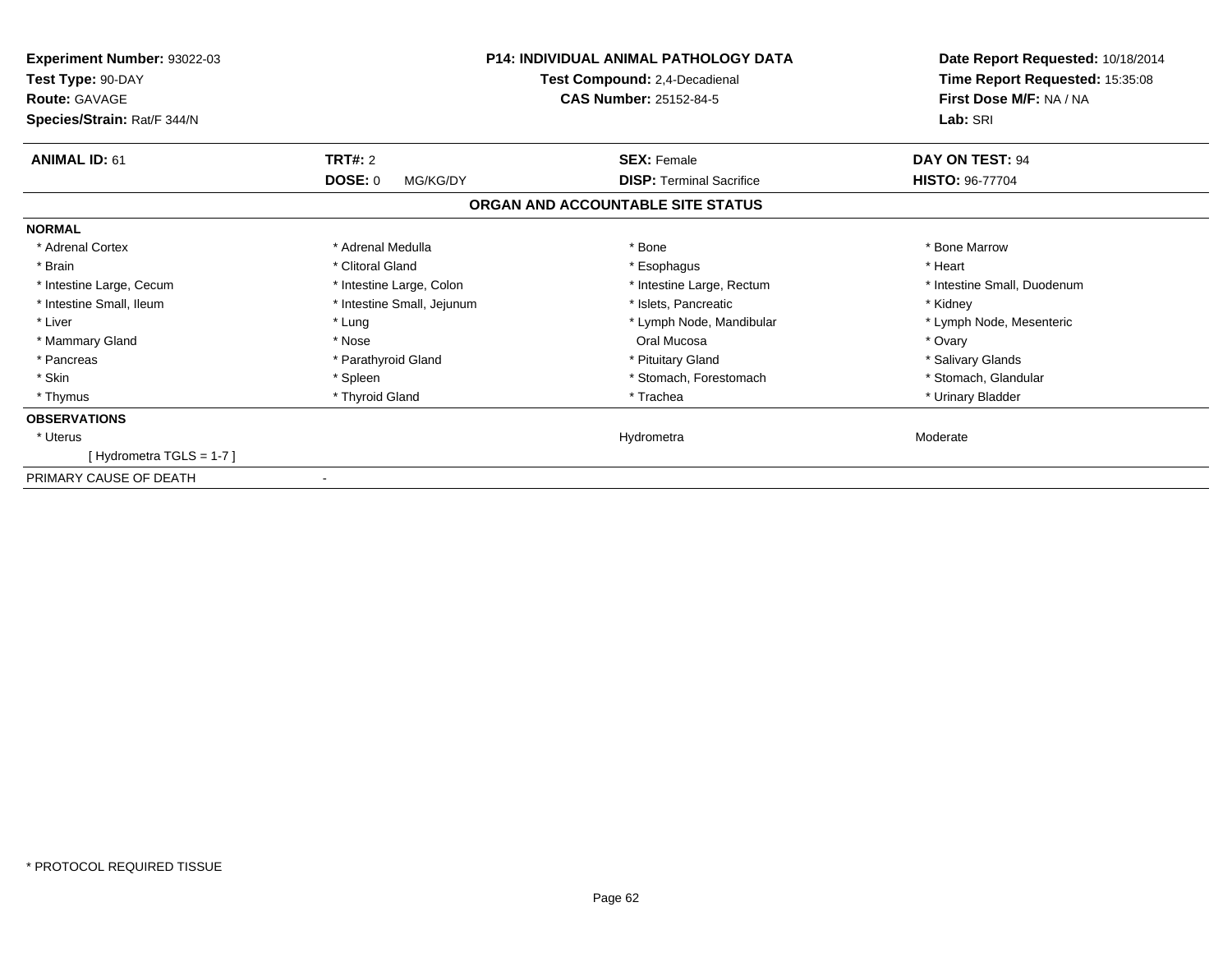| Experiment Number: 93022-03<br>Test Type: 90-DAY<br><b>Route: GAVAGE</b><br>Species/Strain: Rat/F 344/N | <b>P14: INDIVIDUAL ANIMAL PATHOLOGY DATA</b><br>Test Compound: 2,4-Decadienal<br><b>CAS Number: 25152-84-5</b> |                                   | Date Report Requested: 10/18/2014<br>Time Report Requested: 15:35:08<br>First Dose M/F: NA / NA<br>Lab: SRI |
|---------------------------------------------------------------------------------------------------------|----------------------------------------------------------------------------------------------------------------|-----------------------------------|-------------------------------------------------------------------------------------------------------------|
| <b>ANIMAL ID: 62</b>                                                                                    | TRT#: 2                                                                                                        | <b>SEX: Female</b>                | DAY ON TEST: 94                                                                                             |
|                                                                                                         | <b>DOSE: 0</b><br>MG/KG/DY                                                                                     | <b>DISP:</b> Terminal Sacrifice   | <b>HISTO: 96-77705</b>                                                                                      |
|                                                                                                         |                                                                                                                | ORGAN AND ACCOUNTABLE SITE STATUS |                                                                                                             |
| <b>NORMAL</b>                                                                                           |                                                                                                                |                                   |                                                                                                             |
| * Adrenal Cortex                                                                                        | * Adrenal Medulla                                                                                              | * Bone                            | * Bone Marrow                                                                                               |
| * Brain                                                                                                 | * Clitoral Gland                                                                                               | * Esophagus                       | * Heart                                                                                                     |
| * Intestine Large, Cecum                                                                                | * Intestine Large, Colon                                                                                       | * Intestine Large, Rectum         | * Intestine Small, Duodenum                                                                                 |
| * Intestine Small, Ileum                                                                                | * Intestine Small, Jejunum                                                                                     | * Islets, Pancreatic              | * Kidney                                                                                                    |
| * Lung                                                                                                  | * Lymph Node, Mandibular                                                                                       | * Lymph Node, Mesenteric          | * Mammary Gland                                                                                             |
| * Nose                                                                                                  | * Ovary                                                                                                        | * Pancreas                        | * Salivary Glands                                                                                           |
| * Skin                                                                                                  | * Spleen                                                                                                       | * Stomach, Forestomach            | * Stomach, Glandular                                                                                        |
| * Thymus                                                                                                | * Thyroid Gland                                                                                                | * Trachea                         | * Urinary Bladder                                                                                           |
| * Uterus                                                                                                |                                                                                                                |                                   |                                                                                                             |
| <b>MISSING</b>                                                                                          |                                                                                                                |                                   |                                                                                                             |
| * Parathyroid Gland                                                                                     |                                                                                                                |                                   |                                                                                                             |
| <b>OBSERVATIONS</b>                                                                                     |                                                                                                                |                                   |                                                                                                             |
| * Liver                                                                                                 |                                                                                                                | Hepatodiaphragmatic Nodule        |                                                                                                             |
| [ Hepatodiaphragmatic Nodule TGLS = 1-21 ]                                                              |                                                                                                                |                                   |                                                                                                             |
| * Pituitary Gland                                                                                       | Pars Distalis                                                                                                  | Cyst                              | Minimal                                                                                                     |
| PRIMARY CAUSE OF DEATH                                                                                  | $\blacksquare$                                                                                                 |                                   |                                                                                                             |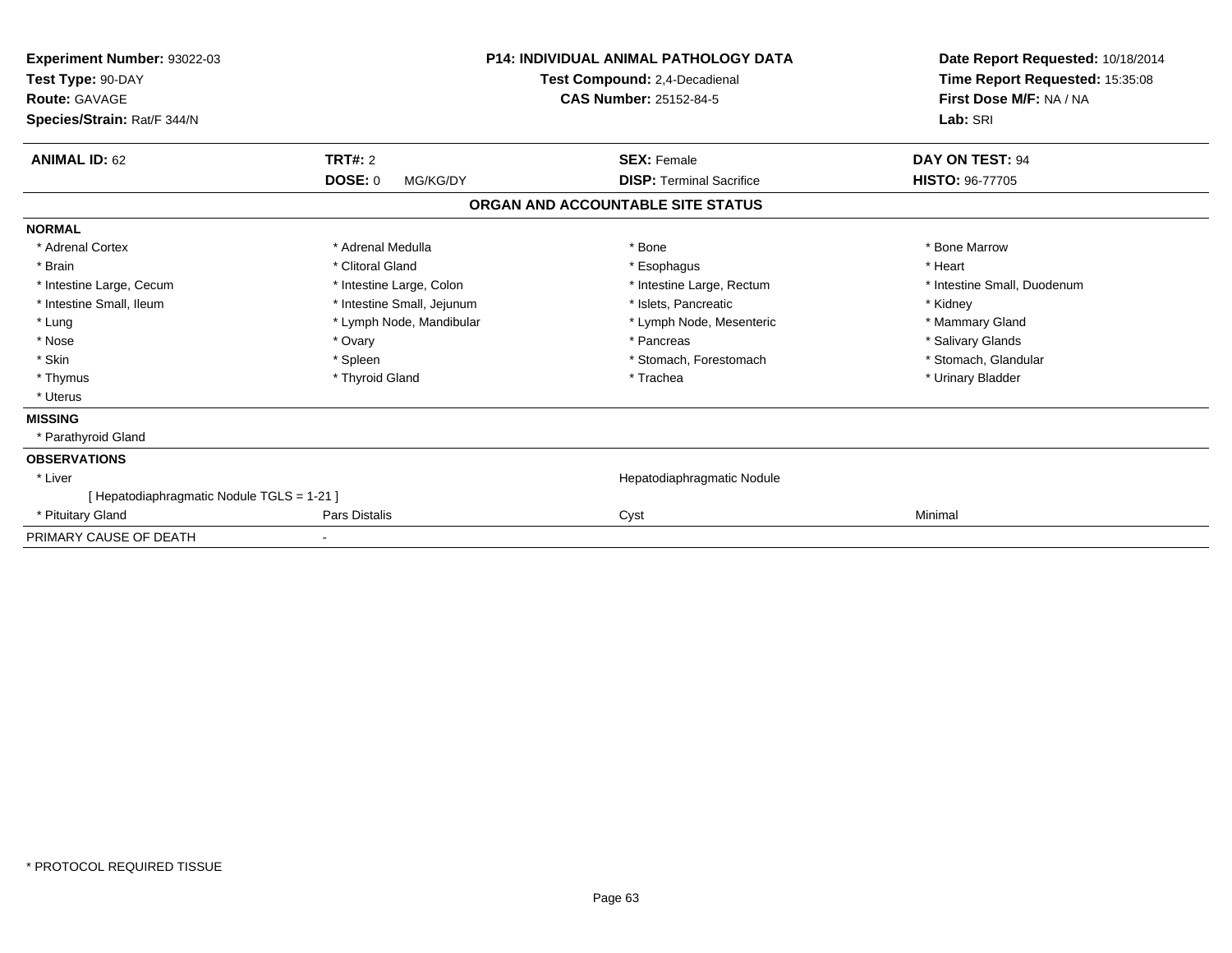| Experiment Number: 93022-03<br>Test Type: 90-DAY<br><b>Route: GAVAGE</b><br>Species/Strain: Rat/F 344/N | <b>P14: INDIVIDUAL ANIMAL PATHOLOGY DATA</b><br>Test Compound: 2,4-Decadienal<br><b>CAS Number: 25152-84-5</b> |                                                       | Date Report Requested: 10/18/2014<br>Time Report Requested: 15:35:08<br>First Dose M/F: NA / NA<br>Lab: SRI |
|---------------------------------------------------------------------------------------------------------|----------------------------------------------------------------------------------------------------------------|-------------------------------------------------------|-------------------------------------------------------------------------------------------------------------|
| <b>ANIMAL ID: 63</b>                                                                                    | <b>TRT#: 2</b><br><b>DOSE: 0</b><br>MG/KG/DY                                                                   | <b>SEX: Female</b><br><b>DISP: Terminal Sacrifice</b> | DAY ON TEST: 94<br><b>HISTO: 96-77706</b>                                                                   |
|                                                                                                         |                                                                                                                | ORGAN AND ACCOUNTABLE SITE STATUS                     |                                                                                                             |
| <b>NORMAL</b>                                                                                           |                                                                                                                |                                                       |                                                                                                             |
| * Adrenal Cortex                                                                                        | * Adrenal Medulla                                                                                              | * Bone                                                | * Bone Marrow                                                                                               |
| * Brain                                                                                                 | * Clitoral Gland                                                                                               | * Esophagus                                           | * Heart                                                                                                     |
| * Intestine Large, Cecum                                                                                | * Intestine Large, Colon                                                                                       | * Intestine Large, Rectum                             | * Intestine Small, Duodenum                                                                                 |
| * Intestine Small, Ileum                                                                                | * Intestine Small, Jejunum                                                                                     | * Islets, Pancreatic                                  | * Kidney                                                                                                    |
| * Lung                                                                                                  | * Lymph Node, Mesenteric                                                                                       | * Mammary Gland                                       | * Nose                                                                                                      |
| * Ovary                                                                                                 | * Pancreas                                                                                                     | * Parathyroid Gland                                   | * Pituitary Gland                                                                                           |
| * Salivary Glands                                                                                       | * Skin                                                                                                         | * Spleen                                              | * Stomach, Forestomach                                                                                      |
| * Stomach, Glandular                                                                                    | * Thymus                                                                                                       | * Thyroid Gland                                       | * Trachea                                                                                                   |
| * Urinary Bladder                                                                                       |                                                                                                                |                                                       |                                                                                                             |
| <b>OBSERVATIONS</b>                                                                                     |                                                                                                                |                                                       |                                                                                                             |
| * Liver                                                                                                 |                                                                                                                | <b>Infiltration Cellular</b>                          | Mixed Cell, Minimal                                                                                         |
| * Lymph Node, Mandibular                                                                                |                                                                                                                | Hemorrhage                                            | Minimal                                                                                                     |
| * Uterus                                                                                                |                                                                                                                | Hydrometra                                            | Moderate                                                                                                    |
| PRIMARY CAUSE OF DEATH                                                                                  |                                                                                                                |                                                       |                                                                                                             |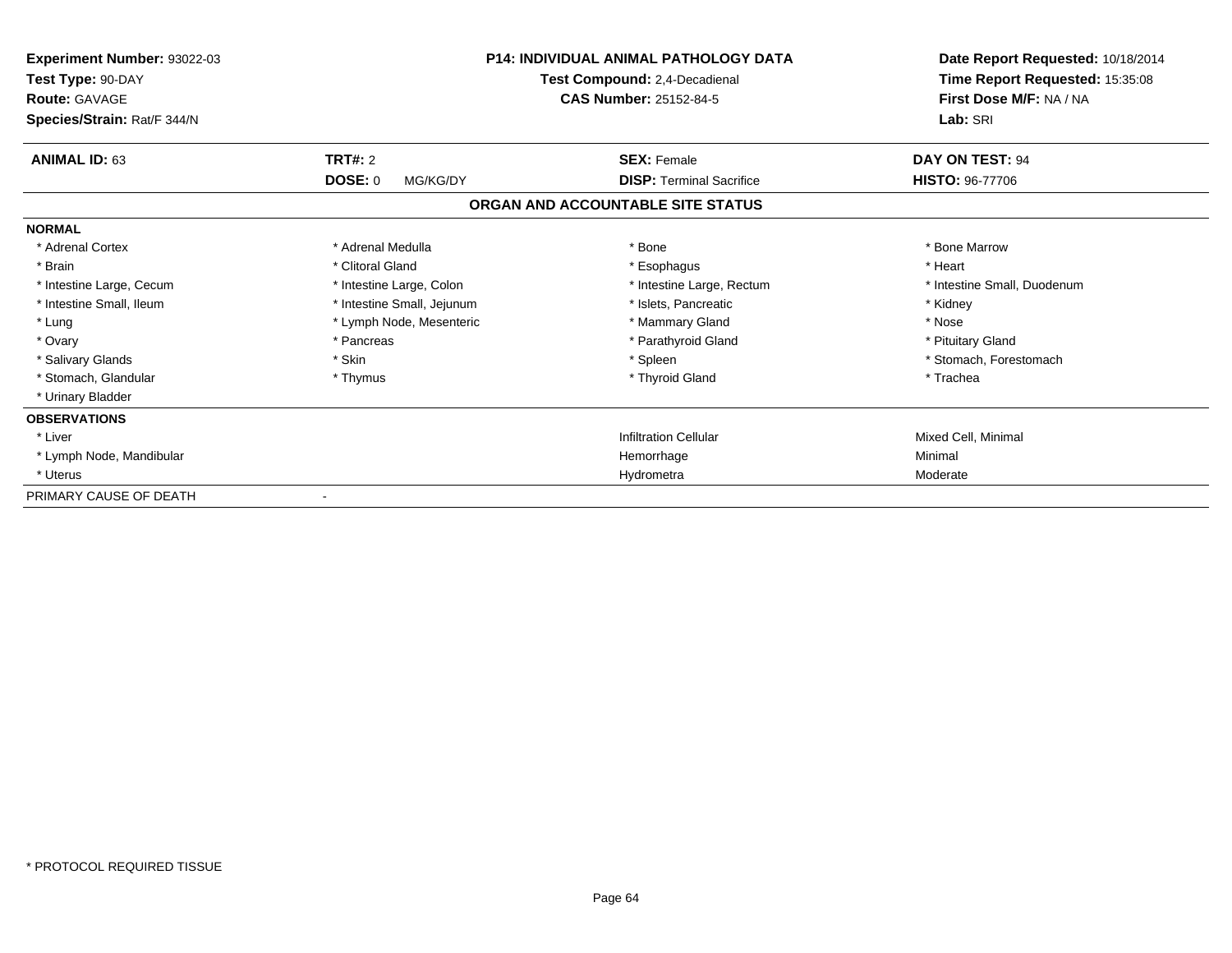| Experiment Number: 93022-03<br>Test Type: 90-DAY<br><b>Route: GAVAGE</b><br>Species/Strain: Rat/F 344/N | <b>P14: INDIVIDUAL ANIMAL PATHOLOGY DATA</b><br>Test Compound: 2,4-Decadienal<br><b>CAS Number: 25152-84-5</b> |                                   | Date Report Requested: 10/18/2014<br>Time Report Requested: 15:35:08<br>First Dose M/F: NA / NA<br>Lab: SRI |
|---------------------------------------------------------------------------------------------------------|----------------------------------------------------------------------------------------------------------------|-----------------------------------|-------------------------------------------------------------------------------------------------------------|
| <b>ANIMAL ID: 64</b>                                                                                    | <b>TRT#: 2</b>                                                                                                 | <b>SEX: Female</b>                | <b>DAY ON TEST: 94</b>                                                                                      |
|                                                                                                         | <b>DOSE: 0</b><br>MG/KG/DY                                                                                     | <b>DISP: Terminal Sacrifice</b>   | <b>HISTO: 96-77707</b>                                                                                      |
|                                                                                                         |                                                                                                                | ORGAN AND ACCOUNTABLE SITE STATUS |                                                                                                             |
| <b>NORMAL</b>                                                                                           |                                                                                                                |                                   |                                                                                                             |
| * Adrenal Cortex                                                                                        | * Adrenal Medulla                                                                                              | * Bone                            | * Bone Marrow                                                                                               |
| * Brain                                                                                                 | * Clitoral Gland                                                                                               | * Heart                           | * Intestine Large, Cecum                                                                                    |
| * Intestine Large, Colon                                                                                | * Intestine Large, Rectum                                                                                      | * Intestine Small, Duodenum       | * Intestine Small, Ileum                                                                                    |
| * Intestine Small, Jejunum                                                                              | * Islets, Pancreatic                                                                                           | * Kidney                          | * Lung                                                                                                      |
| * Lymph Node, Mesenteric                                                                                | * Mammary Gland                                                                                                | * Nose                            | * Ovary                                                                                                     |
| * Pancreas                                                                                              | * Parathyroid Gland                                                                                            | * Pituitary Gland                 | * Salivary Glands                                                                                           |
| * Skin                                                                                                  | * Spleen                                                                                                       | * Stomach, Forestomach            | * Stomach, Glandular                                                                                        |
| * Thymus                                                                                                | * Thyroid Gland                                                                                                | * Trachea                         | * Urinary Bladder                                                                                           |
| * Uterus                                                                                                |                                                                                                                |                                   |                                                                                                             |
| <b>MISSING</b>                                                                                          |                                                                                                                |                                   |                                                                                                             |
| * Esophagus                                                                                             |                                                                                                                |                                   |                                                                                                             |
| <b>OBSERVATIONS</b>                                                                                     |                                                                                                                |                                   |                                                                                                             |
| * Liver                                                                                                 |                                                                                                                | Hepatodiaphragmatic Nodule        |                                                                                                             |
| [ Hepatodiaphragmatic Nodule TGLS = 1-21 ]                                                              |                                                                                                                |                                   |                                                                                                             |
| * Lymph Node, Mandibular                                                                                |                                                                                                                | Hemorrhage                        | Mild                                                                                                        |
| PRIMARY CAUSE OF DEATH                                                                                  |                                                                                                                |                                   |                                                                                                             |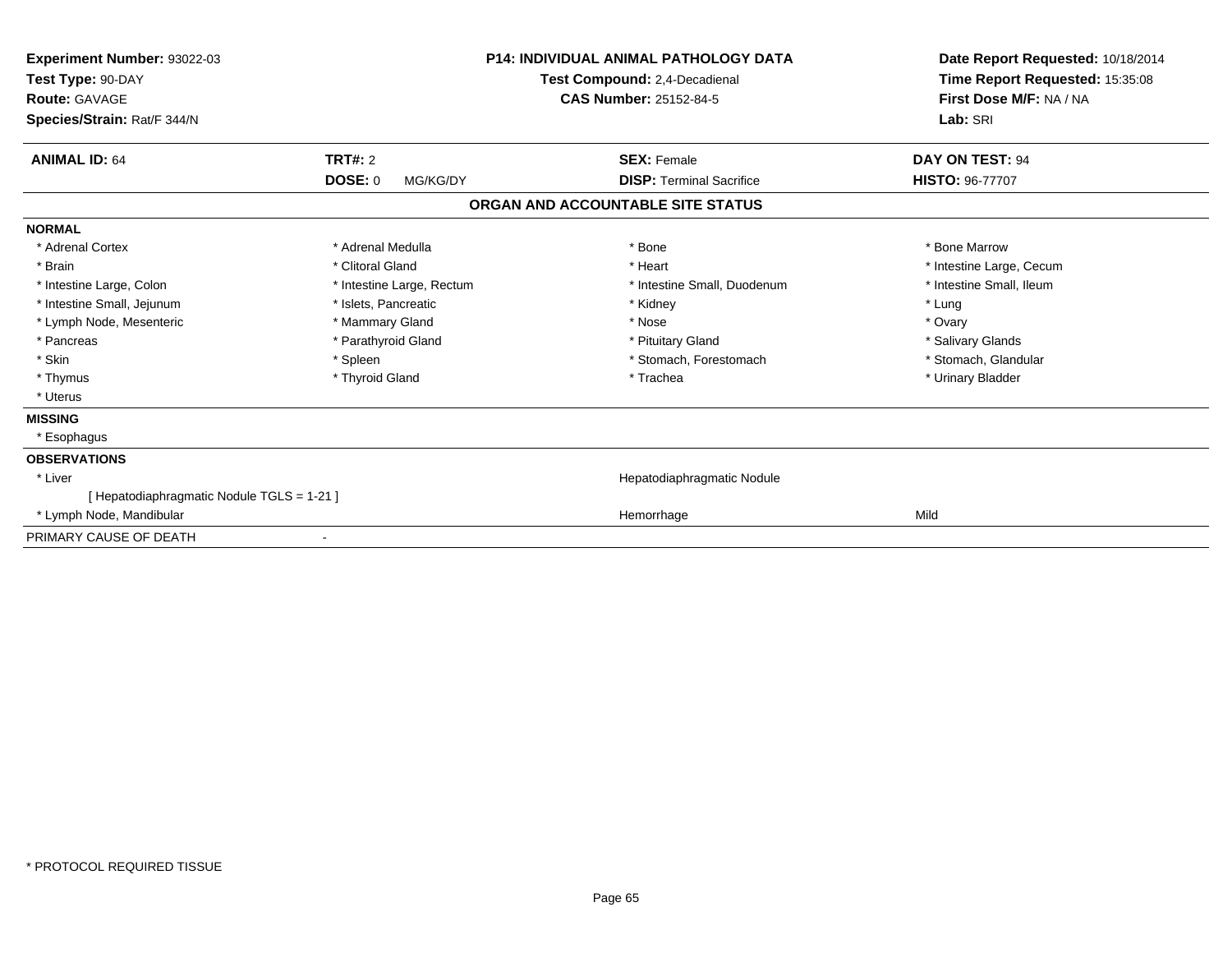| <b>Experiment Number: 93022-03</b><br>Test Type: 90-DAY<br><b>Route: GAVAGE</b><br>Species/Strain: Rat/F 344/N | <b>P14: INDIVIDUAL ANIMAL PATHOLOGY DATA</b><br>Test Compound: 2,4-Decadienal<br><b>CAS Number: 25152-84-5</b> |                                   | Date Report Requested: 10/18/2014<br>Time Report Requested: 15:35:08<br>First Dose M/F: NA / NA<br>Lab: SRI |  |
|----------------------------------------------------------------------------------------------------------------|----------------------------------------------------------------------------------------------------------------|-----------------------------------|-------------------------------------------------------------------------------------------------------------|--|
| <b>ANIMAL ID: 65</b>                                                                                           | <b>TRT#: 2</b>                                                                                                 | <b>SEX: Female</b>                | DAY ON TEST: 94                                                                                             |  |
|                                                                                                                | <b>DOSE: 0</b><br>MG/KG/DY                                                                                     | <b>DISP: Terminal Sacrifice</b>   | <b>HISTO: 96-77708</b>                                                                                      |  |
|                                                                                                                |                                                                                                                | ORGAN AND ACCOUNTABLE SITE STATUS |                                                                                                             |  |
| <b>NORMAL</b>                                                                                                  |                                                                                                                |                                   |                                                                                                             |  |
| * Adrenal Cortex                                                                                               | * Adrenal Medulla                                                                                              | * Bone                            | * Bone Marrow                                                                                               |  |
| * Brain                                                                                                        | * Clitoral Gland                                                                                               | * Heart                           | * Intestine Large, Cecum                                                                                    |  |
| * Intestine Large, Rectum                                                                                      | * Intestine Small, Duodenum                                                                                    | * Intestine Small, Ileum          | * Intestine Small, Jejunum                                                                                  |  |
| * Islets, Pancreatic                                                                                           | * Kidney                                                                                                       | * Lung                            | * Lymph Node, Mandibular                                                                                    |  |
| * Lymph Node, Mesenteric                                                                                       | * Mammary Gland                                                                                                | * Nose                            | * Ovary                                                                                                     |  |
| * Pancreas                                                                                                     | * Parathyroid Gland                                                                                            | * Pituitary Gland                 | * Salivary Glands                                                                                           |  |
| * Skin                                                                                                         | * Spleen                                                                                                       | * Stomach, Forestomach            | * Stomach, Glandular                                                                                        |  |
| * Thymus                                                                                                       | * Thyroid Gland                                                                                                | * Trachea                         | * Urinary Bladder                                                                                           |  |
| * Uterus                                                                                                       |                                                                                                                |                                   |                                                                                                             |  |
| <b>MISSING</b>                                                                                                 |                                                                                                                |                                   |                                                                                                             |  |
| * Esophagus                                                                                                    | * Intestine Large, Colon                                                                                       |                                   |                                                                                                             |  |
| <b>OBSERVATIONS</b>                                                                                            |                                                                                                                |                                   |                                                                                                             |  |
| * Liver                                                                                                        |                                                                                                                | Hepatodiaphragmatic Nodule        |                                                                                                             |  |
| [Hepatodiaphragmatic Nodule TGLS = 3-21]                                                                       |                                                                                                                |                                   |                                                                                                             |  |
| PRIMARY CAUSE OF DEATH                                                                                         | $\overline{\phantom{a}}$                                                                                       |                                   |                                                                                                             |  |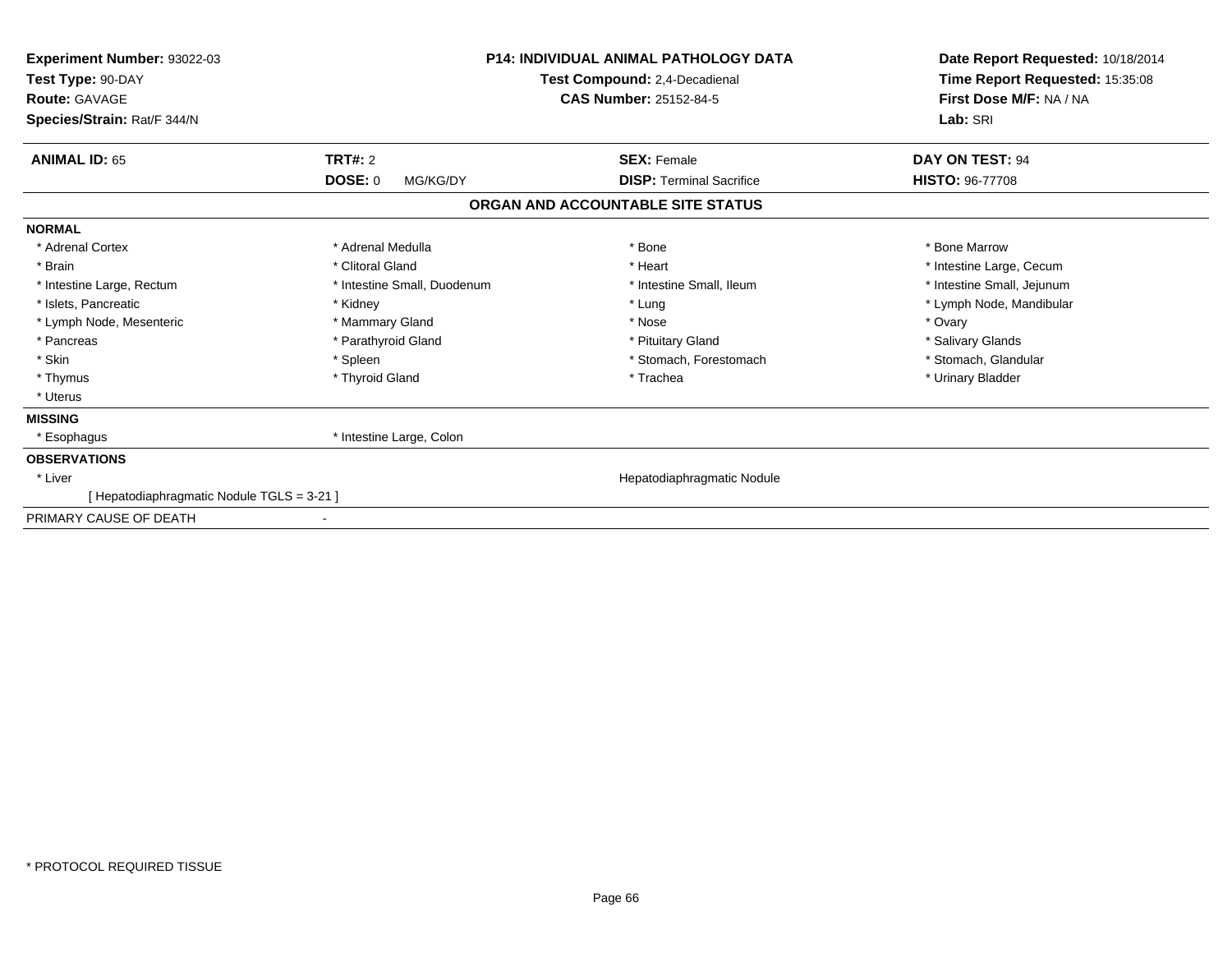| <b>Experiment Number: 93022-03</b><br>Test Type: 90-DAY<br><b>Route: GAVAGE</b><br>Species/Strain: Rat/F 344/N |                            | <b>P14: INDIVIDUAL ANIMAL PATHOLOGY DATA</b><br>Test Compound: 2,4-Decadienal<br><b>CAS Number: 25152-84-5</b> | Date Report Requested: 10/18/2014<br>Time Report Requested: 15:35:08<br>First Dose M/F: NA / NA<br>Lab: SRI |
|----------------------------------------------------------------------------------------------------------------|----------------------------|----------------------------------------------------------------------------------------------------------------|-------------------------------------------------------------------------------------------------------------|
| <b>ANIMAL ID: 66</b>                                                                                           | TRT#: 2                    | <b>SEX: Female</b>                                                                                             | DAY ON TEST: 94                                                                                             |
|                                                                                                                | <b>DOSE: 0</b><br>MG/KG/DY | <b>DISP:</b> Terminal Sacrifice                                                                                | <b>HISTO: 96-77709</b>                                                                                      |
|                                                                                                                |                            | ORGAN AND ACCOUNTABLE SITE STATUS                                                                              |                                                                                                             |
| <b>NORMAL</b>                                                                                                  |                            |                                                                                                                |                                                                                                             |
| * Adrenal Cortex                                                                                               | * Adrenal Medulla          | * Bone                                                                                                         | * Bone Marrow                                                                                               |
| * Brain                                                                                                        | * Clitoral Gland           | * Heart                                                                                                        | * Intestine Large, Cecum                                                                                    |
| * Intestine Large, Colon                                                                                       | * Intestine Large, Rectum  | * Intestine Small, Duodenum                                                                                    | * Intestine Small, Ileum                                                                                    |
| * Intestine Small, Jejunum                                                                                     | * Islets, Pancreatic       | * Kidney                                                                                                       | * Liver                                                                                                     |
| * Lung                                                                                                         | * Lymph Node, Mesenteric   | * Mammary Gland                                                                                                | * Nose                                                                                                      |
| * Ovary                                                                                                        | * Pancreas                 | * Parathyroid Gland                                                                                            | * Pituitary Gland                                                                                           |
| * Skin                                                                                                         | * Spleen                   | * Stomach, Forestomach                                                                                         | * Stomach, Glandular                                                                                        |
| * Thymus                                                                                                       | * Thyroid Gland            | * Trachea                                                                                                      | * Urinary Bladder                                                                                           |
| * Uterus                                                                                                       |                            |                                                                                                                |                                                                                                             |
| <b>MISSING</b>                                                                                                 |                            |                                                                                                                |                                                                                                             |
| * Esophagus                                                                                                    | * Lymph Node, Mandibular   | * Salivary Glands                                                                                              |                                                                                                             |
| PRIMARY CAUSE OF DEATH                                                                                         |                            |                                                                                                                |                                                                                                             |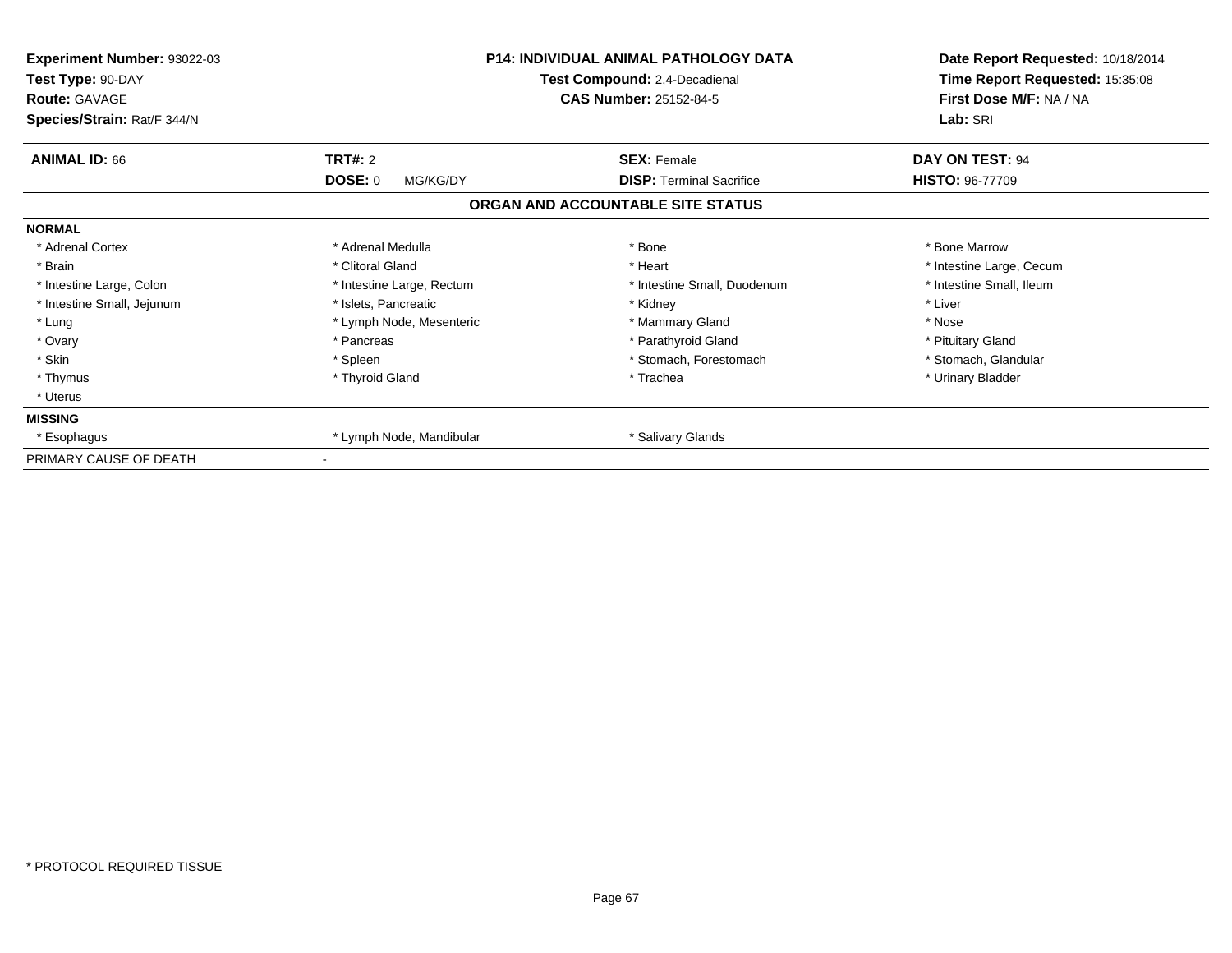| <b>Experiment Number: 93022-03</b><br>Test Type: 90-DAY<br><b>Route: GAVAGE</b> | <b>P14: INDIVIDUAL ANIMAL PATHOLOGY DATA</b><br>Test Compound: 2,4-Decadienal<br><b>CAS Number: 25152-84-5</b> |                                   | Date Report Requested: 10/18/2014<br>Time Report Requested: 15:35:08<br>First Dose M/F: NA / NA |
|---------------------------------------------------------------------------------|----------------------------------------------------------------------------------------------------------------|-----------------------------------|-------------------------------------------------------------------------------------------------|
| Species/Strain: Rat/F 344/N                                                     |                                                                                                                |                                   | Lab: SRI                                                                                        |
| <b>ANIMAL ID: 67</b>                                                            | <b>TRT#: 2</b>                                                                                                 | <b>SEX: Female</b>                | DAY ON TEST: 94                                                                                 |
|                                                                                 | DOSE: 0<br>MG/KG/DY                                                                                            | <b>DISP:</b> Terminal Sacrifice   | <b>HISTO: 96-77710</b>                                                                          |
|                                                                                 |                                                                                                                | ORGAN AND ACCOUNTABLE SITE STATUS |                                                                                                 |
| <b>NORMAL</b>                                                                   |                                                                                                                |                                   |                                                                                                 |
| * Adrenal Cortex                                                                | * Adrenal Medulla                                                                                              | * Bone                            | * Bone Marrow                                                                                   |
| * Brain                                                                         | * Clitoral Gland                                                                                               | * Esophagus                       | * Heart                                                                                         |
| * Intestine Large, Cecum                                                        | * Intestine Large, Colon                                                                                       | * Intestine Large, Rectum         | * Intestine Small, Duodenum                                                                     |
| * Intestine Small, Ileum                                                        | * Intestine Small, Jejunum                                                                                     | * Islets, Pancreatic              | * Kidney                                                                                        |
| * Liver                                                                         | * Lung                                                                                                         | * Lymph Node, Mandibular          | * Lymph Node, Mesenteric                                                                        |
| * Mammary Gland                                                                 | * Nose                                                                                                         | * Ovary                           | * Pancreas                                                                                      |
| * Parathyroid Gland                                                             | * Pituitary Gland                                                                                              | * Salivary Glands                 | * Skin                                                                                          |
| * Spleen                                                                        | * Stomach, Forestomach                                                                                         | * Stomach, Glandular              | * Thymus                                                                                        |
| * Thyroid Gland                                                                 | * Trachea                                                                                                      | * Urinary Bladder                 | * Uterus                                                                                        |
| PRIMARY CAUSE OF DEATH                                                          |                                                                                                                |                                   |                                                                                                 |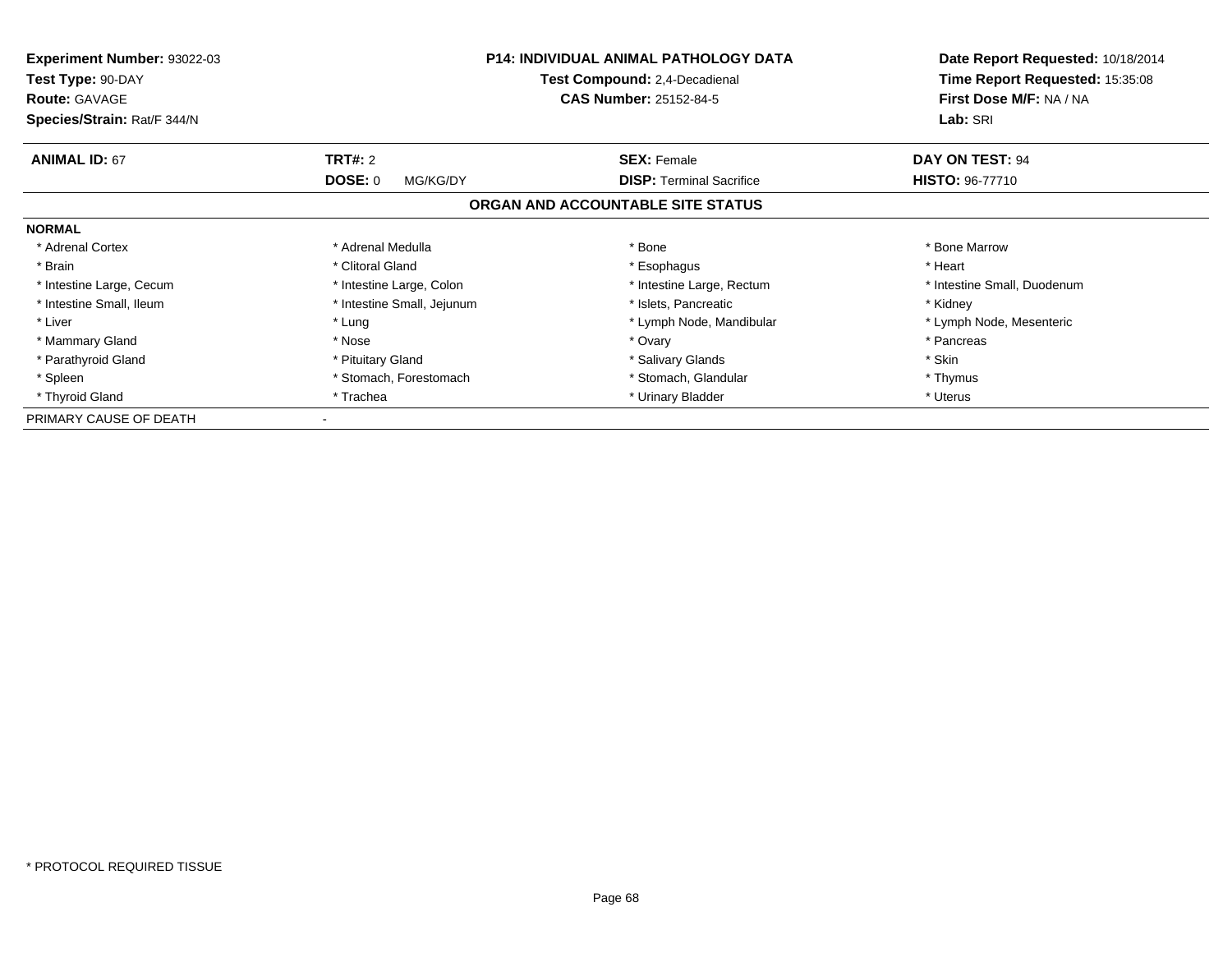| Experiment Number: 93022-03<br>Test Type: 90-DAY<br>Route: GAVAGE<br>Species/Strain: Rat/F 344/N | <b>P14: INDIVIDUAL ANIMAL PATHOLOGY DATA</b><br>Test Compound: 2,4-Decadienal<br><b>CAS Number: 25152-84-5</b> |                                   | Date Report Requested: 10/18/2014<br>Time Report Requested: 15:35:08<br>First Dose M/F: NA / NA<br>Lab: SRI |  |
|--------------------------------------------------------------------------------------------------|----------------------------------------------------------------------------------------------------------------|-----------------------------------|-------------------------------------------------------------------------------------------------------------|--|
| <b>ANIMAL ID: 68</b>                                                                             | TRT#: 2                                                                                                        | <b>SEX: Female</b>                | DAY ON TEST: 94                                                                                             |  |
|                                                                                                  | <b>DOSE: 0</b><br>MG/KG/DY                                                                                     | <b>DISP: Terminal Sacrifice</b>   | HISTO: 96-77711                                                                                             |  |
|                                                                                                  |                                                                                                                | ORGAN AND ACCOUNTABLE SITE STATUS |                                                                                                             |  |
| <b>NORMAL</b>                                                                                    |                                                                                                                |                                   |                                                                                                             |  |
| * Adrenal Cortex                                                                                 | * Adrenal Medulla                                                                                              | * Bone                            | * Bone Marrow                                                                                               |  |
| * Brain                                                                                          | * Clitoral Gland                                                                                               | * Esophagus                       | * Heart                                                                                                     |  |
| * Intestine Large, Cecum                                                                         | * Intestine Large, Colon                                                                                       | * Intestine Large, Rectum         | * Intestine Small, Duodenum                                                                                 |  |
| * Intestine Small, Ileum                                                                         | * Intestine Small, Jejunum                                                                                     | * Islets, Pancreatic              | * Kidney                                                                                                    |  |
| * Liver                                                                                          | * Lung                                                                                                         | * Lymph Node, Mandibular          | * Lymph Node, Mesenteric                                                                                    |  |
| * Mammary Gland                                                                                  | * Nose                                                                                                         | * Ovary                           | * Pancreas                                                                                                  |  |
| * Pituitary Gland                                                                                | * Salivary Glands                                                                                              | * Skin                            | * Spleen                                                                                                    |  |
| * Stomach, Forestomach                                                                           | * Stomach, Glandular                                                                                           | * Thymus                          | * Thyroid Gland                                                                                             |  |
| * Trachea                                                                                        | * Urinary Bladder                                                                                              |                                   |                                                                                                             |  |
| <b>MISSING</b>                                                                                   |                                                                                                                |                                   |                                                                                                             |  |
| * Parathyroid Gland                                                                              |                                                                                                                |                                   |                                                                                                             |  |
| <b>OBSERVATIONS</b>                                                                              |                                                                                                                |                                   |                                                                                                             |  |
| Mesentery                                                                                        | Fat                                                                                                            | Necrosis                          | Mild                                                                                                        |  |
| [Necrosis TGLS = $1-21$ ]                                                                        |                                                                                                                |                                   |                                                                                                             |  |
| * Uterus                                                                                         |                                                                                                                | Hydrometra                        | Minimal                                                                                                     |  |
| [Hydrometra TGLS = 2-7]                                                                          |                                                                                                                |                                   |                                                                                                             |  |
| PRIMARY CAUSE OF DEATH                                                                           | $\overline{\phantom{a}}$                                                                                       |                                   |                                                                                                             |  |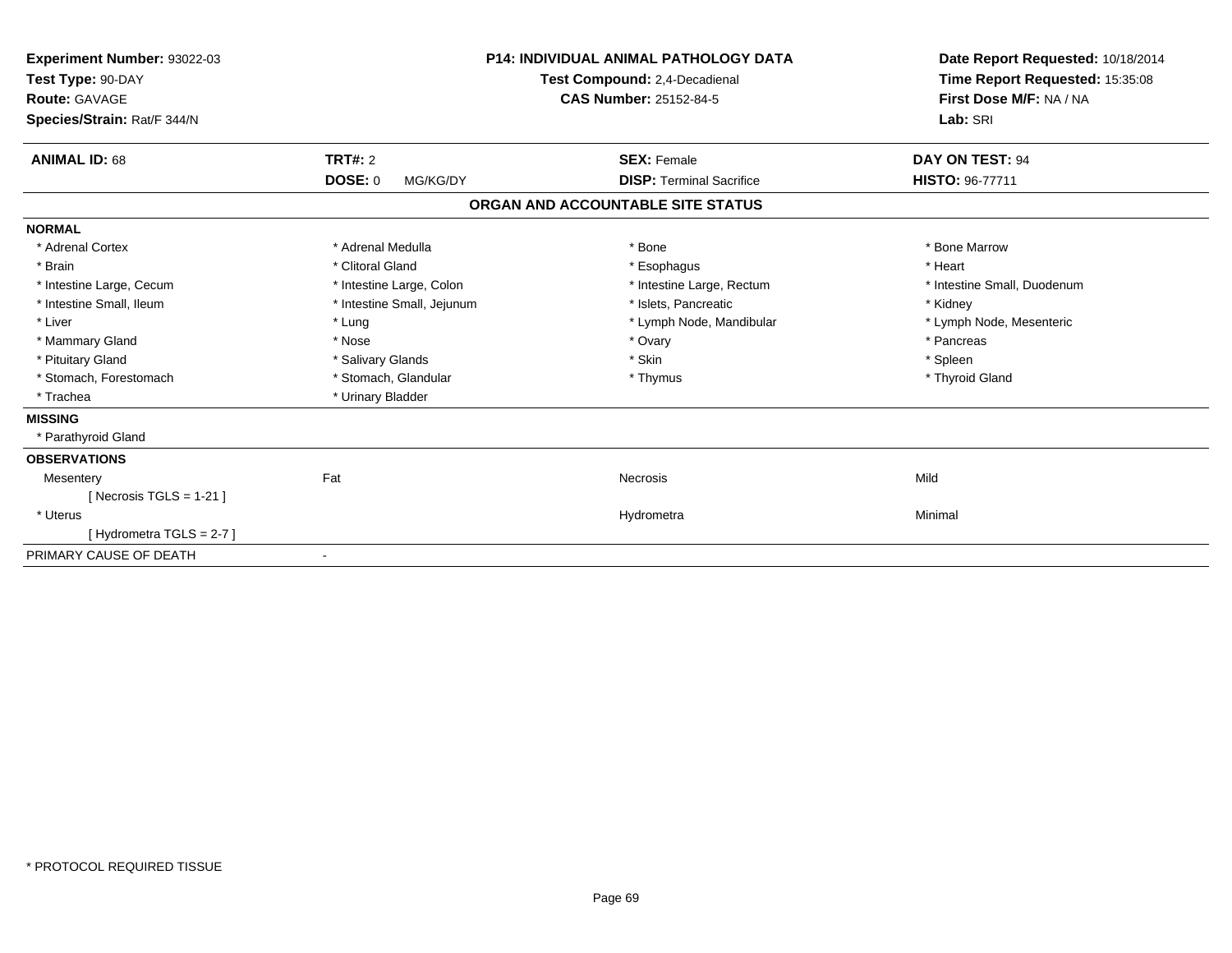| <b>Experiment Number: 93022-03</b><br>Test Type: 90-DAY<br><b>Route: GAVAGE</b> | <b>P14: INDIVIDUAL ANIMAL PATHOLOGY DATA</b><br>Test Compound: 2,4-Decadienal<br><b>CAS Number: 25152-84-5</b> |                                   | Date Report Requested: 10/18/2014<br>Time Report Requested: 15:35:08<br>First Dose M/F: NA / NA |
|---------------------------------------------------------------------------------|----------------------------------------------------------------------------------------------------------------|-----------------------------------|-------------------------------------------------------------------------------------------------|
| Species/Strain: Rat/F 344/N                                                     |                                                                                                                |                                   | Lab: SRI                                                                                        |
| <b>ANIMAL ID: 69</b>                                                            | <b>TRT#: 2</b>                                                                                                 | <b>SEX: Female</b>                | DAY ON TEST: 94                                                                                 |
|                                                                                 | DOSE: 0<br>MG/KG/DY                                                                                            | <b>DISP:</b> Terminal Sacrifice   | <b>HISTO: 96-77712</b>                                                                          |
|                                                                                 |                                                                                                                | ORGAN AND ACCOUNTABLE SITE STATUS |                                                                                                 |
| <b>NORMAL</b>                                                                   |                                                                                                                |                                   |                                                                                                 |
| * Adrenal Cortex                                                                | * Adrenal Medulla                                                                                              | * Bone                            | * Bone Marrow                                                                                   |
| * Brain                                                                         | * Clitoral Gland                                                                                               | * Esophagus                       | * Heart                                                                                         |
| * Intestine Large, Cecum                                                        | * Intestine Large, Colon                                                                                       | * Intestine Large, Rectum         | * Intestine Small, Duodenum                                                                     |
| * Intestine Small, Ileum                                                        | * Intestine Small, Jejunum                                                                                     | * Islets, Pancreatic              | * Kidney                                                                                        |
| * Liver                                                                         | * Lung                                                                                                         | * Lymph Node, Mandibular          | * Lymph Node, Mesenteric                                                                        |
| * Mammary Gland                                                                 | * Nose                                                                                                         | * Ovary                           | * Pancreas                                                                                      |
| * Parathyroid Gland                                                             | * Pituitary Gland                                                                                              | * Salivary Glands                 | * Skin                                                                                          |
| * Spleen                                                                        | * Stomach, Forestomach                                                                                         | * Stomach, Glandular              | * Thymus                                                                                        |
| * Thyroid Gland                                                                 | * Trachea                                                                                                      | * Urinary Bladder                 | * Uterus                                                                                        |
| PRIMARY CAUSE OF DEATH                                                          |                                                                                                                |                                   |                                                                                                 |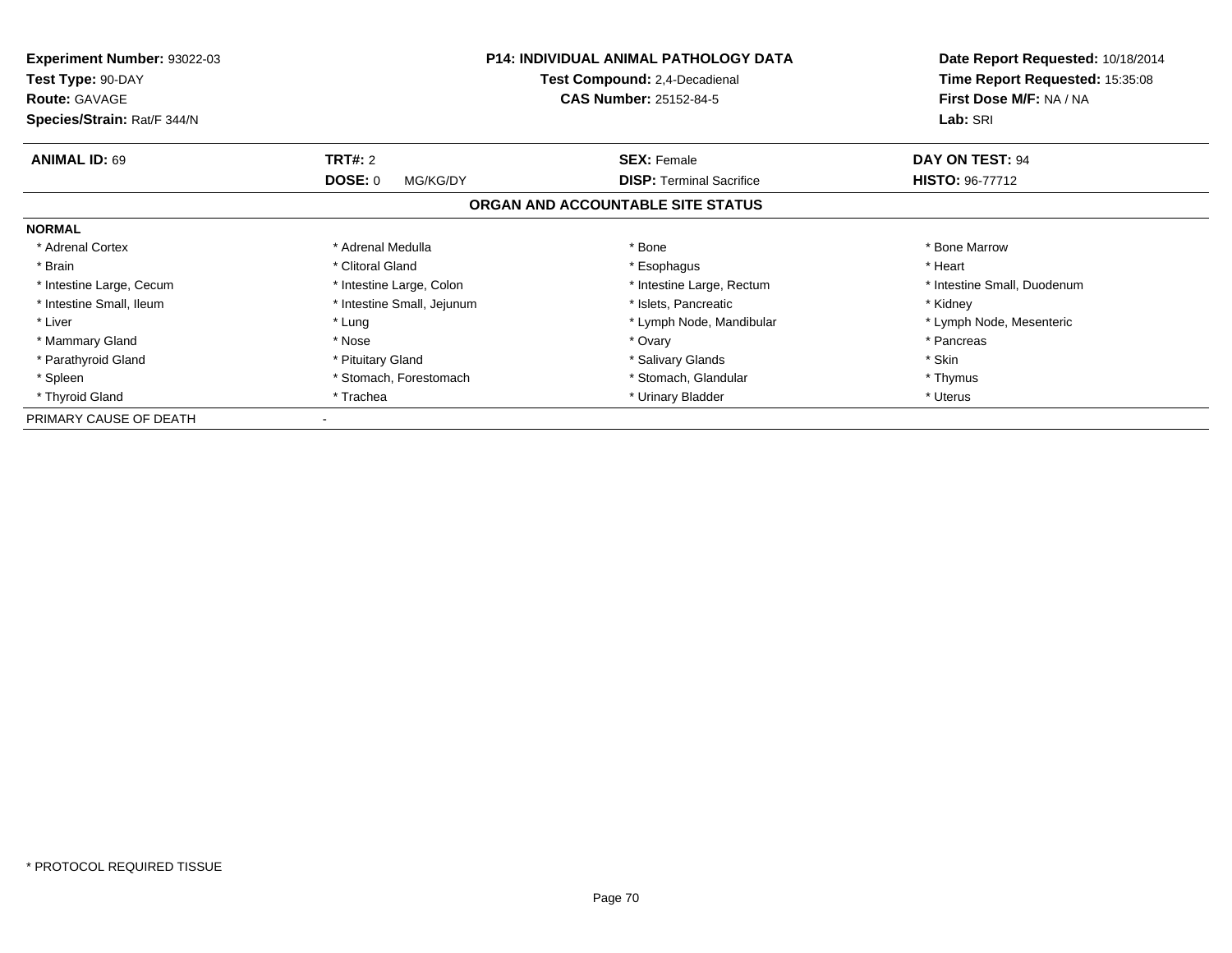| Experiment Number: 93022-03<br>Test Type: 90-DAY<br><b>Route: GAVAGE</b><br>Species/Strain: Rat/F 344/N |                            | <b>P14: INDIVIDUAL ANIMAL PATHOLOGY DATA</b><br>Test Compound: 2,4-Decadienal<br><b>CAS Number: 25152-84-5</b> | Date Report Requested: 10/18/2014<br>Time Report Requested: 15:35:08<br>First Dose M/F: NA / NA<br>Lab: SRI |
|---------------------------------------------------------------------------------------------------------|----------------------------|----------------------------------------------------------------------------------------------------------------|-------------------------------------------------------------------------------------------------------------|
| <b>ANIMAL ID: 70</b>                                                                                    | <b>TRT#: 2</b>             | <b>SEX: Female</b>                                                                                             | DAY ON TEST: 94                                                                                             |
|                                                                                                         | <b>DOSE: 0</b><br>MG/KG/DY | <b>DISP: Terminal Sacrifice</b>                                                                                | <b>HISTO: 96-77713</b>                                                                                      |
|                                                                                                         |                            | ORGAN AND ACCOUNTABLE SITE STATUS                                                                              |                                                                                                             |
| <b>NORMAL</b>                                                                                           |                            |                                                                                                                |                                                                                                             |
| * Adrenal Cortex                                                                                        | * Adrenal Medulla          | * Bone                                                                                                         | * Bone Marrow                                                                                               |
| * Brain                                                                                                 | * Clitoral Gland           | * Esophagus                                                                                                    | * Heart                                                                                                     |
| * Intestine Large, Cecum                                                                                | * Intestine Large, Colon   | * Intestine Large, Rectum                                                                                      | * Intestine Small, Duodenum                                                                                 |
| * Intestine Small. Ileum                                                                                | * Intestine Small, Jejunum | * Islets. Pancreatic                                                                                           | * Kidney                                                                                                    |
| <b>Lacrimal Gland</b>                                                                                   | * Lung                     | * Lymph Node, Mandibular                                                                                       | * Lymph Node, Mesenteric                                                                                    |
| * Mammary Gland                                                                                         | * Nose                     | * Pancreas                                                                                                     | * Parathyroid Gland                                                                                         |
| * Pituitary Gland                                                                                       | * Salivary Glands          | * Skin                                                                                                         | * Spleen                                                                                                    |
| * Stomach, Forestomach                                                                                  | * Stomach, Glandular       | * Thymus                                                                                                       | * Thyroid Gland                                                                                             |
| * Trachea                                                                                               | * Urinary Bladder          |                                                                                                                |                                                                                                             |
| <b>OBSERVATIONS</b>                                                                                     |                            |                                                                                                                |                                                                                                             |
| * Liver                                                                                                 |                            | Hepatodiaphragmatic Nodule                                                                                     |                                                                                                             |
| [ Hepatodiaphragmatic Nodule TGLS = 2-21,3-22 ]                                                         |                            |                                                                                                                |                                                                                                             |
| * Ovary                                                                                                 |                            | Cyst                                                                                                           | Moderate                                                                                                    |
| * Uterus                                                                                                |                            | Hydrometra                                                                                                     | Moderate                                                                                                    |
| [Hydrometra TGLS = 1-7]                                                                                 |                            |                                                                                                                |                                                                                                             |
| PRIMARY CAUSE OF DEATH                                                                                  |                            |                                                                                                                |                                                                                                             |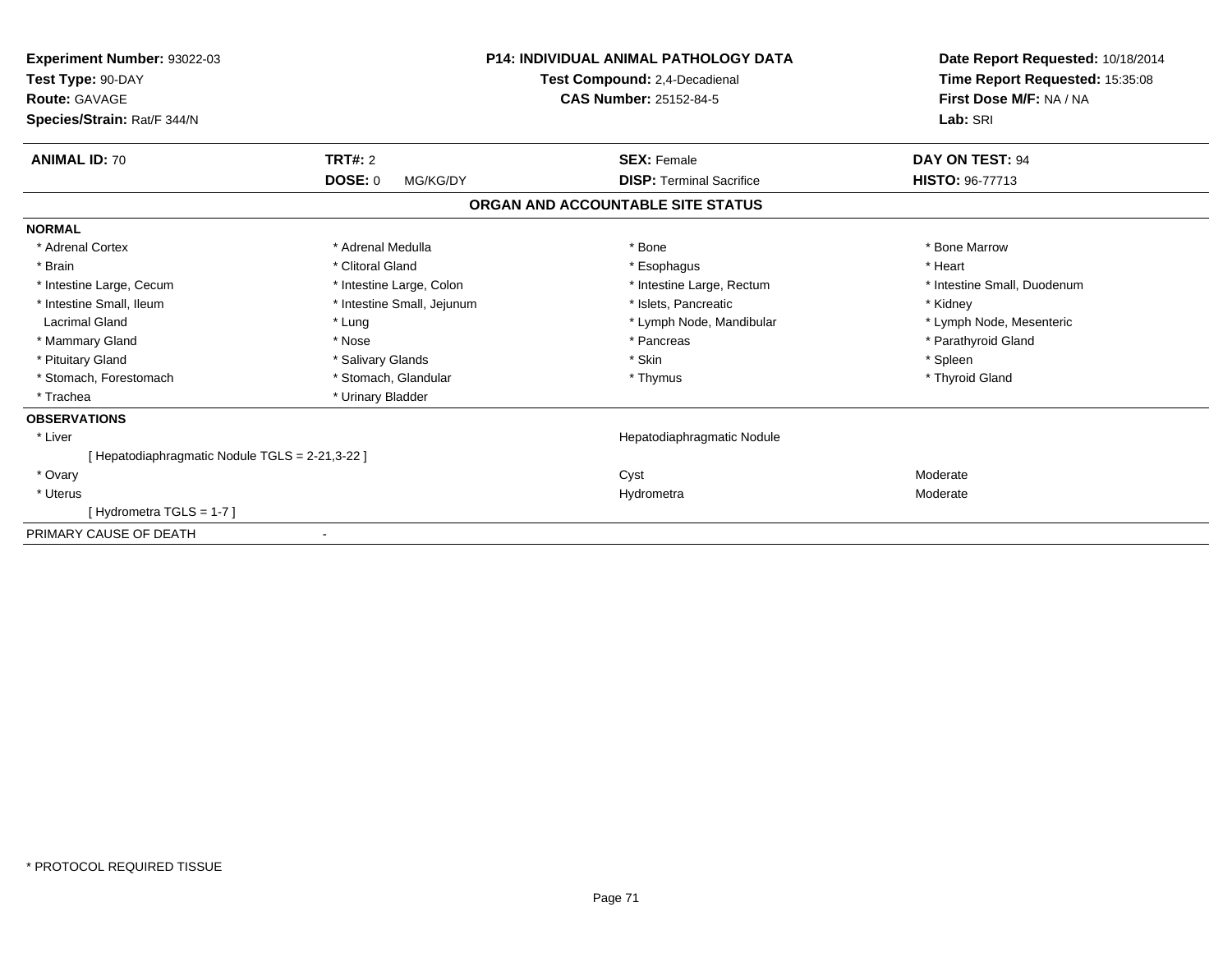| Experiment Number: 93022-03 | <b>P14: INDIVIDUAL ANIMAL PATHOLOGY DATA</b><br>Test Compound: 2,4-Decadienal<br><b>CAS Number: 25152-84-5</b> |                                   | Date Report Requested: 10/18/2014 |  |
|-----------------------------|----------------------------------------------------------------------------------------------------------------|-----------------------------------|-----------------------------------|--|
| Test Type: 90-DAY           |                                                                                                                |                                   | Time Report Requested: 15:35:08   |  |
| <b>Route: GAVAGE</b>        |                                                                                                                |                                   | First Dose M/F: NA / NA           |  |
| Species/Strain: Rat/F 344/N |                                                                                                                |                                   | Lab: SRI                          |  |
| <b>ANIMAL ID: 71</b>        | <b>TRT#: 4</b>                                                                                                 | <b>SEX: Female</b>                | DAY ON TEST: 94                   |  |
|                             | <b>DOSE: 50</b><br>MG/KG/DY                                                                                    | <b>DISP: Terminal Sacrifice</b>   | <b>HISTO: 96-77714</b>            |  |
|                             |                                                                                                                | ORGAN AND ACCOUNTABLE SITE STATUS |                                   |  |
| <b>NORMAL</b>               |                                                                                                                |                                   |                                   |  |
| Nose                        | Stomach, Forestomach                                                                                           |                                   |                                   |  |
| PRIMARY CAUSE OF DEATH      |                                                                                                                |                                   |                                   |  |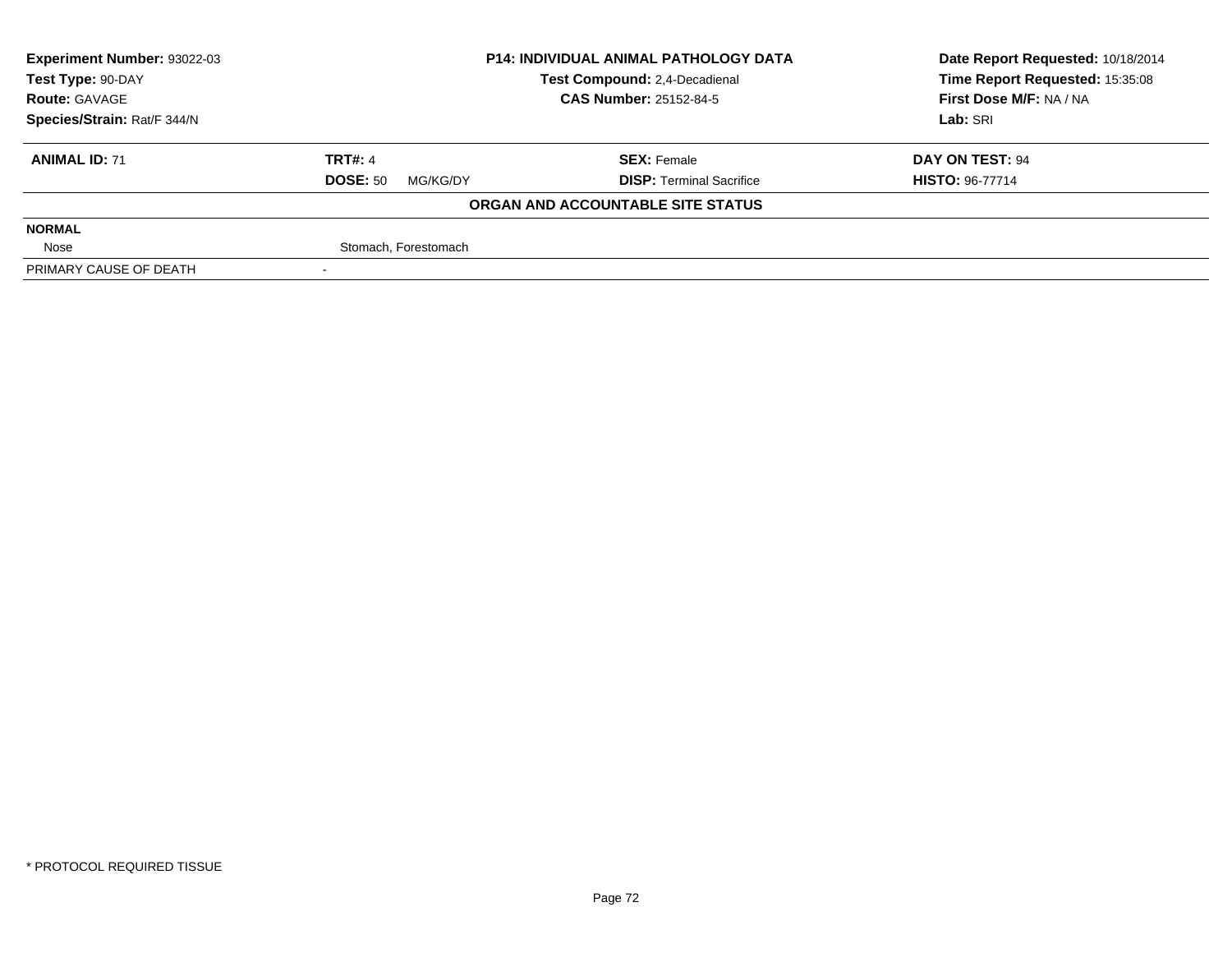| <b>Experiment Number: 93022-03</b>                 | <b>P14: INDIVIDUAL ANIMAL PATHOLOGY DATA</b> |                                   | Date Report Requested: 10/18/2014 |
|----------------------------------------------------|----------------------------------------------|-----------------------------------|-----------------------------------|
| Test Compound: 2,4-Decadienal<br>Test Type: 90-DAY |                                              |                                   | Time Report Requested: 15:35:08   |
| <b>Route: GAVAGE</b>                               |                                              | <b>CAS Number: 25152-84-5</b>     | First Dose M/F: NA / NA           |
| Species/Strain: Rat/F 344/N                        |                                              |                                   | Lab: SRI                          |
| <b>ANIMAL ID: 72</b>                               | <b>TRT#: 4</b>                               | <b>SEX: Female</b>                | DAY ON TEST: 94                   |
|                                                    | <b>DOSE: 50</b><br>MG/KG/DY                  | <b>DISP:</b> Terminal Sacrifice   | <b>HISTO: 96-77715</b>            |
|                                                    |                                              | ORGAN AND ACCOUNTABLE SITE STATUS |                                   |
| <b>NORMAL</b>                                      |                                              |                                   |                                   |
| Nose                                               | Stomach, Forestomach                         |                                   |                                   |
| PRIMARY CAUSE OF DEATH                             |                                              |                                   |                                   |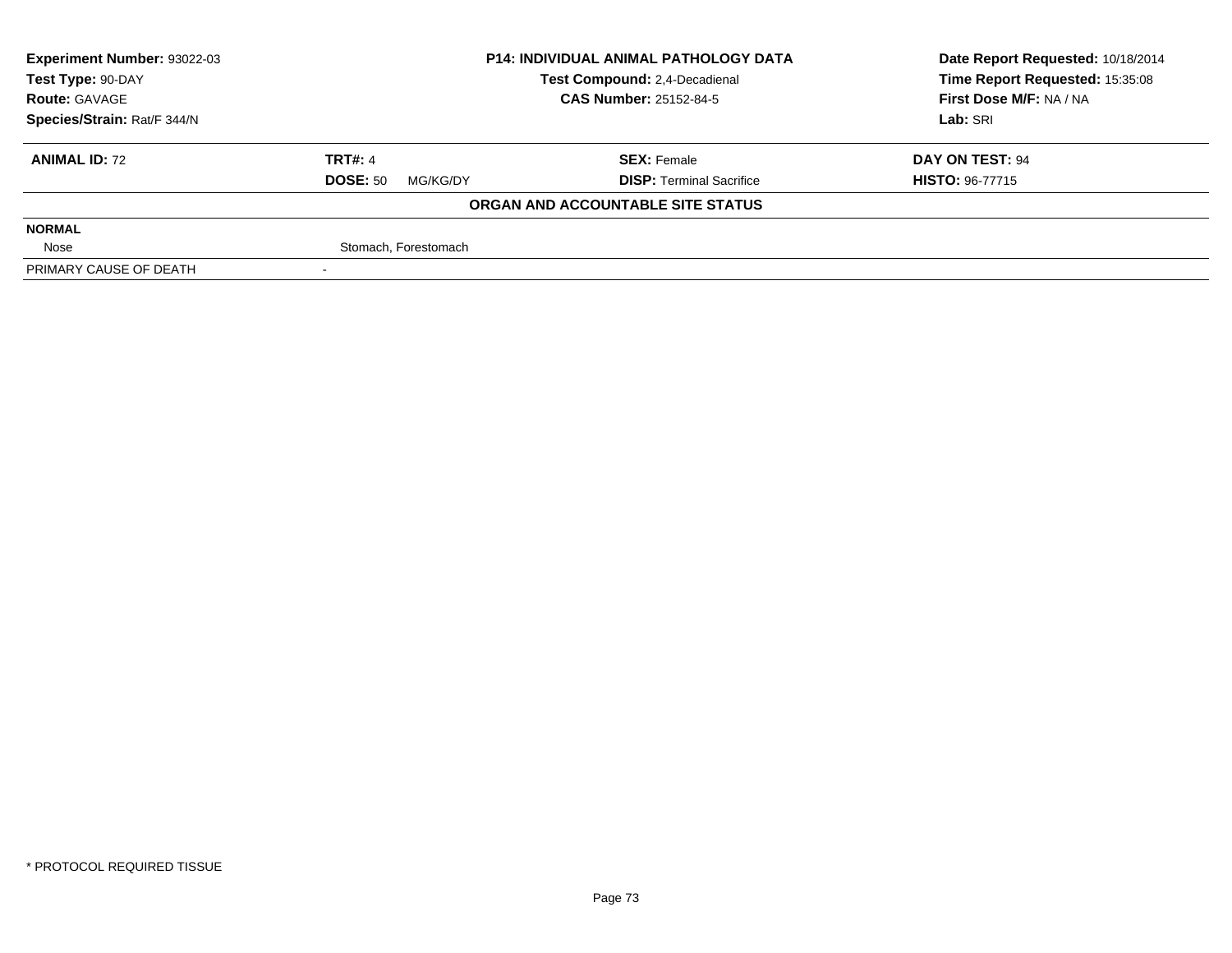| <b>Experiment Number: 93022-03</b><br>Test Type: 90-DAY<br><b>Route: GAVAGE</b><br>Species/Strain: Rat/F 344/N | <b>P14: INDIVIDUAL ANIMAL PATHOLOGY DATA</b><br>Test Compound: 2,4-Decadienal<br><b>CAS Number: 25152-84-5</b> |                                   | Date Report Requested: 10/18/2014<br>Time Report Requested: 15:35:08<br>First Dose M/F: NA / NA<br>Lab: SRI |
|----------------------------------------------------------------------------------------------------------------|----------------------------------------------------------------------------------------------------------------|-----------------------------------|-------------------------------------------------------------------------------------------------------------|
|                                                                                                                |                                                                                                                |                                   |                                                                                                             |
| <b>ANIMAL ID: 73</b>                                                                                           | <b>TRT#: 4</b>                                                                                                 | <b>SEX: Female</b>                | <b>DAY ON TEST: 94</b>                                                                                      |
|                                                                                                                | <b>DOSE: 50</b><br>MG/KG/DY                                                                                    | <b>DISP: Terminal Sacrifice</b>   | <b>HISTO: 96-77716</b>                                                                                      |
|                                                                                                                |                                                                                                                | ORGAN AND ACCOUNTABLE SITE STATUS |                                                                                                             |
| <b>NORMAL</b>                                                                                                  |                                                                                                                |                                   |                                                                                                             |
| Nose                                                                                                           |                                                                                                                |                                   |                                                                                                             |
| <b>OBSERVATIONS</b>                                                                                            |                                                                                                                |                                   |                                                                                                             |
| Stomach, Forestomach                                                                                           |                                                                                                                | Inflammation                      | Chronic Active, Minimal                                                                                     |
| PRIMARY CAUSE OF DEATH                                                                                         |                                                                                                                |                                   |                                                                                                             |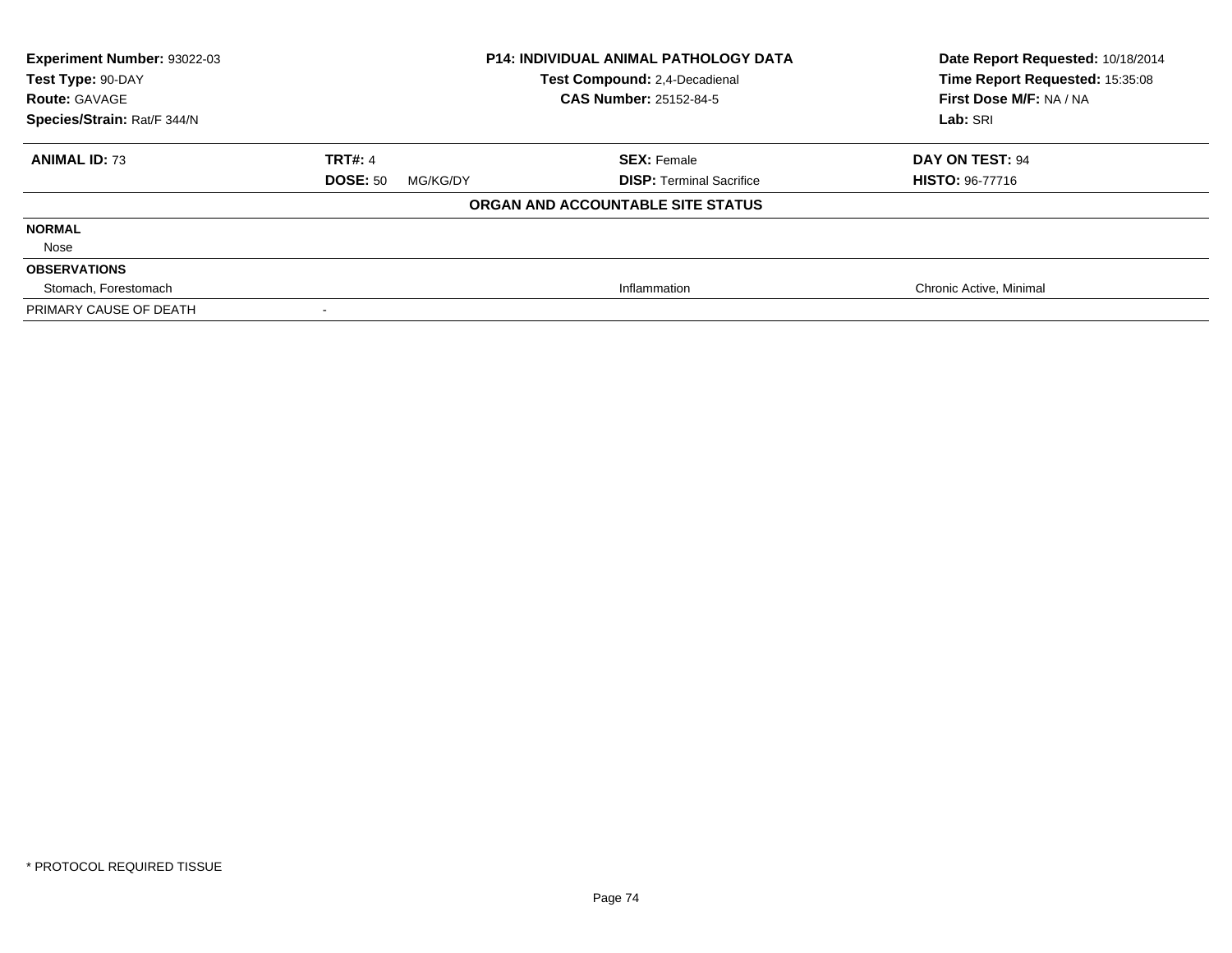| <b>Experiment Number: 93022-03</b> | <b>P14: INDIVIDUAL ANIMAL PATHOLOGY DATA</b> |                                   | Date Report Requested: 10/18/2014 |  |
|------------------------------------|----------------------------------------------|-----------------------------------|-----------------------------------|--|
| Test Type: 90-DAY                  |                                              | Test Compound: 2,4-Decadienal     | Time Report Requested: 15:35:08   |  |
| <b>Route: GAVAGE</b>               |                                              | <b>CAS Number: 25152-84-5</b>     | First Dose M/F: NA / NA           |  |
| Species/Strain: Rat/F 344/N        |                                              |                                   | Lab: SRI                          |  |
| <b>ANIMAL ID: 74</b>               | <b>TRT#: 4</b>                               | <b>SEX: Female</b>                | DAY ON TEST: 94                   |  |
|                                    | <b>DOSE: 50</b><br>MG/KG/DY                  | <b>DISP:</b> Terminal Sacrifice   | <b>HISTO: 96-77717</b>            |  |
|                                    |                                              | ORGAN AND ACCOUNTABLE SITE STATUS |                                   |  |
| <b>NORMAL</b>                      |                                              |                                   |                                   |  |
| Nose                               | Stomach, Forestomach                         |                                   |                                   |  |
| PRIMARY CAUSE OF DEATH             |                                              |                                   |                                   |  |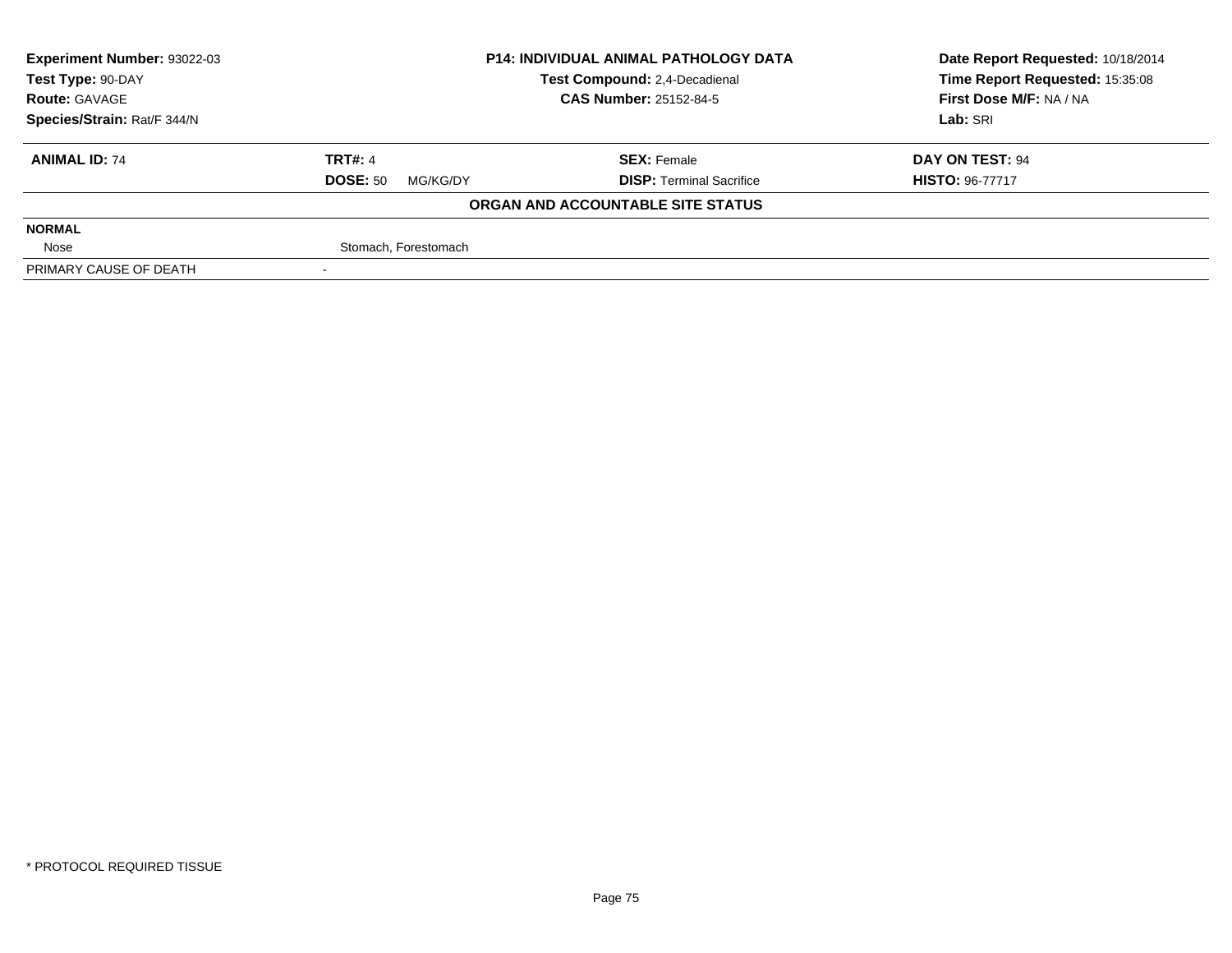| <b>Experiment Number: 93022-03</b> | <b>P14: INDIVIDUAL ANIMAL PATHOLOGY DATA</b> |                                   | Date Report Requested: 10/18/2014 |  |
|------------------------------------|----------------------------------------------|-----------------------------------|-----------------------------------|--|
| Test Type: 90-DAY                  |                                              | Test Compound: 2,4-Decadienal     | Time Report Requested: 15:35:08   |  |
| <b>Route: GAVAGE</b>               |                                              | <b>CAS Number: 25152-84-5</b>     | First Dose M/F: NA / NA           |  |
| Species/Strain: Rat/F 344/N        |                                              |                                   | Lab: SRI                          |  |
| <b>ANIMAL ID: 75</b>               | <b>TRT#: 4</b>                               | <b>SEX: Female</b>                | DAY ON TEST: 94                   |  |
|                                    | <b>DOSE: 50</b><br>MG/KG/DY                  | <b>DISP: Terminal Sacrifice</b>   | <b>HISTO: 96-77718</b>            |  |
|                                    |                                              | ORGAN AND ACCOUNTABLE SITE STATUS |                                   |  |
| <b>NORMAL</b>                      |                                              |                                   |                                   |  |
| Nose                               | Stomach, Forestomach                         |                                   |                                   |  |
| PRIMARY CAUSE OF DEATH             |                                              |                                   |                                   |  |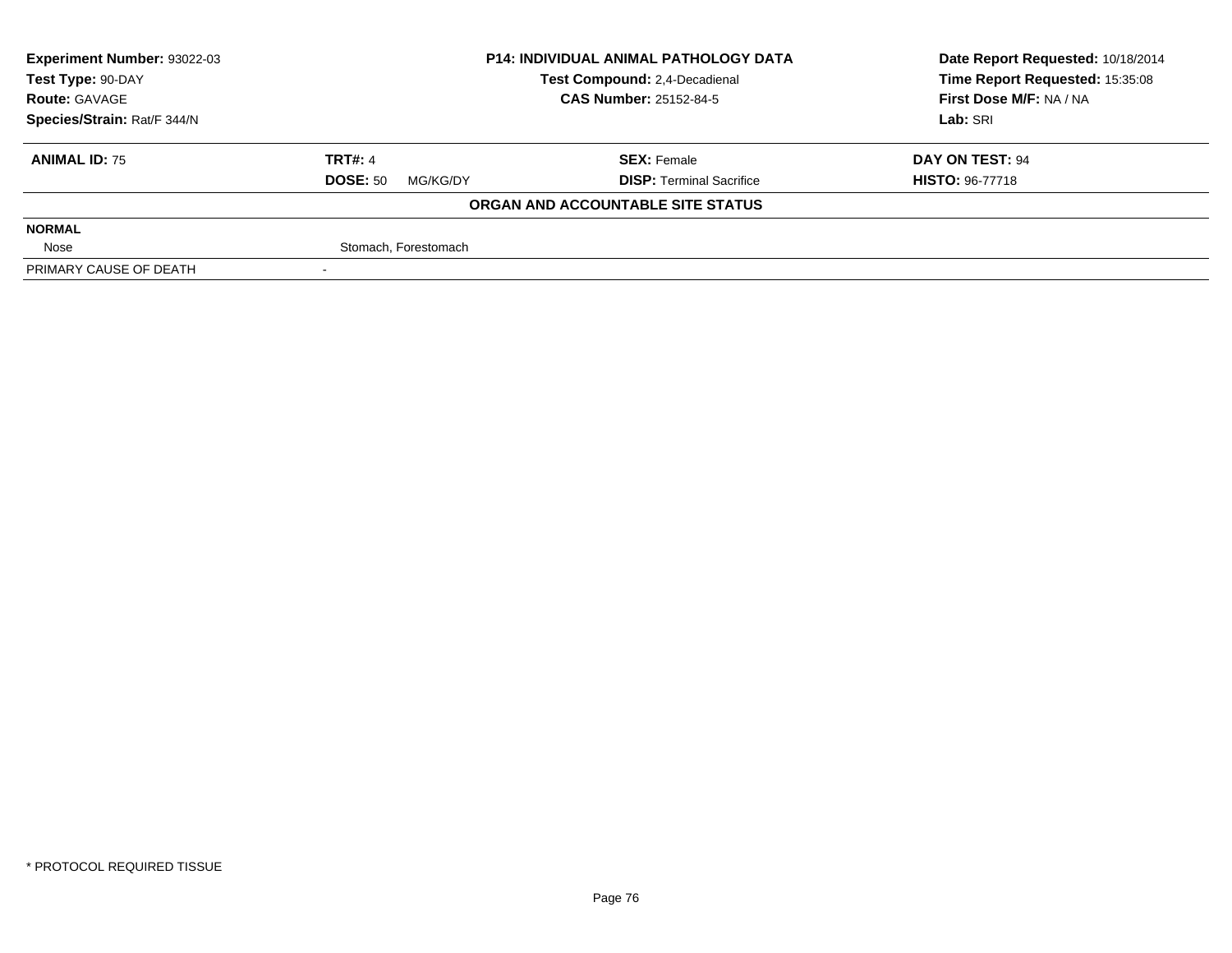| <b>Experiment Number: 93022-03</b> | <b>P14: INDIVIDUAL ANIMAL PATHOLOGY DATA</b> |                                   | Date Report Requested: 10/18/2014 |  |
|------------------------------------|----------------------------------------------|-----------------------------------|-----------------------------------|--|
| Test Type: 90-DAY                  |                                              | Test Compound: 2,4-Decadienal     | Time Report Requested: 15:35:08   |  |
| <b>Route: GAVAGE</b>               |                                              | <b>CAS Number: 25152-84-5</b>     | First Dose M/F: NA / NA           |  |
| Species/Strain: Rat/F 344/N        |                                              |                                   | Lab: SRI                          |  |
| <b>ANIMAL ID: 76</b>               | <b>TRT#: 4</b>                               | <b>SEX: Female</b>                | DAY ON TEST: 94                   |  |
|                                    | <b>DOSE: 50</b><br>MG/KG/DY                  | <b>DISP: Terminal Sacrifice</b>   | <b>HISTO: 96-77719</b>            |  |
|                                    |                                              | ORGAN AND ACCOUNTABLE SITE STATUS |                                   |  |
| <b>NORMAL</b>                      |                                              |                                   |                                   |  |
| Nose                               | Stomach, Forestomach                         |                                   |                                   |  |
| PRIMARY CAUSE OF DEATH             |                                              |                                   |                                   |  |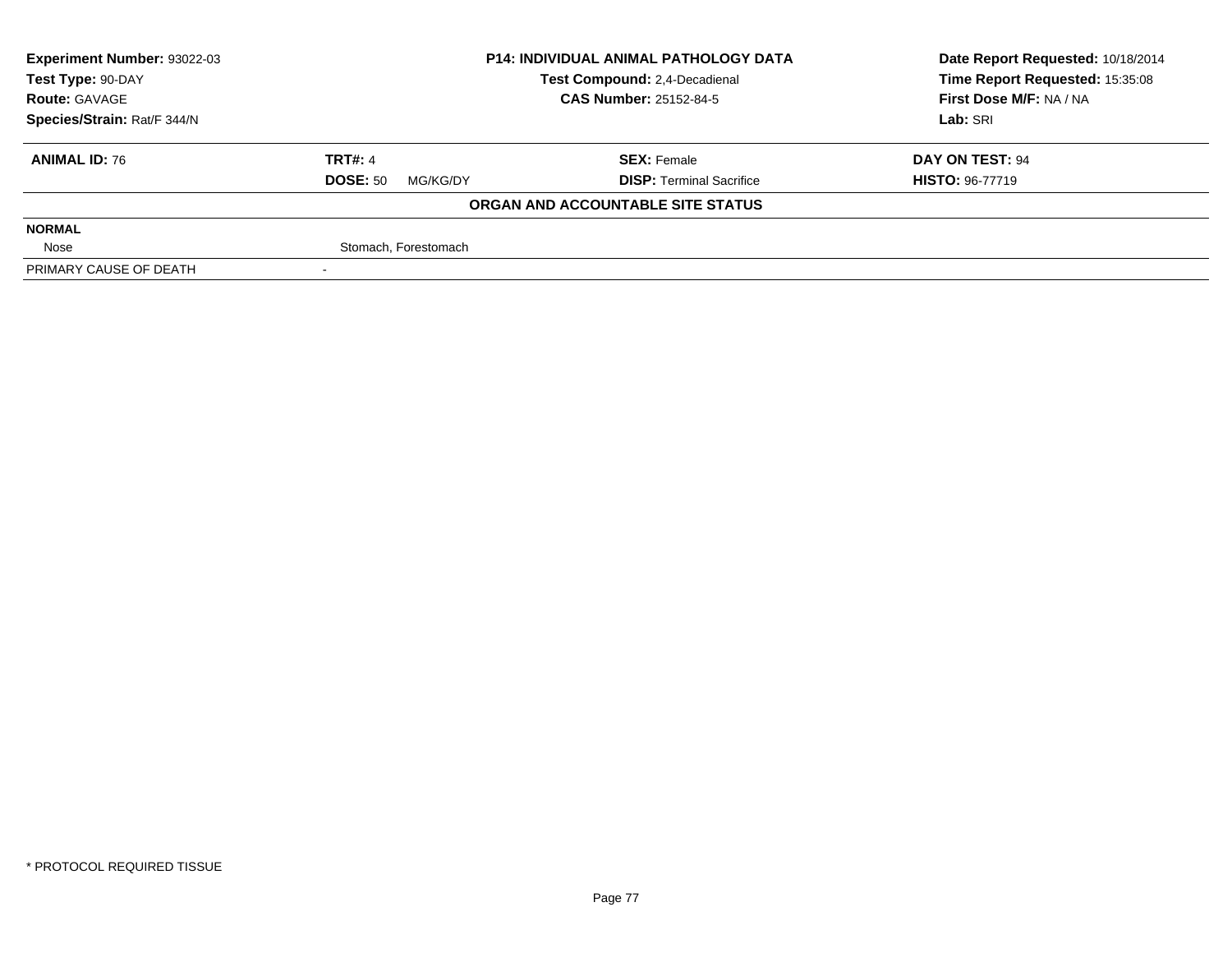| <b>Experiment Number: 93022-03</b><br><b>P14: INDIVIDUAL ANIMAL PATHOLOGY DATA</b> |                             | Date Report Requested: 10/18/2014 |                                 |  |
|------------------------------------------------------------------------------------|-----------------------------|-----------------------------------|---------------------------------|--|
| Test Type: 90-DAY                                                                  |                             | Test Compound: 2,4-Decadienal     | Time Report Requested: 15:35:08 |  |
| <b>Route: GAVAGE</b>                                                               |                             | <b>CAS Number: 25152-84-5</b>     | First Dose M/F: NA / NA         |  |
| Species/Strain: Rat/F 344/N                                                        |                             |                                   | Lab: SRI                        |  |
| <b>ANIMAL ID: 77</b>                                                               | <b>TRT#: 4</b>              | <b>SEX: Female</b>                | DAY ON TEST: 94                 |  |
|                                                                                    | <b>DOSE: 50</b><br>MG/KG/DY | <b>DISP:</b> Terminal Sacrifice   | <b>HISTO: 96-77720</b>          |  |
|                                                                                    |                             | ORGAN AND ACCOUNTABLE SITE STATUS |                                 |  |
| <b>NORMAL</b>                                                                      |                             |                                   |                                 |  |
| Nose                                                                               | Stomach, Forestomach        |                                   |                                 |  |
| PRIMARY CAUSE OF DEATH                                                             |                             |                                   |                                 |  |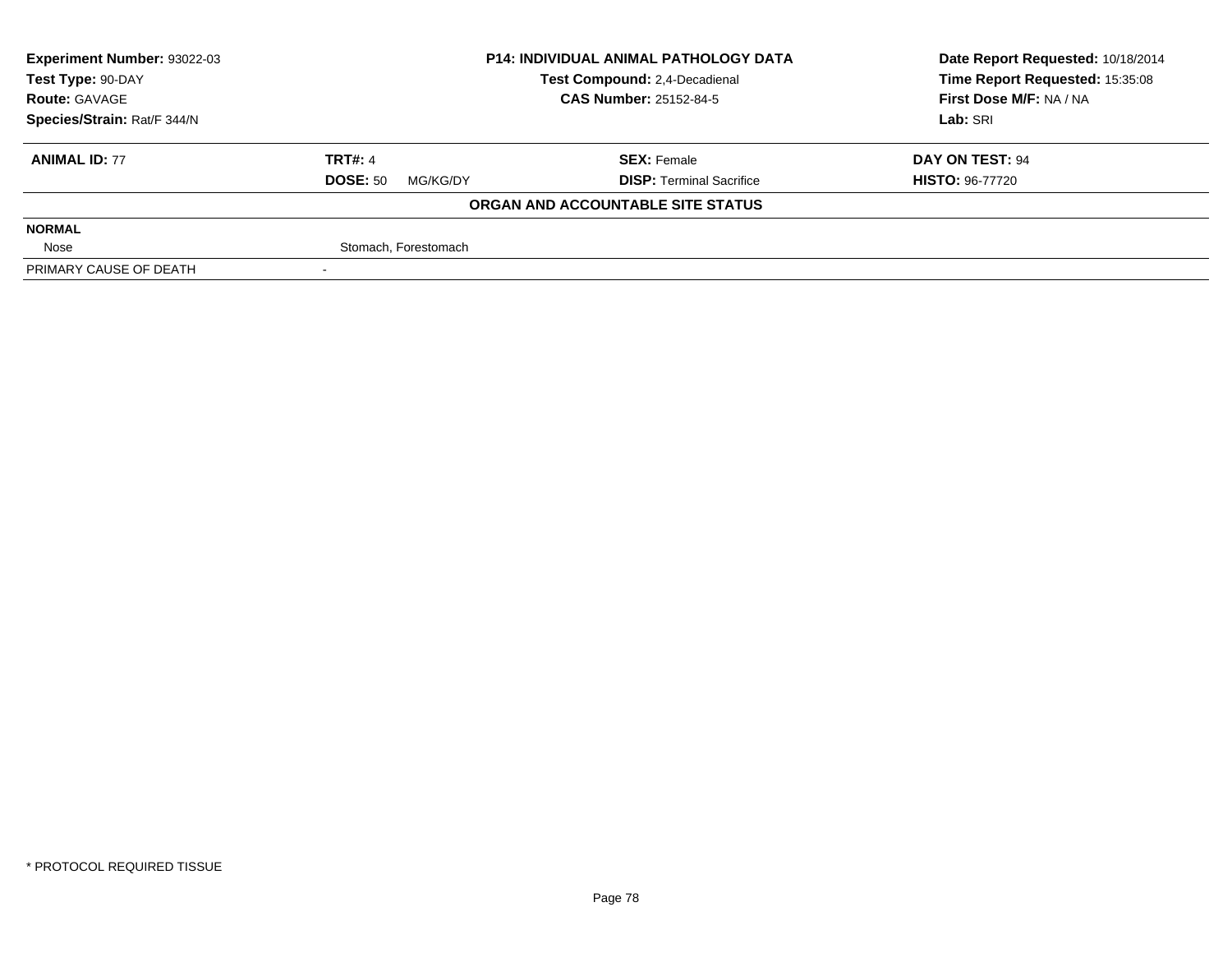| <b>Experiment Number: 93022-03</b> | <b>P14: INDIVIDUAL ANIMAL PATHOLOGY DATA</b> |                                   | Date Report Requested: 10/18/2014 |  |
|------------------------------------|----------------------------------------------|-----------------------------------|-----------------------------------|--|
| Test Type: 90-DAY                  |                                              | Test Compound: 2,4-Decadienal     | Time Report Requested: 15:35:08   |  |
| <b>Route: GAVAGE</b>               |                                              | <b>CAS Number: 25152-84-5</b>     | First Dose M/F: NA / NA           |  |
| Species/Strain: Rat/F 344/N        |                                              |                                   | Lab: SRI                          |  |
| <b>ANIMAL ID: 78</b>               | <b>TRT#: 4</b>                               | <b>SEX: Female</b>                | DAY ON TEST: 94                   |  |
|                                    | <b>DOSE: 50</b><br>MG/KG/DY                  | <b>DISP:</b> Terminal Sacrifice   | <b>HISTO: 96-77721</b>            |  |
|                                    |                                              | ORGAN AND ACCOUNTABLE SITE STATUS |                                   |  |
| <b>NORMAL</b>                      |                                              |                                   |                                   |  |
| Nose                               | Stomach, Forestomach                         |                                   |                                   |  |
| PRIMARY CAUSE OF DEATH             |                                              |                                   |                                   |  |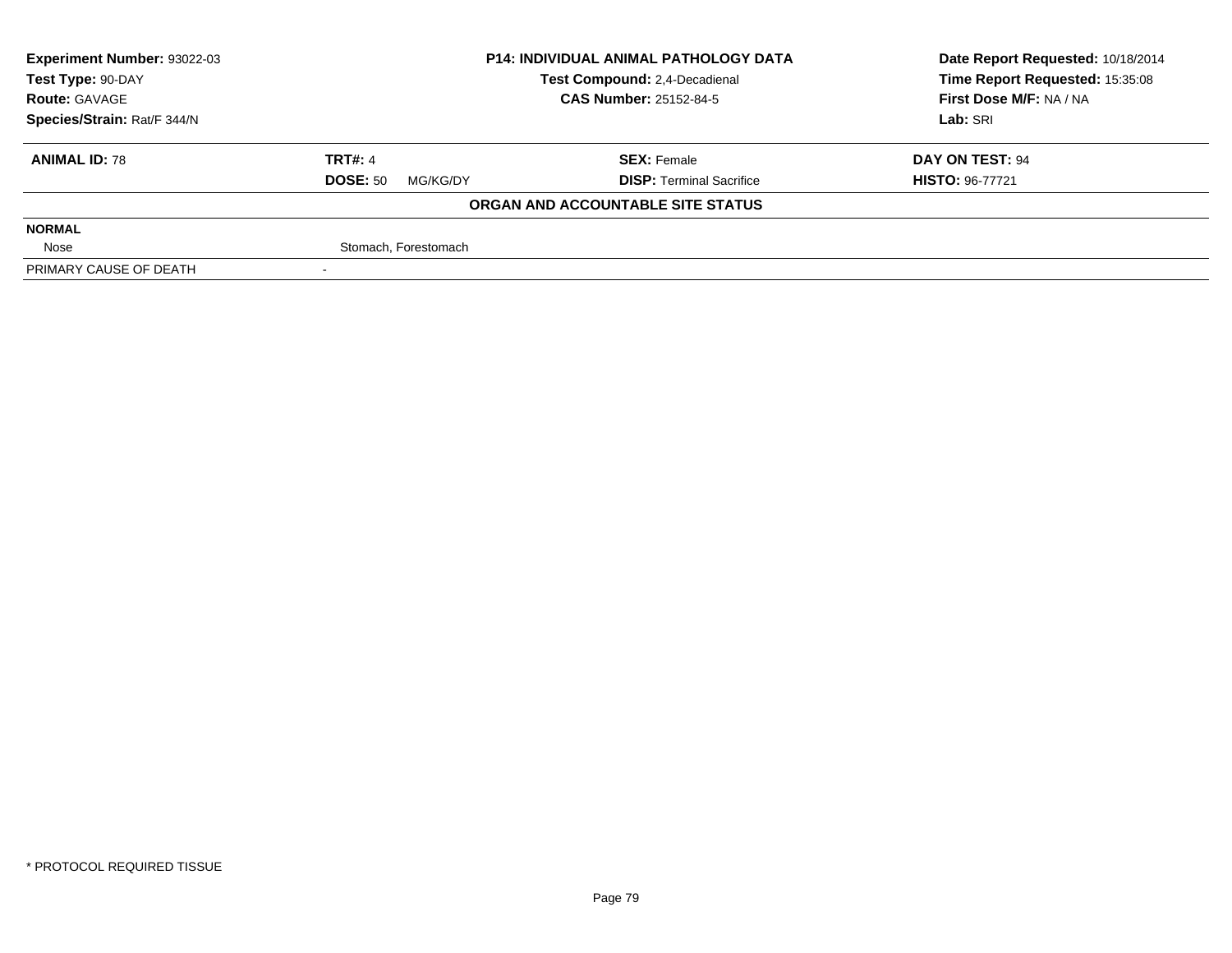| <b>Experiment Number: 93022-03</b> | <b>P14: INDIVIDUAL ANIMAL PATHOLOGY DATA</b> |                                   | Date Report Requested: 10/18/2014 |  |
|------------------------------------|----------------------------------------------|-----------------------------------|-----------------------------------|--|
| Test Type: 90-DAY                  |                                              | Test Compound: 2,4-Decadienal     | Time Report Requested: 15:35:08   |  |
| <b>Route: GAVAGE</b>               |                                              | <b>CAS Number: 25152-84-5</b>     | First Dose M/F: NA / NA           |  |
| Species/Strain: Rat/F 344/N        |                                              |                                   | Lab: SRI                          |  |
| <b>ANIMAL ID: 79</b>               | <b>TRT#: 4</b>                               | <b>SEX: Female</b>                | DAY ON TEST: 94                   |  |
|                                    | <b>DOSE: 50</b><br>MG/KG/DY                  | <b>DISP: Terminal Sacrifice</b>   | <b>HISTO: 96-77722</b>            |  |
|                                    |                                              | ORGAN AND ACCOUNTABLE SITE STATUS |                                   |  |
| <b>NORMAL</b>                      |                                              |                                   |                                   |  |
| Nose                               | Stomach, Forestomach                         |                                   |                                   |  |
| PRIMARY CAUSE OF DEATH             |                                              |                                   |                                   |  |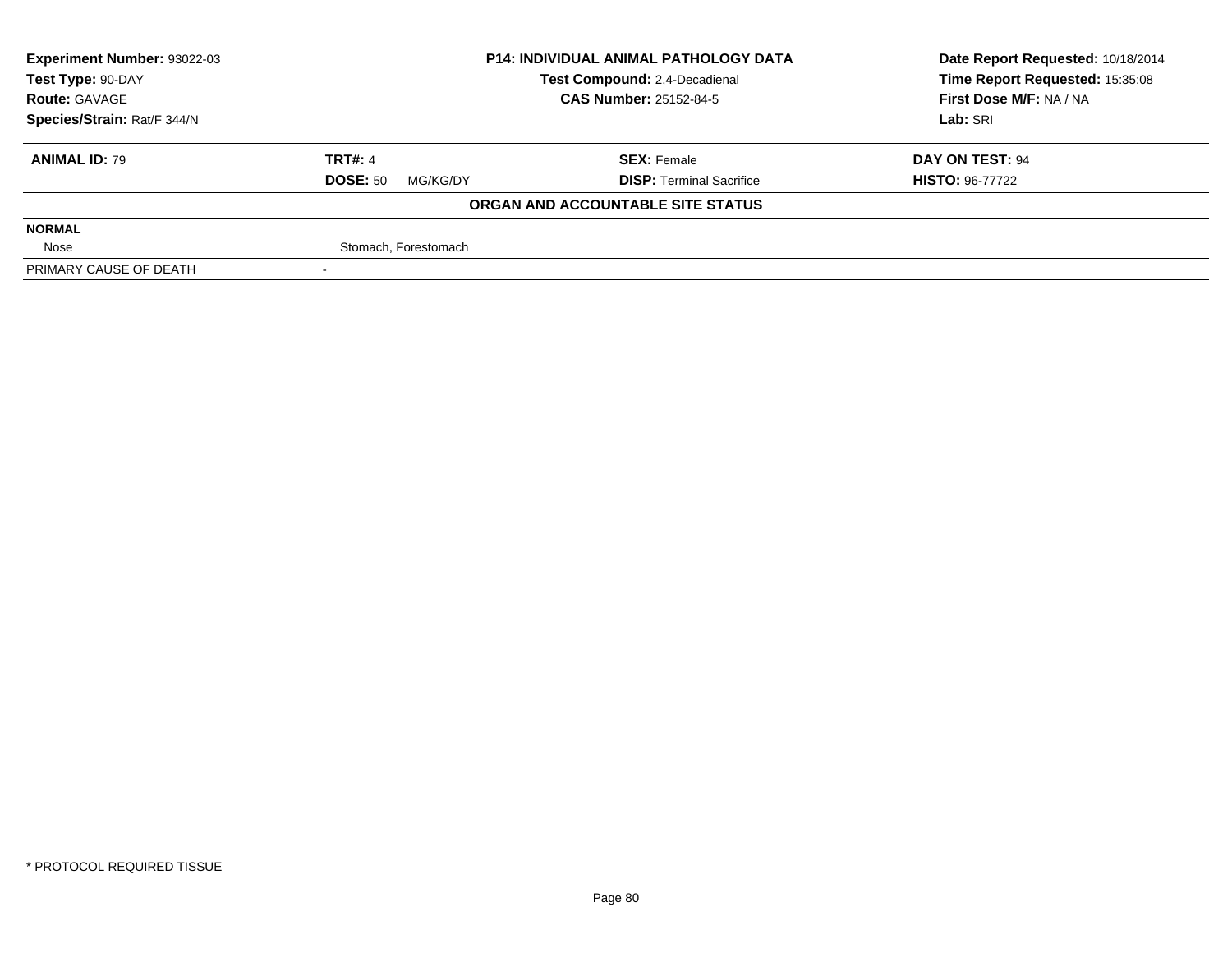| <b>Experiment Number: 93022-03</b> | <b>P14: INDIVIDUAL ANIMAL PATHOLOGY DATA</b><br>Test Compound: 2,4-Decadienal |                                   | Date Report Requested: 10/18/2014 |
|------------------------------------|-------------------------------------------------------------------------------|-----------------------------------|-----------------------------------|
| Test Type: 90-DAY                  |                                                                               |                                   | Time Report Requested: 15:35:08   |
| <b>Route: GAVAGE</b>               |                                                                               | <b>CAS Number: 25152-84-5</b>     | First Dose M/F: NA / NA           |
| Species/Strain: Rat/F 344/N        |                                                                               |                                   | Lab: SRI                          |
| <b>ANIMAL ID: 80</b>               | <b>TRT#: 4</b>                                                                | <b>SEX: Female</b>                | DAY ON TEST: 94                   |
|                                    | <b>DOSE: 50</b><br>MG/KG/DY                                                   | <b>DISP:</b> Terminal Sacrifice   | <b>HISTO: 96-77723</b>            |
|                                    |                                                                               | ORGAN AND ACCOUNTABLE SITE STATUS |                                   |
| <b>NORMAL</b>                      |                                                                               |                                   |                                   |
| Nose                               | Stomach, Forestomach                                                          |                                   |                                   |
| PRIMARY CAUSE OF DEATH             |                                                                               |                                   |                                   |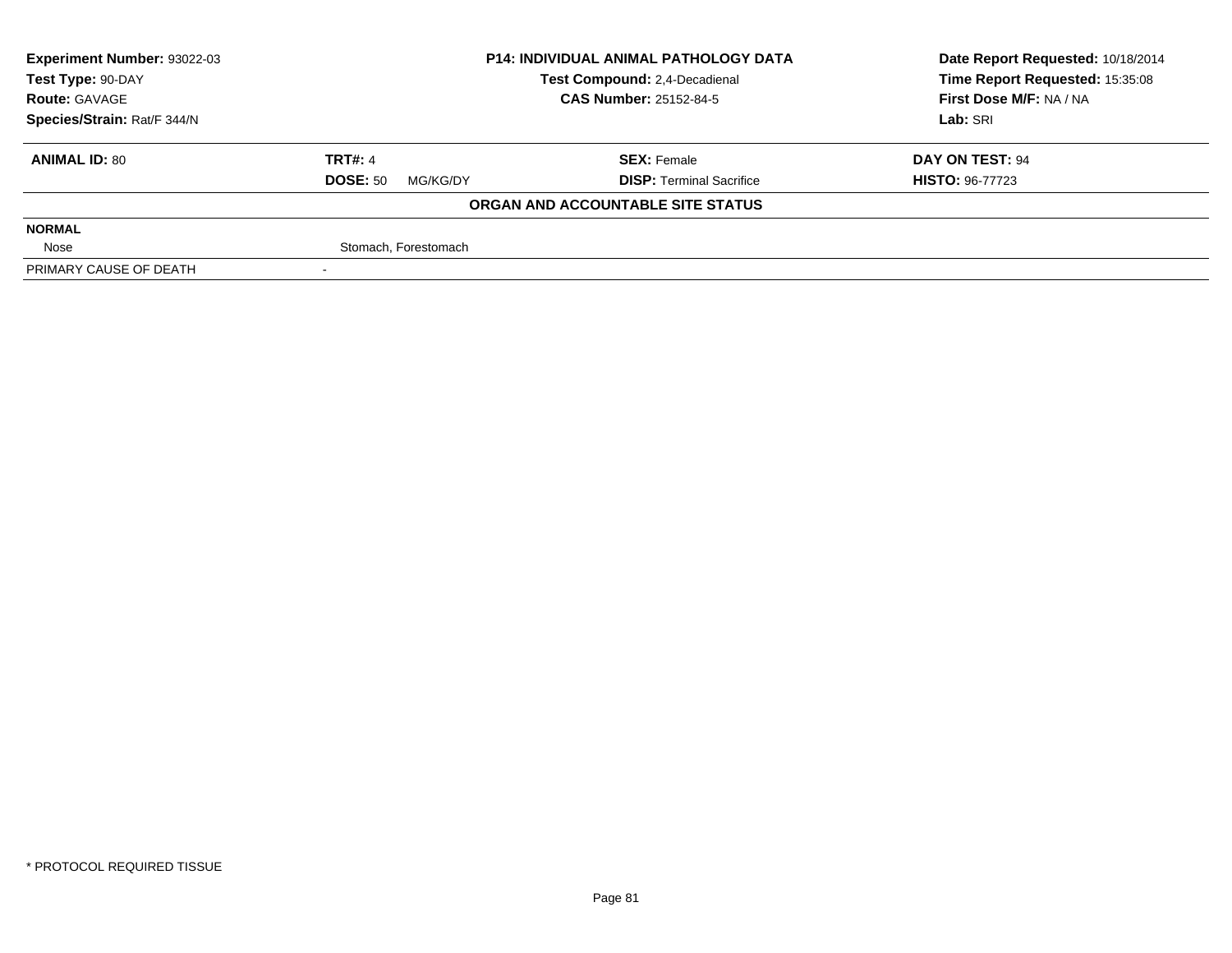| <b>Experiment Number: 93022-03</b> | <b>P14: INDIVIDUAL ANIMAL PATHOLOGY DATA</b><br>Test Compound: 2,4-Decadienal |                                   | Date Report Requested: 10/18/2014 |
|------------------------------------|-------------------------------------------------------------------------------|-----------------------------------|-----------------------------------|
| Test Type: 90-DAY                  |                                                                               |                                   | Time Report Requested: 15:35:08   |
| <b>Route: GAVAGE</b>               |                                                                               | <b>CAS Number: 25152-84-5</b>     | First Dose M/F: NA / NA           |
| Species/Strain: Rat/F 344/N        |                                                                               |                                   | Lab: SRI                          |
| <b>ANIMAL ID: 81</b>               | TRT#: 6                                                                       | <b>SEX: Female</b>                | DAY ON TEST: 94                   |
|                                    | <b>DOSE: 100</b><br>MG/KG/DY                                                  | <b>DISP:</b> Terminal Sacrifice   | <b>HISTO: 96-77724</b>            |
|                                    |                                                                               | ORGAN AND ACCOUNTABLE SITE STATUS |                                   |
| <b>NORMAL</b>                      |                                                                               |                                   |                                   |
| Nose                               | Stomach, Forestomach                                                          |                                   |                                   |
| PRIMARY CAUSE OF DEATH             |                                                                               |                                   |                                   |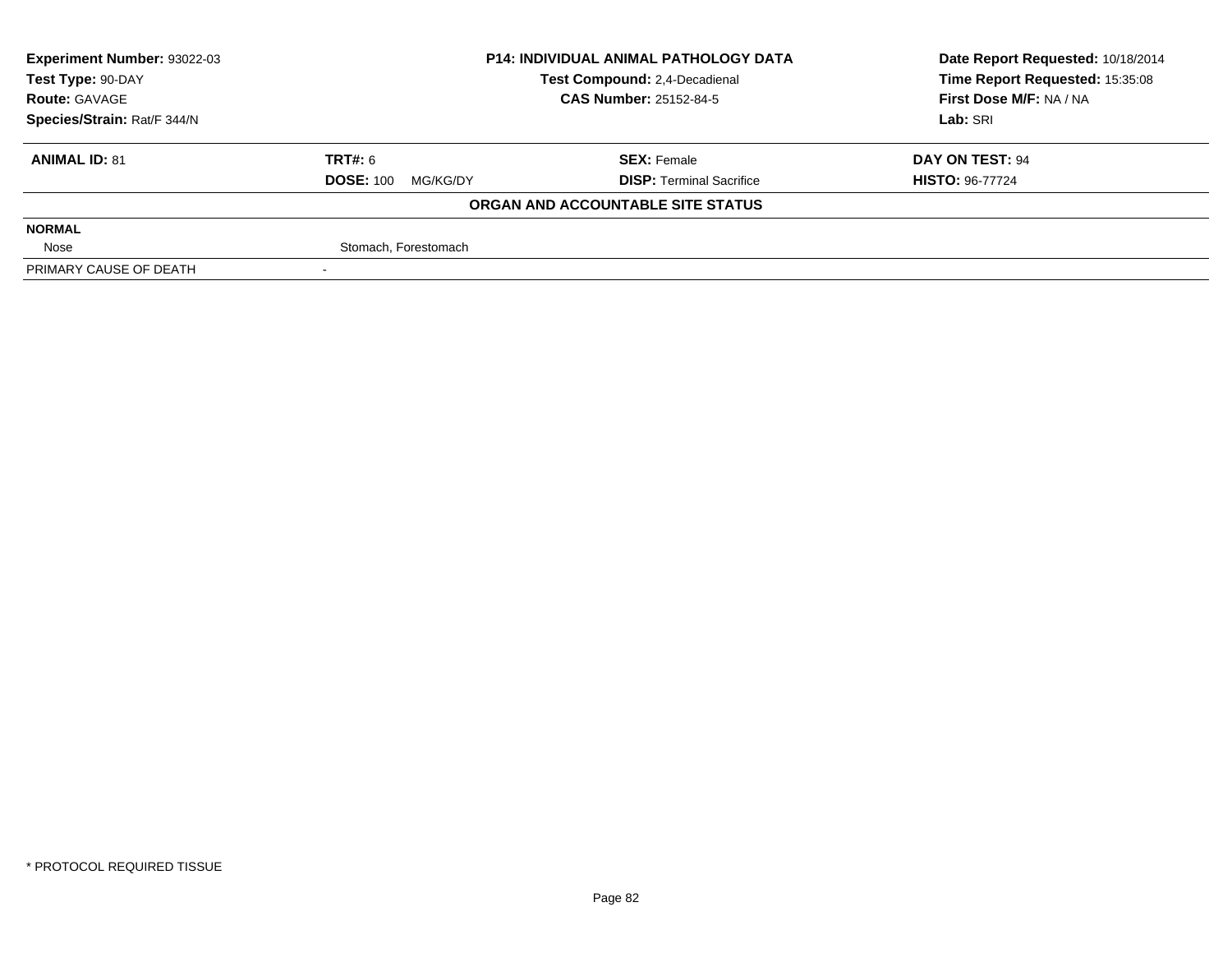| <b>Experiment Number: 93022-03</b> | <b>P14: INDIVIDUAL ANIMAL PATHOLOGY DATA</b><br>Test Compound: 2,4-Decadienal |                                   | Date Report Requested: 10/18/2014 |
|------------------------------------|-------------------------------------------------------------------------------|-----------------------------------|-----------------------------------|
| Test Type: 90-DAY                  |                                                                               |                                   | Time Report Requested: 15:35:08   |
| <b>Route: GAVAGE</b>               |                                                                               | <b>CAS Number: 25152-84-5</b>     | First Dose M/F: NA / NA           |
| Species/Strain: Rat/F 344/N        |                                                                               |                                   | Lab: SRI                          |
| <b>ANIMAL ID: 82</b>               | TRT#: 6                                                                       | <b>SEX: Female</b>                | DAY ON TEST: 94                   |
|                                    | <b>DOSE: 100</b><br>MG/KG/DY                                                  | <b>DISP:</b> Terminal Sacrifice   | <b>HISTO: 96-77725</b>            |
|                                    |                                                                               | ORGAN AND ACCOUNTABLE SITE STATUS |                                   |
| <b>NORMAL</b>                      |                                                                               |                                   |                                   |
| Nose                               | Stomach, Forestomach                                                          |                                   |                                   |
| PRIMARY CAUSE OF DEATH             |                                                                               |                                   |                                   |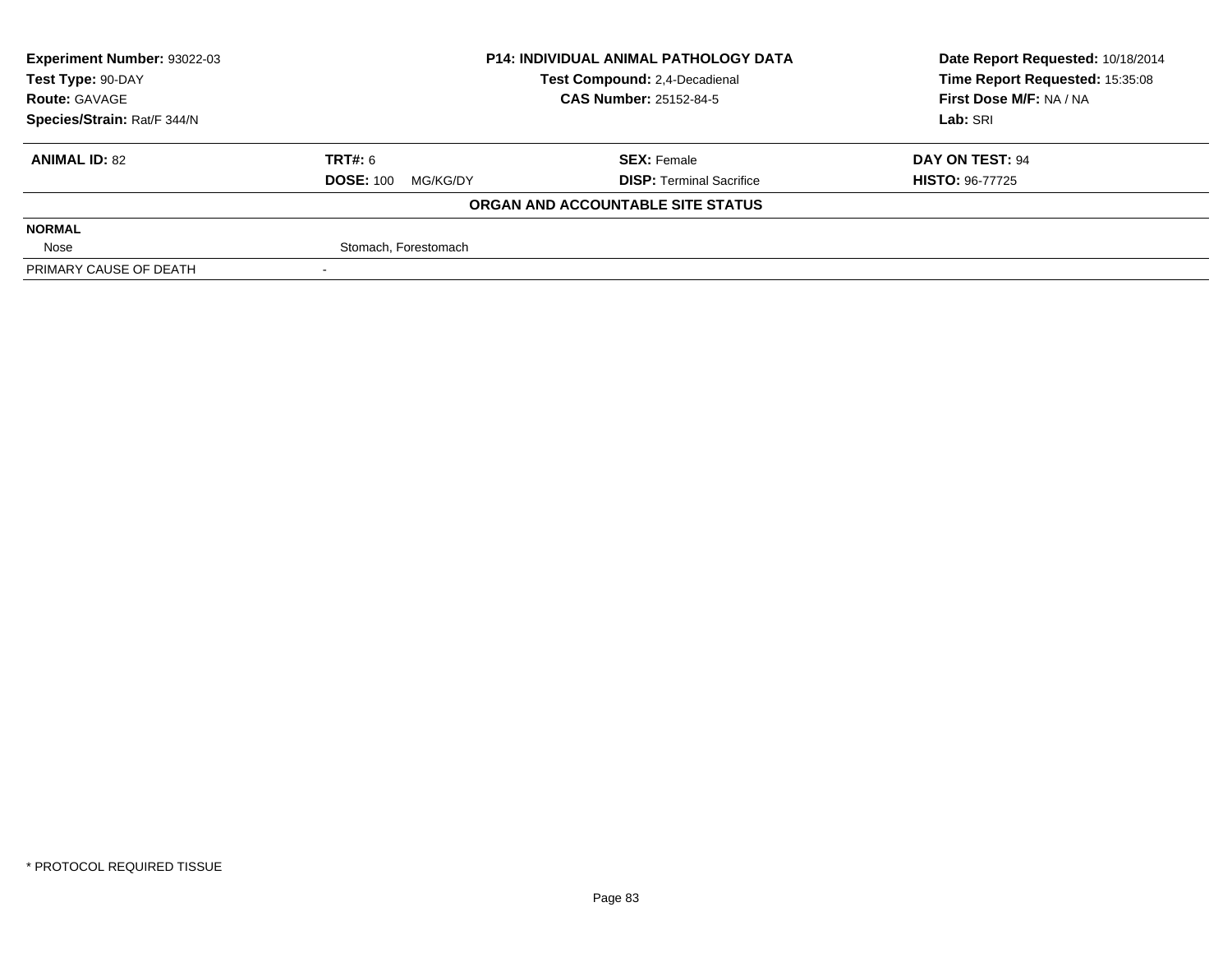| <b>Experiment Number: 93022-03</b> |                              | P14: INDIVIDUAL ANIMAL PATHOLOGY DATA | Date Report Requested: 10/18/2014<br>Time Report Requested: 15:35:08 |
|------------------------------------|------------------------------|---------------------------------------|----------------------------------------------------------------------|
| Test Type: 90-DAY                  |                              | <b>Test Compound: 2.4-Decadienal</b>  |                                                                      |
| <b>Route: GAVAGE</b>               |                              | <b>CAS Number: 25152-84-5</b>         | First Dose M/F: NA / NA                                              |
| Species/Strain: Rat/F 344/N        |                              |                                       |                                                                      |
| <b>ANIMAL ID: 83</b>               | <b>TRT#: 6</b>               | <b>SEX: Female</b>                    | DAY ON TEST: 94                                                      |
|                                    | <b>DOSE: 100</b><br>MG/KG/DY | <b>DISP:</b> Terminal Sacrifice       | <b>HISTO: 96-77726</b>                                               |
|                                    |                              | ORGAN AND ACCOUNTABLE SITE STATUS     |                                                                      |
| <b>NORMAL</b>                      |                              |                                       |                                                                      |
| Stomach, Forestomach               |                              |                                       |                                                                      |
| <b>OBSERVATIONS</b>                |                              |                                       |                                                                      |
| Nose                               | <b>Respirat Epith</b>        | Inflammation                          | Minimal                                                              |
| PRIMARY CAUSE OF DEATH             |                              |                                       |                                                                      |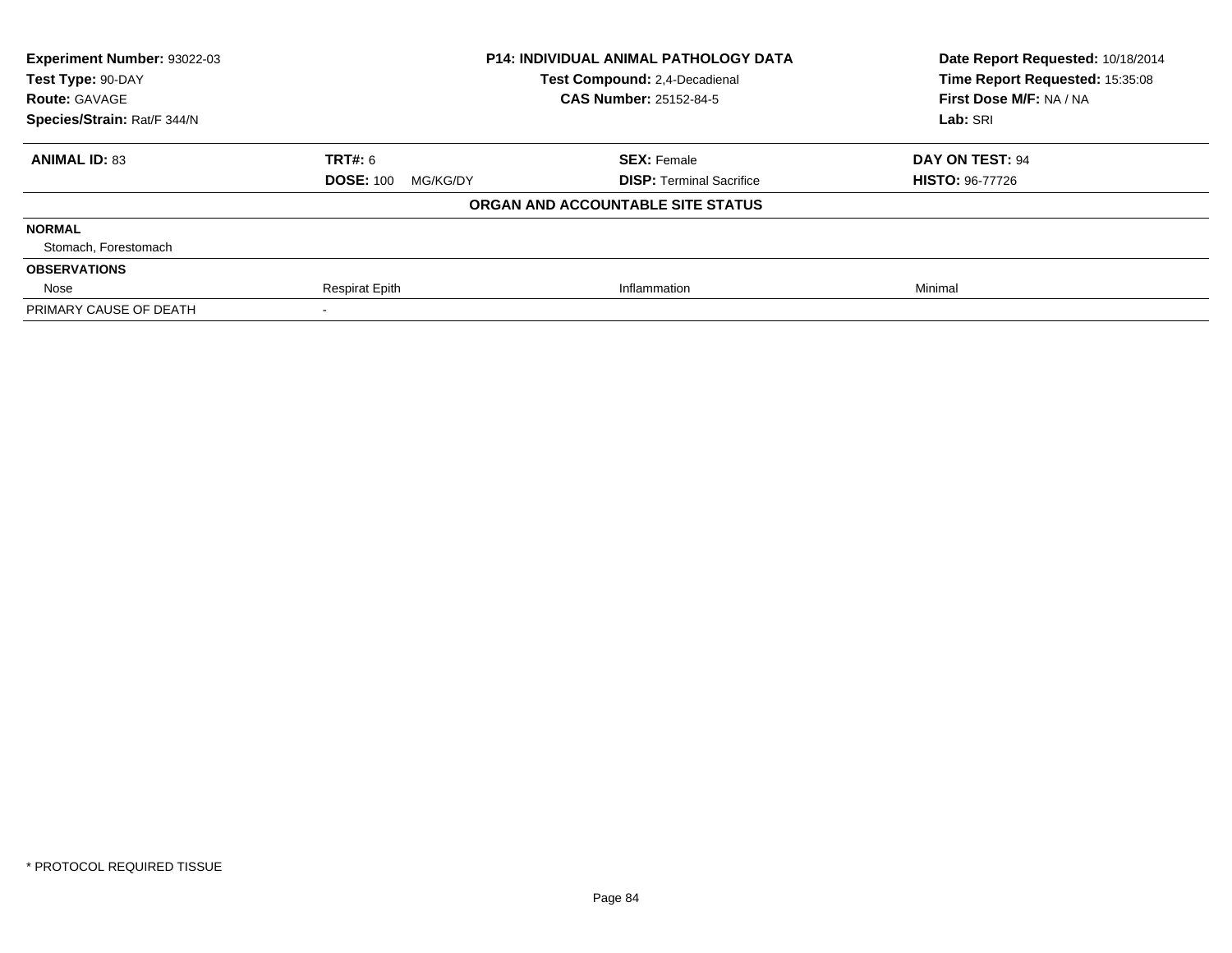| Experiment Number: 93022-03 | <b>P14: INDIVIDUAL ANIMAL PATHOLOGY DATA</b><br>Test Compound: 2,4-Decadienal<br><b>CAS Number: 25152-84-5</b> |                                   | Date Report Requested: 10/18/2014 |  |
|-----------------------------|----------------------------------------------------------------------------------------------------------------|-----------------------------------|-----------------------------------|--|
| Test Type: 90-DAY           |                                                                                                                |                                   | Time Report Requested: 15:35:08   |  |
| <b>Route: GAVAGE</b>        |                                                                                                                |                                   | First Dose M/F: NA / NA           |  |
| Species/Strain: Rat/F 344/N |                                                                                                                |                                   | Lab: SRI                          |  |
| <b>ANIMAL ID: 84</b>        | TRT#: 6                                                                                                        | <b>SEX: Female</b>                | DAY ON TEST: 94                   |  |
|                             | <b>DOSE: 100</b><br>MG/KG/DY                                                                                   | <b>DISP: Terminal Sacrifice</b>   | <b>HISTO: 96-77727</b>            |  |
|                             |                                                                                                                | ORGAN AND ACCOUNTABLE SITE STATUS |                                   |  |
| <b>NORMAL</b>               |                                                                                                                |                                   |                                   |  |
| Nose                        | Stomach, Forestomach                                                                                           |                                   |                                   |  |
| PRIMARY CAUSE OF DEATH      |                                                                                                                |                                   |                                   |  |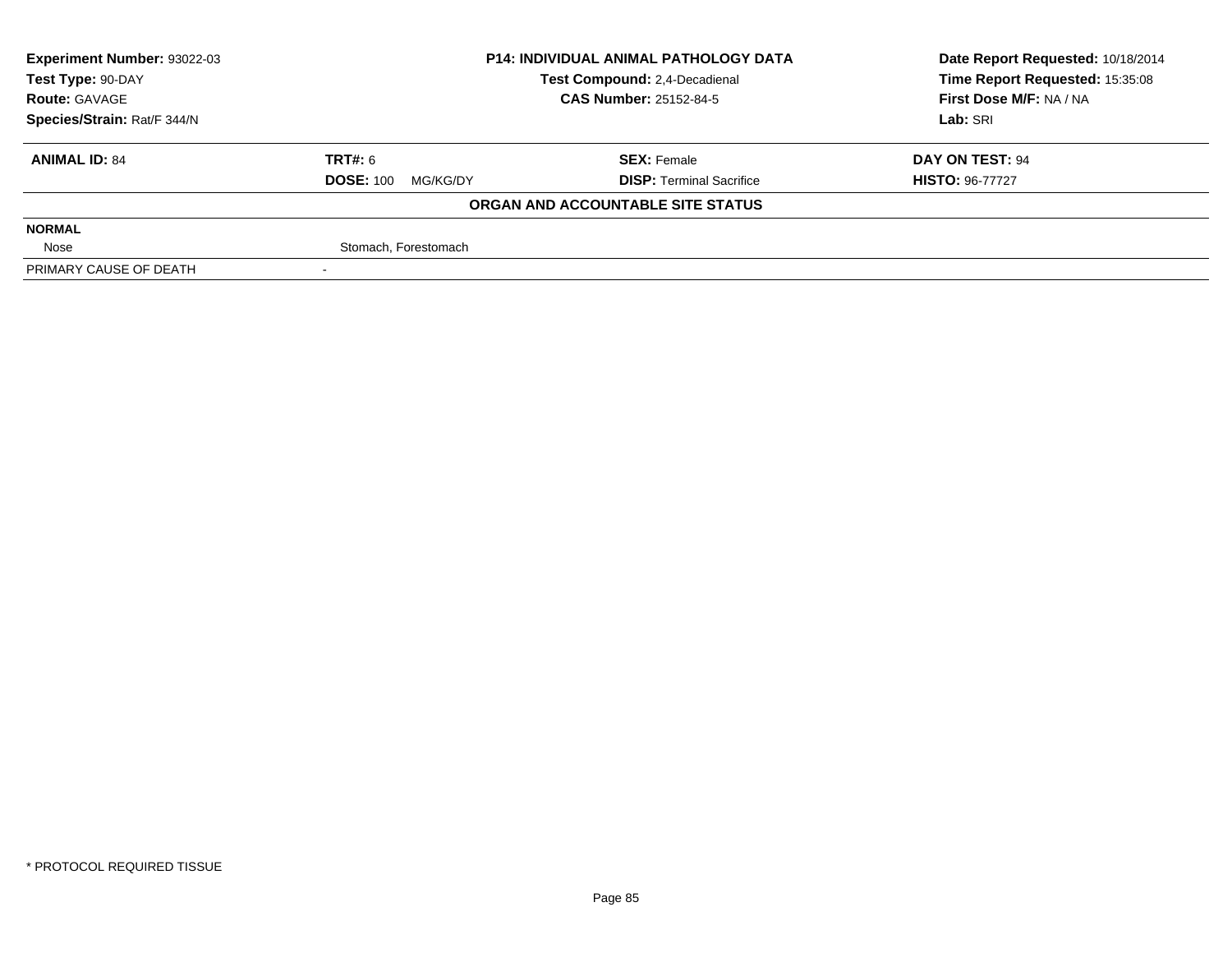| <b>Experiment Number: 93022-03</b> | <b>P14: INDIVIDUAL ANIMAL PATHOLOGY DATA</b><br>Test Compound: 2,4-Decadienal<br><b>CAS Number: 25152-84-5</b> |                                   | Date Report Requested: 10/18/2014 |
|------------------------------------|----------------------------------------------------------------------------------------------------------------|-----------------------------------|-----------------------------------|
| Test Type: 90-DAY                  |                                                                                                                |                                   | Time Report Requested: 15:35:08   |
| <b>Route: GAVAGE</b>               |                                                                                                                |                                   | First Dose M/F: NA / NA           |
| Species/Strain: Rat/F 344/N        |                                                                                                                |                                   | Lab: SRI                          |
| <b>ANIMAL ID: 85</b>               | TRT#: 6                                                                                                        | <b>SEX: Female</b>                | DAY ON TEST: 94                   |
|                                    | <b>DOSE: 100</b><br>MG/KG/DY                                                                                   | <b>DISP:</b> Terminal Sacrifice   | <b>HISTO: 96-77728</b>            |
|                                    |                                                                                                                | ORGAN AND ACCOUNTABLE SITE STATUS |                                   |
| <b>NORMAL</b>                      |                                                                                                                |                                   |                                   |
| Nose                               | Stomach, Forestomach                                                                                           |                                   |                                   |
| PRIMARY CAUSE OF DEATH             |                                                                                                                |                                   |                                   |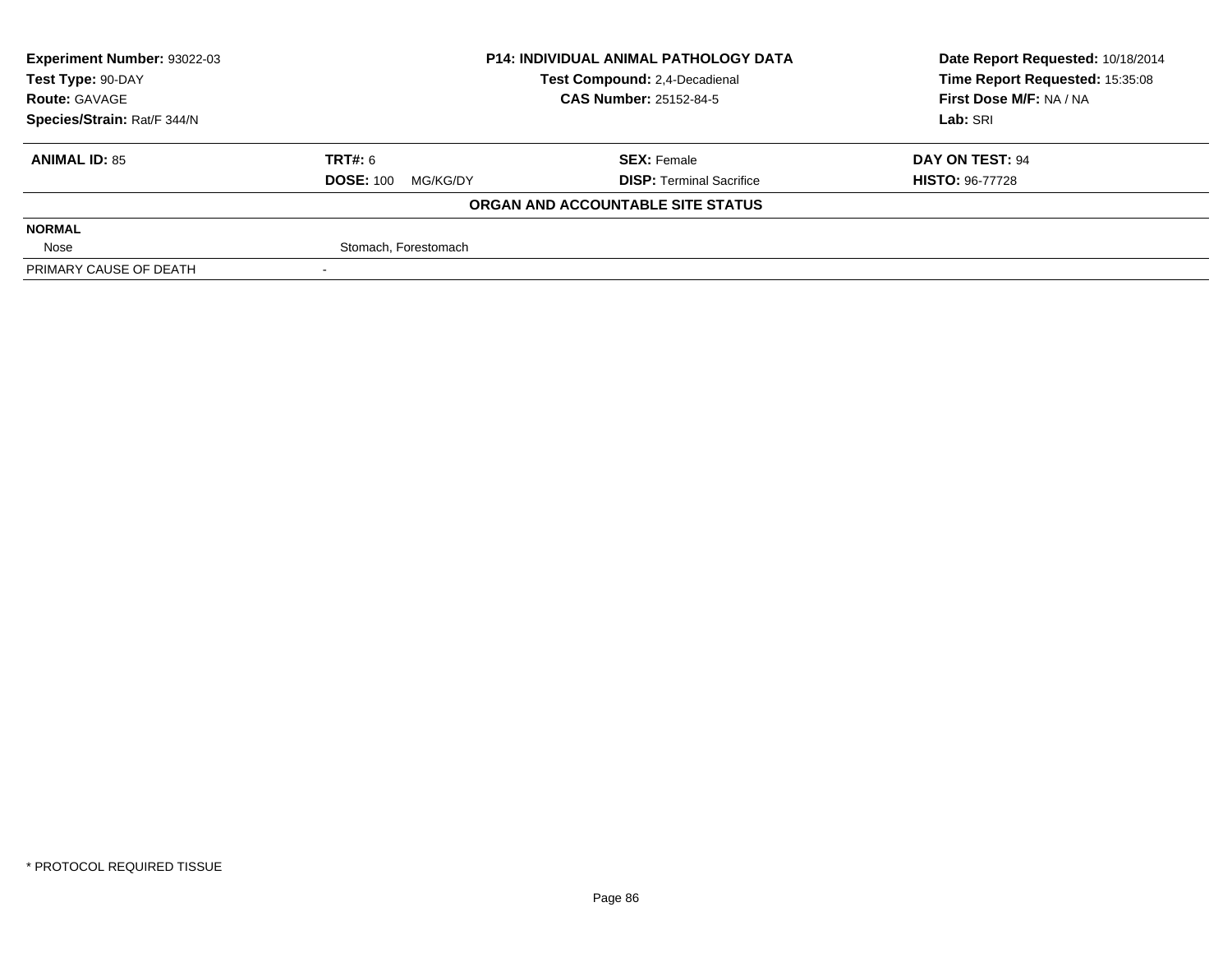| Experiment Number: 93022-03<br>Test Type: 90-DAY | <b>P14: INDIVIDUAL ANIMAL PATHOLOGY DATA</b><br>Test Compound: 2,4-Decadienal |                                   | Date Report Requested: 10/18/2014<br>Time Report Requested: 15:35:08 |
|--------------------------------------------------|-------------------------------------------------------------------------------|-----------------------------------|----------------------------------------------------------------------|
| <b>Route: GAVAGE</b>                             |                                                                               | <b>CAS Number: 25152-84-5</b>     | First Dose M/F: NA / NA                                              |
| Species/Strain: Rat/F 344/N                      |                                                                               |                                   | Lab: SRI                                                             |
| <b>ANIMAL ID: 86</b>                             | <b>TRT#: 6</b>                                                                | <b>SEX: Female</b>                | <b>DAY ON TEST: 94</b>                                               |
|                                                  | <b>DOSE: 100</b><br>MG/KG/DY                                                  | <b>DISP: Terminal Sacrifice</b>   | <b>HISTO: 96-77729</b>                                               |
|                                                  |                                                                               | ORGAN AND ACCOUNTABLE SITE STATUS |                                                                      |
| <b>NORMAL</b>                                    |                                                                               |                                   |                                                                      |
| Nose                                             |                                                                               |                                   |                                                                      |
| <b>MISSING</b>                                   |                                                                               |                                   |                                                                      |
| Stomach, Forestomach                             |                                                                               |                                   |                                                                      |
| PRIMARY CAUSE OF DEATH                           |                                                                               |                                   |                                                                      |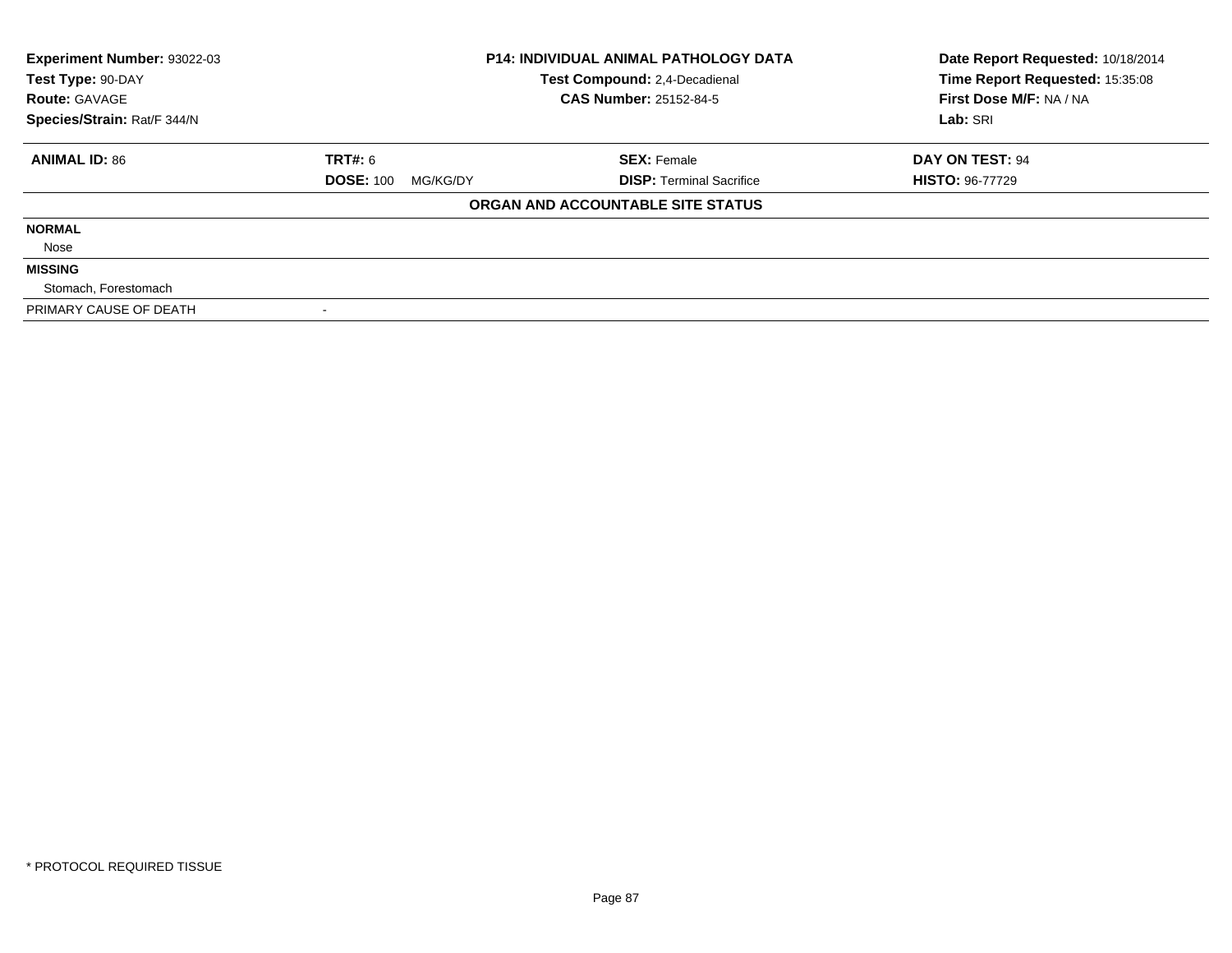| <b>Experiment Number: 93022-03</b> | <b>P14: INDIVIDUAL ANIMAL PATHOLOGY DATA</b><br>Test Compound: 2,4-Decadienal<br><b>CAS Number: 25152-84-5</b> |                                   | Date Report Requested: 10/18/2014 |  |
|------------------------------------|----------------------------------------------------------------------------------------------------------------|-----------------------------------|-----------------------------------|--|
| Test Type: 90-DAY                  |                                                                                                                |                                   | Time Report Requested: 15:35:08   |  |
| <b>Route: GAVAGE</b>               |                                                                                                                |                                   | First Dose M/F: NA / NA           |  |
| Species/Strain: Rat/F 344/N        |                                                                                                                |                                   | Lab: SRI                          |  |
| <b>ANIMAL ID: 87</b>               | TRT#: 6                                                                                                        | <b>SEX: Female</b>                | DAY ON TEST: 94                   |  |
|                                    | <b>DOSE: 100</b><br>MG/KG/DY                                                                                   | <b>DISP:</b> Terminal Sacrifice   | <b>HISTO: 96-77730</b>            |  |
|                                    |                                                                                                                | ORGAN AND ACCOUNTABLE SITE STATUS |                                   |  |
| <b>NORMAL</b>                      |                                                                                                                |                                   |                                   |  |
| Nose                               | Stomach, Forestomach                                                                                           |                                   |                                   |  |
| PRIMARY CAUSE OF DEATH             |                                                                                                                |                                   |                                   |  |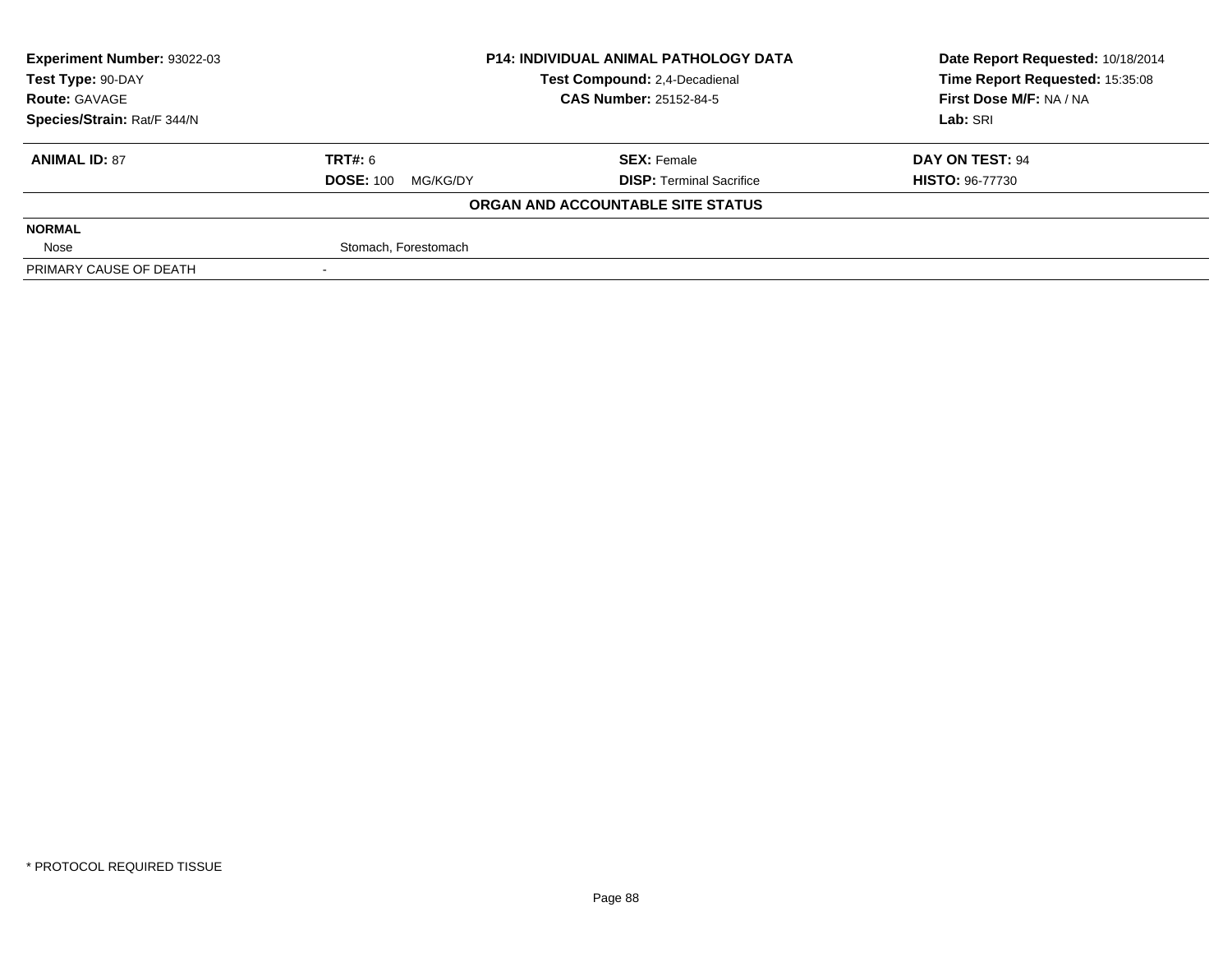| Experiment Number: 93022-03 | <b>P14: INDIVIDUAL ANIMAL PATHOLOGY DATA</b><br>Test Compound: 2,4-Decadienal<br><b>CAS Number: 25152-84-5</b> |                                   | Date Report Requested: 10/18/2014 |  |
|-----------------------------|----------------------------------------------------------------------------------------------------------------|-----------------------------------|-----------------------------------|--|
| Test Type: 90-DAY           |                                                                                                                |                                   | Time Report Requested: 15:35:08   |  |
| <b>Route: GAVAGE</b>        |                                                                                                                |                                   | First Dose M/F: NA / NA           |  |
| Species/Strain: Rat/F 344/N |                                                                                                                |                                   | Lab: SRI                          |  |
| <b>ANIMAL ID: 88</b>        | TRT#: 6                                                                                                        | <b>SEX: Female</b>                | DAY ON TEST: 94                   |  |
|                             | <b>DOSE: 100</b><br>MG/KG/DY                                                                                   | <b>DISP: Terminal Sacrifice</b>   | <b>HISTO: 96-77731</b>            |  |
|                             |                                                                                                                | ORGAN AND ACCOUNTABLE SITE STATUS |                                   |  |
| <b>NORMAL</b>               |                                                                                                                |                                   |                                   |  |
| Nose                        | Stomach, Forestomach                                                                                           |                                   |                                   |  |
| PRIMARY CAUSE OF DEATH      |                                                                                                                |                                   |                                   |  |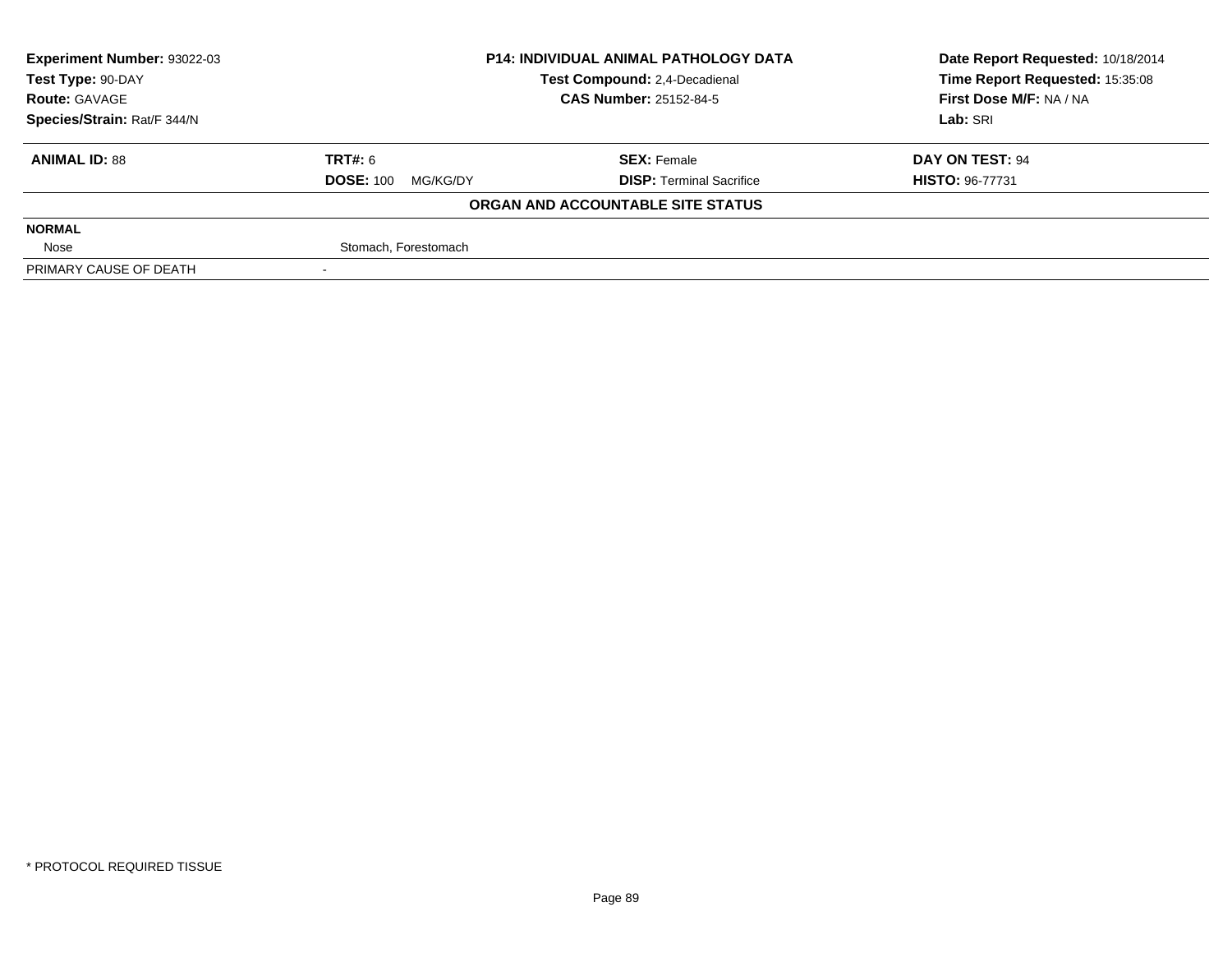| <b>Experiment Number: 93022-03</b> | <b>P14: INDIVIDUAL ANIMAL PATHOLOGY DATA</b><br>Test Compound: 2,4-Decadienal<br><b>CAS Number: 25152-84-5</b> |                                   | Date Report Requested: 10/18/2014 |  |
|------------------------------------|----------------------------------------------------------------------------------------------------------------|-----------------------------------|-----------------------------------|--|
| Test Type: 90-DAY                  |                                                                                                                |                                   | Time Report Requested: 15:35:08   |  |
| <b>Route: GAVAGE</b>               |                                                                                                                |                                   | First Dose M/F: NA / NA           |  |
| Species/Strain: Rat/F 344/N        |                                                                                                                |                                   | Lab: SRI                          |  |
| <b>ANIMAL ID: 89</b>               | TRT#: 6                                                                                                        | <b>SEX: Female</b>                | DAY ON TEST: 94                   |  |
|                                    | <b>DOSE: 100</b><br>MG/KG/DY                                                                                   | <b>DISP:</b> Terminal Sacrifice   | <b>HISTO: 96-77732</b>            |  |
|                                    |                                                                                                                | ORGAN AND ACCOUNTABLE SITE STATUS |                                   |  |
| <b>NORMAL</b>                      |                                                                                                                |                                   |                                   |  |
| Nose                               | Stomach, Forestomach                                                                                           |                                   |                                   |  |
| PRIMARY CAUSE OF DEATH             |                                                                                                                |                                   |                                   |  |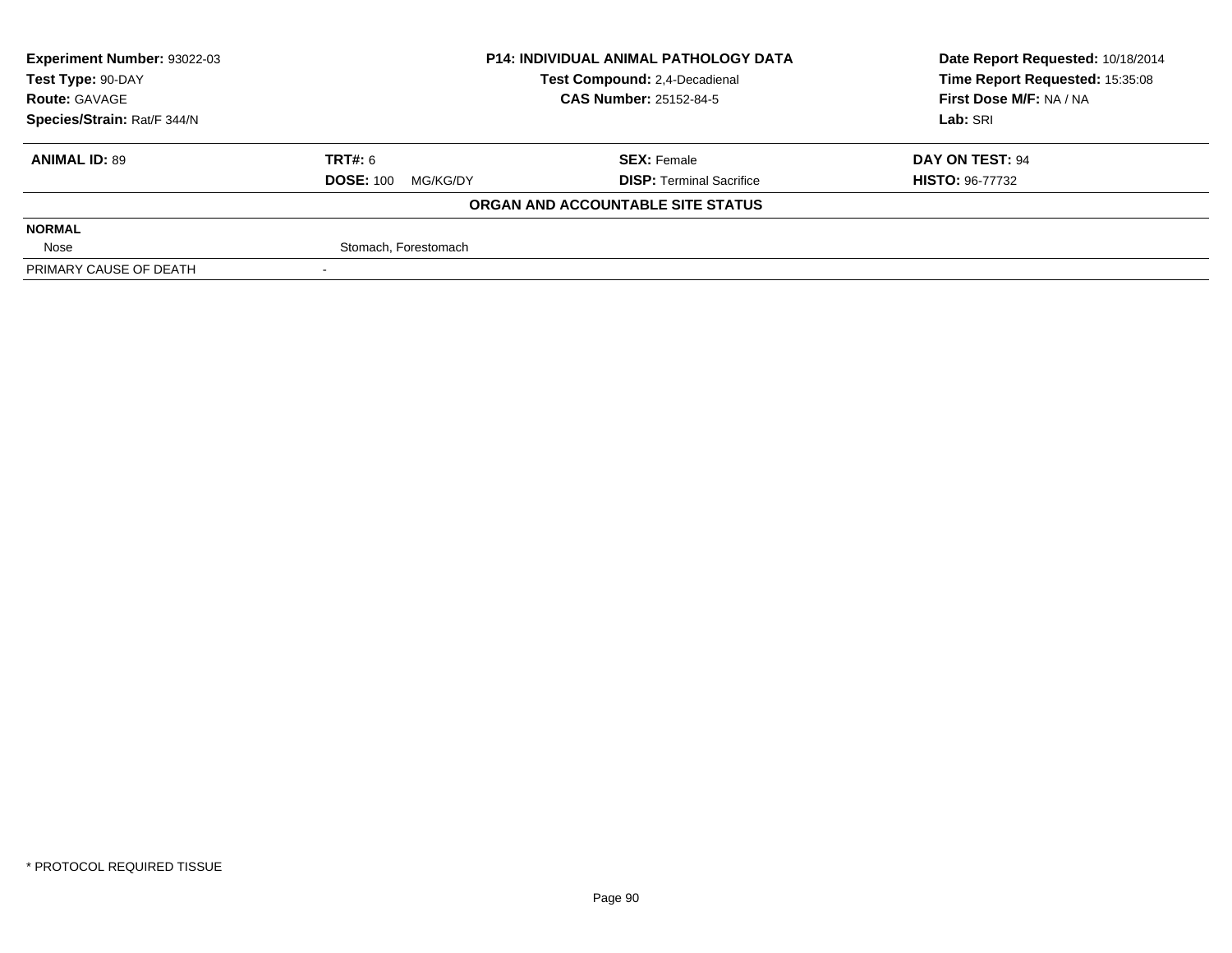| <b>Experiment Number: 93022-03</b> | <b>P14: INDIVIDUAL ANIMAL PATHOLOGY DATA</b><br>Test Compound: 2,4-Decadienal<br><b>CAS Number: 25152-84-5</b> |                                   | Date Report Requested: 10/18/2014 |  |
|------------------------------------|----------------------------------------------------------------------------------------------------------------|-----------------------------------|-----------------------------------|--|
| Test Type: 90-DAY                  |                                                                                                                |                                   | Time Report Requested: 15:35:08   |  |
| <b>Route: GAVAGE</b>               |                                                                                                                |                                   | First Dose M/F: NA / NA           |  |
| Species/Strain: Rat/F 344/N        |                                                                                                                |                                   | Lab: SRI                          |  |
| <b>ANIMAL ID: 90</b>               | TRT#: 6                                                                                                        | <b>SEX: Female</b>                | DAY ON TEST: 94                   |  |
|                                    | <b>DOSE: 100</b><br>MG/KG/DY                                                                                   | <b>DISP:</b> Terminal Sacrifice   | <b>HISTO: 96-77733</b>            |  |
|                                    |                                                                                                                | ORGAN AND ACCOUNTABLE SITE STATUS |                                   |  |
| <b>NORMAL</b>                      |                                                                                                                |                                   |                                   |  |
| Nose                               | Stomach, Forestomach                                                                                           |                                   |                                   |  |
| PRIMARY CAUSE OF DEATH             |                                                                                                                |                                   |                                   |  |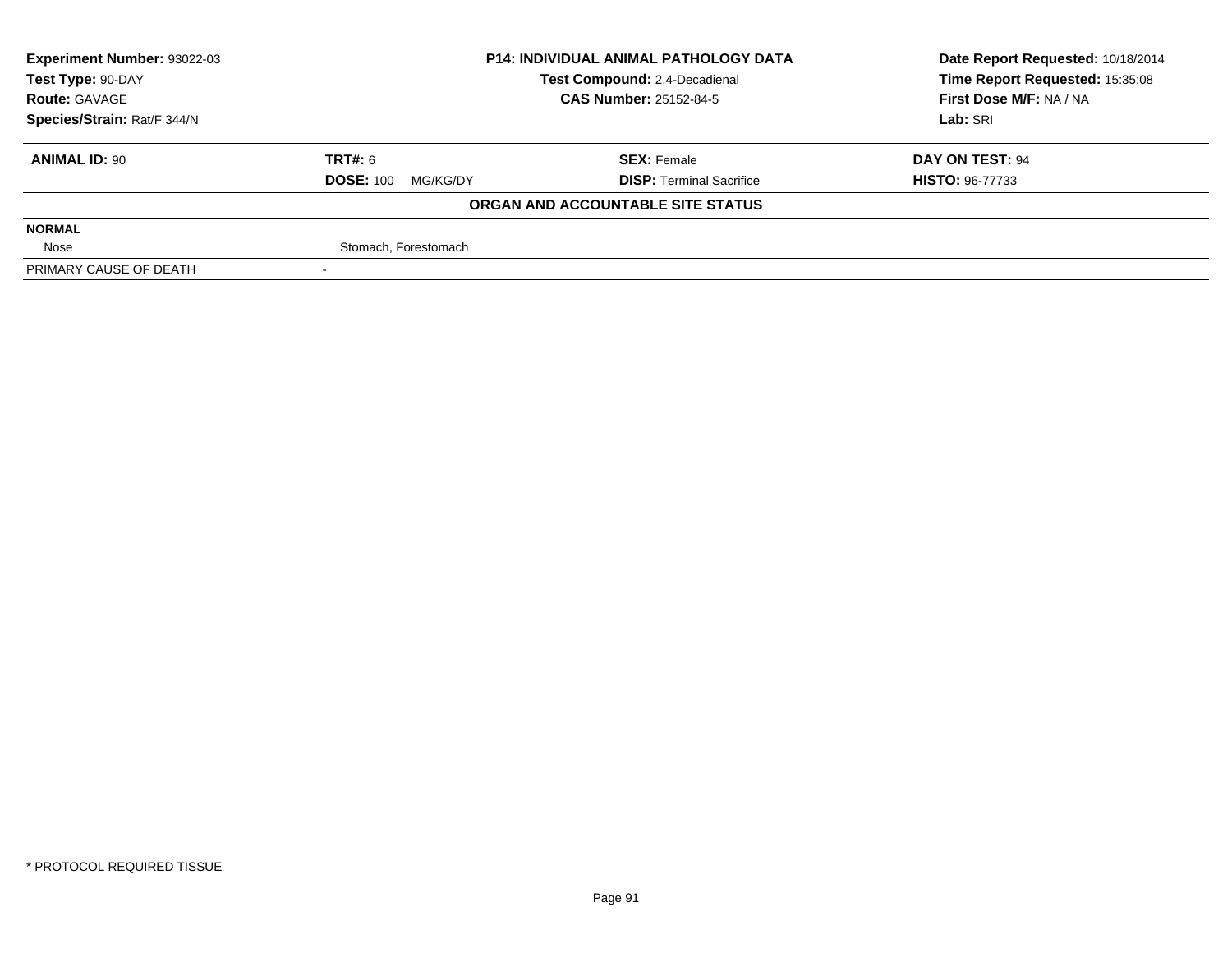| Experiment Number: 93022-03                        | <b>P14: INDIVIDUAL ANIMAL PATHOLOGY DATA</b> |                                   | Date Report Requested: 10/18/2014 |  |
|----------------------------------------------------|----------------------------------------------|-----------------------------------|-----------------------------------|--|
| Test Type: 90-DAY<br>Test Compound: 2,4-Decadienal |                                              | Time Report Requested: 15:35:08   |                                   |  |
| <b>Route: GAVAGE</b>                               |                                              | <b>CAS Number: 25152-84-5</b>     | First Dose M/F: NA / NA           |  |
| Species/Strain: Rat/F 344/N                        |                                              |                                   | Lab: SRI                          |  |
| <b>ANIMAL ID: 91</b>                               | <b>TRT#: 8</b>                               | <b>SEX: Female</b>                | DAY ON TEST: 94                   |  |
|                                                    | <b>DOSE: 200</b><br>MG/KG/DY                 | <b>DISP:</b> Terminal Sacrifice   | <b>HISTO: 96-77734</b>            |  |
|                                                    |                                              | ORGAN AND ACCOUNTABLE SITE STATUS |                                   |  |
| <b>NORMAL</b>                                      |                                              |                                   |                                   |  |
| Nose                                               | * Stomach, Forestomach                       |                                   |                                   |  |
| <b>OBSERVATIONS</b>                                |                                              |                                   |                                   |  |
| Ovary                                              |                                              | Cyst                              | Moderate                          |  |
| [Cyst TGLS = $2-7$ ]                               |                                              |                                   |                                   |  |
| Uterus                                             |                                              | Hydrometra                        | Moderate                          |  |
| [Hydrometra TGLS = $1-7$ ]                         |                                              |                                   |                                   |  |
| PRIMARY CAUSE OF DEATH                             |                                              |                                   |                                   |  |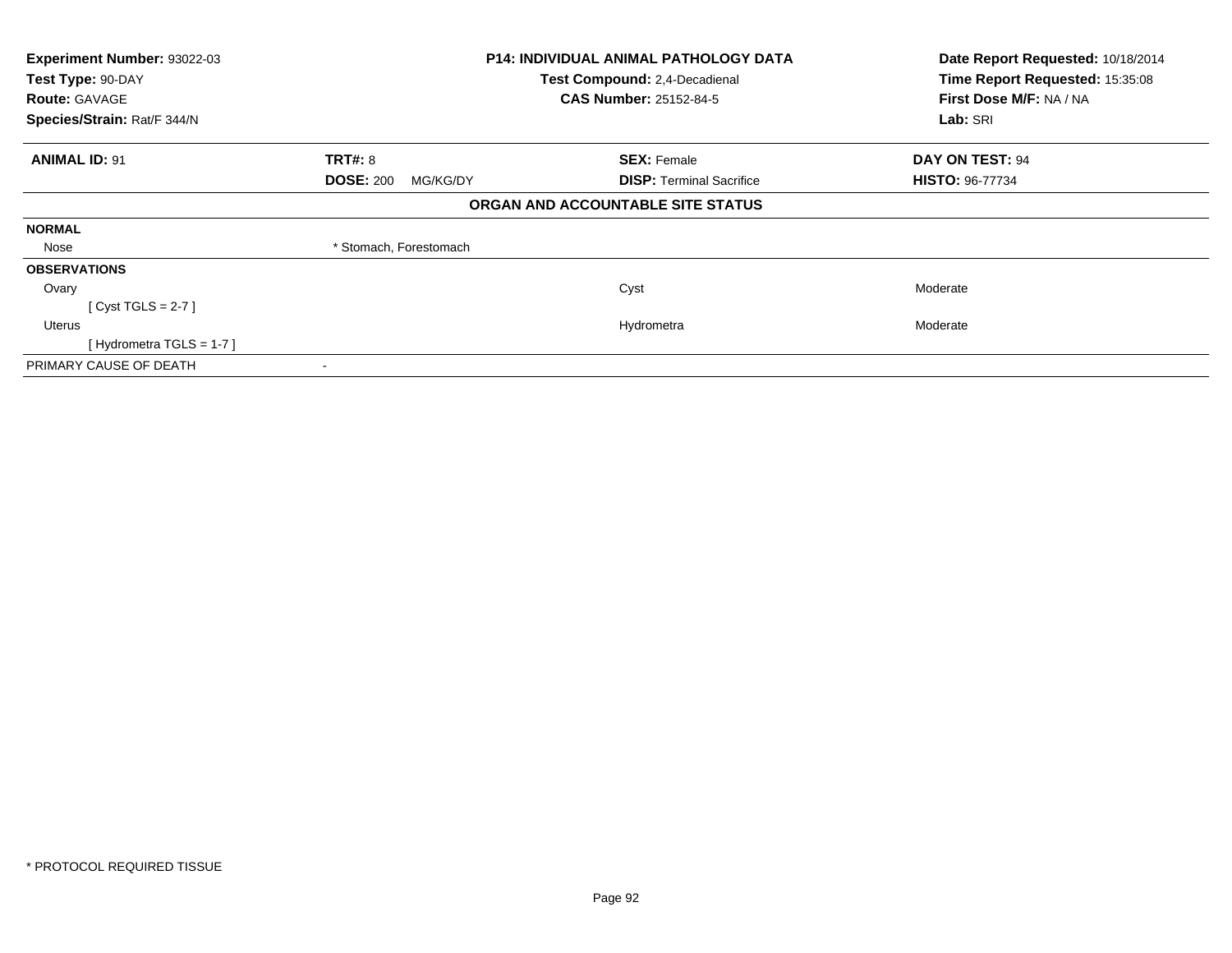| <b>Experiment Number: 93022-03</b> |                              | <b>P14: INDIVIDUAL ANIMAL PATHOLOGY DATA</b> | Date Report Requested: 10/18/2014 |
|------------------------------------|------------------------------|----------------------------------------------|-----------------------------------|
| Test Type: 90-DAY                  |                              | Test Compound: 2,4-Decadienal                |                                   |
| <b>Route: GAVAGE</b>               |                              | <b>CAS Number: 25152-84-5</b>                | First Dose M/F: NA / NA           |
| Species/Strain: Rat/F 344/N        |                              |                                              | Lab: SRI                          |
| <b>ANIMAL ID: 92</b>               | <b>TRT#: 8</b>               | <b>SEX: Female</b>                           | DAY ON TEST: 94                   |
|                                    | <b>DOSE: 200</b><br>MG/KG/DY | <b>DISP:</b> Terminal Sacrifice              | <b>HISTO: 96-77735</b>            |
|                                    |                              | ORGAN AND ACCOUNTABLE SITE STATUS            |                                   |
| <b>NORMAL</b>                      |                              |                                              |                                   |
| * Stomach, Forestomach             |                              |                                              |                                   |
| <b>OBSERVATIONS</b>                |                              |                                              |                                   |
| Nose                               | Olfactory Epi                | Necrosis                                     | Minimal                           |
| PRIMARY CAUSE OF DEATH             |                              |                                              |                                   |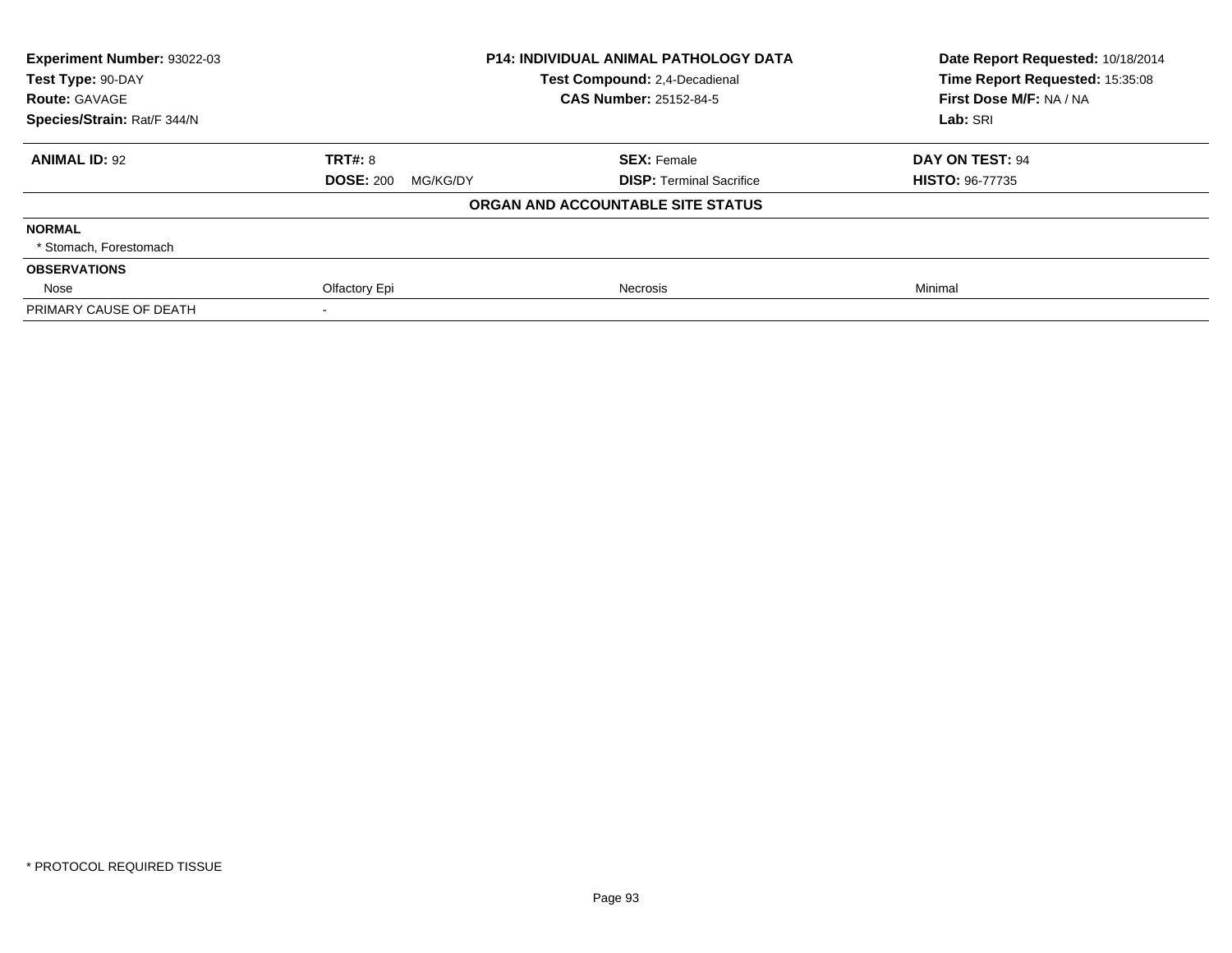| Experiment Number: 93022-03<br>Test Type: 90-DAY | <b>P14: INDIVIDUAL ANIMAL PATHOLOGY DATA</b><br>Test Compound: 2,4-Decadienal |                                   | Date Report Requested: 10/18/2014<br>Time Report Requested: 15:35:08 |  |
|--------------------------------------------------|-------------------------------------------------------------------------------|-----------------------------------|----------------------------------------------------------------------|--|
| <b>Route: GAVAGE</b>                             |                                                                               | <b>CAS Number: 25152-84-5</b>     | First Dose M/F: NA / NA                                              |  |
| Species/Strain: Rat/F 344/N                      |                                                                               |                                   | Lab: SRI                                                             |  |
| <b>ANIMAL ID: 93</b>                             | <b>TRT#: 8</b>                                                                | <b>SEX: Female</b>                | DAY ON TEST: 94                                                      |  |
|                                                  | <b>DOSE: 200</b><br>MG/KG/DY                                                  | <b>DISP:</b> Terminal Sacrifice   | <b>HISTO: 96-77736</b>                                               |  |
|                                                  |                                                                               | ORGAN AND ACCOUNTABLE SITE STATUS |                                                                      |  |
| <b>NORMAL</b>                                    |                                                                               |                                   |                                                                      |  |
| Nose                                             | * Stomach, Forestomach                                                        |                                   |                                                                      |  |
| <b>OBSERVATIONS</b>                              |                                                                               |                                   |                                                                      |  |
| Uterus                                           |                                                                               | Hydrometra                        | Moderate                                                             |  |
| [Hydrometra TGLS = $1-7$ ]                       |                                                                               |                                   |                                                                      |  |
| PRIMARY CAUSE OF DEATH                           |                                                                               |                                   |                                                                      |  |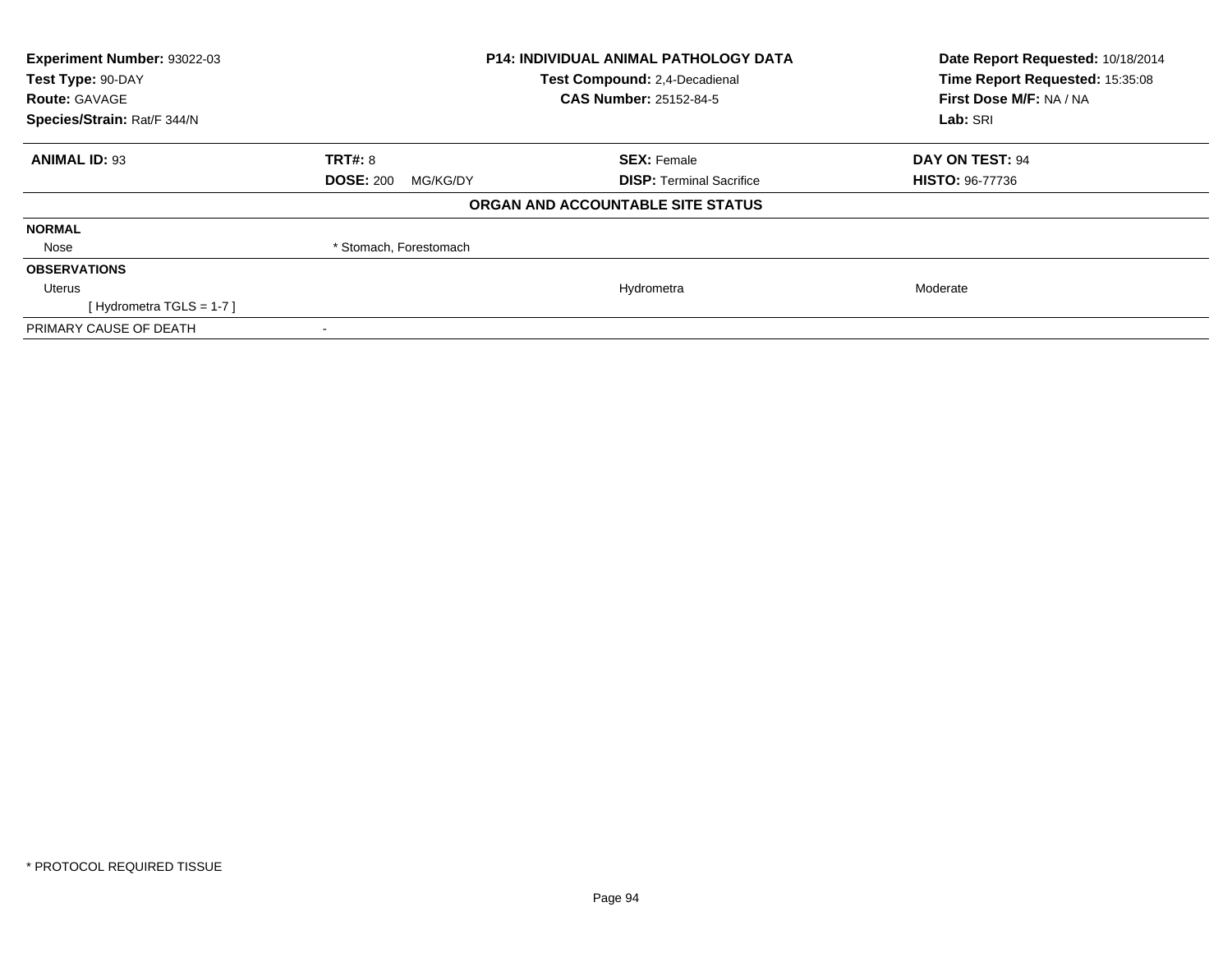| Experiment Number: 93022-03<br>Test Type: 90-DAY | <b>P14: INDIVIDUAL ANIMAL PATHOLOGY DATA</b><br>Test Compound: 2,4-Decadienal |                                   | Date Report Requested: 10/18/2014<br>Time Report Requested: 15:35:08 |  |
|--------------------------------------------------|-------------------------------------------------------------------------------|-----------------------------------|----------------------------------------------------------------------|--|
| <b>Route: GAVAGE</b>                             |                                                                               | <b>CAS Number: 25152-84-5</b>     | First Dose M/F: NA / NA                                              |  |
| Species/Strain: Rat/F 344/N                      |                                                                               |                                   | Lab: SRI                                                             |  |
| <b>ANIMAL ID: 94</b>                             | <b>TRT#: 8</b>                                                                | <b>SEX: Female</b>                | DAY ON TEST: 94                                                      |  |
|                                                  | <b>DOSE: 200</b><br>MG/KG/DY                                                  | <b>DISP:</b> Terminal Sacrifice   | <b>HISTO: 96-77737</b>                                               |  |
|                                                  |                                                                               | ORGAN AND ACCOUNTABLE SITE STATUS |                                                                      |  |
| <b>NORMAL</b>                                    |                                                                               |                                   |                                                                      |  |
| Nose                                             | * Stomach, Forestomach                                                        |                                   |                                                                      |  |
| <b>OBSERVATIONS</b>                              |                                                                               |                                   |                                                                      |  |
| Uterus                                           |                                                                               | Hydrometra                        | Moderate                                                             |  |
| [Hydrometra TGLS = $1-7$ ]                       |                                                                               |                                   |                                                                      |  |
| PRIMARY CAUSE OF DEATH                           |                                                                               |                                   |                                                                      |  |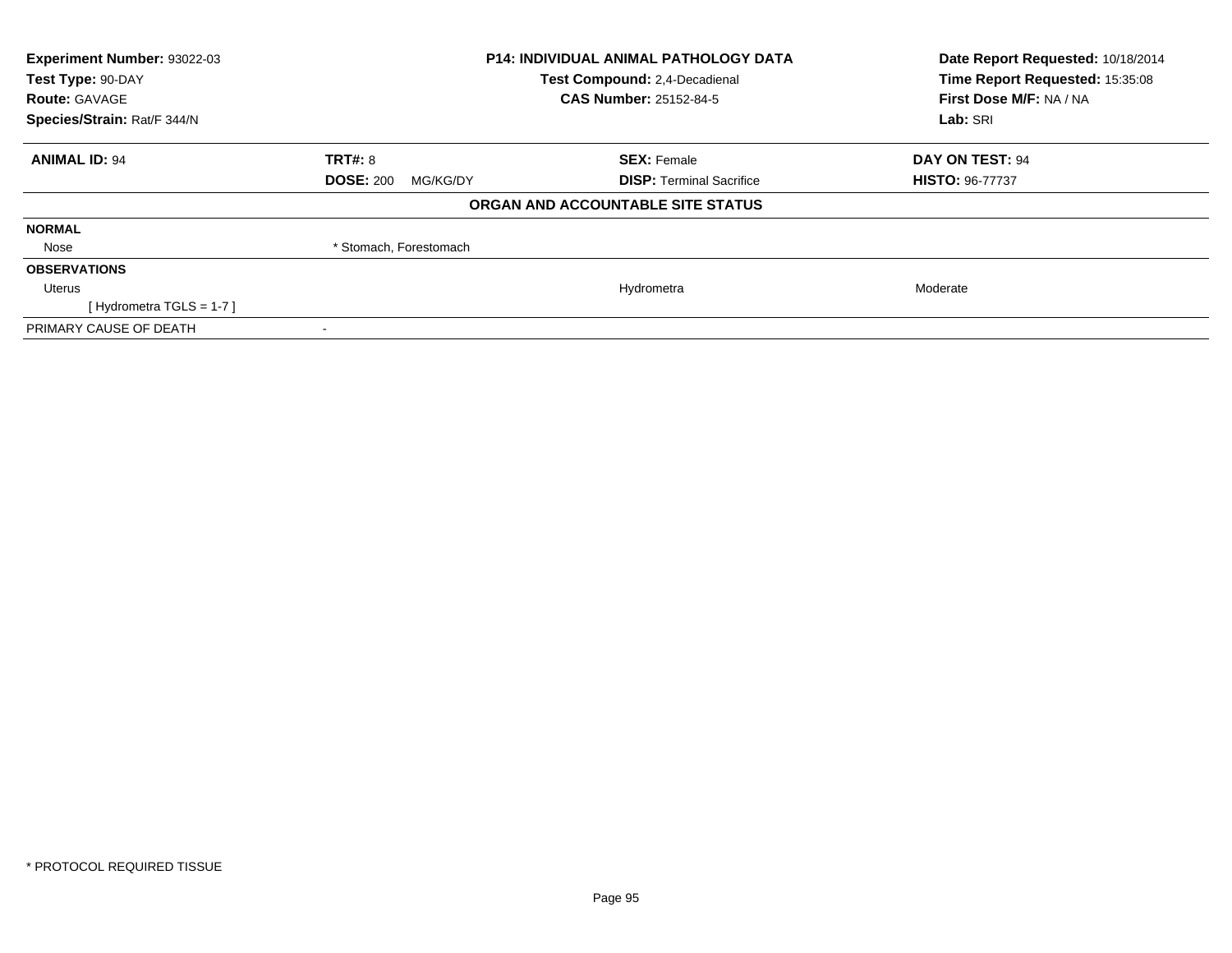| <b>Experiment Number: 93022-03</b> | <b>P14: INDIVIDUAL ANIMAL PATHOLOGY DATA</b><br>Test Compound: 2,4-Decadienal<br><b>CAS Number: 25152-84-5</b> |                                   | Date Report Requested: 10/18/2014 |
|------------------------------------|----------------------------------------------------------------------------------------------------------------|-----------------------------------|-----------------------------------|
| Test Type: 90-DAY                  |                                                                                                                |                                   | Time Report Requested: 15:35:08   |
| <b>Route: GAVAGE</b>               |                                                                                                                |                                   | First Dose M/F: NA / NA           |
| Species/Strain: Rat/F 344/N        |                                                                                                                |                                   | Lab: SRI                          |
| <b>ANIMAL ID: 95</b>               | <b>TRT#: 8</b>                                                                                                 | <b>SEX: Female</b>                | DAY ON TEST: 94                   |
|                                    | <b>DOSE: 200</b><br>MG/KG/DY                                                                                   | <b>DISP: Terminal Sacrifice</b>   | <b>HISTO: 96-77738</b>            |
|                                    |                                                                                                                | ORGAN AND ACCOUNTABLE SITE STATUS |                                   |
| <b>NORMAL</b>                      |                                                                                                                |                                   |                                   |
| Nose                               | * Stomach, Forestomach                                                                                         |                                   |                                   |
| PRIMARY CAUSE OF DEATH             |                                                                                                                |                                   |                                   |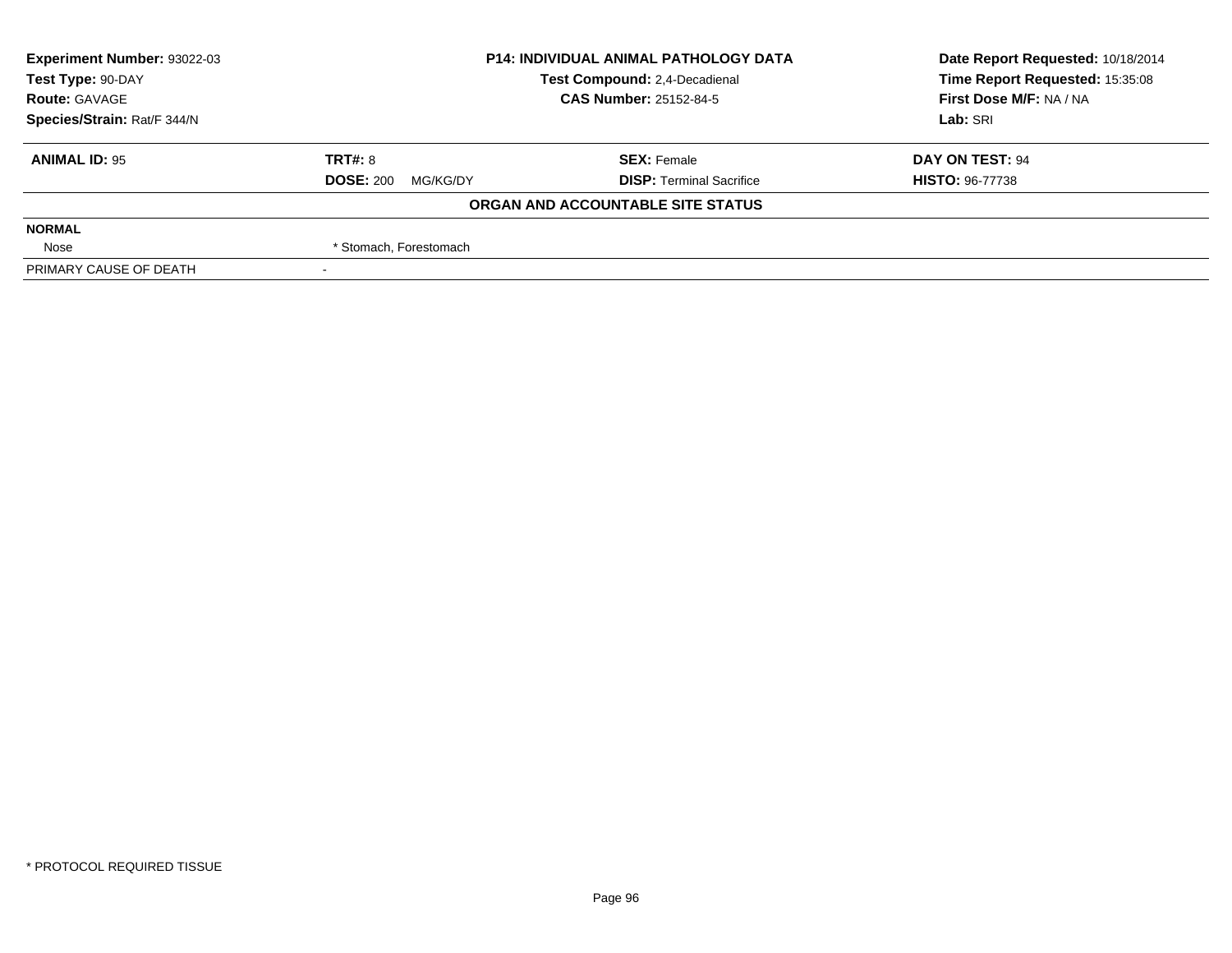| <b>Experiment Number: 93022-03</b> | <b>P14: INDIVIDUAL ANIMAL PATHOLOGY DATA</b><br>Test Compound: 2,4-Decadienal |                                   | Date Report Requested: 10/18/2014 |
|------------------------------------|-------------------------------------------------------------------------------|-----------------------------------|-----------------------------------|
| Test Type: 90-DAY                  |                                                                               |                                   | Time Report Requested: 15:35:08   |
| <b>Route: GAVAGE</b>               |                                                                               | <b>CAS Number: 25152-84-5</b>     | First Dose M/F: NA / NA           |
| Species/Strain: Rat/F 344/N        |                                                                               |                                   | Lab: SRI                          |
| <b>ANIMAL ID: 96</b>               | <b>TRT#: 8</b>                                                                | <b>SEX: Female</b>                | DAY ON TEST: 94                   |
|                                    | <b>DOSE: 200</b><br>MG/KG/DY                                                  | <b>DISP: Terminal Sacrifice</b>   | <b>HISTO: 96-77739</b>            |
|                                    |                                                                               | ORGAN AND ACCOUNTABLE SITE STATUS |                                   |
| <b>NORMAL</b>                      |                                                                               |                                   |                                   |
| Nose                               | * Stomach, Forestomach                                                        |                                   |                                   |
| PRIMARY CAUSE OF DEATH             |                                                                               |                                   |                                   |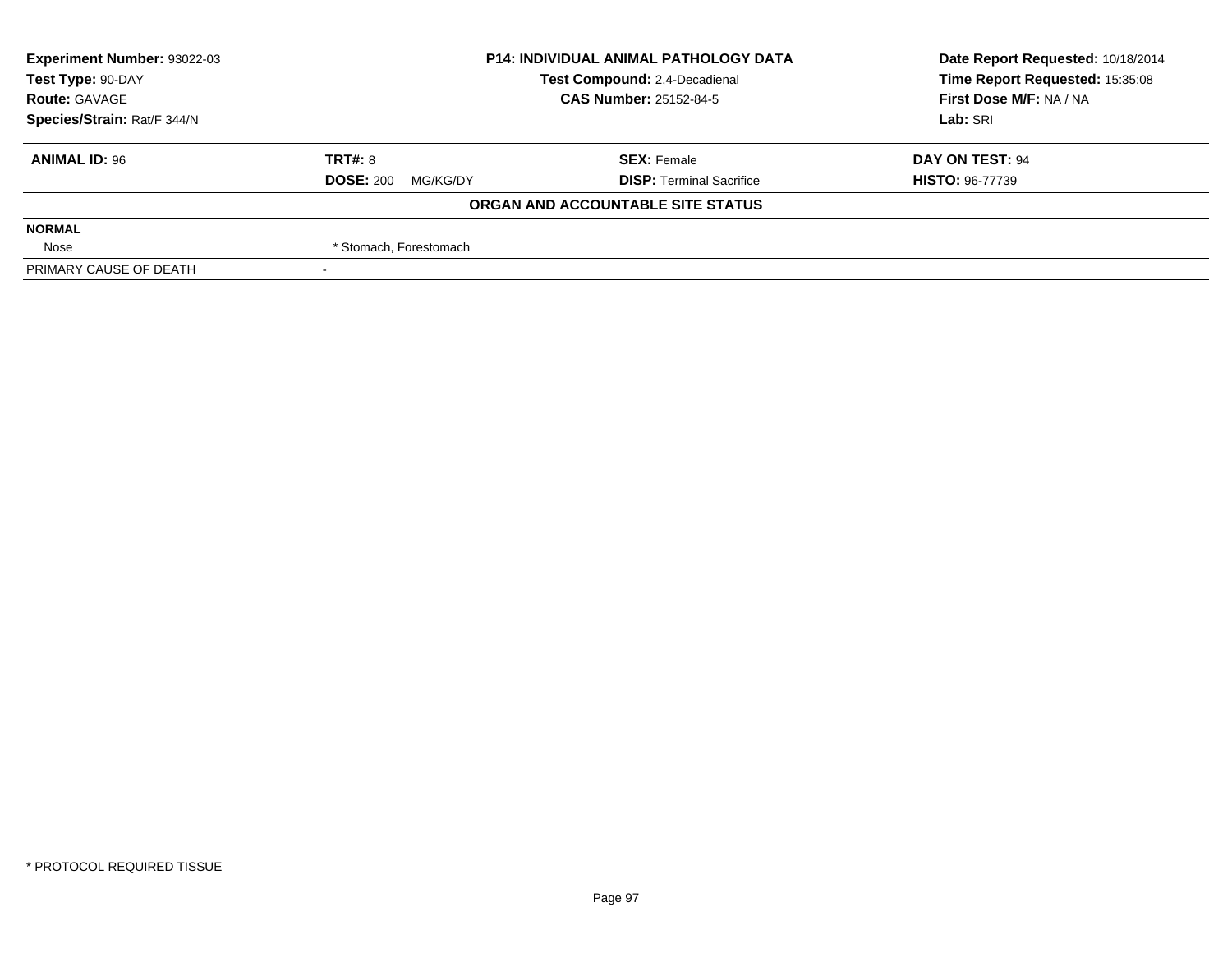| <b>Experiment Number: 93022-03</b> | <b>P14: INDIVIDUAL ANIMAL PATHOLOGY DATA</b><br>Test Compound: 2,4-Decadienal |                                   | Date Report Requested: 10/18/2014 |
|------------------------------------|-------------------------------------------------------------------------------|-----------------------------------|-----------------------------------|
| Test Type: 90-DAY                  |                                                                               |                                   | Time Report Requested: 15:35:08   |
| <b>Route: GAVAGE</b>               |                                                                               | <b>CAS Number: 25152-84-5</b>     | First Dose M/F: NA / NA           |
| Species/Strain: Rat/F 344/N        |                                                                               |                                   | Lab: SRI                          |
| <b>ANIMAL ID: 97</b>               | <b>TRT#: 8</b>                                                                | <b>SEX: Female</b>                | DAY ON TEST: 94                   |
|                                    | <b>DOSE: 200</b><br>MG/KG/DY                                                  | <b>DISP: Terminal Sacrifice</b>   | <b>HISTO: 96-77740</b>            |
|                                    |                                                                               | ORGAN AND ACCOUNTABLE SITE STATUS |                                   |
| <b>NORMAL</b>                      |                                                                               |                                   |                                   |
| Nose                               | * Stomach, Forestomach                                                        |                                   |                                   |
| PRIMARY CAUSE OF DEATH             |                                                                               |                                   |                                   |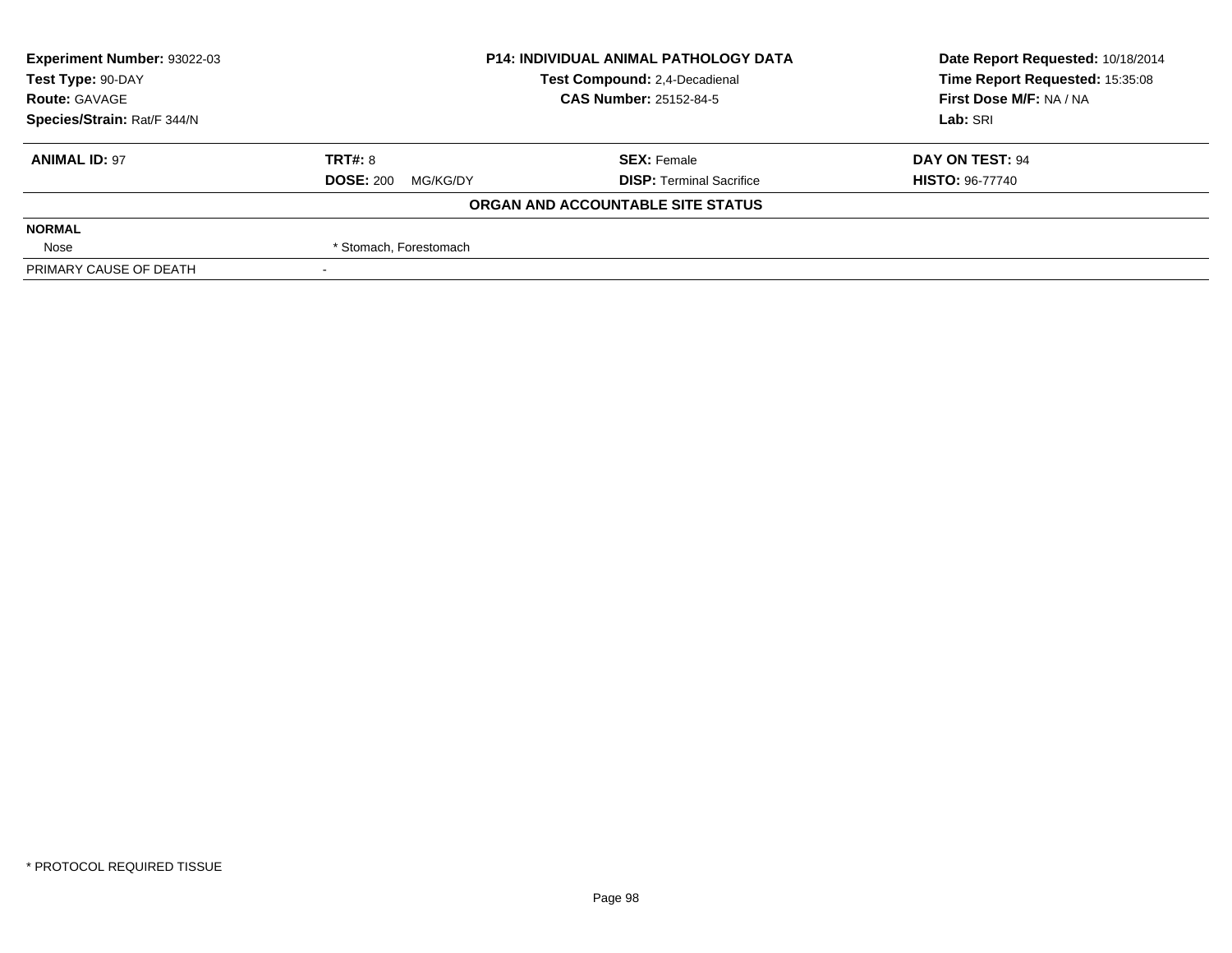| Experiment Number: 93022-03 | <b>P14: INDIVIDUAL ANIMAL PATHOLOGY DATA</b> |                                   | Date Report Requested: 10/18/2014 |
|-----------------------------|----------------------------------------------|-----------------------------------|-----------------------------------|
| Test Type: 90-DAY           |                                              | Test Compound: 2,4-Decadienal     | Time Report Requested: 15:35:08   |
| <b>Route: GAVAGE</b>        |                                              | CAS Number: 25152-84-5            | First Dose M/F: NA / NA           |
| Species/Strain: Rat/F 344/N |                                              |                                   | Lab: SRI                          |
| <b>ANIMAL ID: 98</b>        | TRT#: 8                                      | <b>SEX: Female</b>                | DAY ON TEST: 94                   |
|                             | <b>DOSE: 200</b><br>MG/KG/DY                 | <b>DISP:</b> Terminal Sacrifice   | <b>HISTO: 96-77741</b>            |
|                             |                                              | ORGAN AND ACCOUNTABLE SITE STATUS |                                   |
| <b>NORMAL</b>               |                                              |                                   |                                   |
| Nose                        | * Stomach, Forestomach                       |                                   |                                   |
| <b>OBSERVATIONS</b>         |                                              |                                   |                                   |
| Mesentery                   | Fat                                          | <b>Necrosis</b>                   | Mild                              |
| [ Necrosis TGLS = $2-21$ ]  |                                              |                                   |                                   |
| PRIMARY CAUSE OF DEATH      |                                              |                                   |                                   |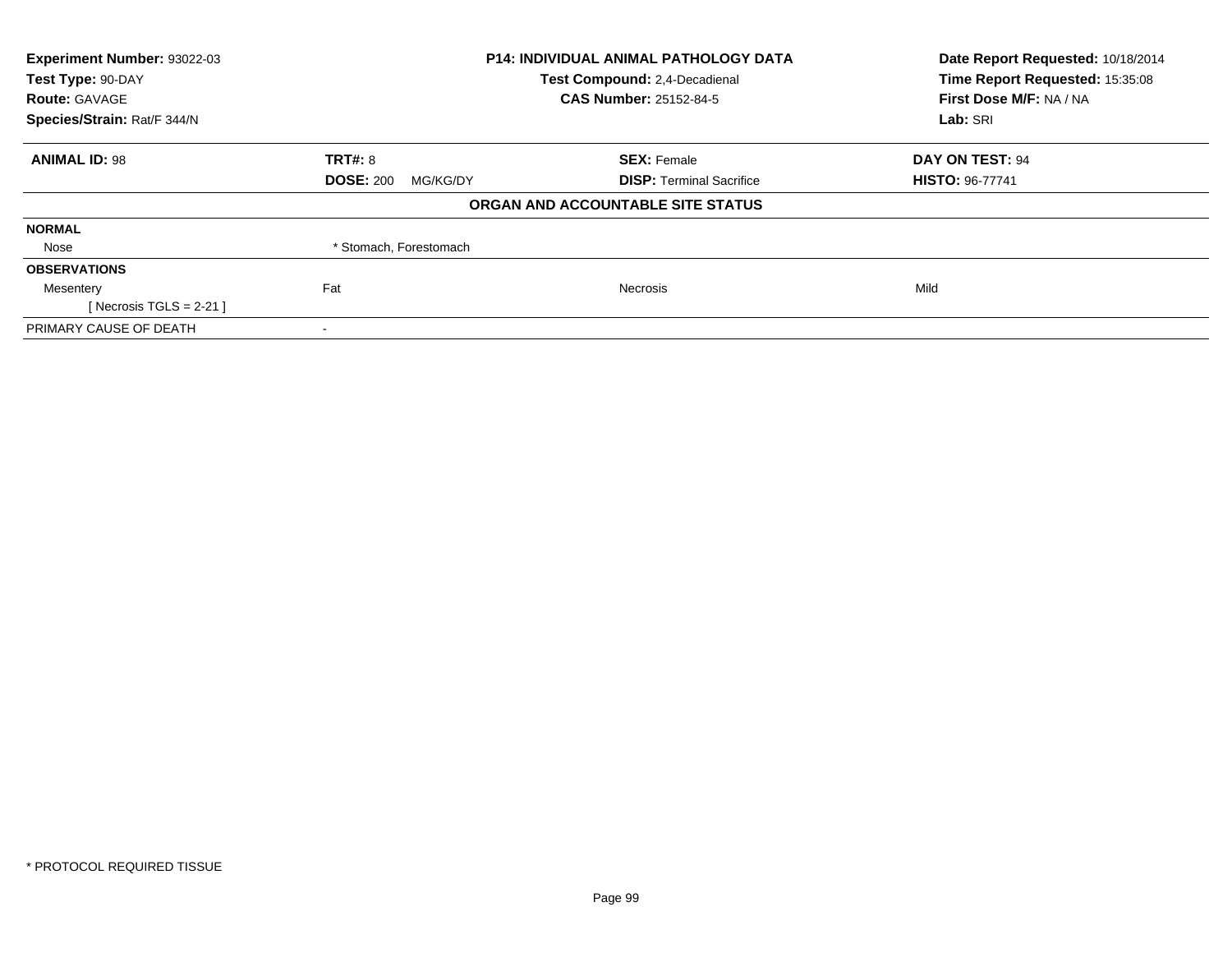| <b>Experiment Number: 93022-03</b> | <b>P14: INDIVIDUAL ANIMAL PATHOLOGY DATA</b><br>Test Compound: 2,4-Decadienal |                                   | Date Report Requested: 10/18/2014 |
|------------------------------------|-------------------------------------------------------------------------------|-----------------------------------|-----------------------------------|
| Test Type: 90-DAY                  |                                                                               |                                   | Time Report Requested: 15:35:08   |
| <b>Route: GAVAGE</b>               |                                                                               | <b>CAS Number: 25152-84-5</b>     | First Dose M/F: NA / NA           |
| Species/Strain: Rat/F 344/N        |                                                                               |                                   | Lab: SRI                          |
| <b>ANIMAL ID: 99</b>               | <b>TRT#: 8</b>                                                                | <b>SEX: Female</b>                | DAY ON TEST: 94                   |
|                                    | <b>DOSE: 200</b><br>MG/KG/DY                                                  | <b>DISP: Terminal Sacrifice</b>   | <b>HISTO: 96-77742</b>            |
|                                    |                                                                               | ORGAN AND ACCOUNTABLE SITE STATUS |                                   |
| <b>NORMAL</b>                      |                                                                               |                                   |                                   |
| Nose                               | * Stomach, Forestomach                                                        |                                   |                                   |
| PRIMARY CAUSE OF DEATH             |                                                                               |                                   |                                   |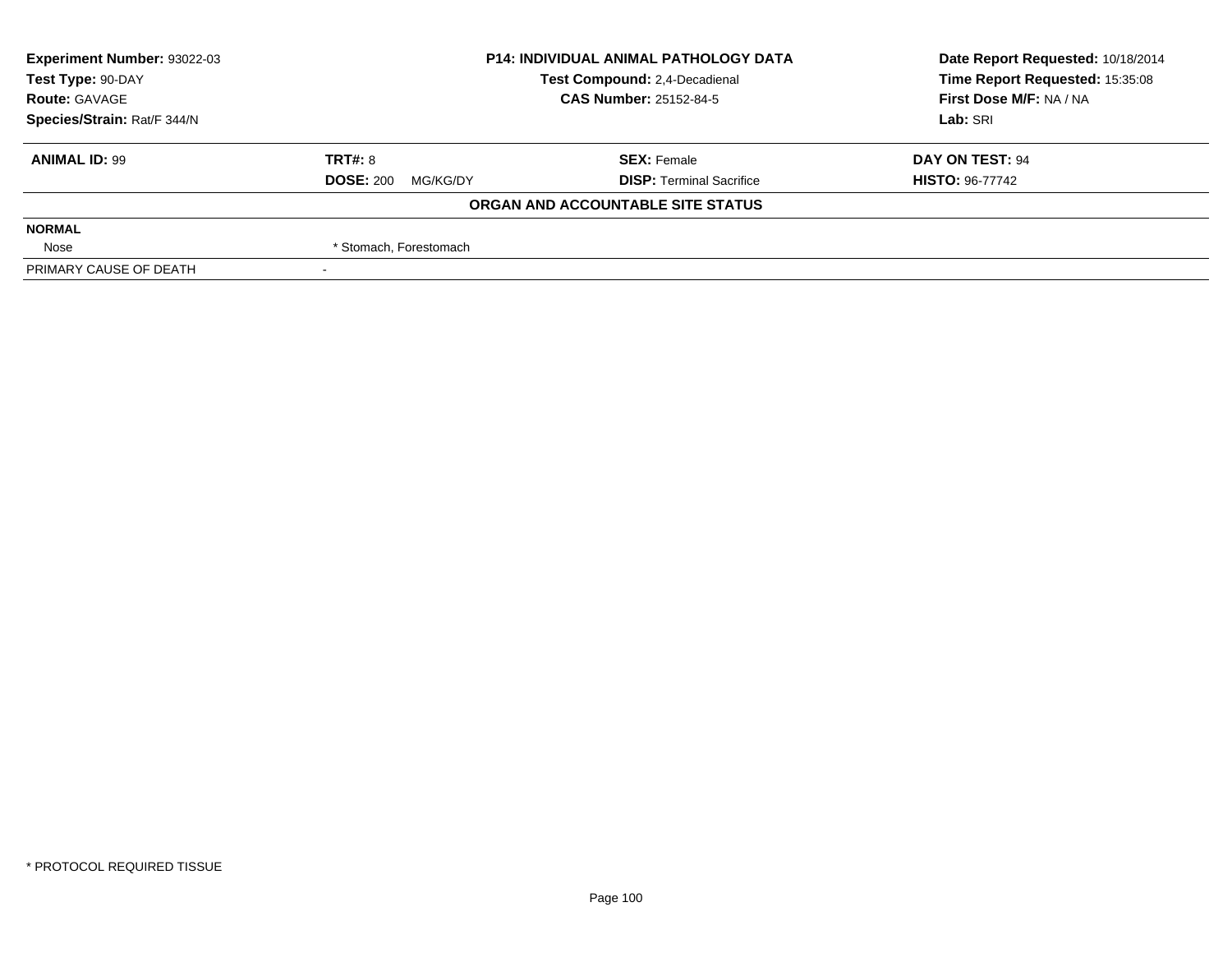| <b>Experiment Number: 93022-03</b> | <b>P14: INDIVIDUAL ANIMAL PATHOLOGY DATA</b><br>Test Compound: 2,4-Decadienal |                                   | Date Report Requested: 10/18/2014 |
|------------------------------------|-------------------------------------------------------------------------------|-----------------------------------|-----------------------------------|
| Test Type: 90-DAY                  |                                                                               |                                   | Time Report Requested: 15:35:08   |
| <b>Route: GAVAGE</b>               |                                                                               | <b>CAS Number: 25152-84-5</b>     | First Dose M/F: NA / NA           |
| Species/Strain: Rat/F 344/N        |                                                                               |                                   | Lab: SRI                          |
| <b>ANIMAL ID: 100</b>              | TRT#: 8                                                                       | <b>SEX: Female</b>                | DAY ON TEST: 94                   |
|                                    | <b>DOSE: 200</b><br>MG/KG/DY                                                  | <b>DISP:</b> Terminal Sacrifice   | <b>HISTO: 96-77743</b>            |
|                                    |                                                                               | ORGAN AND ACCOUNTABLE SITE STATUS |                                   |
| <b>NORMAL</b>                      |                                                                               |                                   |                                   |
| Nose                               | * Stomach, Forestomach                                                        |                                   |                                   |
| PRIMARY CAUSE OF DEATH             |                                                                               |                                   |                                   |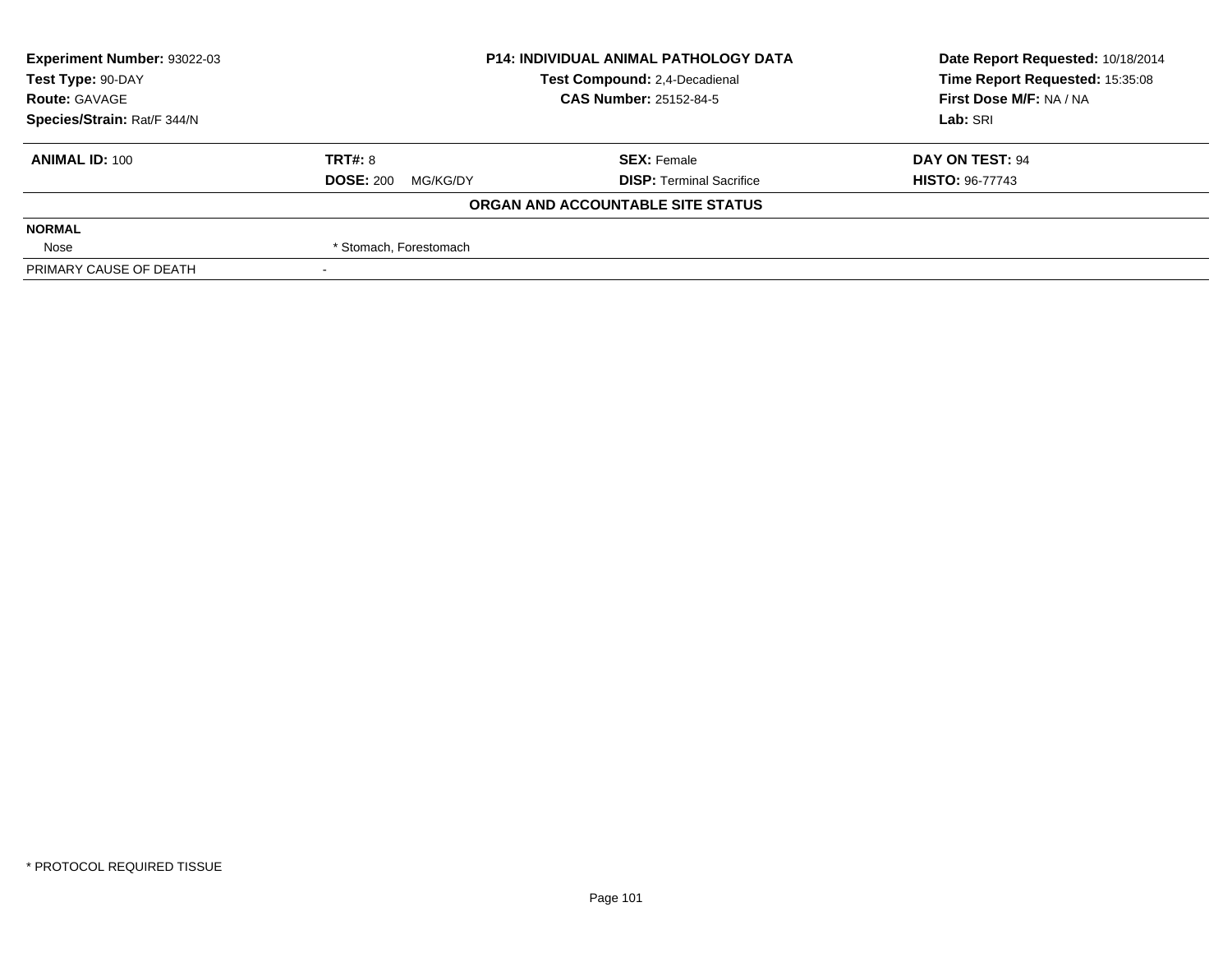| <b>Experiment Number: 93022-03</b> | <b>P14: INDIVIDUAL ANIMAL PATHOLOGY DATA</b><br>Test Compound: 2,4-Decadienal |                                   | Date Report Requested: 10/18/2014 |
|------------------------------------|-------------------------------------------------------------------------------|-----------------------------------|-----------------------------------|
| Test Type: 90-DAY                  |                                                                               |                                   | Time Report Requested: 15:35:08   |
| <b>Route: GAVAGE</b>               |                                                                               | <b>CAS Number: 25152-84-5</b>     | First Dose M/F: NA / NA           |
| Species/Strain: Rat/F 344/N        |                                                                               |                                   | Lab: SRI                          |
| <b>ANIMAL ID: 101</b>              | <b>TRT#: 10</b>                                                               | <b>SEX: Female</b>                | DAY ON TEST: 94                   |
|                                    | <b>DOSE: 400</b><br>MG/KG/DY                                                  | <b>DISP:</b> Terminal Sacrifice   | <b>HISTO: 96-77744</b>            |
|                                    |                                                                               | ORGAN AND ACCOUNTABLE SITE STATUS |                                   |
| <b>NORMAL</b>                      |                                                                               |                                   |                                   |
| Nose                               | * Stomach, Forestomach                                                        |                                   |                                   |
| PRIMARY CAUSE OF DEATH             |                                                                               |                                   |                                   |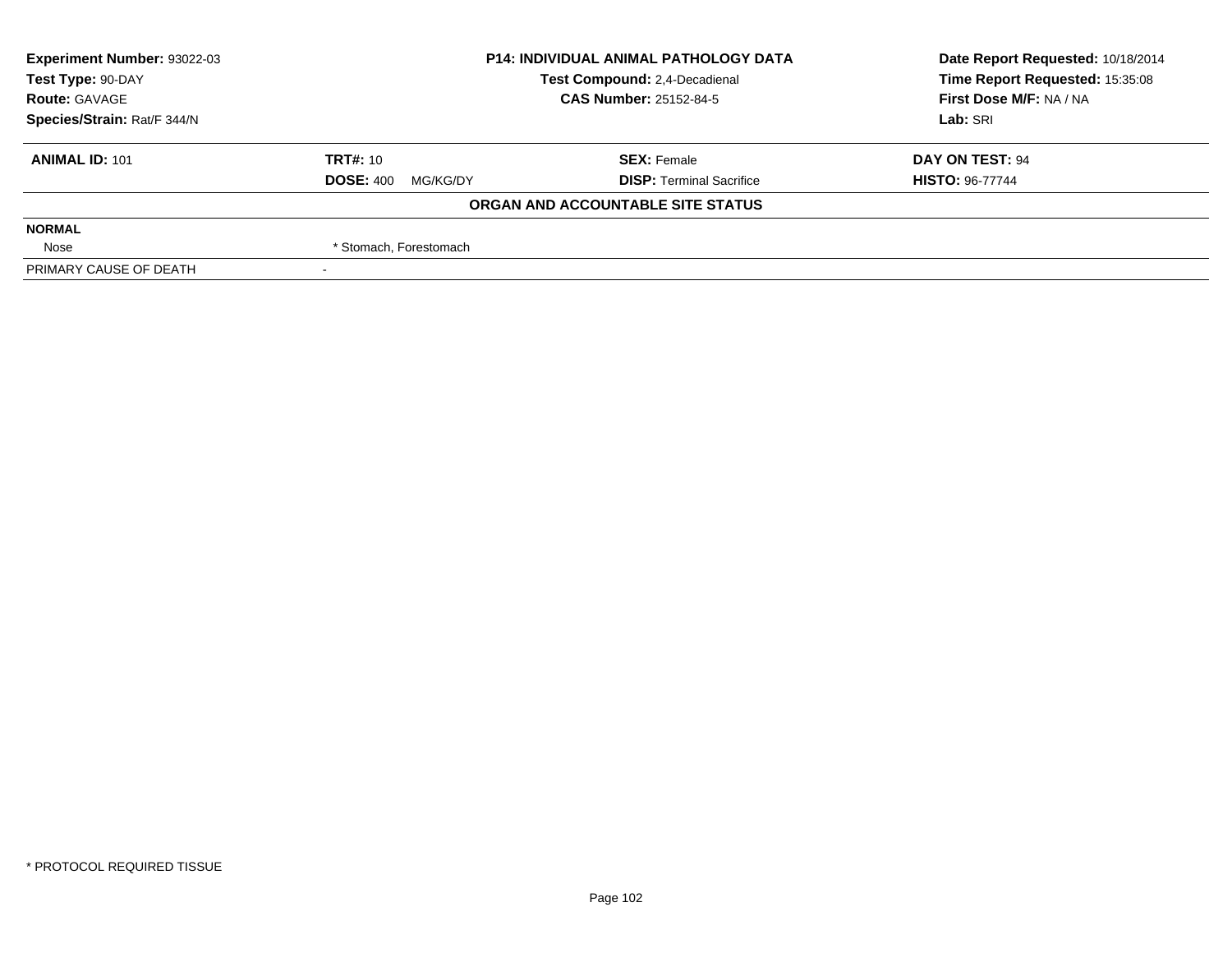| <b>Experiment Number: 93022-03</b> | <b>P14: INDIVIDUAL ANIMAL PATHOLOGY DATA</b><br>Test Compound: 2,4-Decadienal |                                   | Date Report Requested: 10/18/2014 |
|------------------------------------|-------------------------------------------------------------------------------|-----------------------------------|-----------------------------------|
| Test Type: 90-DAY                  |                                                                               |                                   | Time Report Requested: 15:35:08   |
| <b>Route: GAVAGE</b>               |                                                                               | <b>CAS Number: 25152-84-5</b>     | First Dose M/F: NA / NA           |
| Species/Strain: Rat/F 344/N        |                                                                               |                                   | Lab: SRI                          |
| <b>ANIMAL ID: 102</b>              | <b>TRT#: 10</b>                                                               | <b>SEX: Female</b>                | DAY ON TEST: 94                   |
|                                    | <b>DOSE: 400</b><br>MG/KG/DY                                                  | <b>DISP:</b> Terminal Sacrifice   | <b>HISTO: 96-77745</b>            |
|                                    |                                                                               | ORGAN AND ACCOUNTABLE SITE STATUS |                                   |
| <b>NORMAL</b>                      |                                                                               |                                   |                                   |
| Nose                               | * Stomach, Forestomach                                                        |                                   |                                   |
| PRIMARY CAUSE OF DEATH             |                                                                               |                                   |                                   |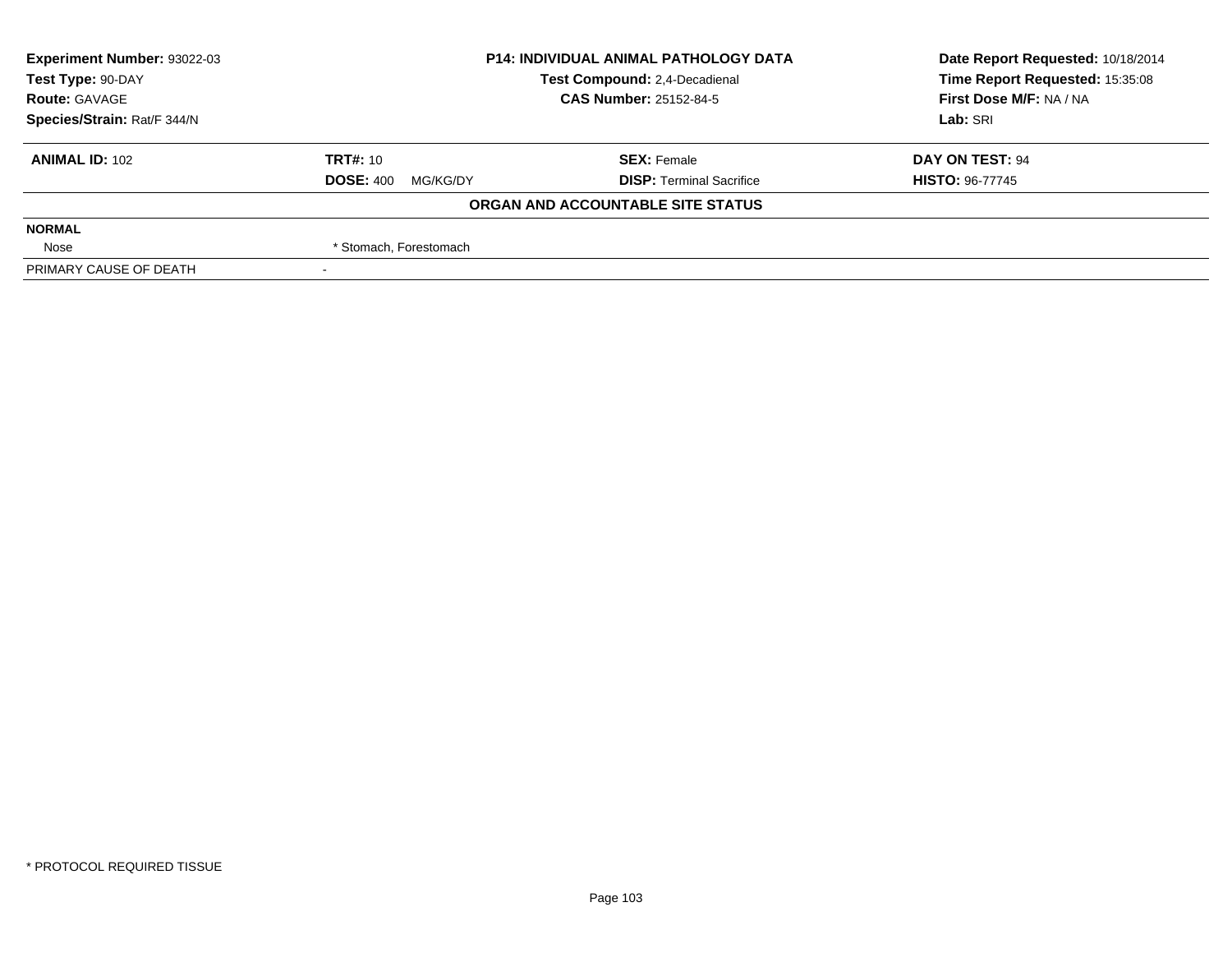| <b>Experiment Number: 93022-03</b> | <b>P14: INDIVIDUAL ANIMAL PATHOLOGY DATA</b><br>Test Compound: 2,4-Decadienal |                                   | Date Report Requested: 10/18/2014 |
|------------------------------------|-------------------------------------------------------------------------------|-----------------------------------|-----------------------------------|
| Test Type: 90-DAY                  |                                                                               |                                   | Time Report Requested: 15:35:08   |
| <b>Route: GAVAGE</b>               |                                                                               | <b>CAS Number: 25152-84-5</b>     | First Dose M/F: NA / NA           |
| Species/Strain: Rat/F 344/N        |                                                                               |                                   | Lab: SRI                          |
| <b>ANIMAL ID: 103</b>              | <b>TRT#: 10</b>                                                               | <b>SEX: Female</b>                | DAY ON TEST: 94                   |
|                                    | <b>DOSE: 400</b><br>MG/KG/DY                                                  | <b>DISP: Terminal Sacrifice</b>   | <b>HISTO: 96-77746</b>            |
|                                    |                                                                               | ORGAN AND ACCOUNTABLE SITE STATUS |                                   |
| <b>NORMAL</b>                      |                                                                               |                                   |                                   |
| Nose                               | * Stomach, Forestomach                                                        |                                   |                                   |
| PRIMARY CAUSE OF DEATH             |                                                                               |                                   |                                   |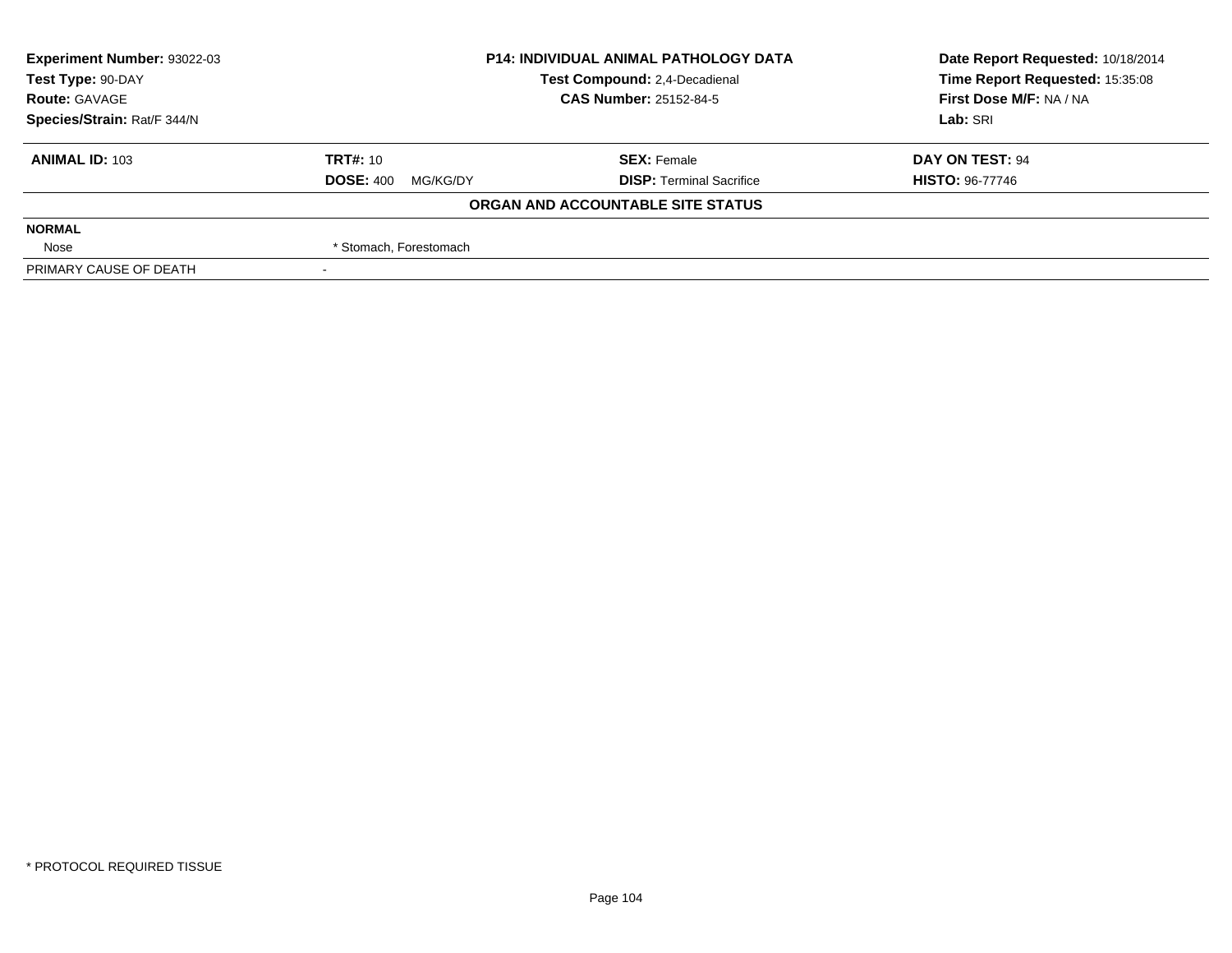| Experiment Number: 93022-03<br>P14: INDIVIDUAL ANIMAL PATHOLOGY DATA |                              | Date Report Requested: 10/18/2014 |                                 |
|----------------------------------------------------------------------|------------------------------|-----------------------------------|---------------------------------|
| Test Type: 90-DAY                                                    |                              | Test Compound: 2,4-Decadienal     | Time Report Requested: 15:35:08 |
| <b>Route: GAVAGE</b>                                                 |                              | <b>CAS Number: 25152-84-5</b>     | First Dose M/F: NA / NA         |
| Species/Strain: Rat/F 344/N                                          |                              |                                   |                                 |
| <b>ANIMAL ID: 104</b>                                                | <b>TRT#: 10</b>              | <b>SEX: Female</b>                | DAY ON TEST: 94                 |
|                                                                      | <b>DOSE: 400</b><br>MG/KG/DY | <b>DISP:</b> Terminal Sacrifice   | <b>HISTO: 96-77747</b>          |
|                                                                      |                              | ORGAN AND ACCOUNTABLE SITE STATUS |                                 |
| <b>NORMAL</b>                                                        |                              |                                   |                                 |
| Nose                                                                 |                              |                                   |                                 |
| <b>OBSERVATIONS</b>                                                  |                              |                                   |                                 |
| * Stomach, Forestomach                                               | Epithelium                   | Degeneration                      | Minimal                         |
|                                                                      | Epithelium                   | Hyperplasia                       | Minimal                         |
| PRIMARY CAUSE OF DEATH                                               |                              |                                   |                                 |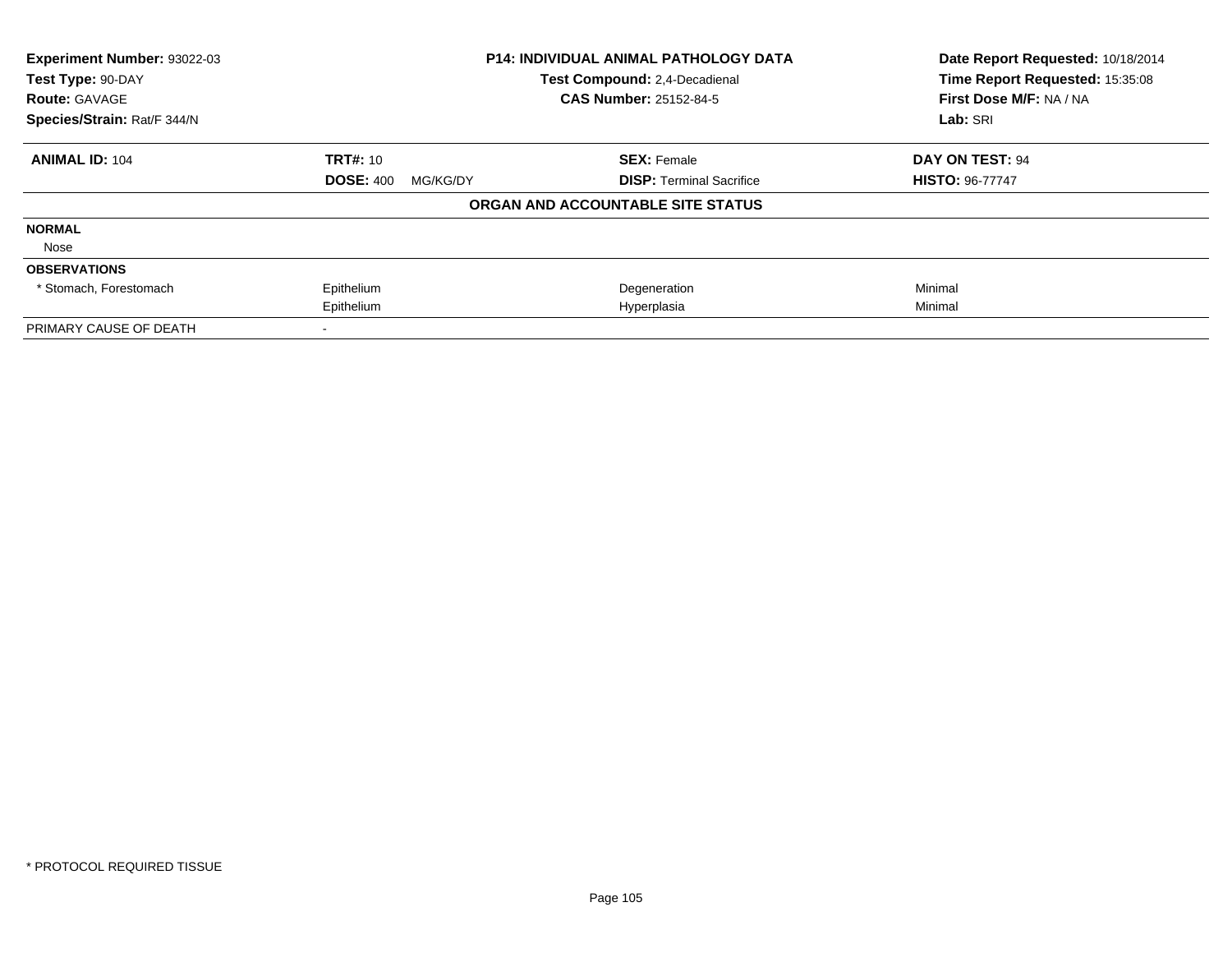| <b>Experiment Number: 93022-03</b><br>Test Type: 90-DAY | <b>P14: INDIVIDUAL ANIMAL PATHOLOGY DATA</b><br>Test Compound: 2,4-Decadienal |                                   | Date Report Requested: 10/18/2014<br>Time Report Requested: 15:35:08 |
|---------------------------------------------------------|-------------------------------------------------------------------------------|-----------------------------------|----------------------------------------------------------------------|
| <b>Route: GAVAGE</b>                                    |                                                                               | <b>CAS Number: 25152-84-5</b>     | First Dose M/F: NA / NA                                              |
| Species/Strain: Rat/F 344/N                             |                                                                               |                                   |                                                                      |
| <b>ANIMAL ID: 105</b>                                   | <b>TRT#: 10</b>                                                               | <b>SEX: Female</b>                | DAY ON TEST: 94                                                      |
|                                                         | <b>DOSE: 400</b><br>MG/KG/DY                                                  | <b>DISP:</b> Terminal Sacrifice   | <b>HISTO: 96-77748</b>                                               |
|                                                         |                                                                               | ORGAN AND ACCOUNTABLE SITE STATUS |                                                                      |
| <b>NORMAL</b>                                           |                                                                               |                                   |                                                                      |
| Nose                                                    |                                                                               |                                   |                                                                      |
| <b>OBSERVATIONS</b>                                     |                                                                               |                                   |                                                                      |
| * Stomach, Forestomach                                  | Epithelium                                                                    | Hyperplasia                       | Minimal                                                              |
| PRIMARY CAUSE OF DEATH                                  |                                                                               |                                   |                                                                      |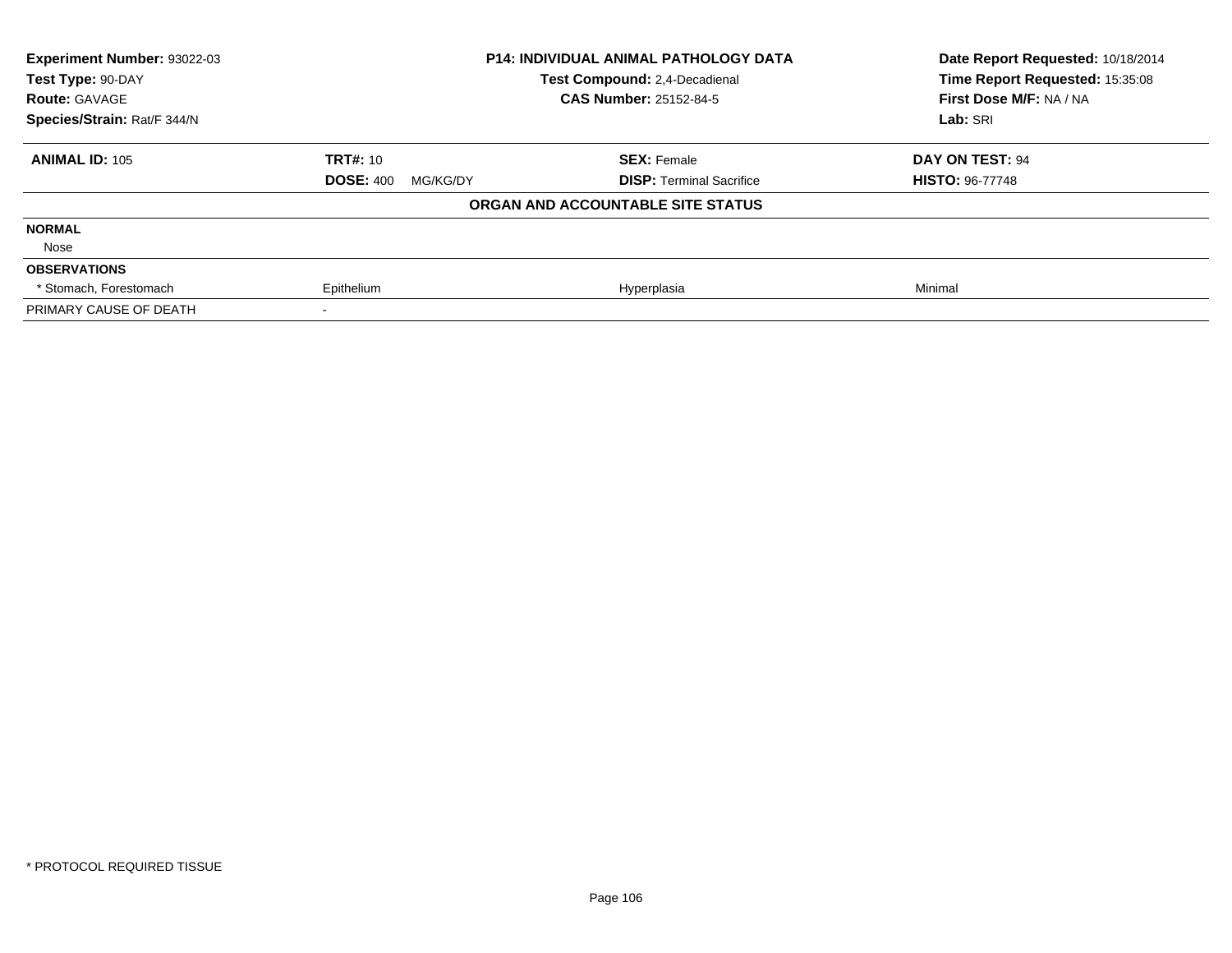| Experiment Number: 93022-03<br>Test Type: 90-DAY<br><b>Route: GAVAGE</b> |                              | <b>P14: INDIVIDUAL ANIMAL PATHOLOGY DATA</b><br><b>Test Compound: 2.4-Decadienal</b><br><b>CAS Number: 25152-84-5</b> | Date Report Requested: 10/18/2014<br>Time Report Requested: 15:35:08<br>First Dose M/F: NA / NA |  |
|--------------------------------------------------------------------------|------------------------------|-----------------------------------------------------------------------------------------------------------------------|-------------------------------------------------------------------------------------------------|--|
| Species/Strain: Rat/F 344/N                                              |                              |                                                                                                                       | Lab: SRI                                                                                        |  |
| <b>ANIMAL ID: 106</b>                                                    | <b>TRT#: 10</b>              | <b>SEX: Female</b>                                                                                                    | DAY ON TEST: 94                                                                                 |  |
|                                                                          | <b>DOSE: 400</b><br>MG/KG/DY | <b>DISP:</b> Terminal Sacrifice                                                                                       | <b>HISTO: 96-77749</b>                                                                          |  |
| <b>OBSERVATIONS</b>                                                      |                              |                                                                                                                       |                                                                                                 |  |
| Nose                                                                     |                              | Exudate                                                                                                               | Minimal                                                                                         |  |
|                                                                          | <b>Respirat Epith</b>        | Metaplasia                                                                                                            | Squamous, Minimal                                                                               |  |
| Note: EXUDATE IS IN THE LUMEN.                                           |                              |                                                                                                                       |                                                                                                 |  |
| * Stomach. Forestomach                                                   |                              | Inflammation                                                                                                          | Chronic Active, Minimal                                                                         |  |
| PRIMARY CAUSE OF DEATH                                                   |                              |                                                                                                                       |                                                                                                 |  |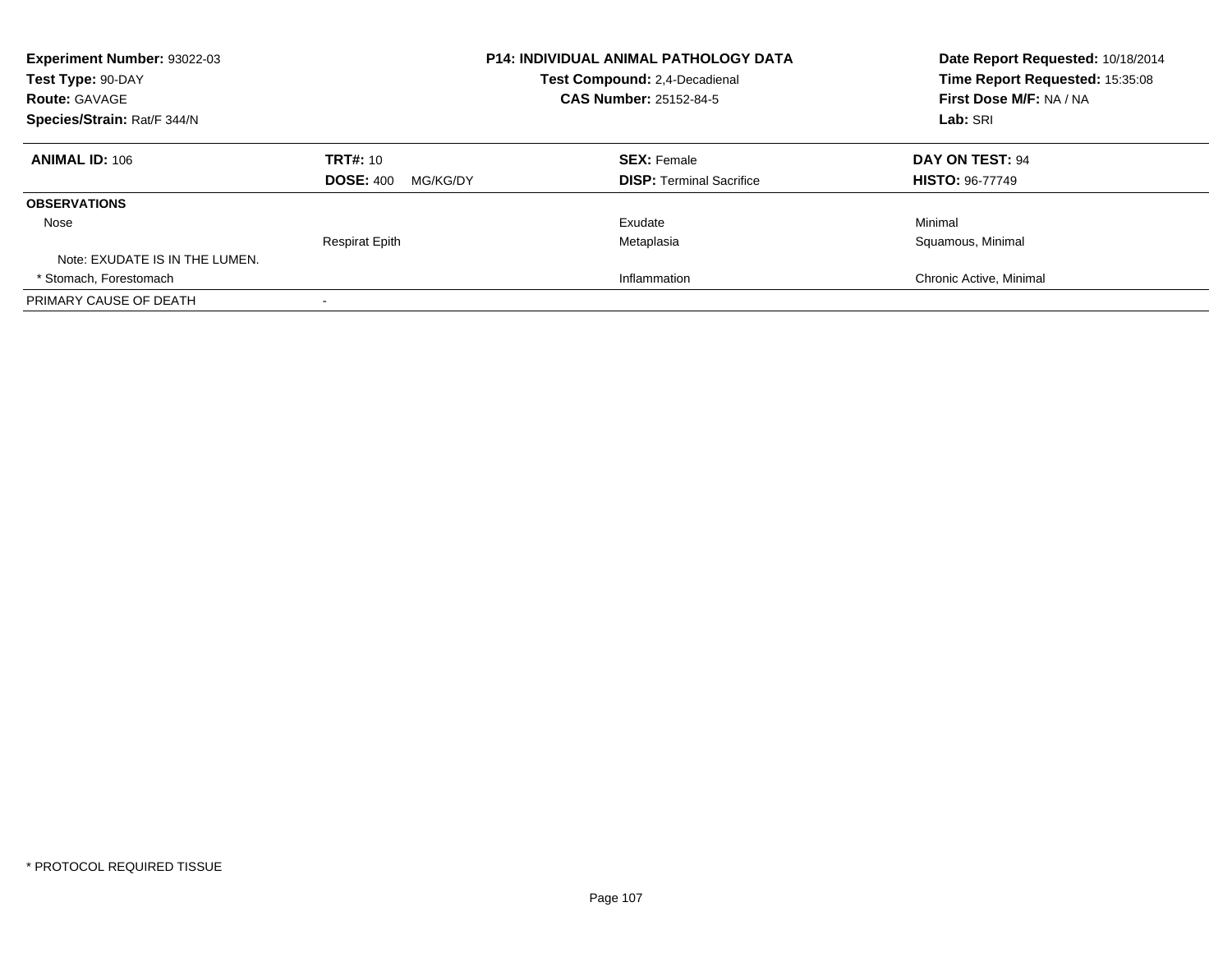| Experiment Number: 93022-03<br><b>P14: INDIVIDUAL ANIMAL PATHOLOGY DATA</b><br>Test Type: 90-DAY<br>Test Compound: 2,4-Decadienal |                              |                                   | Date Report Requested: 10/18/2014 |
|-----------------------------------------------------------------------------------------------------------------------------------|------------------------------|-----------------------------------|-----------------------------------|
|                                                                                                                                   |                              | Time Report Requested: 15:35:08   |                                   |
| <b>Route: GAVAGE</b>                                                                                                              |                              | <b>CAS Number: 25152-84-5</b>     | First Dose M/F: NA / NA           |
| Species/Strain: Rat/F 344/N                                                                                                       |                              |                                   | Lab: SRI                          |
| <b>ANIMAL ID: 107</b>                                                                                                             | <b>TRT#: 10</b>              | <b>SEX: Female</b>                | DAY ON TEST: 94                   |
|                                                                                                                                   | <b>DOSE: 400</b><br>MG/KG/DY | <b>DISP:</b> Terminal Sacrifice   | <b>HISTO: 96-77750</b>            |
|                                                                                                                                   |                              | ORGAN AND ACCOUNTABLE SITE STATUS |                                   |
| <b>NORMAL</b>                                                                                                                     |                              |                                   |                                   |
| Nose                                                                                                                              |                              |                                   |                                   |
| <b>OBSERVATIONS</b>                                                                                                               |                              |                                   |                                   |
| * Stomach, Forestomach                                                                                                            | Epithelium                   | Hyperplasia                       | Minimal                           |
|                                                                                                                                   |                              | Inflammation                      | Chronic Active, Minimal           |
| PRIMARY CAUSE OF DEATH                                                                                                            |                              |                                   |                                   |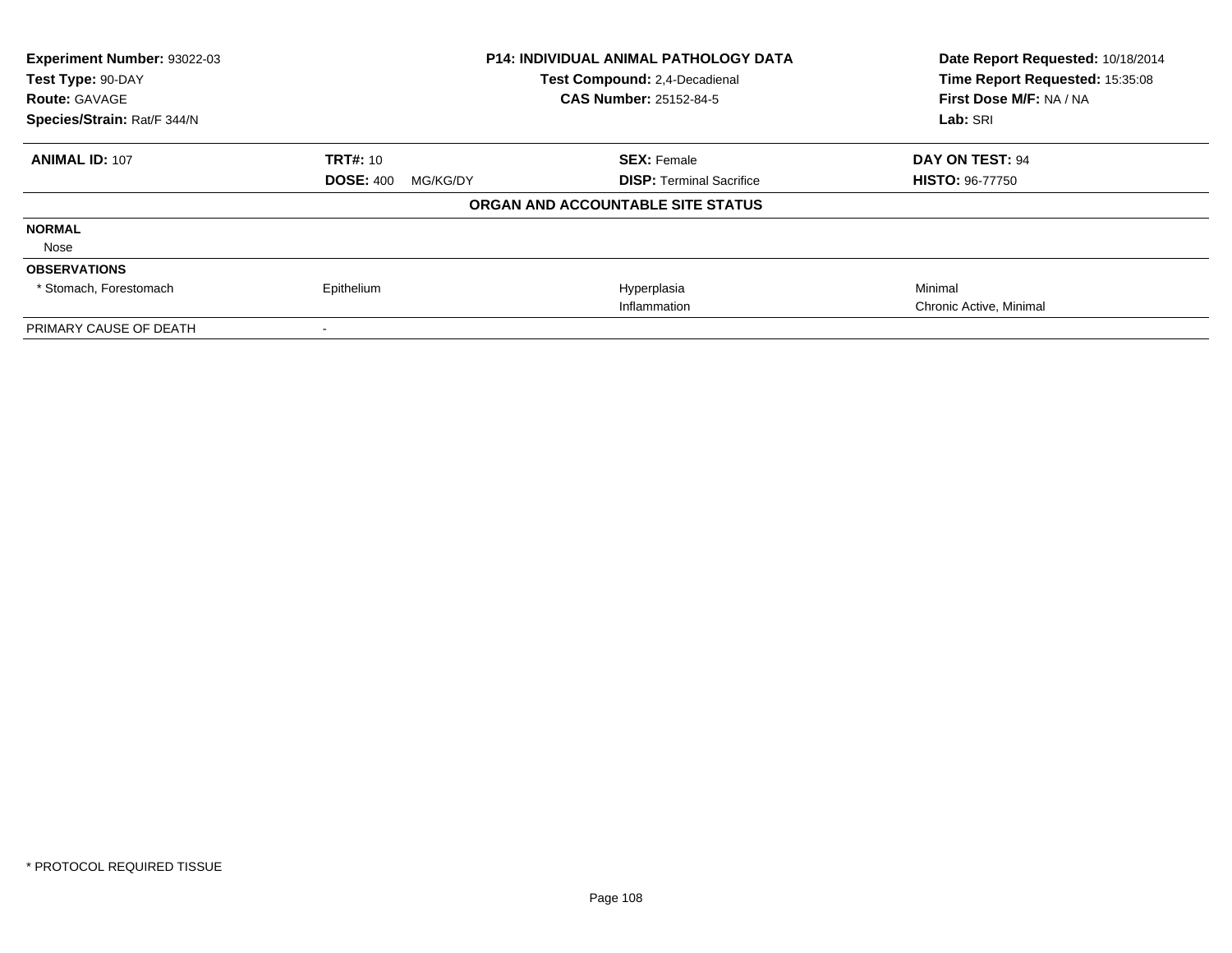| Experiment Number: 93022-03 |                              | <b>P14: INDIVIDUAL ANIMAL PATHOLOGY DATA</b> | Date Report Requested: 10/18/2014<br>Time Report Requested: 15:35:08 |
|-----------------------------|------------------------------|----------------------------------------------|----------------------------------------------------------------------|
| Test Type: 90-DAY           |                              | Test Compound: 2,4-Decadienal                |                                                                      |
| <b>Route: GAVAGE</b>        |                              | <b>CAS Number: 25152-84-5</b>                | First Dose M/F: NA / NA                                              |
| Species/Strain: Rat/F 344/N |                              |                                              | Lab: SRI                                                             |
| <b>ANIMAL ID: 108</b>       | <b>TRT#: 10</b>              | <b>SEX: Female</b>                           | DAY ON TEST: 94                                                      |
|                             | <b>DOSE: 400</b><br>MG/KG/DY | <b>DISP:</b> Terminal Sacrifice              | <b>HISTO: 96-77751</b>                                               |
|                             |                              | ORGAN AND ACCOUNTABLE SITE STATUS            |                                                                      |
| <b>NORMAL</b>               |                              |                                              |                                                                      |
| Nose                        |                              |                                              |                                                                      |
| <b>OBSERVATIONS</b>         |                              |                                              |                                                                      |
| Ovary                       |                              | Cyst                                         | Moderate                                                             |
| $[Cyst TGLS = 2-7]$         |                              |                                              |                                                                      |
| * Stomach, Forestomach      |                              | Edema                                        | Minimal                                                              |
|                             | Epithelium                   | Hyperplasia                                  | Minimal                                                              |
| PRIMARY CAUSE OF DEATH      |                              |                                              |                                                                      |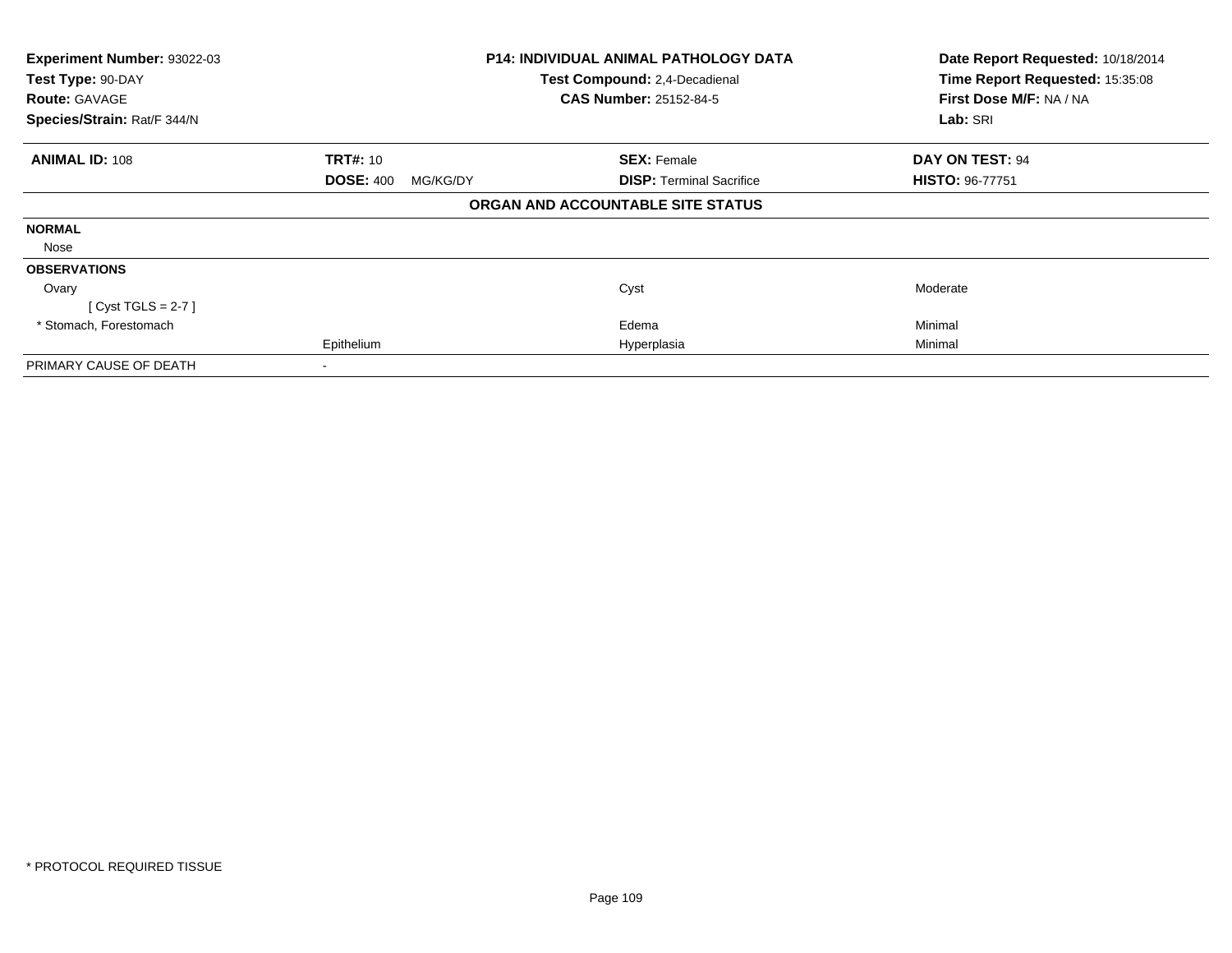| Experiment Number: 93022-03 |                              | P14: INDIVIDUAL ANIMAL PATHOLOGY DATA | Date Report Requested: 10/18/2014 |
|-----------------------------|------------------------------|---------------------------------------|-----------------------------------|
| Test Type: 90-DAY           |                              | Test Compound: 2,4-Decadienal         | Time Report Requested: 15:35:08   |
| <b>Route: GAVAGE</b>        |                              | <b>CAS Number: 25152-84-5</b>         | First Dose M/F: NA / NA           |
| Species/Strain: Rat/F 344/N |                              |                                       | Lab: SRI                          |
| <b>ANIMAL ID: 109</b>       | <b>TRT#: 10</b>              | <b>SEX: Female</b>                    | DAY ON TEST: 94                   |
|                             | <b>DOSE: 400</b><br>MG/KG/DY | <b>DISP:</b> Terminal Sacrifice       | <b>HISTO: 96-77752</b>            |
|                             |                              | ORGAN AND ACCOUNTABLE SITE STATUS     |                                   |
| <b>NORMAL</b>               |                              |                                       |                                   |
| Nose                        |                              |                                       |                                   |
| <b>OBSERVATIONS</b>         |                              |                                       |                                   |
| * Stomach, Forestomach      | Epithelium                   | Degeneration                          | Minimal                           |
|                             | Epithelium                   | Hyperplasia                           | Minimal                           |
| PRIMARY CAUSE OF DEATH      |                              |                                       |                                   |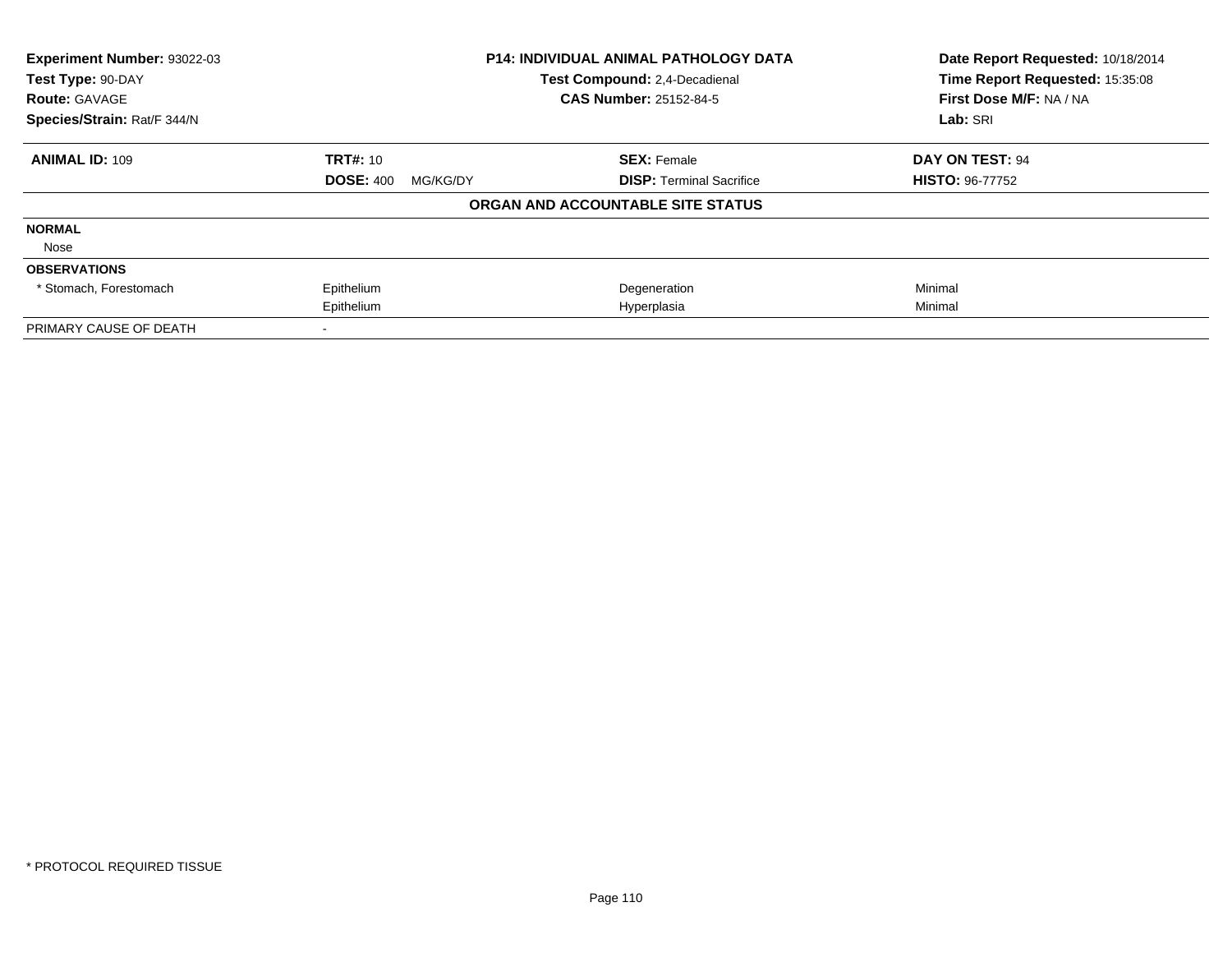| <b>Experiment Number: 93022-03</b><br>Test Type: 90-DAY |                              | <b>P14: INDIVIDUAL ANIMAL PATHOLOGY DATA</b><br>Test Compound: 2.4-Decadienal | Date Report Requested: 10/18/2014<br>Time Report Requested: 15:35:08 |
|---------------------------------------------------------|------------------------------|-------------------------------------------------------------------------------|----------------------------------------------------------------------|
| <b>Route: GAVAGE</b>                                    |                              | <b>CAS Number: 25152-84-5</b>                                                 | First Dose M/F: NA / NA                                              |
| Species/Strain: Rat/F 344/N                             |                              |                                                                               | Lab: SRI                                                             |
| <b>ANIMAL ID: 110</b>                                   | <b>TRT#: 10</b>              | <b>SEX: Female</b>                                                            | DAY ON TEST: 94                                                      |
|                                                         | <b>DOSE: 400</b><br>MG/KG/DY | <b>DISP:</b> Terminal Sacrifice                                               | <b>HISTO: 96-77753</b>                                               |
|                                                         |                              | ORGAN AND ACCOUNTABLE SITE STATUS                                             |                                                                      |
| <b>NORMAL</b>                                           |                              |                                                                               |                                                                      |
| Nose                                                    |                              |                                                                               |                                                                      |
| <b>OBSERVATIONS</b>                                     |                              |                                                                               |                                                                      |
| * Stomach, Forestomach                                  | Epithelium                   | Hyperplasia                                                                   | Minimal                                                              |
| PRIMARY CAUSE OF DEATH                                  |                              |                                                                               |                                                                      |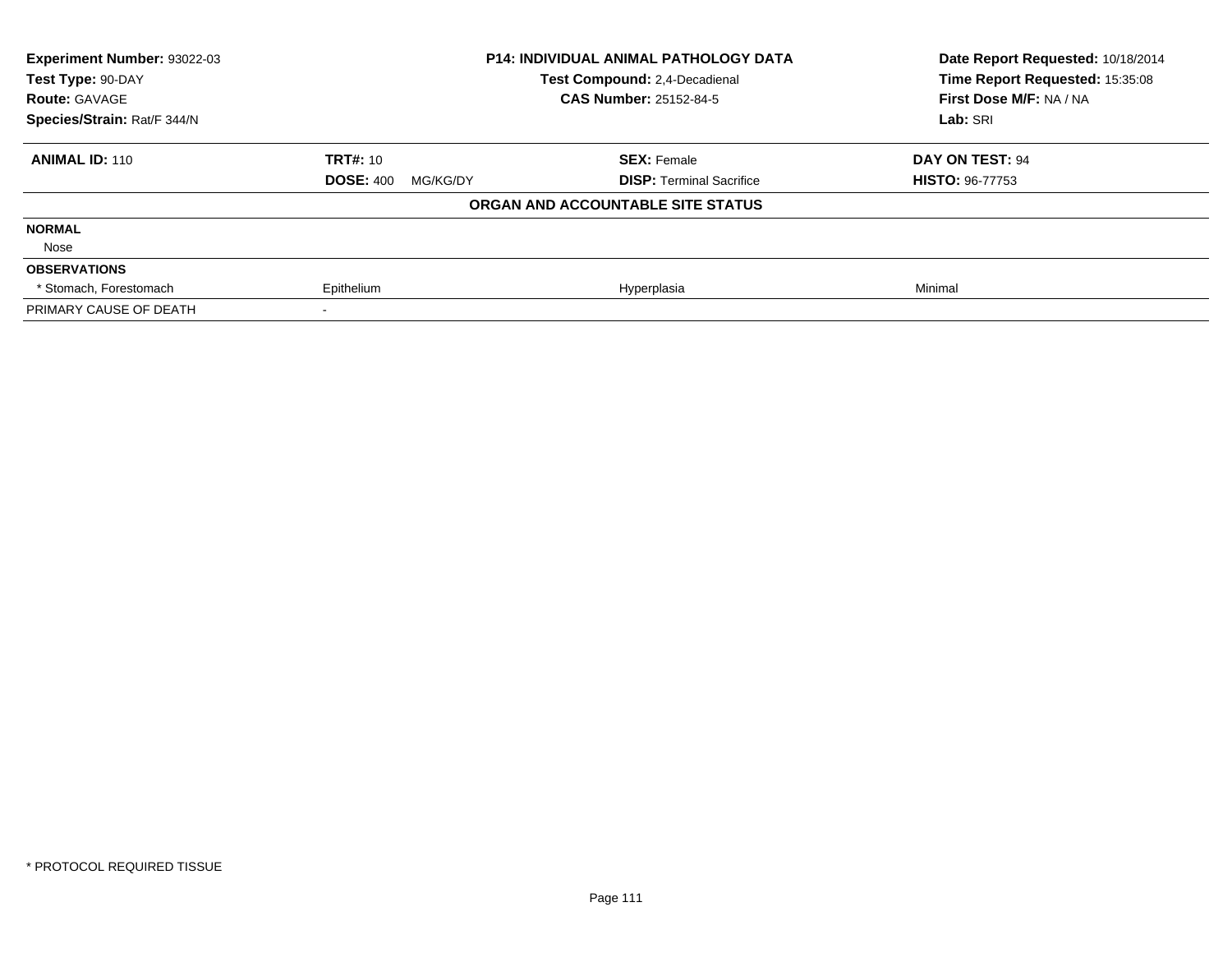| Experiment Number: 93022-03<br>Test Type: 90-DAY<br><b>Route: GAVAGE</b><br>Species/Strain: Rat/F 344/N | <b>P14: INDIVIDUAL ANIMAL PATHOLOGY DATA</b><br>Test Compound: 2,4-Decadienal<br><b>CAS Number: 25152-84-5</b> |                                   | Date Report Requested: 10/18/2014<br>Time Report Requested: 15:35:08<br>First Dose M/F: NA / NA<br>Lab: SRI |
|---------------------------------------------------------------------------------------------------------|----------------------------------------------------------------------------------------------------------------|-----------------------------------|-------------------------------------------------------------------------------------------------------------|
| <b>ANIMAL ID: 111</b>                                                                                   | <b>TRT#: 12</b>                                                                                                | <b>SEX: Female</b>                | DAY ON TEST: 94                                                                                             |
|                                                                                                         | <b>DOSE: 800</b><br>MG/KG/DY                                                                                   | <b>DISP:</b> Terminal Sacrifice   | <b>HISTO: 96-77754</b>                                                                                      |
|                                                                                                         |                                                                                                                | ORGAN AND ACCOUNTABLE SITE STATUS |                                                                                                             |
| <b>NORMAL</b>                                                                                           |                                                                                                                |                                   |                                                                                                             |
| * Adrenal Cortex                                                                                        | * Adrenal Medulla                                                                                              | * Bone                            | * Bone Marrow                                                                                               |
| * Brain                                                                                                 | * Clitoral Gland                                                                                               | * Esophagus                       | * Heart                                                                                                     |
| * Intestine Large, Cecum                                                                                | * Intestine Large, Colon                                                                                       | * Intestine Large, Rectum         | * Intestine Small, Duodenum                                                                                 |
| * Intestine Small, Ileum                                                                                | * Intestine Small, Jejunum                                                                                     | * Islets. Pancreatic              | * Kidney                                                                                                    |
| * Liver                                                                                                 | * Lung                                                                                                         | * Lymph Node, Mandibular          | * Lymph Node, Mesenteric                                                                                    |
| * Mammary Gland                                                                                         | * Ovary                                                                                                        | * Pancreas                        | * Parathyroid Gland                                                                                         |
| * Pituitary Gland                                                                                       | * Salivary Glands                                                                                              | * Skin                            | * Spleen                                                                                                    |
| * Stomach, Glandular                                                                                    | * Thymus                                                                                                       | * Thyroid Gland                   | * Trachea                                                                                                   |
| * Urinary Bladder                                                                                       | * Uterus                                                                                                       |                                   |                                                                                                             |
| <b>OBSERVATIONS</b>                                                                                     |                                                                                                                |                                   |                                                                                                             |
| * Nose                                                                                                  | Olfactory Epi                                                                                                  | Atrophy                           | Mild                                                                                                        |
| * Stomach, Forestomach                                                                                  | Epithelium                                                                                                     | Degeneration                      | Minimal                                                                                                     |
|                                                                                                         | Epithelium                                                                                                     | Hyperplasia                       | Minimal                                                                                                     |
|                                                                                                         |                                                                                                                | Inflammation                      | Chronic Active, Minimal                                                                                     |
| PRIMARY CAUSE OF DEATH                                                                                  |                                                                                                                |                                   |                                                                                                             |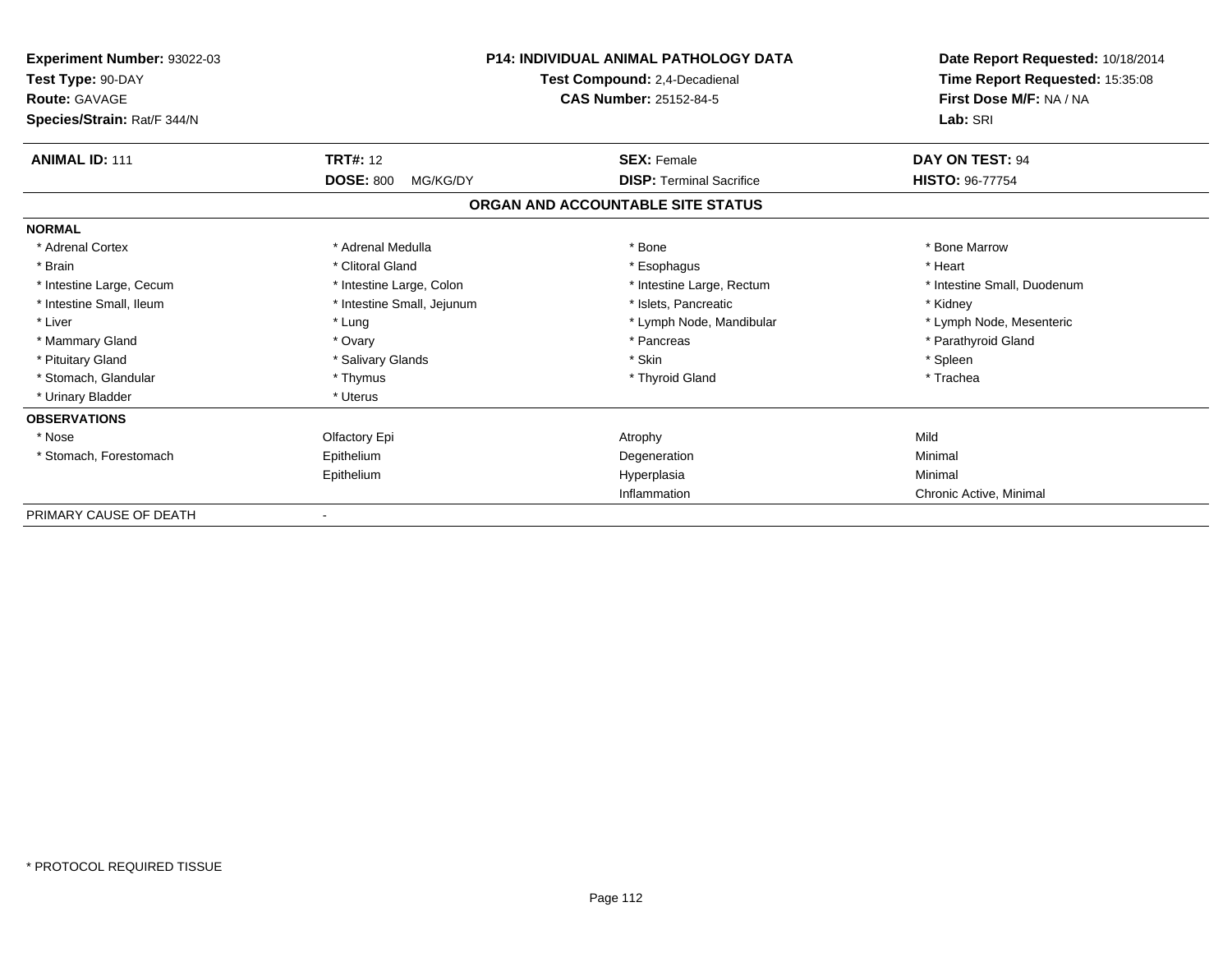| Experiment Number: 93022-03<br>Test Type: 90-DAY<br><b>Route: GAVAGE</b><br>Species/Strain: Rat/F 344/N |                                                 | <b>P14: INDIVIDUAL ANIMAL PATHOLOGY DATA</b><br>Test Compound: 2,4-Decadienal<br><b>CAS Number: 25152-84-5</b> | Date Report Requested: 10/18/2014<br>Time Report Requested: 15:35:08<br>First Dose M/F: NA / NA<br>Lab: SRI |
|---------------------------------------------------------------------------------------------------------|-------------------------------------------------|----------------------------------------------------------------------------------------------------------------|-------------------------------------------------------------------------------------------------------------|
| <b>ANIMAL ID: 112</b>                                                                                   | <b>TRT#: 12</b><br><b>DOSE: 800</b><br>MG/KG/DY | <b>SEX: Female</b><br><b>DISP: Terminal Sacrifice</b>                                                          | DAY ON TEST: 94<br><b>HISTO: 96-77755</b>                                                                   |
|                                                                                                         |                                                 | ORGAN AND ACCOUNTABLE SITE STATUS                                                                              |                                                                                                             |
| <b>NORMAL</b>                                                                                           |                                                 |                                                                                                                |                                                                                                             |
| * Adrenal Cortex                                                                                        | * Adrenal Medulla                               | * Bone                                                                                                         | * Bone Marrow                                                                                               |
| * Brain                                                                                                 | * Clitoral Gland                                | * Esophagus                                                                                                    | * Heart                                                                                                     |
| * Intestine Large, Cecum                                                                                | * Intestine Large, Colon                        | * Intestine Large, Rectum                                                                                      | * Intestine Small, Duodenum                                                                                 |
| * Intestine Small, Ileum                                                                                | * Intestine Small, Jejunum                      | * Islets, Pancreatic                                                                                           | * Kidney                                                                                                    |
| * Liver                                                                                                 | * Lung                                          | * Lymph Node, Mandibular                                                                                       | * Lymph Node, Mesenteric                                                                                    |
| * Mammary Gland                                                                                         | * Nose                                          | * Ovary                                                                                                        | * Pancreas                                                                                                  |
| * Parathyroid Gland                                                                                     | * Pituitary Gland                               | * Salivary Glands                                                                                              | * Skin                                                                                                      |
| * Spleen                                                                                                | * Stomach, Glandular                            | * Thymus                                                                                                       | * Thyroid Gland                                                                                             |
| * Trachea                                                                                               | * Urinary Bladder                               | * Uterus                                                                                                       |                                                                                                             |
| <b>OBSERVATIONS</b>                                                                                     |                                                 |                                                                                                                |                                                                                                             |
| * Stomach, Forestomach                                                                                  | Epithelium                                      | Degeneration                                                                                                   | Minimal                                                                                                     |
|                                                                                                         | Epithelium                                      | Hyperplasia                                                                                                    | Minimal                                                                                                     |
|                                                                                                         |                                                 | Inflammation                                                                                                   | Chronic Active, Minimal                                                                                     |
| PRIMARY CAUSE OF DEATH                                                                                  |                                                 |                                                                                                                |                                                                                                             |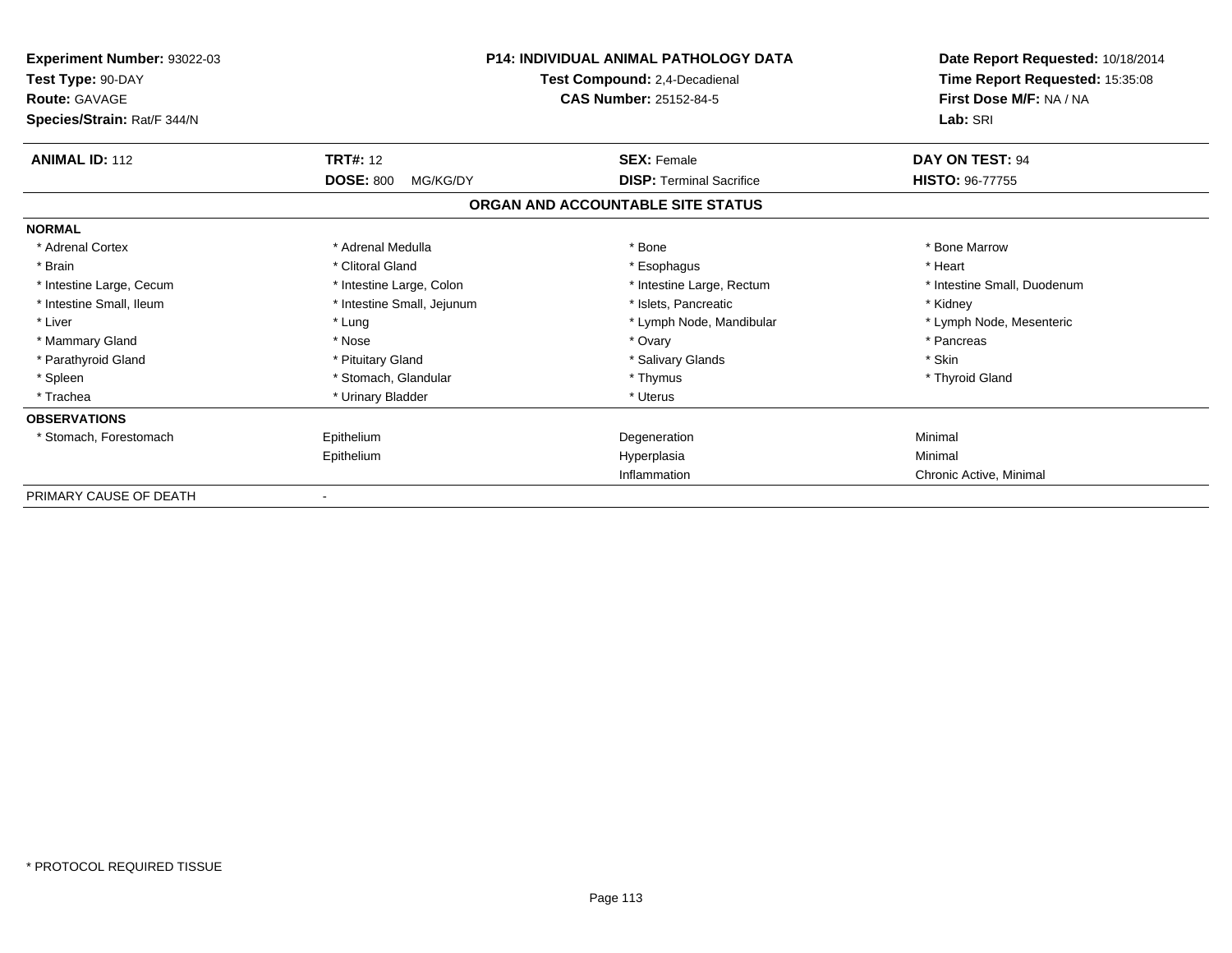| Experiment Number: 93022-03<br>Test Type: 90-DAY<br><b>Route: GAVAGE</b><br>Species/Strain: Rat/F 344/N |                              | <b>P14: INDIVIDUAL ANIMAL PATHOLOGY DATA</b><br>Test Compound: 2,4-Decadienal<br><b>CAS Number: 25152-84-5</b> | Date Report Requested: 10/18/2014<br>Time Report Requested: 15:35:08<br>First Dose M/F: NA / NA<br>Lab: SRI |
|---------------------------------------------------------------------------------------------------------|------------------------------|----------------------------------------------------------------------------------------------------------------|-------------------------------------------------------------------------------------------------------------|
| <b>ANIMAL ID: 113</b>                                                                                   | <b>TRT#: 12</b>              | <b>SEX: Female</b>                                                                                             | DAY ON TEST: 94                                                                                             |
|                                                                                                         | <b>DOSE: 800</b><br>MG/KG/DY | <b>DISP: Terminal Sacrifice</b>                                                                                | <b>HISTO: 96-77756</b>                                                                                      |
|                                                                                                         |                              | ORGAN AND ACCOUNTABLE SITE STATUS                                                                              |                                                                                                             |
| <b>NORMAL</b>                                                                                           |                              |                                                                                                                |                                                                                                             |
| * Adrenal Cortex                                                                                        | * Adrenal Medulla            | * Bone                                                                                                         | * Bone Marrow                                                                                               |
| * Brain                                                                                                 | * Clitoral Gland             | * Esophagus                                                                                                    | * Heart                                                                                                     |
| * Intestine Large, Cecum                                                                                | * Intestine Large, Colon     | * Intestine Large, Rectum                                                                                      | * Intestine Small, Duodenum                                                                                 |
| * Intestine Small, Ileum                                                                                | * Intestine Small, Jejunum   | * Islets, Pancreatic                                                                                           | * Kidney                                                                                                    |
| * Liver                                                                                                 | * Lung                       | * Lymph Node, Mandibular                                                                                       | * Lymph Node, Mesenteric                                                                                    |
| * Mammary Gland                                                                                         | * Nose                       | * Ovary                                                                                                        | * Pancreas                                                                                                  |
| * Parathyroid Gland                                                                                     | * Pituitary Gland            | * Salivary Glands                                                                                              | * Spleen                                                                                                    |
| * Stomach, Glandular                                                                                    | * Thymus                     | * Thyroid Gland                                                                                                | * Trachea                                                                                                   |
| * Urinary Bladder                                                                                       | * Uterus                     |                                                                                                                |                                                                                                             |
| <b>INSUFFICIENT TISSUE</b>                                                                              |                              |                                                                                                                |                                                                                                             |
| * Skin                                                                                                  |                              |                                                                                                                |                                                                                                             |
| <b>OBSERVATIONS</b>                                                                                     |                              |                                                                                                                |                                                                                                             |
| * Stomach, Forestomach                                                                                  | Epithelium                   | Degeneration                                                                                                   | Mild                                                                                                        |
|                                                                                                         |                              | Edema                                                                                                          | Mild                                                                                                        |
|                                                                                                         | Epithelium                   | Hyperplasia                                                                                                    | Minimal                                                                                                     |
|                                                                                                         |                              | Inflammation                                                                                                   | Chronic Active, Mild                                                                                        |
| PRIMARY CAUSE OF DEATH                                                                                  | $\overline{\phantom{a}}$     |                                                                                                                |                                                                                                             |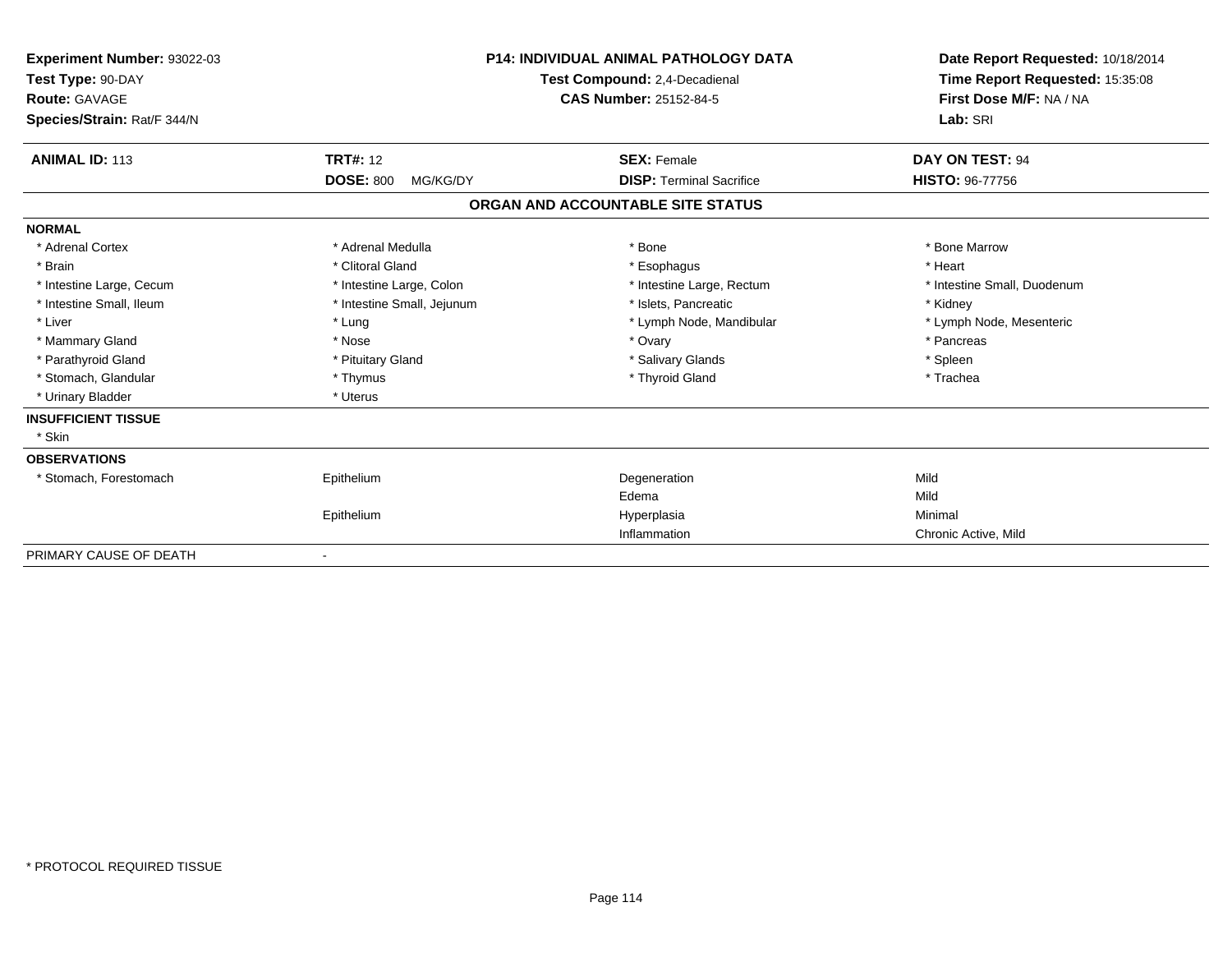| Experiment Number: 93022-03<br>Test Type: 90-DAY<br>Route: GAVAGE<br>Species/Strain: Rat/F 344/N |                              | <b>P14: INDIVIDUAL ANIMAL PATHOLOGY DATA</b><br>Test Compound: 2,4-Decadienal<br><b>CAS Number: 25152-84-5</b> | Date Report Requested: 10/18/2014<br>Time Report Requested: 15:35:08<br>First Dose M/F: NA / NA<br>Lab: SRI |
|--------------------------------------------------------------------------------------------------|------------------------------|----------------------------------------------------------------------------------------------------------------|-------------------------------------------------------------------------------------------------------------|
| <b>ANIMAL ID: 114</b>                                                                            | <b>TRT#: 12</b>              | <b>SEX: Female</b>                                                                                             | DAY ON TEST: 94                                                                                             |
|                                                                                                  | <b>DOSE: 800</b><br>MG/KG/DY | <b>DISP: Terminal Sacrifice</b>                                                                                | <b>HISTO: 96-77757</b>                                                                                      |
|                                                                                                  |                              | ORGAN AND ACCOUNTABLE SITE STATUS                                                                              |                                                                                                             |
| <b>NORMAL</b>                                                                                    |                              |                                                                                                                |                                                                                                             |
| * Adrenal Cortex                                                                                 | * Adrenal Medulla            | * Bone                                                                                                         | * Bone Marrow                                                                                               |
| * Brain                                                                                          | * Clitoral Gland             | * Esophagus                                                                                                    | * Heart                                                                                                     |
| * Intestine Large, Cecum                                                                         | * Intestine Large, Colon     | * Intestine Large, Rectum                                                                                      | * Intestine Small, Duodenum                                                                                 |
| * Intestine Small, Ileum                                                                         | * Intestine Small, Jejunum   | * Islets, Pancreatic                                                                                           | * Kidney                                                                                                    |
| * Liver                                                                                          | * Lung                       | * Lymph Node, Mandibular                                                                                       | * Lymph Node, Mesenteric                                                                                    |
| * Mammary Gland                                                                                  | * Nose                       | * Ovary                                                                                                        | * Pancreas                                                                                                  |
| * Pituitary Gland                                                                                | * Salivary Glands            | * Spleen                                                                                                       | * Stomach, Glandular                                                                                        |
| * Thymus                                                                                         | * Thyroid Gland              | * Trachea                                                                                                      | * Urinary Bladder                                                                                           |
| * Uterus                                                                                         |                              |                                                                                                                |                                                                                                             |
| <b>MISSING</b>                                                                                   |                              |                                                                                                                |                                                                                                             |
| * Parathyroid Gland                                                                              |                              |                                                                                                                |                                                                                                             |
| <b>INSUFFICIENT TISSUE</b>                                                                       |                              |                                                                                                                |                                                                                                             |
| * Skin                                                                                           |                              |                                                                                                                |                                                                                                             |
| <b>OBSERVATIONS</b>                                                                              |                              |                                                                                                                |                                                                                                             |
| * Stomach, Forestomach                                                                           | Epithelium                   | Degeneration                                                                                                   | Mild                                                                                                        |
|                                                                                                  | Epithelium                   | Hyperplasia                                                                                                    | Minimal                                                                                                     |
|                                                                                                  |                              | Inflammation                                                                                                   | Chronic Active, Minimal                                                                                     |
| PRIMARY CAUSE OF DEATH                                                                           |                              |                                                                                                                |                                                                                                             |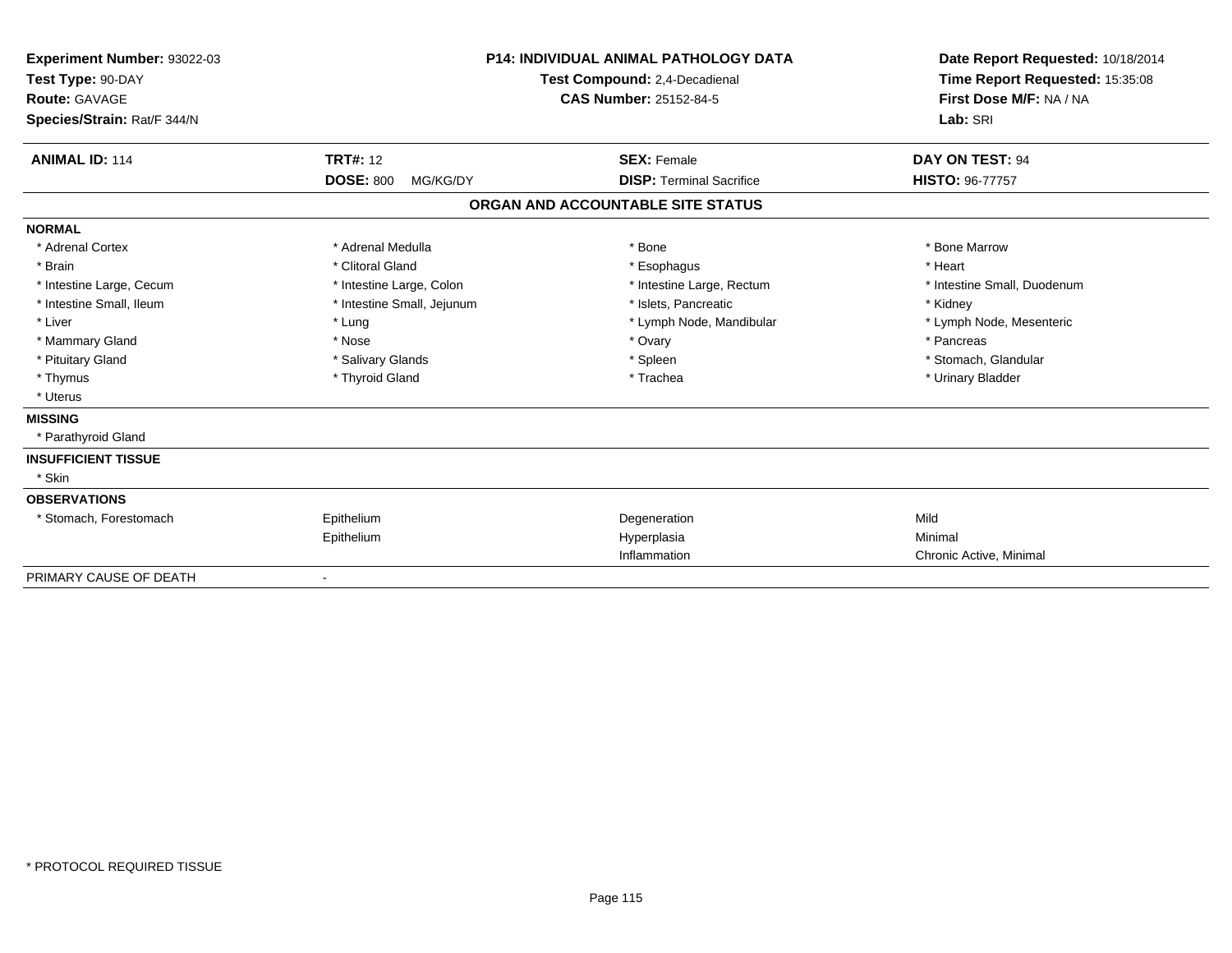| Experiment Number: 93022-03<br>Test Type: 90-DAY<br><b>Route: GAVAGE</b> |                              | <b>P14: INDIVIDUAL ANIMAL PATHOLOGY DATA</b><br>Test Compound: 2.4-Decadienal | Date Report Requested: 10/18/2014<br>Time Report Requested: 15:35:08<br>First Dose M/F: NA / NA |  |
|--------------------------------------------------------------------------|------------------------------|-------------------------------------------------------------------------------|-------------------------------------------------------------------------------------------------|--|
|                                                                          |                              | <b>CAS Number: 25152-84-5</b>                                                 |                                                                                                 |  |
| Species/Strain: Rat/F 344/N                                              |                              |                                                                               | Lab: SRI                                                                                        |  |
| <b>ANIMAL ID: 115</b>                                                    | <b>TRT#: 12</b>              | <b>SEX: Female</b>                                                            | DAY ON TEST: 94                                                                                 |  |
|                                                                          | <b>DOSE: 800</b><br>MG/KG/DY | <b>DISP: Terminal Sacrifice</b>                                               | <b>HISTO: 96-77758</b>                                                                          |  |
|                                                                          |                              | ORGAN AND ACCOUNTABLE SITE STATUS                                             |                                                                                                 |  |
| <b>NORMAL</b>                                                            |                              |                                                                               |                                                                                                 |  |
| * Adrenal Medulla                                                        | * Bone                       | * Bone Marrow                                                                 | * Brain                                                                                         |  |
| * Clitoral Gland                                                         | * Esophagus                  | * Heart                                                                       | * Intestine Large, Cecum                                                                        |  |
| * Intestine Large, Colon                                                 | * Intestine Large, Rectum    | * Intestine Small, Duodenum                                                   | * Intestine Small, Ileum                                                                        |  |
| * Intestine Small, Jejunum                                               | * Islets, Pancreatic         | * Kidney                                                                      | * Liver                                                                                         |  |
| * Lung                                                                   | * Lymph Node, Mandibular     | * Lymph Node, Mesenteric                                                      | * Mammary Gland                                                                                 |  |
| * Ovary                                                                  | * Pancreas                   | * Pituitary Gland                                                             | * Salivary Glands                                                                               |  |
| * Skin                                                                   | * Spleen                     | * Stomach, Glandular                                                          | * Thymus                                                                                        |  |
| * Thyroid Gland                                                          | * Trachea                    | * Urinary Bladder                                                             | * Uterus                                                                                        |  |
| <b>MISSING</b>                                                           |                              |                                                                               |                                                                                                 |  |
| * Parathyroid Gland                                                      |                              |                                                                               |                                                                                                 |  |
| <b>OBSERVATIONS</b>                                                      |                              |                                                                               |                                                                                                 |  |
| * Adrenal Cortex                                                         |                              | <b>Accessory Adrenal Cortical Nodule</b>                                      | Moderate                                                                                        |  |
| * Nose                                                                   |                              | Exudate                                                                       | Minimal                                                                                         |  |
| Note: EXUDATE IS IN THE LUMEN.                                           |                              |                                                                               |                                                                                                 |  |
| * Stomach, Forestomach                                                   | Epithelium                   | Degeneration                                                                  | Mild                                                                                            |  |
|                                                                          | Epithelium                   | Hyperplasia                                                                   | Minimal                                                                                         |  |
|                                                                          |                              | Inflammation                                                                  | Chronic Active, Minimal                                                                         |  |
| PRIMARY CAUSE OF DEATH                                                   |                              |                                                                               |                                                                                                 |  |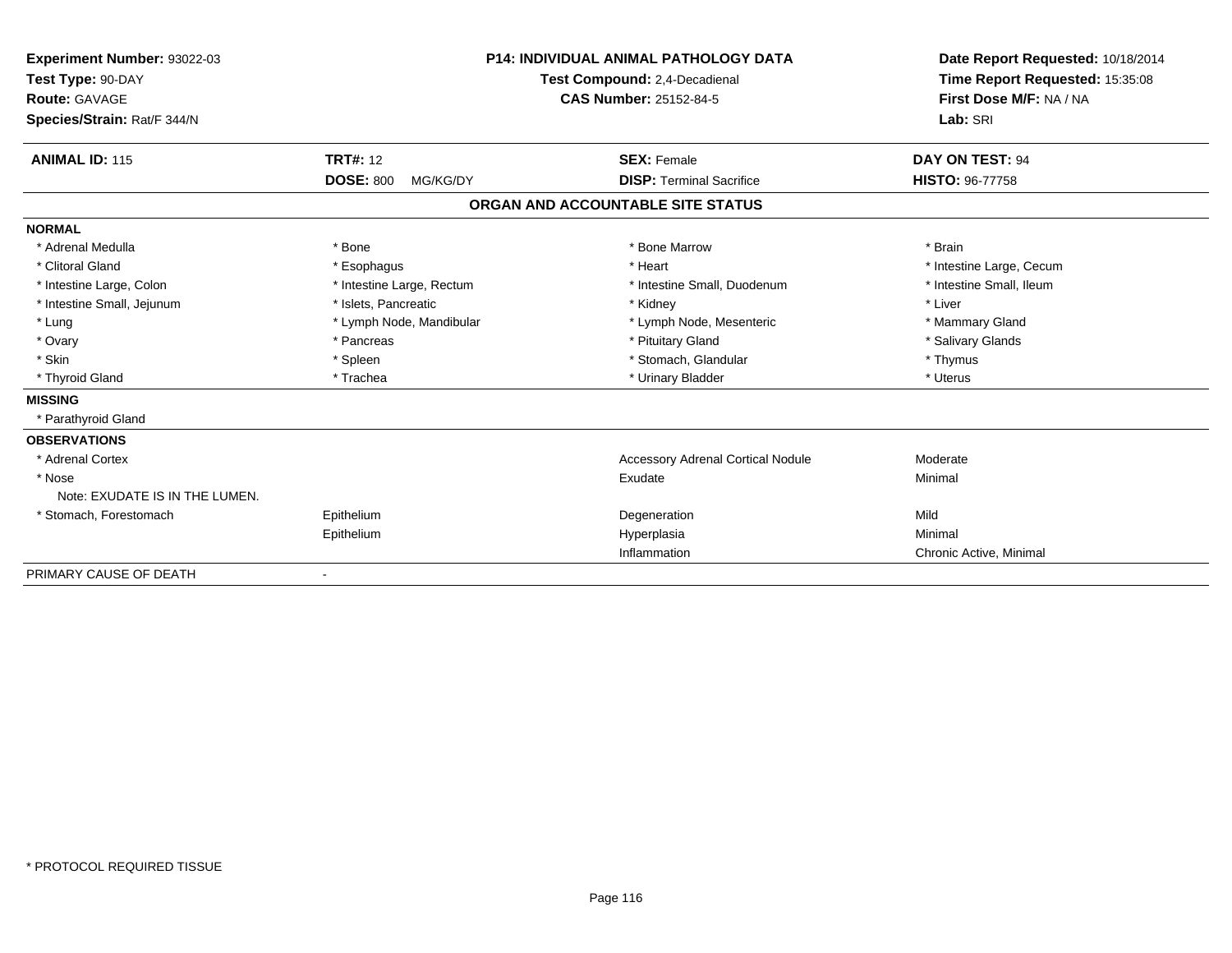| Experiment Number: 93022-03<br>Test Type: 90-DAY<br><b>Route: GAVAGE</b><br>Species/Strain: Rat/F 344/N | <b>P14: INDIVIDUAL ANIMAL PATHOLOGY DATA</b><br>Test Compound: 2,4-Decadienal<br><b>CAS Number: 25152-84-5</b> |                                   | Date Report Requested: 10/18/2014<br>Time Report Requested: 15:35:08<br>First Dose M/F: NA / NA<br>Lab: SRI |
|---------------------------------------------------------------------------------------------------------|----------------------------------------------------------------------------------------------------------------|-----------------------------------|-------------------------------------------------------------------------------------------------------------|
| <b>ANIMAL ID: 116</b>                                                                                   | <b>TRT#: 12</b>                                                                                                | <b>SEX: Female</b>                | DAY ON TEST: 94                                                                                             |
|                                                                                                         | <b>DOSE: 800</b><br>MG/KG/DY                                                                                   | <b>DISP: Terminal Sacrifice</b>   | <b>HISTO: 96-77759</b>                                                                                      |
|                                                                                                         |                                                                                                                | ORGAN AND ACCOUNTABLE SITE STATUS |                                                                                                             |
| <b>NORMAL</b>                                                                                           |                                                                                                                |                                   |                                                                                                             |
| * Adrenal Cortex                                                                                        | * Adrenal Medulla                                                                                              | * Bone                            | * Bone Marrow                                                                                               |
| * Brain                                                                                                 | * Clitoral Gland                                                                                               | * Esophagus                       | * Heart                                                                                                     |
| * Intestine Large, Cecum                                                                                | * Intestine Large, Colon                                                                                       | * Intestine Large, Rectum         | * Intestine Small, Duodenum                                                                                 |
| * Intestine Small, Ileum                                                                                | * Intestine Small, Jejunum                                                                                     | * Islets. Pancreatic              | * Kidney                                                                                                    |
| * Liver                                                                                                 | * Lung                                                                                                         | * Lymph Node, Mesenteric          | * Mammary Gland                                                                                             |
| * Nose                                                                                                  | * Ovary                                                                                                        | * Pancreas                        | * Parathyroid Gland                                                                                         |
| * Pituitary Gland                                                                                       | * Salivary Glands                                                                                              | * Skin                            | * Spleen                                                                                                    |
| * Stomach, Glandular                                                                                    | * Thymus                                                                                                       | * Thyroid Gland                   | * Trachea                                                                                                   |
| * Urinary Bladder                                                                                       | * Uterus                                                                                                       |                                   |                                                                                                             |
| <b>INSUFFICIENT TISSUE</b>                                                                              |                                                                                                                |                                   |                                                                                                             |
| * Lymph Node, Mandibular                                                                                |                                                                                                                |                                   |                                                                                                             |
| <b>OBSERVATIONS</b>                                                                                     |                                                                                                                |                                   |                                                                                                             |
| * Stomach, Forestomach                                                                                  | Epithelium                                                                                                     | Degeneration                      | Minimal                                                                                                     |
|                                                                                                         | Epithelium                                                                                                     | Hyperplasia                       | Minimal                                                                                                     |
| PRIMARY CAUSE OF DEATH                                                                                  |                                                                                                                |                                   |                                                                                                             |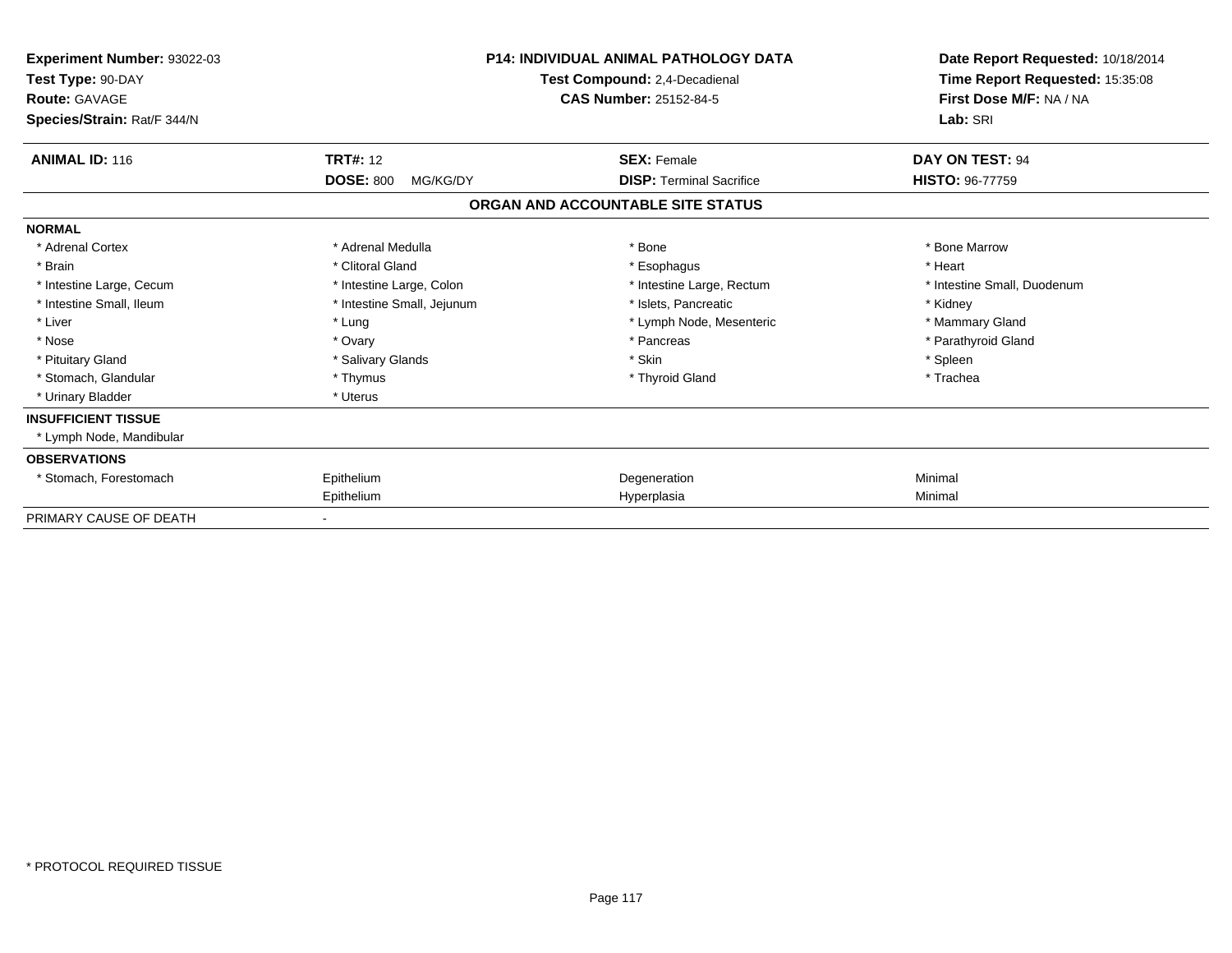| Experiment Number: 93022-03<br>Test Type: 90-DAY<br><b>Route: GAVAGE</b><br>Species/Strain: Rat/F 344/N |                              | <b>P14: INDIVIDUAL ANIMAL PATHOLOGY DATA</b><br>Test Compound: 2,4-Decadienal<br>CAS Number: 25152-84-5 | Date Report Requested: 10/18/2014<br>Time Report Requested: 15:35:08<br>First Dose M/F: NA / NA<br>Lab: SRI |
|---------------------------------------------------------------------------------------------------------|------------------------------|---------------------------------------------------------------------------------------------------------|-------------------------------------------------------------------------------------------------------------|
| <b>ANIMAL ID: 117</b>                                                                                   | <b>TRT#: 12</b>              | <b>SEX: Female</b>                                                                                      | DAY ON TEST: 94                                                                                             |
|                                                                                                         | <b>DOSE: 800</b><br>MG/KG/DY | <b>DISP: Terminal Sacrifice</b>                                                                         | <b>HISTO: 96-77760</b>                                                                                      |
|                                                                                                         |                              | ORGAN AND ACCOUNTABLE SITE STATUS                                                                       |                                                                                                             |
| <b>NORMAL</b>                                                                                           |                              |                                                                                                         |                                                                                                             |
| * Adrenal Cortex                                                                                        | * Adrenal Medulla            | * Bone                                                                                                  | * Bone Marrow                                                                                               |
| * Brain                                                                                                 | * Clitoral Gland             | * Esophagus                                                                                             | * Heart                                                                                                     |
| * Intestine Large, Cecum                                                                                | * Intestine Large, Colon     | * Intestine Large, Rectum                                                                               | * Intestine Small, Duodenum                                                                                 |
| * Intestine Small, Ileum                                                                                | * Intestine Small, Jejunum   | * Islets, Pancreatic                                                                                    | * Kidney                                                                                                    |
| * Liver                                                                                                 | * Lung                       | * Lymph Node, Mesenteric                                                                                | * Mammary Gland                                                                                             |
| * Nose                                                                                                  | * Ovary                      | * Pancreas                                                                                              | * Parathyroid Gland                                                                                         |
| * Pituitary Gland                                                                                       | * Salivary Glands            | * Skin                                                                                                  | * Spleen                                                                                                    |
| * Stomach, Glandular                                                                                    | * Thymus                     | * Trachea                                                                                               | * Urinary Bladder                                                                                           |
| * Uterus                                                                                                |                              |                                                                                                         |                                                                                                             |
| <b>OBSERVATIONS</b>                                                                                     |                              |                                                                                                         |                                                                                                             |
| * Lymph Node, Mandibular                                                                                |                              | Hemorrhage                                                                                              | Mild                                                                                                        |
| * Stomach, Forestomach                                                                                  | Epithelium                   | Degeneration                                                                                            | Minimal                                                                                                     |
|                                                                                                         | Epithelium                   | Hyperplasia                                                                                             | Minimal                                                                                                     |
|                                                                                                         |                              | Inflammation                                                                                            | Chronic Active, Minimal                                                                                     |
| * Thyroid Gland                                                                                         |                              | Ultimobranchial Cyst                                                                                    | Minimal                                                                                                     |
| PRIMARY CAUSE OF DEATH                                                                                  |                              |                                                                                                         |                                                                                                             |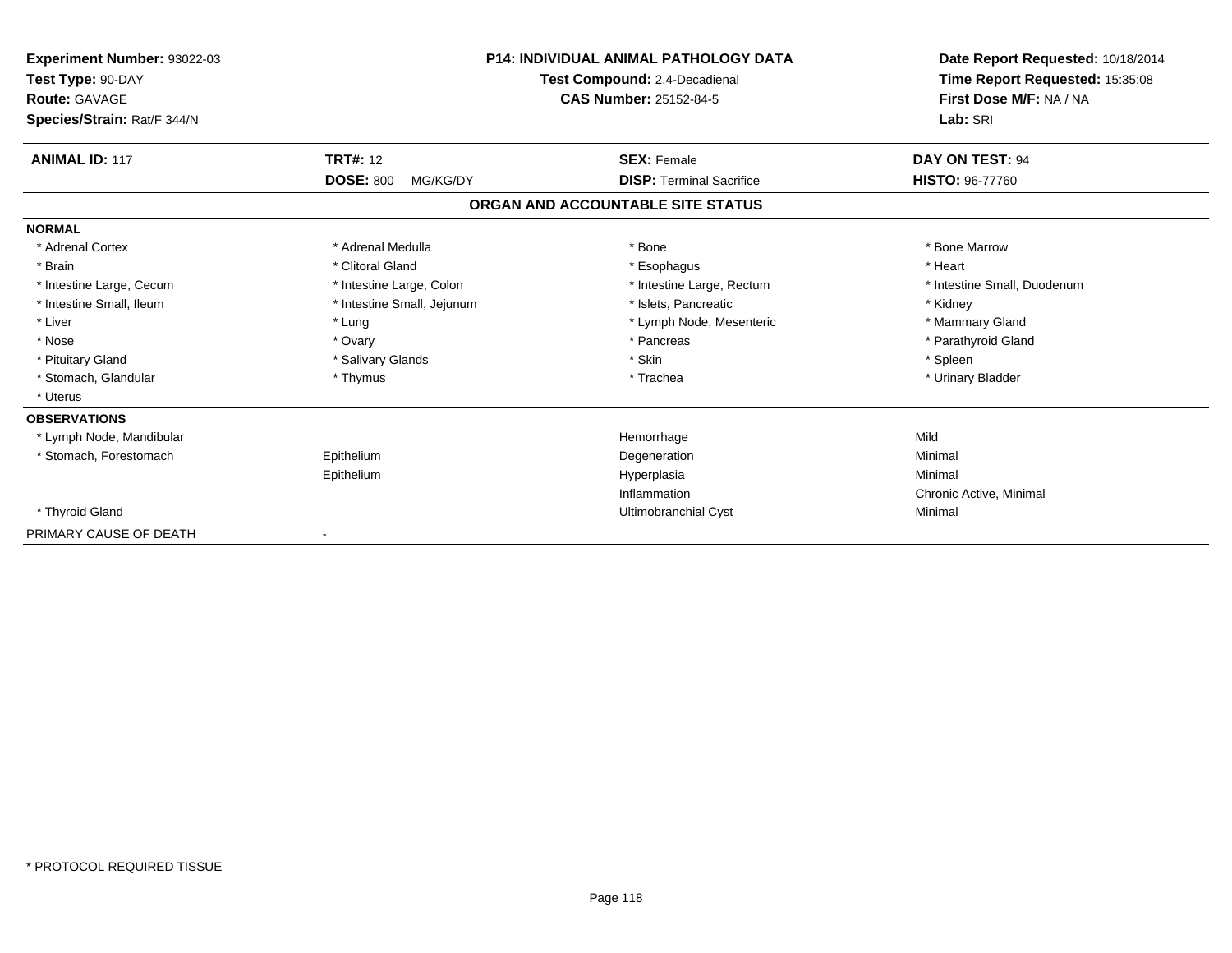| Experiment Number: 93022-03<br>Test Type: 90-DAY<br><b>Route: GAVAGE</b><br>Species/Strain: Rat/F 344/N | <b>P14: INDIVIDUAL ANIMAL PATHOLOGY DATA</b><br>Test Compound: 2,4-Decadienal<br><b>CAS Number: 25152-84-5</b> |                                   | Date Report Requested: 10/18/2014<br>Time Report Requested: 15:35:08<br>First Dose M/F: NA / NA<br>Lab: SRI |  |
|---------------------------------------------------------------------------------------------------------|----------------------------------------------------------------------------------------------------------------|-----------------------------------|-------------------------------------------------------------------------------------------------------------|--|
| <b>ANIMAL ID: 118</b>                                                                                   | <b>TRT#: 12</b>                                                                                                | <b>SEX: Female</b>                | DAY ON TEST: 94                                                                                             |  |
|                                                                                                         | <b>DOSE: 800</b><br>MG/KG/DY                                                                                   | <b>DISP: Terminal Sacrifice</b>   | <b>HISTO: 96-77761</b>                                                                                      |  |
|                                                                                                         |                                                                                                                | ORGAN AND ACCOUNTABLE SITE STATUS |                                                                                                             |  |
| <b>NORMAL</b>                                                                                           |                                                                                                                |                                   |                                                                                                             |  |
| * Adrenal Cortex                                                                                        | * Adrenal Medulla                                                                                              | * Bone                            | * Bone Marrow                                                                                               |  |
| * Brain                                                                                                 | * Clitoral Gland                                                                                               | * Esophagus                       | * Heart                                                                                                     |  |
| * Intestine Large, Cecum                                                                                | * Intestine Large, Colon                                                                                       | * Intestine Large, Rectum         | * Intestine Small, Duodenum                                                                                 |  |
| * Intestine Small, Ileum                                                                                | * Intestine Small, Jejunum                                                                                     | * Islets. Pancreatic              | * Kidney                                                                                                    |  |
| * Liver                                                                                                 | * Lung                                                                                                         | * Lymph Node, Mandibular          | * Lymph Node, Mesenteric                                                                                    |  |
| * Mammary Gland                                                                                         | * Nose                                                                                                         | * Ovary                           | * Pancreas                                                                                                  |  |
| * Parathyroid Gland                                                                                     | * Pituitary Gland                                                                                              | * Salivary Glands                 | * Skin                                                                                                      |  |
| * Spleen                                                                                                | * Stomach, Glandular                                                                                           | * Thymus                          | * Thyroid Gland                                                                                             |  |
| * Trachea                                                                                               | * Urinary Bladder                                                                                              |                                   |                                                                                                             |  |
| <b>OBSERVATIONS</b>                                                                                     |                                                                                                                |                                   |                                                                                                             |  |
| * Stomach, Forestomach                                                                                  | Epithelium                                                                                                     | Degeneration                      | Minimal                                                                                                     |  |
|                                                                                                         | Epithelium                                                                                                     | Hyperplasia                       | Minimal                                                                                                     |  |
|                                                                                                         |                                                                                                                | Inflammation                      | Chronic Active, Minimal                                                                                     |  |
| * Uterus                                                                                                |                                                                                                                | Hydrometra                        | Moderate                                                                                                    |  |
| PRIMARY CAUSE OF DEATH                                                                                  |                                                                                                                |                                   |                                                                                                             |  |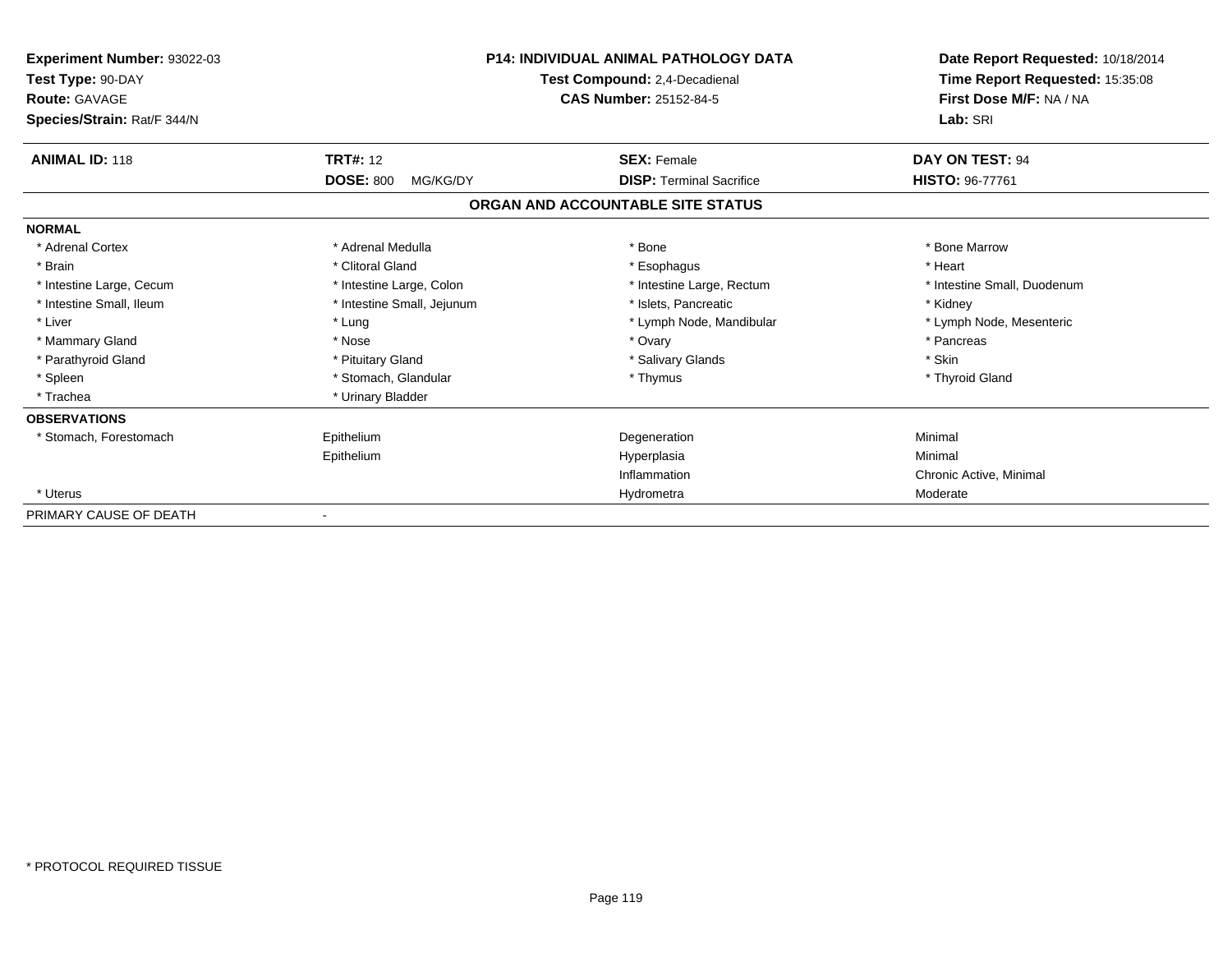| Experiment Number: 93022-03<br>Test Type: 90-DAY<br><b>Route: GAVAGE</b><br>Species/Strain: Rat/F 344/N | <b>P14: INDIVIDUAL ANIMAL PATHOLOGY DATA</b><br>Test Compound: 2,4-Decadienal<br><b>CAS Number: 25152-84-5</b> |                                   | Date Report Requested: 10/18/2014<br>Time Report Requested: 15:35:08<br>First Dose M/F: NA / NA<br>Lab: SRI |  |
|---------------------------------------------------------------------------------------------------------|----------------------------------------------------------------------------------------------------------------|-----------------------------------|-------------------------------------------------------------------------------------------------------------|--|
| <b>ANIMAL ID: 119</b>                                                                                   | <b>TRT#: 12</b>                                                                                                | <b>SEX: Female</b>                | DAY ON TEST: 94                                                                                             |  |
|                                                                                                         | <b>DOSE: 800</b><br>MG/KG/DY                                                                                   | <b>DISP: Terminal Sacrifice</b>   | <b>HISTO: 96-77762</b>                                                                                      |  |
|                                                                                                         |                                                                                                                | ORGAN AND ACCOUNTABLE SITE STATUS |                                                                                                             |  |
| <b>NORMAL</b>                                                                                           |                                                                                                                |                                   |                                                                                                             |  |
| * Adrenal Cortex                                                                                        | * Adrenal Medulla                                                                                              | * Bone                            | * Bone Marrow                                                                                               |  |
| * Brain                                                                                                 | * Clitoral Gland                                                                                               | * Esophagus                       | * Heart                                                                                                     |  |
| * Intestine Large, Cecum                                                                                | * Intestine Large, Colon                                                                                       | * Intestine Large, Rectum         | * Intestine Small, Duodenum                                                                                 |  |
| * Intestine Small, Ileum                                                                                | * Intestine Small, Jejunum                                                                                     | * Islets, Pancreatic              | * Kidney                                                                                                    |  |
| * Liver                                                                                                 | * Lung                                                                                                         | * Lymph Node, Mandibular          | * Lymph Node, Mesenteric                                                                                    |  |
| * Mammary Gland                                                                                         | * Nose                                                                                                         | * Ovary                           | * Pancreas                                                                                                  |  |
| * Parathyroid Gland                                                                                     | * Pituitary Gland                                                                                              | * Salivary Glands                 | * Skin                                                                                                      |  |
| * Spleen                                                                                                | * Stomach, Glandular                                                                                           | * Thymus                          | * Thyroid Gland                                                                                             |  |
| * Trachea                                                                                               | * Urinary Bladder                                                                                              |                                   |                                                                                                             |  |
| <b>OBSERVATIONS</b>                                                                                     |                                                                                                                |                                   |                                                                                                             |  |
| * Stomach, Forestomach                                                                                  | Epithelium                                                                                                     | Degeneration                      | Minimal                                                                                                     |  |
|                                                                                                         | Epithelium                                                                                                     | Hyperplasia                       | Minimal                                                                                                     |  |
|                                                                                                         |                                                                                                                | Inflammation                      | Chronic Active, Minimal                                                                                     |  |
| * Uterus                                                                                                |                                                                                                                | Hydrometra                        | Minimal                                                                                                     |  |
| PRIMARY CAUSE OF DEATH                                                                                  |                                                                                                                |                                   |                                                                                                             |  |